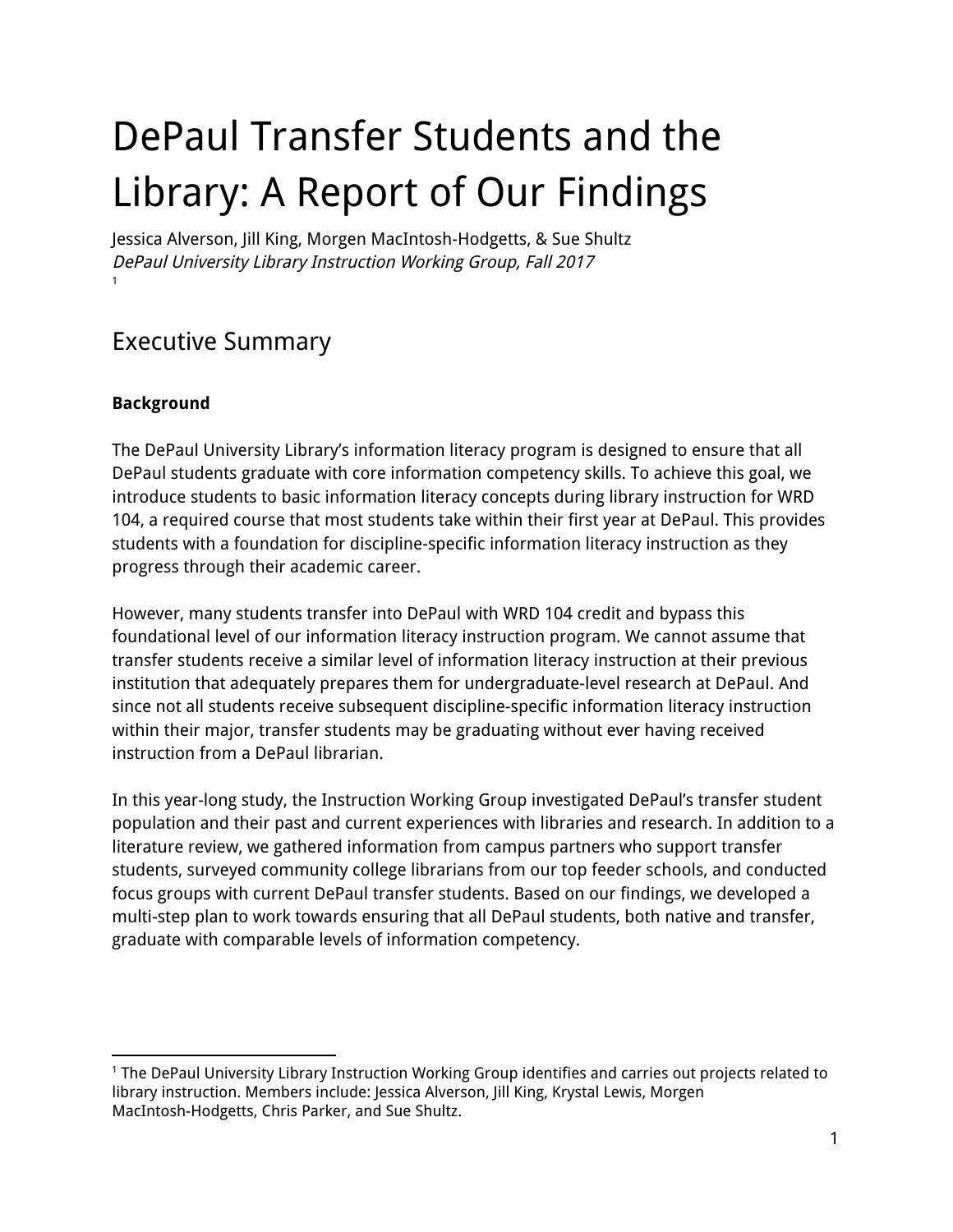#### **Key Findings**

- In 2016, 54% of transfer students entered DePaul with WRD 104 credit and bypassed the foundational level of our programmatic information literacy instruction.
- DePaul's transfer student population is demographically diverse with most students living off campus and many juggling other responsibilities such as a job and family.
- Community college librarians from our top feeder schools reported that information literacy instruction is not necessarily a required component of their WRD 104-equivalent course, and they do not consistently reach all students with information literacy instruction for a variety of reasons.
- Students reported transferring to DePaul with a better understanding of how to use the library's physical space than its services or resources, and since arriving at DePaul, they did not have additional opportunities to interact with librarians or learn information literacy skills.
- Students reported experiencing "transfer shock," or feeling overwhelmed, intimidated, and underprepared for the academic challenges they faced at DePaul, faculty expectations, and navigating campus life.
- Students may not identify as "transfer students" beyond their first quarter, so early contact increases the likelihood of reaching transfer students and contributing to their success as DePaul.

#### **Recommendations**

- **Establish a Transfer Student Success Group:** Identify campus partners with an interest in transfer student success and meet to share information, network, and plan projects.
- **Improve Library Tours and Orientations:** Work with the Office of New Student and Family Engagement to provide improved library tours and orientation sessions that welcome and invite students into library space, allow students to meet with a librarian, and offer details about library programs and services.
- **Trial and Assess New Outreach Initiatives:**
	- Pilot "New to DePaul" workshops in Winter Quarter 2018 as an optional opportunity for any transfer student to meet a librarian and learn about library resources and services.
	- Pilot a "Personal Librarian" program in Spring Quarter 2018 in which all new transfer students will be assigned a personal librarian, who will reach out with a series of emails highlighting library services and resources and offer to meet one-on-one to provide research support.
- **Consider a Programmatic Information Literacy Component:** Working within administrative possibilities, consider how to best provide a required information literacy component for students who transfer into DePaul with WRD 104 credit, such as one-credit course or online module in D2L.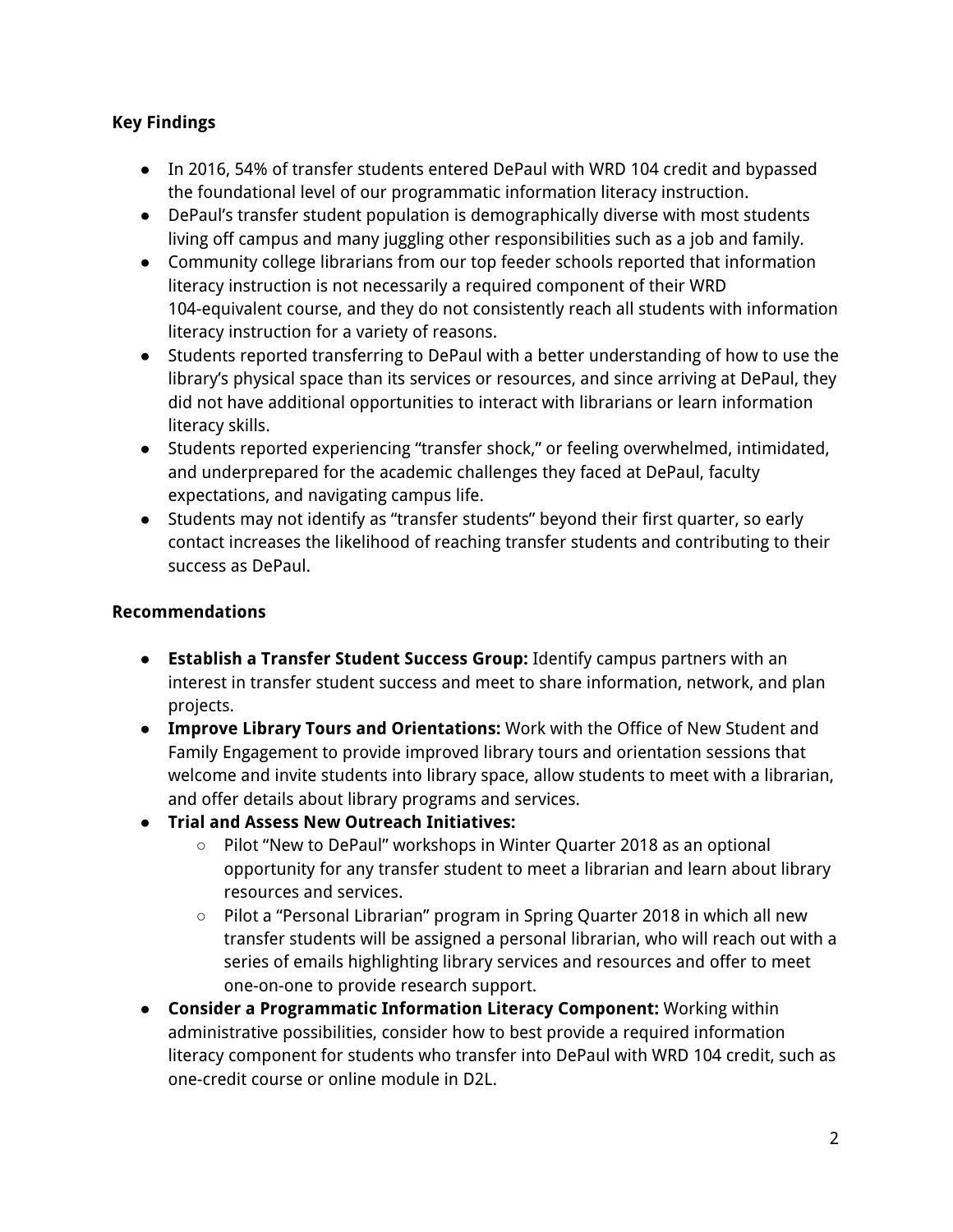#### **Conclusions**

Our study revealed that transfer students require additional support with information literacy skills and our current programmatic information literacy instruction is not meeting the needs of most transfer students. Our early efforts to address this gap will focus on creating a network of campus partners invested in transfer student success and providing targeted outreach to transfer students through orientations, workshops, and marketing communication. Through these initial efforts, we plan to build momentum toward the eventual creation of a required information literacy module that will ensure DePaul transfer students receive the same level of information literacy instruction as our native students.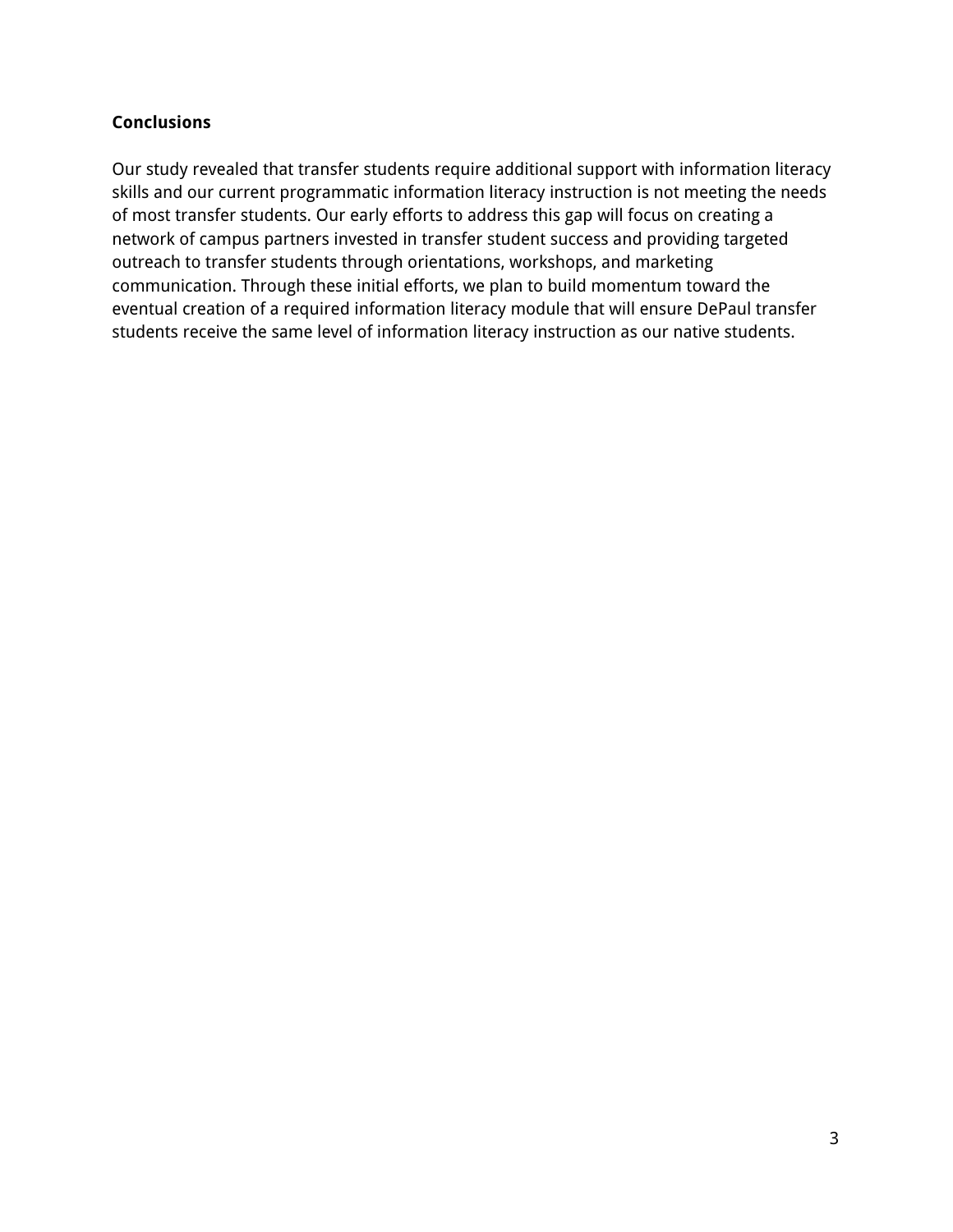## Introduction

In Fall 2016, the Instruction Working Group began a project to learn more about the DePaul transfer student population and their experiences. The end goal of this project was to find a way to ensure that all DePaul students, native and transfer, graduate with comparable levels of information literacy.

The library's instruction program has been built around reaching students by providing information literacy instruction for a core, required course: WRD 104. All DePaul students must take this course, and most take it within their first year at DePaul. However, transfer students--which compose 40%+ of the DePaul undergraduate population--often transfer in with a WRD 104 equivalency. In the 2016 academic year, 54% of students transferred in with a WRD 104 credit (see Appendix A). The library instruction program uses a scaffolded model. In WRD 104, students are introduced to core concepts: how to develop a research question, how to evaluate information, and how to use basic search tools. Discipline-specific instruction is designed to build on these basic concepts, introducing students to the discipline-specific tools and the scholarly conversation within that discipline. However, not all students receive discipline-specific instruction, so it is conceivable that a certain portion of our students graduate without ever having received information literacy instruction from a DePaul librarian.

With the goal of ensuring that our transfer students have the same foundation as native students, we set out to learn more about this population, their experiences with research and information literacy instruction at previous institutions, and their current engagement with the university and library. Based on our year-long study, the Instruction Working Group came up with a list of recommendations.

## Methodology

The group took a multi-pronged approach to learning about our transfer students as outlined below:

- 1. Conducted a literature review
- 2. Compiled information from DePaul sources: including gathering data from Institutional Research & Marketing Analytics at DePaul and having conversations with representatives from New Student and Family Engagement and the Office of Community College Partnerships.
- 3. Surveyed librarians at the top feeder schools.
- 4. Held two focus groups with DePaul transfer students.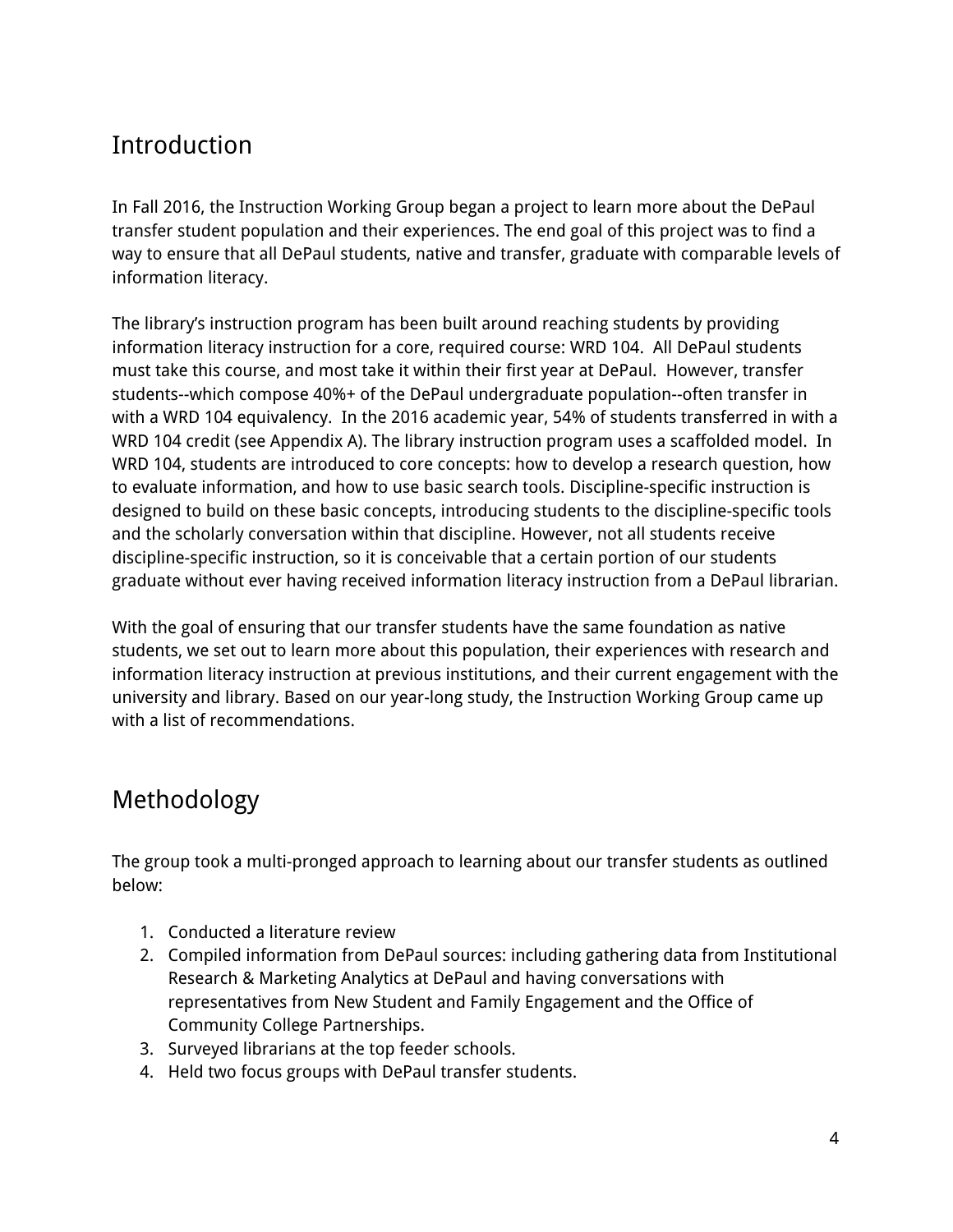### Literature Review

While there is plenty of literature addressing the challenges faced by transfer students in higher education, there is not an abundance of literature addressing information literacy competencies and instruction for the transfer student community. The existing literature centers around the following themes: challenges faced by community college libraries (often feeder schools), transfer students' limited experiences with research, the need for information literacy instruction and outreach to transfer students at the receiving institution, and recommendations for reaching transfer students--mostly of the outreach variety and not instructional in nature. However, there has been very little research that identifies the information competency knowledge gaps between transfer students and native students in an institution in specific terms. To date, the literature does not include research on successful and programmatic information competency programs for transfer students.

#### **Challenges faced by community college libraries**

Community colleges offer many students an opportunity to start their academic career at a lower-cost than attending a 4-year university. Therefore, they are an attractive option to transfer students. In 2014, 40% of all undergraduate students attended a community college (American Association of Community Colleges).

Unfortunately, limited staffing and budget-constraints often make it difficult for community college libraries to implement programmatic information literacy instruction. Community colleges and their libraries have the added problem of having to serve multiple audiences. Students may be attending to acquire general education requirements and then transfer; working to obtain an associate degree; or others may be high school students taking courses for college credit (Nelson, 2017).

The administrative structure can also create challenges. The library may be lead by a faculty member who has additional roles on campus, and the library may not have the appropriate level of access to and representation in the college administration, meaning that administrators may not understand the role or needs of the library. For example, in talking about the Chicago City Colleges system, Silverman and Williams (2014) note:

"Without an administrator focused on advancing the needs of the libraries, each library in the system faces serious limitations. Among the most critical of these limitations is the impact upon the libraries' information literacy instruction programs. As there is no librarian leader deeply involved in the college administration to describe and demonstrate the importance of information literacy, neither Olive Harvey College nor Wilbur Wright College Libraries have a room dedicated to information literacy instruction….Furthermore, in spite of librarians having faculty status, administrators--and often faculty colleagues--do not view librarians as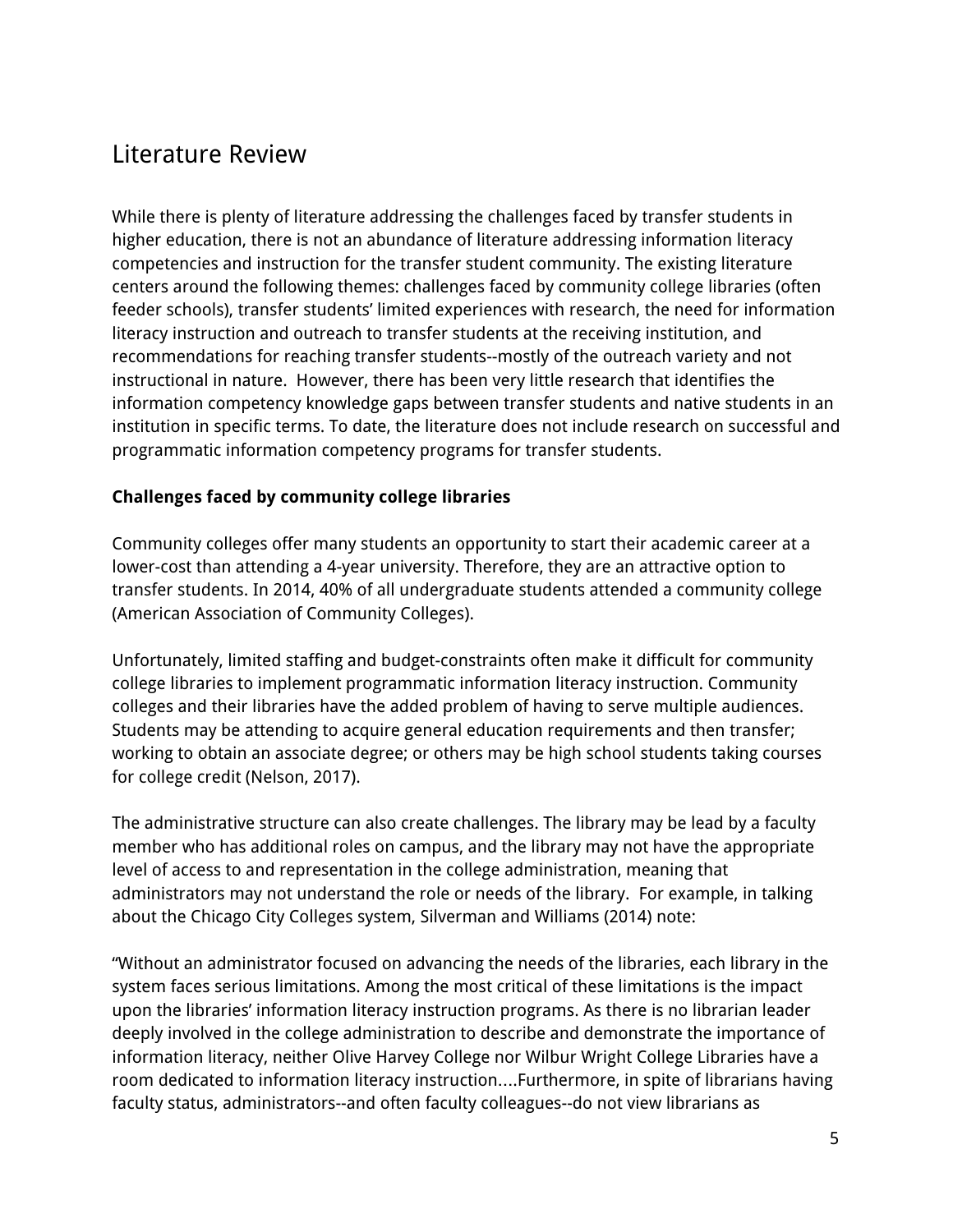instructors in their role of conducting Library Orientation Sessions" (244). It is important to note that the Chicago City Colleges are some of the top feeder schools for transfer students at DePaul.

#### **Transfer students' previous library instruction experience**

Because most institutions receive transfer students from a number of different feeder schools, it is often difficult to identify any clear pattern in their previous library instruction experiences. Tag found that 86% of transfer students he surveyed had had some prior instruction in searching the internet--although it was not articulated how or where they received that instruction (2004). And, as noted above, because of their constraints, community colleges may not be able to provide consistent, programmatic instruction for students.

When students do have library instruction, it may not be comparable to the level of instruction received in an academic library. Instruction at the community college level tends to focus more on basic orientation and skills and have different intents (Still, 1990; Staines, 1996), and faculty at community colleges want librarians to teach these skills instead of bigger concepts (Anderson, 2016) . In other words, students at community colleges may not have the same instruction experience as native freshmen where information literacy competencies are often introduced, and the focus may be more on where to click.

Many higher education libraries provide programmatic instruction for first year students as part of a required general education course--usually a writing course. In addition, feeder schools and receiving institutions often have pre-set articulation agreements that allow students to easily transfer these general education requirements to their new institution. However, as Kearns and Vidas (2013) note, "Although our articulation agreements assume some degree of consistency for a course like English composition, it is difficult to know how this plays out in practice" (86). In other words, while an English 102 course may be required to include a "research paper" in order for it to qualify as a transfer credit, instructors (and programs) may interpret "research paper" to mean many different things--some of which may not require the use of library resources.

One of the areas that transfer students may need help with is information literacy competencies. Various studies have pointed to some deficiencies in their preparation in this arena. Miseon and Dolan (2015) found that approximately 41% of students did not know how to properly format a research paper in MLA style. Others have observed that students have difficulty in identifying and properly scoping a research topic. And this may be compounded by the fact that students are often being asked to choose their own topic for the first time (Lundstrom & Shrode, 2013). Even students who were required to write a research paper at their previous institution often struggled with writing at the college level.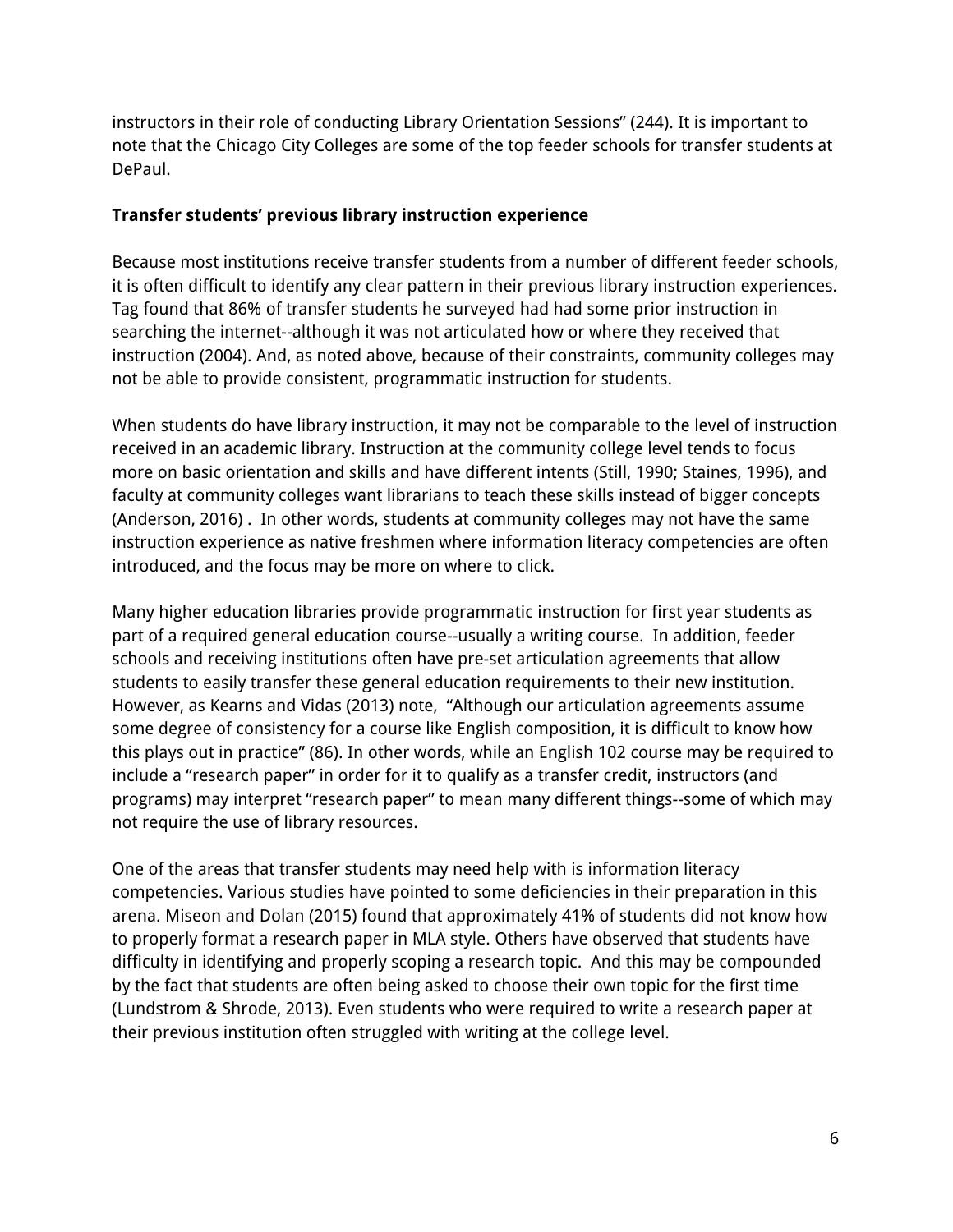#### **Challenges for incoming transfer students**

Transfer students present unique challenges that academic support services at the receiving university need to be cognizant of--the phenomenon commonly referred to as "transfer shock." Many transfer students are self-reliant or rely on their personal networks when they need help. Students also report feeling that their community college had not adequately prepared them for rigorous academic study, and they often perceive themselves as already being behind native students. They may find faculty intimidating and be reluctant to reach out to classmates whom they perceive as competitive (Townsend, 1995). At the same time, some students may be overconfident in their abilities and unaware of their deficits in writing until they transfer to the university (Tipton & Bender, 2006).

Transfer students' also want to be differentiated from first-year students. Unlike the traditional student, they may have families, jobs and other life experiences and desire to have these prior experiences recognized. Transfer students also have a shorter timeline to adjust to the new institution. Since they come onto campus as sophomores or juniors, they have to quickly identify resources and sources. Faculty often do not differentiate between transfer students and native students (Whang, 2017).

#### **Transfer students and receiving institution libraries**

Several studies indicate that transfer students do use the libraries at the receiving institution. Since many are commuter students, they use the library as a quiet space for studying and concentration. In his study, Tag (2004) reported that transfer students were generally aware of library services at his particular institution. However, these same transfer students expressed needing assistance with research strategies, using scholarly tools, evaluating information, and choosing the appropriate tool. Specifically students pointed to needing more instruction and understanding of the academic library.

Complicating the matter, many libraries do not offer instructional services specifically targeted to transfer students (Phillips & Atwood, 2010). To date, we have not come across any literature discussing the use of programmatic instruction to address the needs of transfer students.

#### **Recommendations for addressing needs of transfer students in the academic library**

The literature suggests several different approaches to working with transfer students. However, most of the approaches discussed are more in the vein of outreach as opposed to instruction.

Some of the literature calls for more coordination between two- year and four-year institution librarians and a greater emphasis at the community college level on process as opposed to specific resource use (Stills, 1990; Staines, 1996). While working with community college librarians to establish a scaffolded approach to information literacy instruction for transfer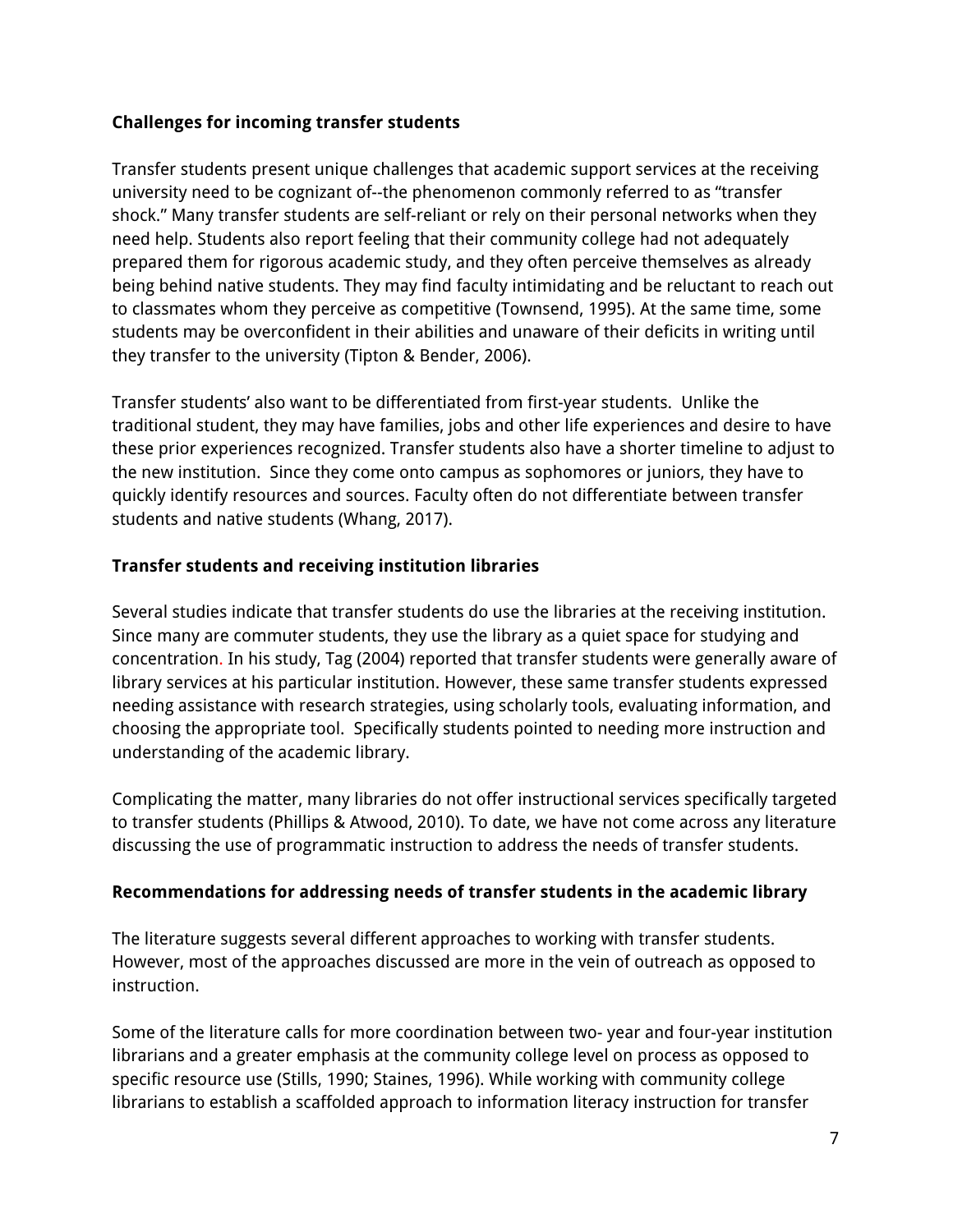students is highly desirable, it does not seem realistic given a) the number of feeder institutions that many schools, including DePaul University, have and b) the limited resources community college librarians face. Some institutions have had success with embedding within specific courses that transfer students may take at their receiving institution. Unfortunately, at DePaul, transfer students are not required to take any transfer-specific courses. At least one institution has designed an interactive tutorial for transfer students to take at orientation, but students are not required to take the tutorial (Kearns, Kersch, & Cononie, 2017). Personal librarian programs, where incoming students are assigned a personal librarian who then sends the students emails throughout the quarter and offers to meet with the student, have been successful at UNC and Santa Clara University (Lafrance & Kealey, 2017; Macdonald & Mohanty, 2017). Whang (2017) recommends not relying on a one-size-fits-all approach and instead targeting smaller collaborations with campus partners to reach transfer students.

The University of North Carolina-Wilmington does offer transfer students the option to receive credits by taking a transfer seminar with an information literacy component or taking an information literacy exam. However, this seminar/exam is not required of all transfer students (Coats & Pemberton, 2017; Vonzell & Coats, 2017).

While the literature has yet to present a comprehensive solution for addressing remediating the information literacy needs of transfer students, Patterson (2009) does offer a helpful lense to consider when designing instruction for this population. Patterson advocates for meeting students where they are and framing information literacy in the context of creating equity within community college students. He urges librarians working with community college students to step away from their roles as "bibliographic custodians" of information where there is an inherent sanctioned "authority" in the information presented and the emphasis is on efficiency in locating. Instead, he suggests that libraries work to create equity with their students (given that many of these students have emerged from less than equitable circumstances) and engage students in the process of viewing themselves as creators of information throughout the whole research process.

### Transfer Student Population at DePaul

#### **Demographics**

The transfer student population at DePaul is demographically diverse, and one of the few things transfer students have in common is that they have transferred from another institution.

Highlights from the Fact File for Fall 2016 transfer enrollments include:

● 1394 students enrolled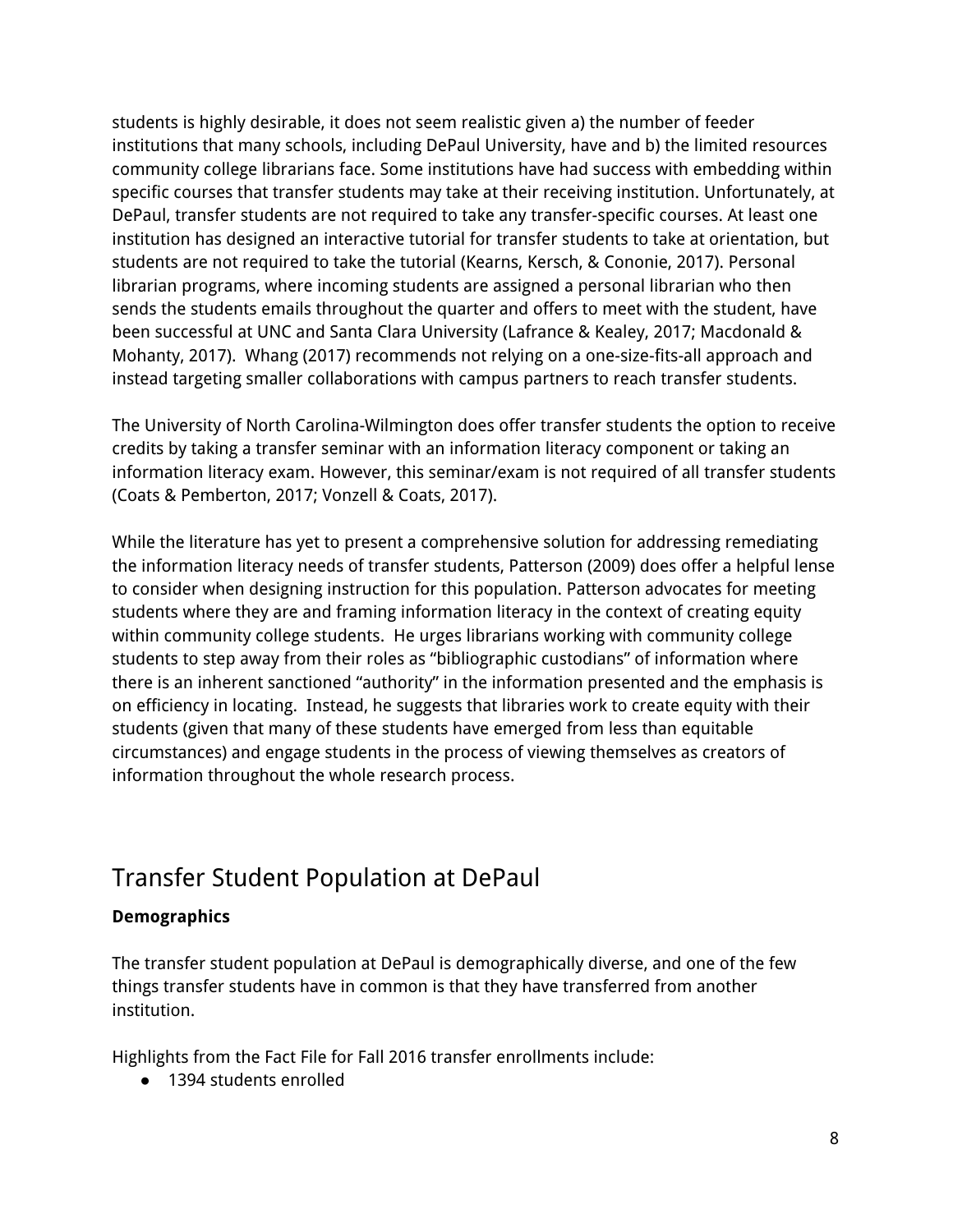- Most transfer students are full time (n=1150). The School for New Learning students are the exception; most enroll part-time (n=249)
- Most students are white (n=641), followed by Hispanic (n=293), African American (n=139), and Asian (n=131)
- Most students come from Illinois community colleges (n=831), followed by out-of-state institutions (n=365)
- Most are under the age of 24 (n=967)
- Most reside in the suburbs (n=768)
- While students can be admitted at anytime (with the exception of Music and Theatre), most students still come in during the Fall quarter.
- The most popular schools that students transfer into are (in order): Business, Liberal Arts and Social Sciences, Science & Health, and the College of Digital Media.
- 14.1% of newly admitted transfer students live in the new transfer student housing at DePaul; Music is the exception (44%).

#### **Where they come from**

Transfer students at DePaul come from a number of different institutions, but there are eight top feeder institutions. In 2016 two-thirds of transfer students came from community colleges.

DePaul participates in DAPP (DePaul Admission [Partnership](http://www.depaul.edu/admission-and-aid/types-of-admission/transfer-student/dapp/Pages/default.aspx) Program) and the Illinois [Articulation](http://www.depaul.edu/admission-and-aid/types-of-admission/transfer-student/dapp/Pages/default.aspx) Initiative--programs that allow students to easily matriculate from community colleges to DePaul. DePaul participates in Phase I of the General Education Core Curriculum of the Illinois Articulation Initiative (IAI-GECC), which enables students to apply Illinois community college core courses toward a DePaul bachelor's degree.

In general, community college students are more likely than 4-year students to be students of color, age 25+, first generation, enrolled part-time, employed full-time,-low income, have dependents, and enroll at multiple institutions in the same year (IRMA Community College Brown Bag, May 2016).

#### **Top feeder schools:**

- 1. City Colleges of Chicago (23%)
- 2. College of DuPage (13%)
- 3. Oakton Community College (12%)
- 4. Harper College
- 5. CCC-Harold Washington College
- 6. Moraine Valley Community College
- 7. CCC-Wilbur Wright College
- 8. College of Lake County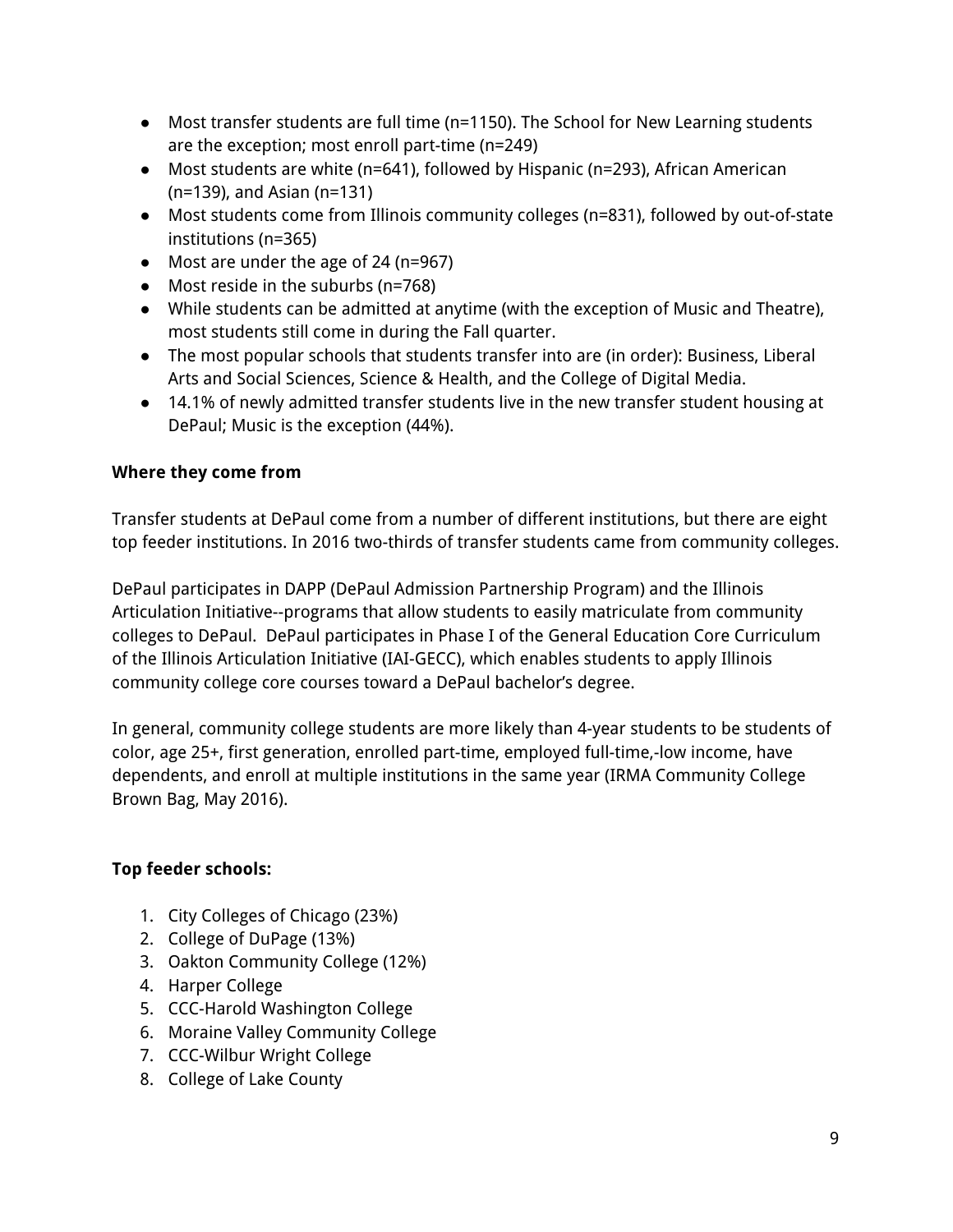#### **Characteristics of the DePaul transfer student**

#### **Characteristics of the DePaul transfer student**

According to Tom Menchhofer, DePaul transfer students often present as overconfident in their assessment of their ability to navigate a new institution, and therefore less likely to ask for assistance. Having been through a college transition at their prior institution, students may enter DePaul assuming they have figured out how to navigate the institution on their own. Everyday tasks (finding parking, locating campus offices and buildings, traveling between campuses for class, etc.) can add unexpected stress. At DePaul, transfer students tend to fall into three broad groups: students who actively seek out ways to engage on campus, students unsure of their engagement interest, and students who do not desire engagement beyond attending classes. Adult students or students with jobs and other obligations outside of school tend to be overrepresented in the last category. New Student and Family Engagement targets outreach to the second group--students who aren't initially engaged. Reaching these students can be challenging however, anecdotally, students who immediately make a point of connection with a professor or staff member are more likely to persist at DePaul.

#### **University Support Services**

DePaul does not have one office that is solely devoted to transfer students. Instead, several different programs and/or offices throughout the university coordinate work to support transfer students.

#### **● Department of Admissions**

These various offices work to recruit transfer students and ensure that the transfer process is seamless.

○ Transfer & Adult Admission Team

This is a group of individuals within the Department of Admissions who work with potential transfer students to facilitate their admission and transfer of credits to DePaul.

- Community College Partnerships Office
- DePaul Admission Partnership Program (DAPP)

#### ● **DePaul University New Student and Family Engagement**

This office coordinates Transition DePaul--a mandatory orientation program for incoming transfer and adult students that consists of both an online component and on-campus experience. The online orientation is designed to help students familiarize themselves with the tools needed to succeed and to prepare for on-campus orientation. After completing the online component, students must attend a half-day in-person orientation consisting of pre-advising sessions that include meeting with an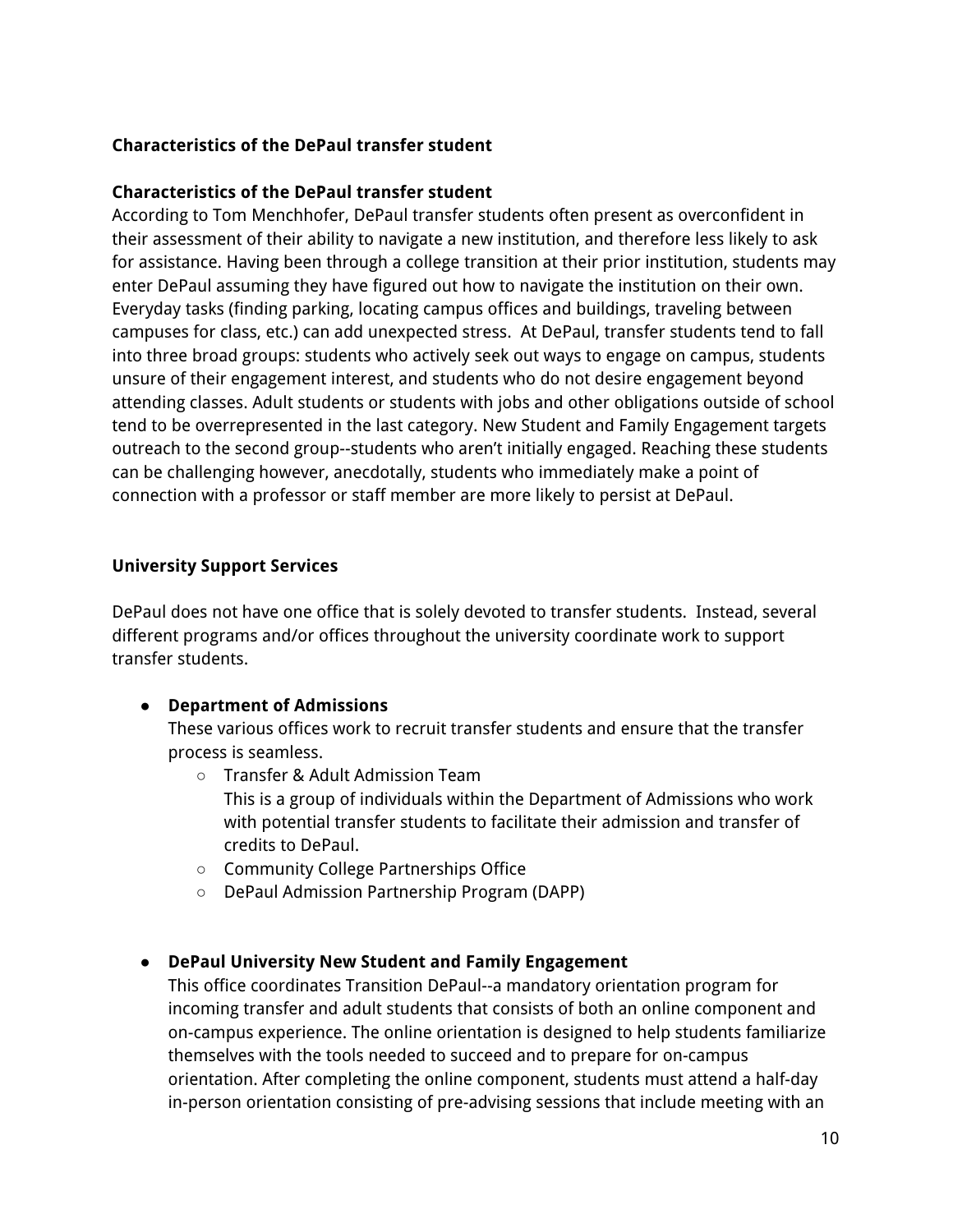advisor, a Transition Fair (a 20-minute information fair in which the library has a table), and sessions dealing with internships/career development; campus involvement, and commuter student affairs. Students also have the option of attending "open houses" for different student service points. As of Summer 2017, the library currently began offering an "open house". Transition is held each quarter for incoming students, but Fall quarter orientation is by far the largest and includes a more extensive agenda. Tom Menchhofer coordinates Transition, and there are plans to revise the program in time for Fall 2018 admissions.

#### ● **DePaul Transfer Student Union (TSU)**

TSU is a student organization and programming board that works to provide transfer students the opportunity to fully transition into the DePaul University student body. TSU works closely with the Office of New Student & Family Engagement to coordinate events, programs and initiatives for transfer students to promote successful transition both socially and academically, as well as acclimate to the city of Chicago. Students voluntarily choose to become involved in the DePaul Transfer Student Union. As the group currently exists, it has a limited reach and cannot always provide consistent programming. Programming often has low-attendance numbers.

#### **University Engagement**

For the last 8 years, DePaul offices have been working to increase transfer student involvement, but they have not found the perfect solution. One challenge in reaching DePaul transfer students is that students may not necessarily want to self-identify as a "transfer student". Many want to fit into their new institution and stop self-identifying as a "transfer student" after the first quarter. For this same reason, students may be more reluctant to attend "transfer student" branded events, as well as become involved in organizations such as the Transfer Student Union.

The College of Liberal Arts and Social Sciences piloted two sections of a 1-credit hour transfer seminar focused on new transfers entering their college. However, the pilot seminars received low enrollment numbers. This initiative is not currently planning to roll out to all schools/departments.

#### **Library Involvement**

To date, library involvement with transfer students has primarily been in the form of outreach and not instruction. For several years, the Library has had a booth at the information resource fair during Transition for Fall entrants. However, statistics for the number of students we engage through this venue are rather low.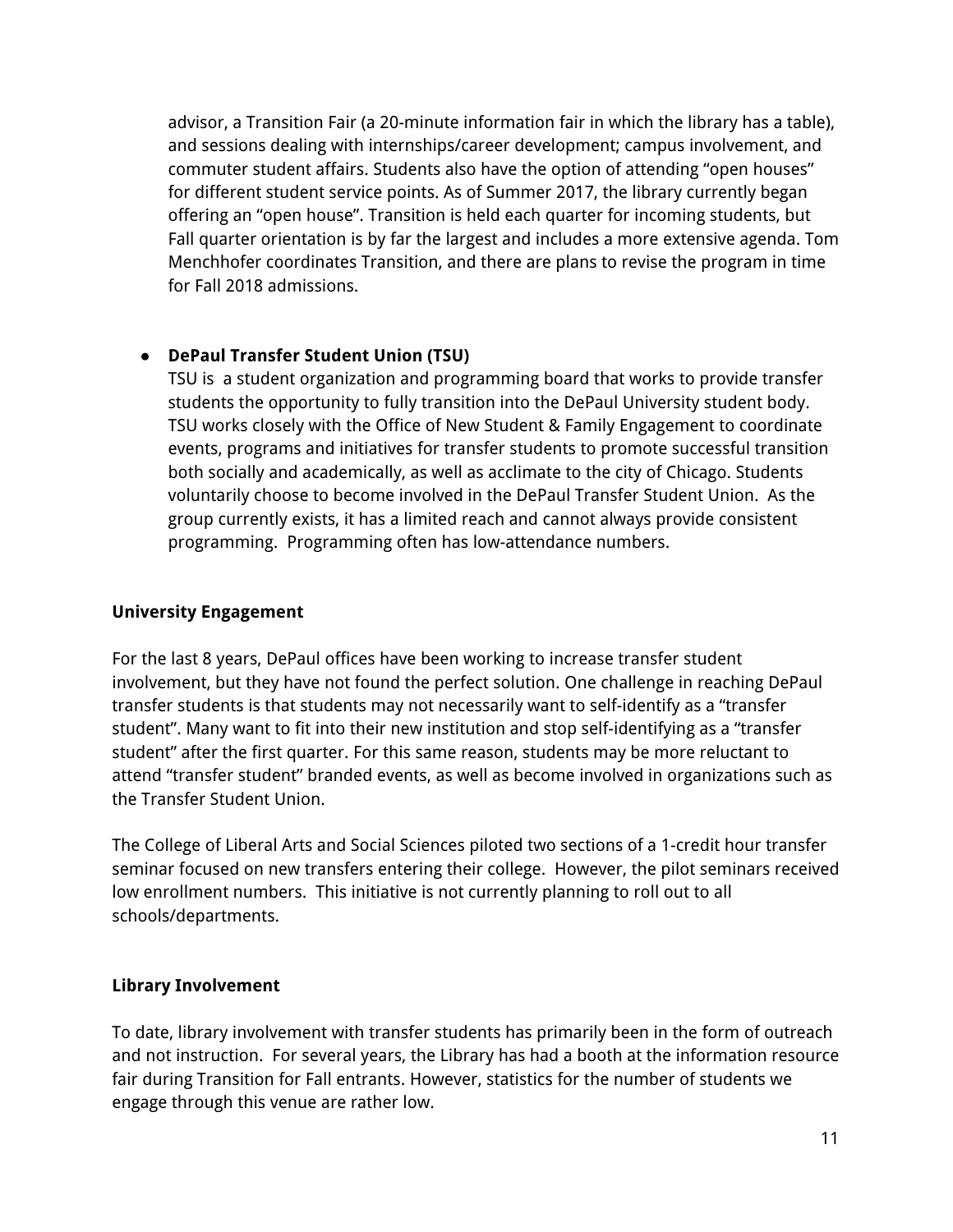Some of the transfer student learning communities have come into the for library instruction. These courses could prove to be the perfect vehicle for reaching transfer students, but as already mentioned, theses courses are not offered in every school or college at DePaul.

#### **Experiences at First Institution**

Many students take the equivalent of WRD 104 at their first institution. Articulation agreements in place stipulate what a course should include in order to transfer as a WRD 104 credit. Using the DePaul Transfer Guides we compiled a list of courses that are clearly mapped to WRD 104 from the top feeder schools. The course catalog descriptions for these courses sometimes explicitly mention a research paper requirement, while others may only allude to research component (see Appendix B). However, from our experience at DePaul, we know that assignments and their research requirements can vary based on the instructor. Moreover, without seeing specific assignment examples, we cannot be sure how "research" is defined at that institution and whether or not it involves use of library resources.

## Findings from our survey of community college librarians

In Spring 2017, the group sent a survey to librarians at the top feeder institutions. In general, the responses indicated that we cannot assume that all transfer students programmatically receive library-led information literacy instruction as part of the curriculum.

We received 10 responses; of those 10 responses, not all librarians answered every question.

- Nine indicated that their institution provided library instruction for ENG 102 or an equivalent course; 1 was unsure
- One of the librarians at an institution where library instruction is required as part of ENG 102, when given a list of concepts/skills they teach in those classes, to choose from, only noted that they taught "how to search for books".
- One librarian at an institution providing library instruction for ENG 102 noted that ENG 102 at her institution did not have a research component.
- Two of the 9 librarians said that library instruction was a required component of this course
- Four of the 9 librarians reported that ENG 102 was offered both face-to-face and online.
- Only one institution noted that they provide instruction for students in the online sections, but instruction is not required.
- Of the 10 institutions only 2 noted having required programmatic instruction of any kind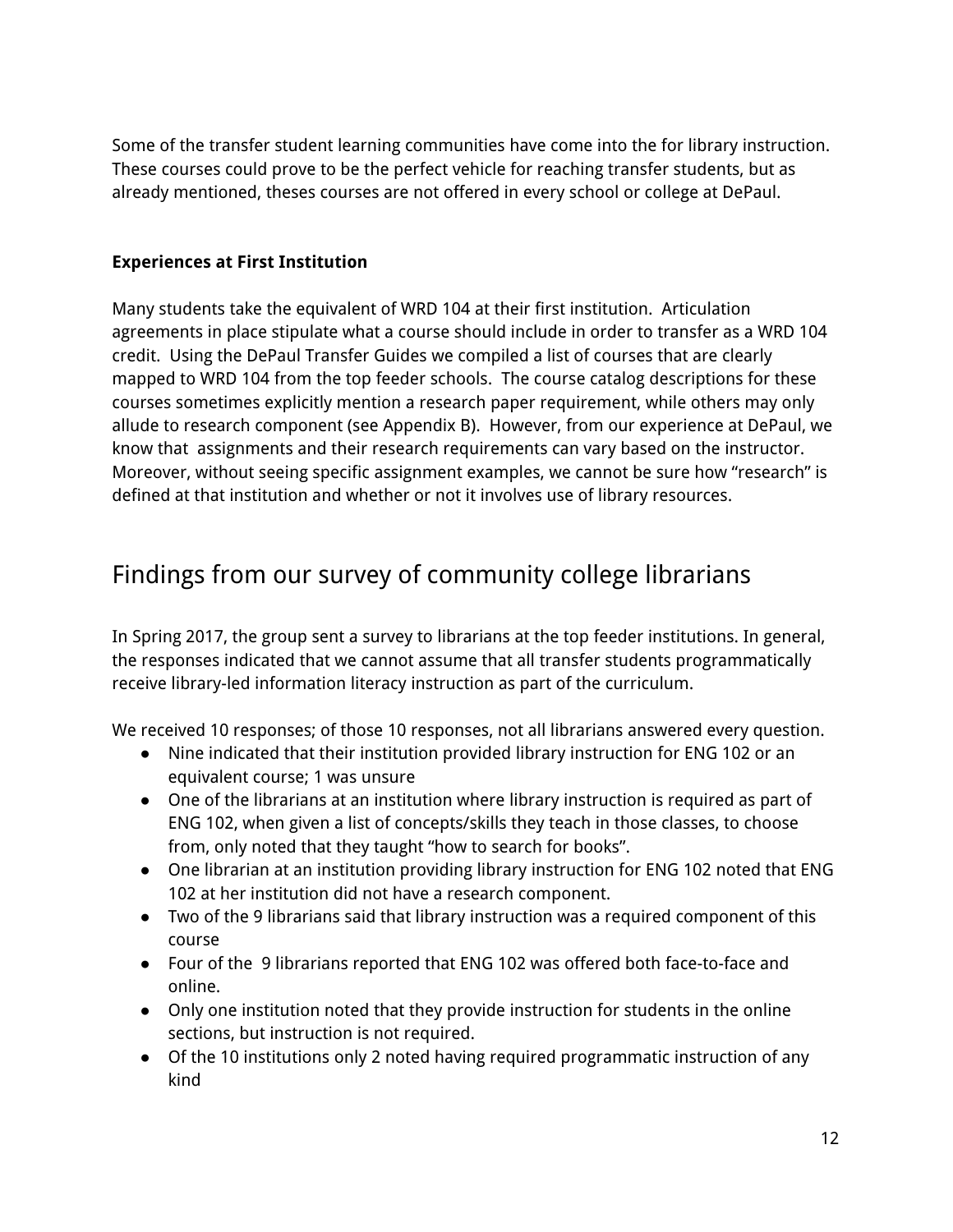● Three librarians at institutions not requiring instruction estimated that they reach 20-30% of students with some type of library instruction.

#### Feedback from librarians included:

"Many of our students are working and taking one class at a time so we often don't reach them. Also, the students who are taking certificate programs usually don't use the library and its resources."

"We have many students for whom English is not their first language, so that can be stressful for them, especially in writing a research paper,even if they've worked up the ranks to take English 102. Students still use wikipedia and google, without necessarily having evaluation skills. We often wonder why they are missing skills that we think should have been taught in high school. At a community college students often have other issues going on in their life (jobs, caregiving of family members, financial problems, etc.) that make going to school a real challenge. Our faculty try to be mindful of that and try to accommodate students as much as possible."

## DePaul Transfer Students Focus Groups

In Spring 2017, the Instruction Working Group (IWG) invited Elizabeth Edwards, Assessment Librarian at the University of Chicago and a member of the Library UX Chicago Steering Committee to share her expertise and experience during the focus group phase of our study. Questions designed to ask students about their research and library experience (see Appendix C) were initially drafted by members of IWG and revised by Edwards to fit the one-hour session. Edwards also facilitated both focus groups. She led the discussion with the students, operated the audio recorder, and explained the consent form. A small honorarium was secured for her participation and the valuable objective perspective Edwards provided.

Transfer students were invited to participate at either the Loop Library or the John T. Richardson Library located on DePaul's Lincoln Park campus. Staff in the office of New Student and Family Engagement sent an email announcement about the focus groups to transfer students on behalf of IWG. Printed flyers were posted on bulletin boards on both campuses and distributed during library instruction sessions. Digital signs in the Loop Library and Richardson Library were also used to recruit students.

Interested students completed a brief questionnaire (see Appendix D) that provided details about the name of school they recently transferred from, the name of the college/school they are enrolled in at DePaul, and how many quarters they had been enrolled at DePaul. Five students were confirmed for the Lincoln Park focus group and four students were confirmed at the Loop Library. However, a student from each group were unable to attend so a total of seven students participated during the two one-hour sessions. Students were given a pizza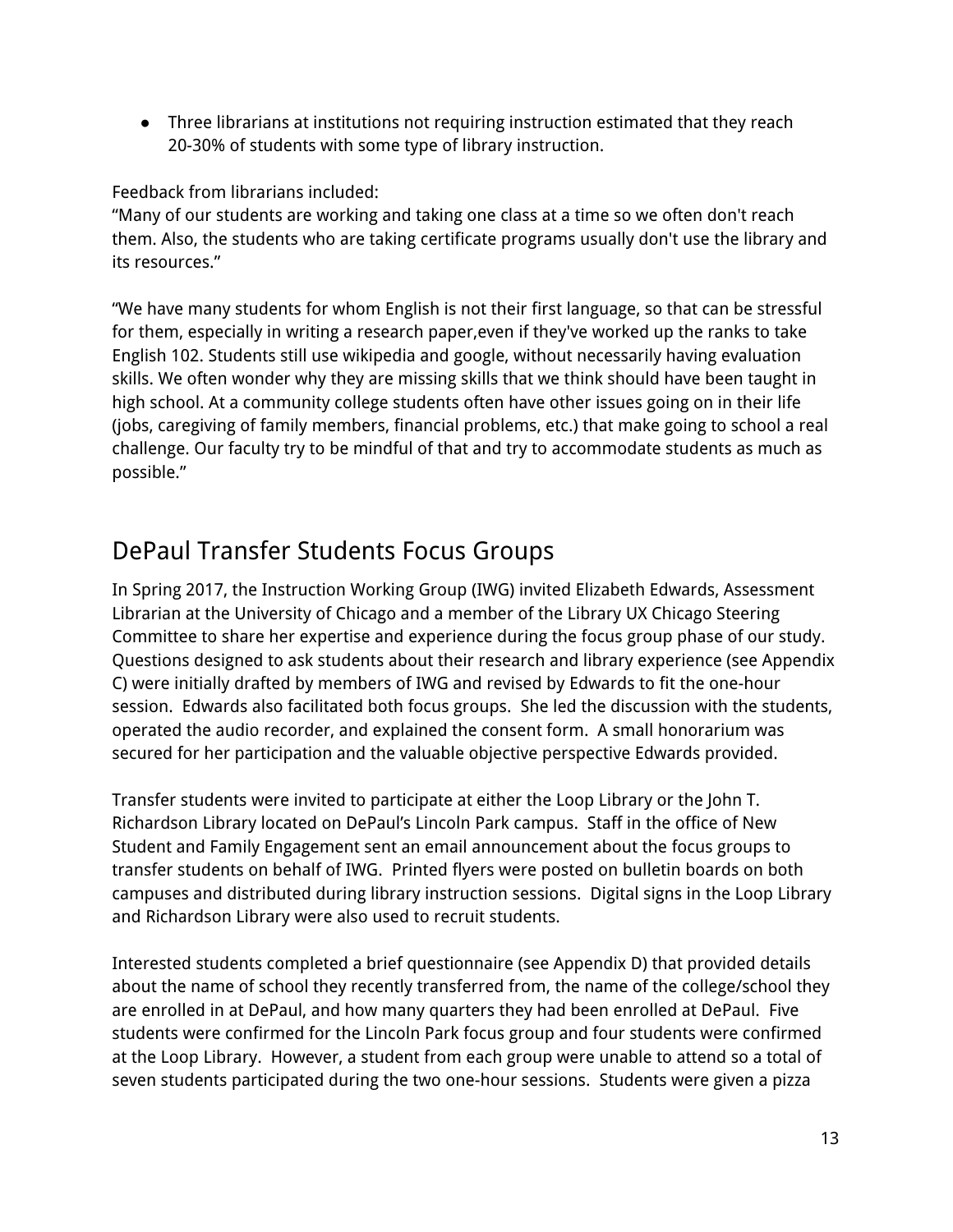lunch during the focus group. A member of the IWG was present in the room to observe and take notes while the facilitator managed the audio recording device.

#### **Transcript analysis**

We decided to use the classic "long-table" approach to analyze the focus group transcripts because it easily allows the identification of categories in the conversations analyzed (Krueger, 1998, pp. 78-80). Before beginning the analysis, the audio recordings were transcribed by Jessica Alverson and Jill King in Word documents. The transcript documents were then distributed among Jessica, Jill, Morgen MacIntosh-Hodgetts, and Sue Shultz to deconstruct the conversations by cutting each participant's answers to specific questions into separate pieces of paper. The pieces of paper were then organized on long tables by major categories using post-it notes for theme identification. Once all of the conversations were categorized, an Excel spreadsheet of the findings by category was created.

#### **Major findings**

- 1. **Previous institution:** Students primarily experienced the library at their previous institutions as a physical space to study and use books on reserve. Students did not seem to make use of reference services and had minimal to no interactions with reference librarians.
- 2. **Previous research experience:** Students indicated limited experience conducting research, and most did not recall having previous assignments that required use of library resources. Students' knowledge of evaluation of sources seemed limited to a basic understanding that there are various types and qualities of sources, but did not demonstrate an understanding of the how and why of evaluation. Students had little to no experience with librarian-led instruction.
- 3. **What students knew about the DePaul library:** Students were aware of the library as a physical space to study and print. Those who attended orientations only remember being told about the hours and physical attributes, but not services.
- 4. **What students wish they had known about the DePaul library:** Books and textbook services including I-Share and reserves; IM/Chat service; and specific resources for their major were consistently mentioned as a "helpful to know".
- 5. **DePaul research and library instruction:** Less than half of the students had had assignments requiring library research but four had used library databases. Only Special Collections and Archives instruction was specifically mentioned. However, the students who did have instruction with SPCA found it extremely helpful, and memorable.
- 6. **Emotions:** Students reported feeling overwhelmed, intimidated and alone. One student noted that she realized she had been overconfident in her preparation.
- 7. **Suggestions** Students also offered a number of suggestions. These can be found in Appendix E.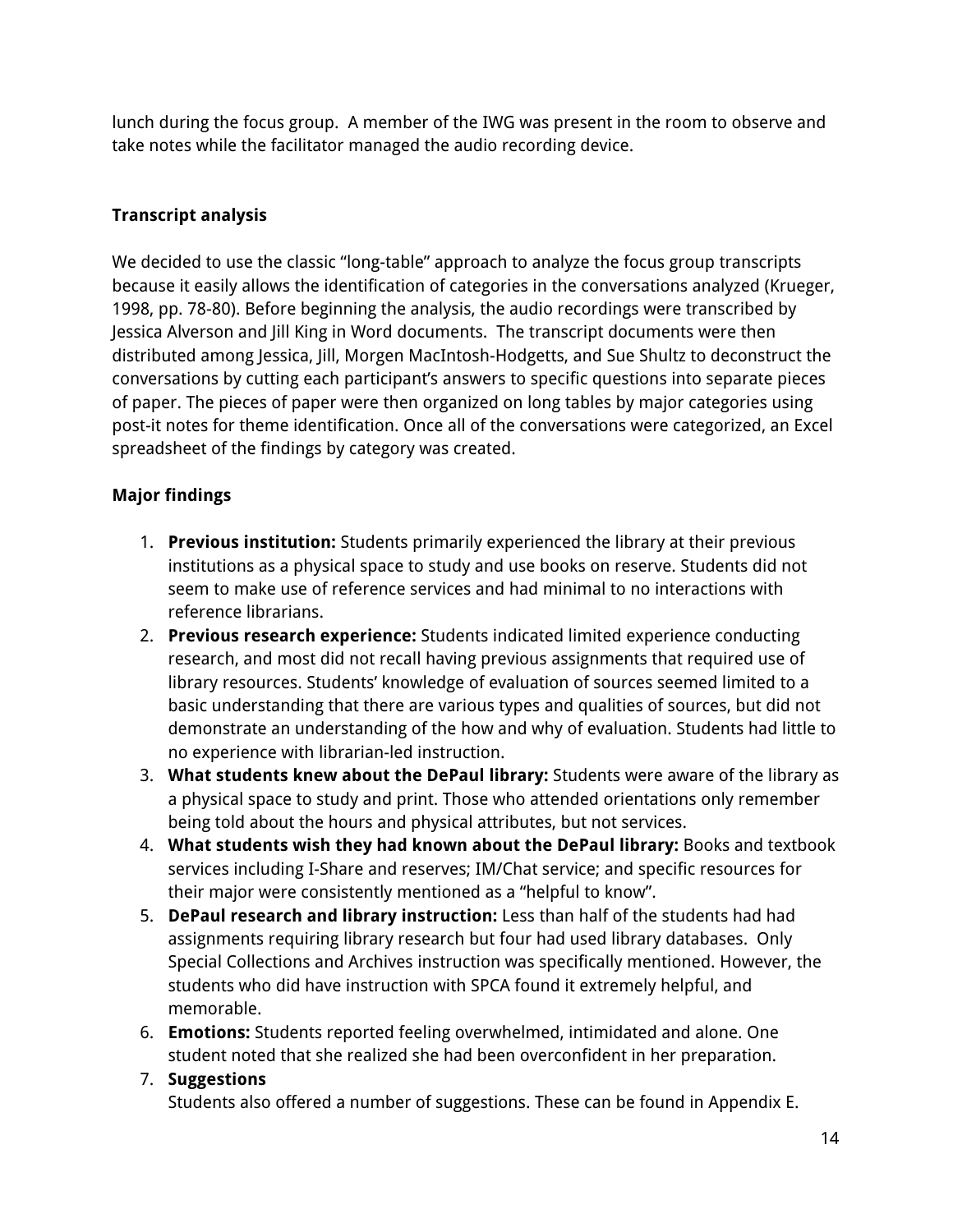#### **Summary**

The focus groups were useful to hear first hand from students about their library experiences at their previous institutions. Overall it appeared that the students had a better understanding of how to use the physical library space than the services and resources of the library and they brought this understanding of an academic library with them to DePaul. At the time the focus groups were conducted, students had been enrolled one quarter to more than seven quarters and most were still using the library as they did at their previous institutions. This indicates that their academic experiences at DePaul had not given them the opportunity to fill the gap in their knowledge of library resources and information literacy skills that first year students receive in WRD 104 library instruction.

### Considerations

Based on our research, the Instruction Working Group developed a list of "considerations" or "things to keep in mind" to guide us in making recommendations. This list is not intended to be exhaustive, but rather highlights what the IWG considered to be the most important items.

- 1. Transfer students value personal connection.
- 2. Early contact with transfer students increases the likelihood of reaching them, as well as their success.
- 3. We cannot assume that transfer students come to DePaul with the same level of information literacy competency that our WRD 104 library instruction program is designed to achieve, including evaluating information, developing a research question, and effectively using research databases.
- 4. Transfer students understand the library as place but may not be familiar with library services, and they may have never interacted with a librarian.
- 5. Most transfer students do not live on campus, and some may have the additional responsibilities of a family or job.
- 6. Faculty may not be sensitive to differences between native and transfer students, and they may assume that all students have the same base knowledge of university resources, including academic support services and technologies.
- 7. Transfer students often come to DePaul having completed general education requirements and ready to start upper-division courses in their major.
- 8. Transfer students may feel intimidated by the need to get up-to-speed quickly with no adjustment period, the cultural shift from community college to four-year academic institution, and their unfamiliarity with campus resources.
- 9. Transfer students are not receiving a memorable introduction to the library during their campus orientation.
- 10. Transfer students may avoid self-identifying as a "transfer students" in favor of assimilating quickly and shedding their transfer student label.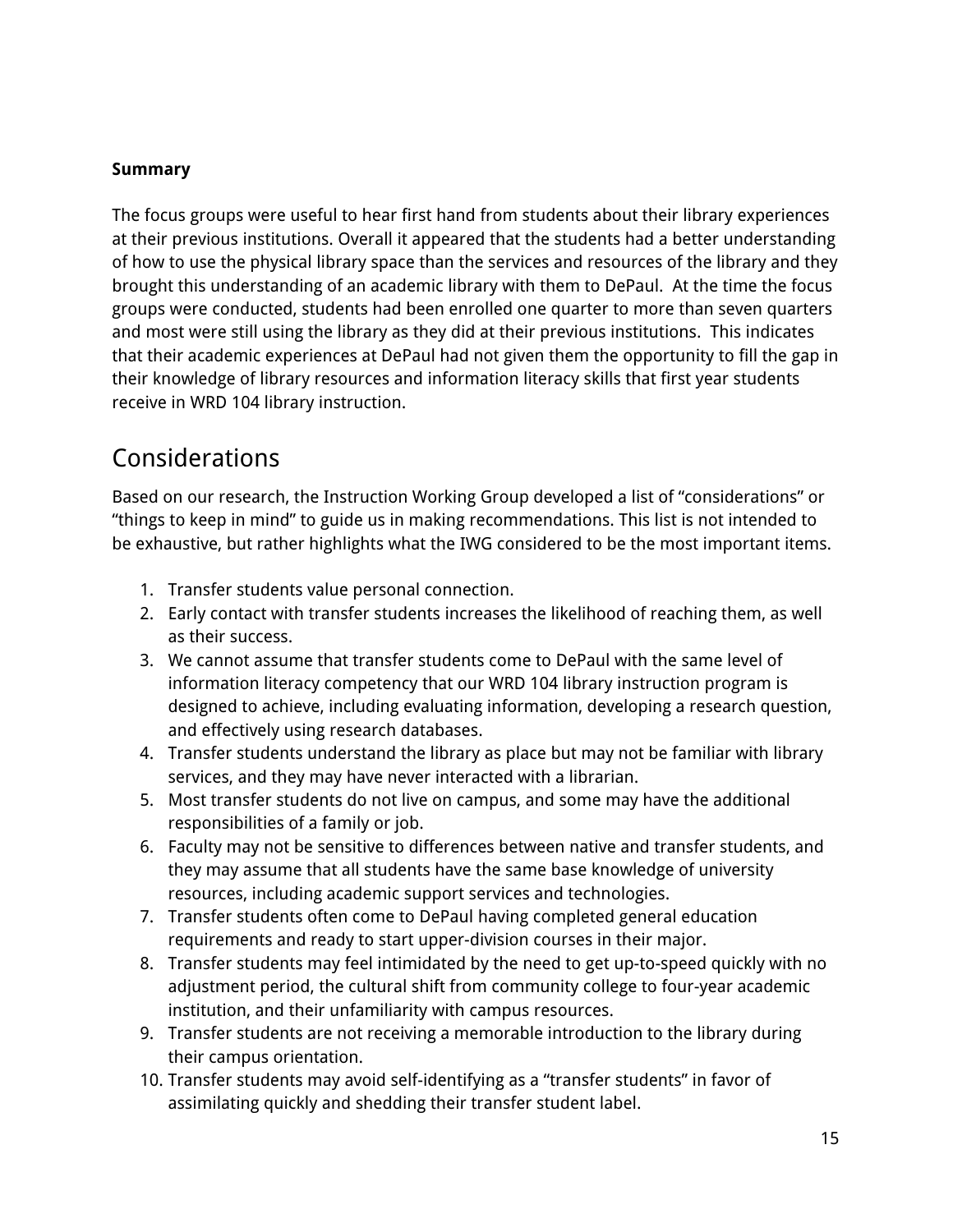11. Transfer students may not be prepared to write at the academic level. Students may have never been asked to write a research paper that requires the use of library resources, and this may also be the first time that they are being asked to develop their own research question.

### Recommendations

This group's primary goal was to identify if there was a need for, and then recommend, means for ensuring that transfer students receive the same information literacy instruction as our native students. However, in the course of our study we learned things that may also have implications for outreach to transfer students. Therefore, our recommendations fall into two categories: information literacy instruction and outreach. We also recommend establishing a transfer student success working group. The recommendations are designated according to phases.

Phase 1: Winter/Spring Quarters 2018 Phase 2: Fall Quarter 2018 (AY 2019) Phase 3: Fall Quarter 2019 (AY 2020)

Overall, the group recommends a conservative strategy that "starts small". We will need to carefully assess and provide feedback on these efforts and then communicate to the proper stakeholders with the hopes of building momentum on campus.

#### Establish a Transfer Student Success Group - Phase 1

In talking with our partners in various departments, our group identified the need for establishing a working group that brings together various partners on campus with an interest in transfer students. In addition to the Library, the group would include representatives from the Office of Admissions, as well as New Student and Family Engagement. Additional academic support units, such as the University Center for Writing-Based Learning would also be invited to participate. The goal of establishing this group would be to create an information sharing network as it relates to transfer students at DePaul with the hope that a cross-departmental group would be able to better leverage university resources and influence in assisting our transfer students. Currently, a comparable group does not exist on campus.

### Outreach - Phases 1 & 2

Below are recommendations for providing outreach to our transfer students. These are options. We don't necessarily propose that we implement all of these recommendations However, we may test different options to see which is most effective.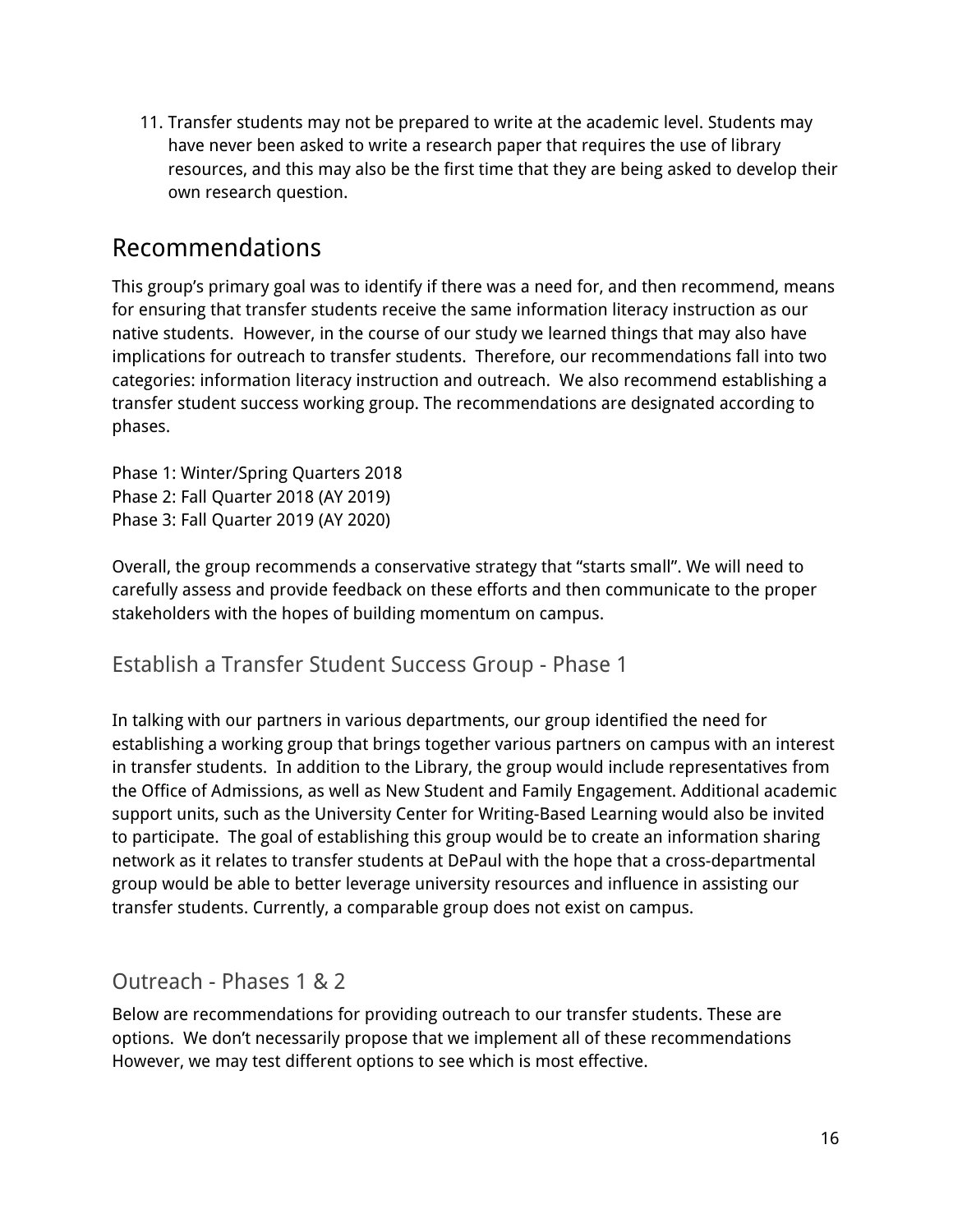#### 1. **"New to DePaul" Workshops - Phase 1**

Provide "New to DePaul" library workshops open to any transfer student. These workshops would be optional and cover fundamental how-tos in the DePaul library (as opposed to information literacy concepts). Create an online version of this workshop for those students unable to attend a face-to-face session. It may also be possible to include a required online module as part of the pre-orientation process. (This would be a later phase project. )

#### 2. **"Subject Clinic" Workshops - Phase 2**

Hold open workshops centering on specific subject areas for transfer students. Workshops may initially focus on departments (subject areas) with more transfer students.

#### 3. **Transition DePaul - Phase 2**

Rethink our involvement in the Transition fairs. Based on student feedback and our numbers, our time would be better spent and provide better outreach in a different format.

#### 4. **Library Tours - Phase 2**

Work more closely with NSFE to create a better library tour that invites students into the space. Library staff may also be able to help with this component.

#### 5. **Personal Librarian Program - Phase 1 or Phase 2**

All new transfer students would be assigned a "personal librarian" who would send emails in regular intervals highlighting library services and resources, as well as offering to meet in-person with the student.

#### 6. **Emails to New Transfer Students - Phase 1**

All new transfer students would receive a series of a few emails throughout their first quarter at DePaul. Two systems may be useful for sending these emails: Slate (automates pre-admission and post-admission emails; will be implemented in Summer 2018; contact: Tom Menchhofer) and Civitas (contact: Julie Ardis).

#### 7. **Peer mentors**

Assign new transfer students a research peer mentor. We might leverage existing peer mentorship programs in the university or work with some of our peer research tutors in the library to establish a program.

#### 8. **Transfer Student Reception**

Have a library reception for all (new ) transfer students

### Programmatic Information Literacy Component - Phase 3

Implement a required information literacy instruction component for all students who transfer in with a WRD 104 credit. This may take various forms -- 1-credit course, online D2L module (non-credit bearing), etc. The implementation of this program will be contingent on library resources and what is administratively possible within the institution. This is a later phase recommendation due to the administrative issues involved, as well as the work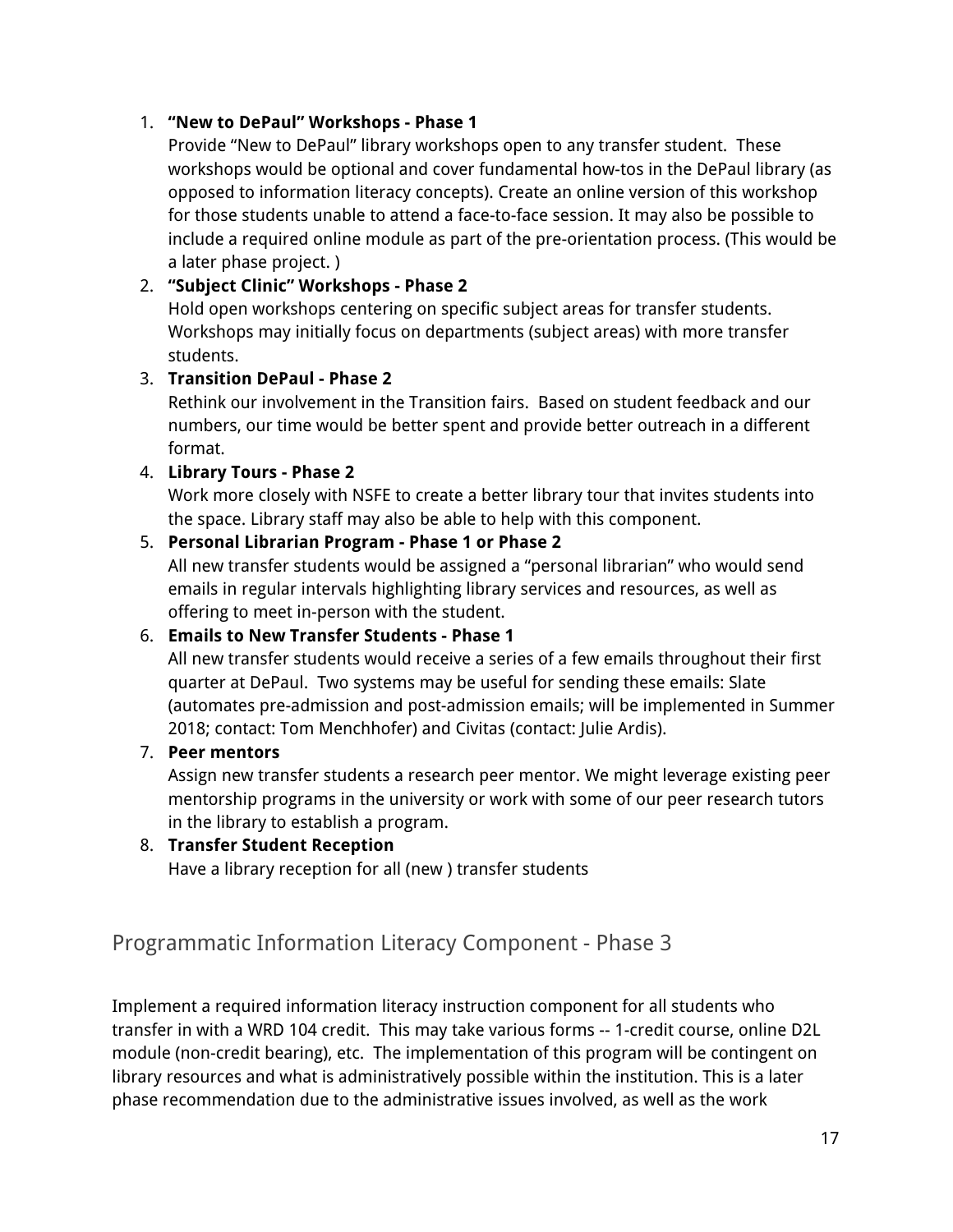involved. It may be possible to work within Blue Star (contact: Caryn Chaden) to flag students that need to take this module. A flag would prevent students from registering for classes in a subsequent quarter until they completed the module. The module content would be focused on covering the same content we cover in WRD 104 --developing a research question, evaluating information (including the differentiation between scholarly and non-scholarly), and article database search techniques.

Unfortunately, at present, transfer students are not required to take a course comparable to Discover/Explore Chicago, with the exception of students enrolled in the Health Sciences Program. We already work with some of these courses. We recommend identifying all of these courses and reaching out to any courses we may not already have involvement with and offering face-to-face instruction for these audiences while we work to get a more systematized program for all transfer students in place.

### Additional Recommendations (Beyond the Library)

#### **Faculty workshops**

Work with Teaching, Learning, and Assessment to offer opportunities for faculty to become more aware of the transfer student population and their needs. In our focus groups, students reported that faculty often assumed all students were native to DePaul and had the same foundational knowledge. Students also reported not knowing about BrightSpace (D2L), nor how to access it.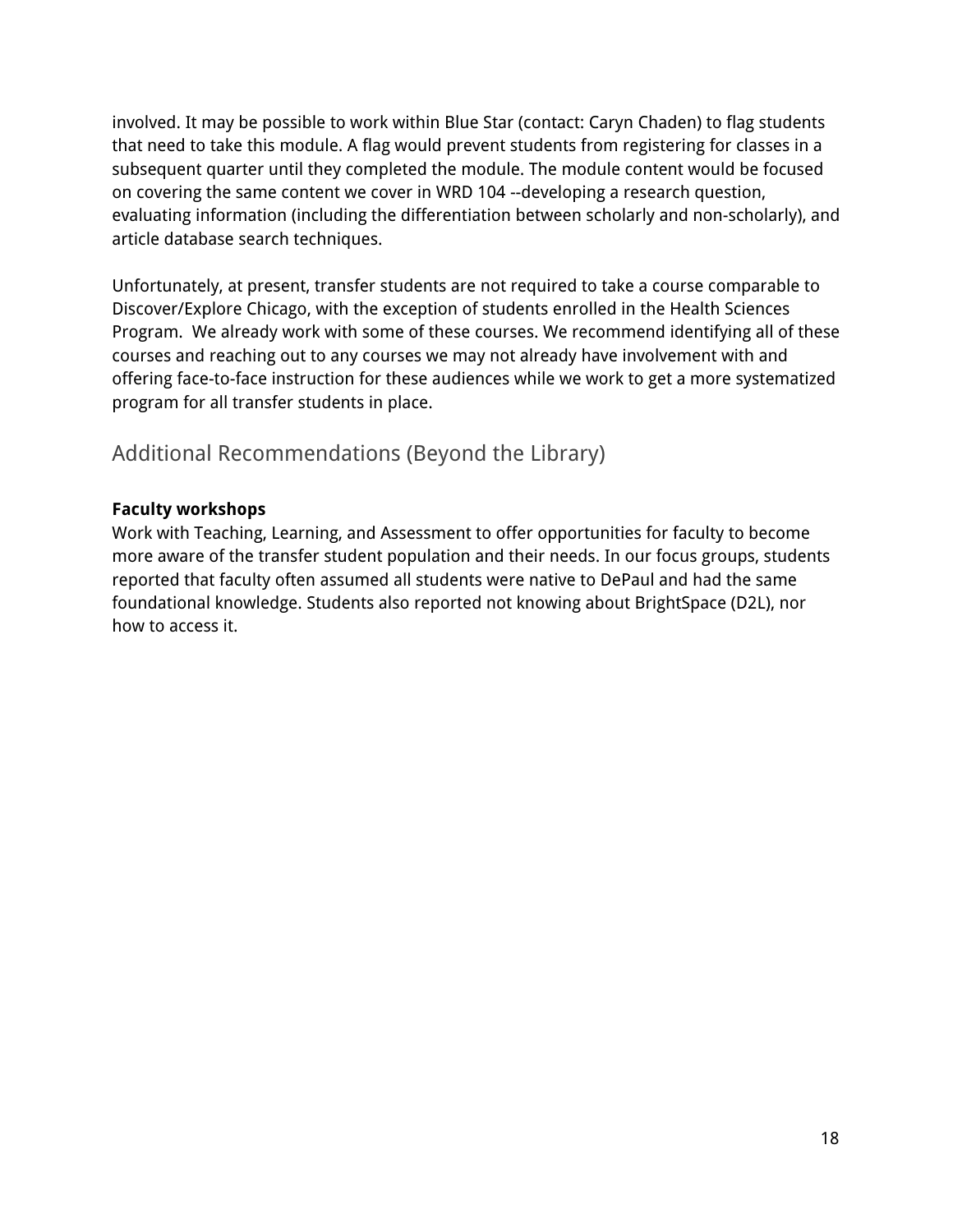## Works Cited

Anderson, A. L. (2016). Conceptualization and practice of information literacy instruction in community colleges. Graduate Theses and Dissertations. Paper 151543.

Coats, L.R. & Pemberton, A.E. (2017). Transforming for our transfers: the creation of a transfer student services librarian. Reference Services Review, 45 (3), 485-497.

DePaul Transfer Guides (2017). [http://www.depaul.edu/admission-and-aid/types-of-admission/transfer-student/transferring-y](http://www.depaul.edu/admission-and-aid/types-of-admission/transfer-student/transferring-your-courses/Pages/transfer-guides.aspx) [our-courses/Pages/transfer-guides.aspx](http://www.depaul.edu/admission-and-aid/types-of-admission/transfer-student/transferring-your-courses/Pages/transfer-guides.aspx)

Kearns, A., Kirsch, B. & Cononie, V. (2017). Agoge: an information literacy game for transfer students. Reference Services Review, 45 (2), 314-331.

Kearns, A. and Vidas, C. (2013). "Reaching out to transfer students: USC Upstate's foundation in information literacy", in Sietz, B. (Ed.), LOEX Conference Proceedings 2011, Paper 15, available at: http://commons.emich.edu/loexconf2011/15.

Krueger, R. A. (1998). Focus group kit: 6, analyzing & reporting focus group results. Thousand Oaks, CA: Sage.

Lafrance, H. & Kealey, S. (2017) A boutique personal librarian program for transfer students. Reference Services Review, 45 (2), 332-345.

Lundstrom, K. & Shrode, F. (2013) Undergraduates and topic selection: a librarian's role. Journal of Library Innovation, 4 (2), 24-41.

MacDonald, A. & Mohanty, S. (2017). Personal librarian program for transfer students: an overview. Reference Services Review, 45 (2), 346-354.

Miseon, K. & Dolan, M. (2015). "Excuse me, but what is a research paper?": embedded librarian program and information literacy skills of community college students. Community & Junior College Libraries , 21(1-2), 53-70.

Nelson. E (2017). Information literacy needs of community college students in transition: a literature review. Reference Services Review, 45 (2), 278.-285.

Patterson, D. (2009). Information literacy and community college students: using new approaches to literacy theory to produce equity. The Library Quarterly, 79 (3), 343-361.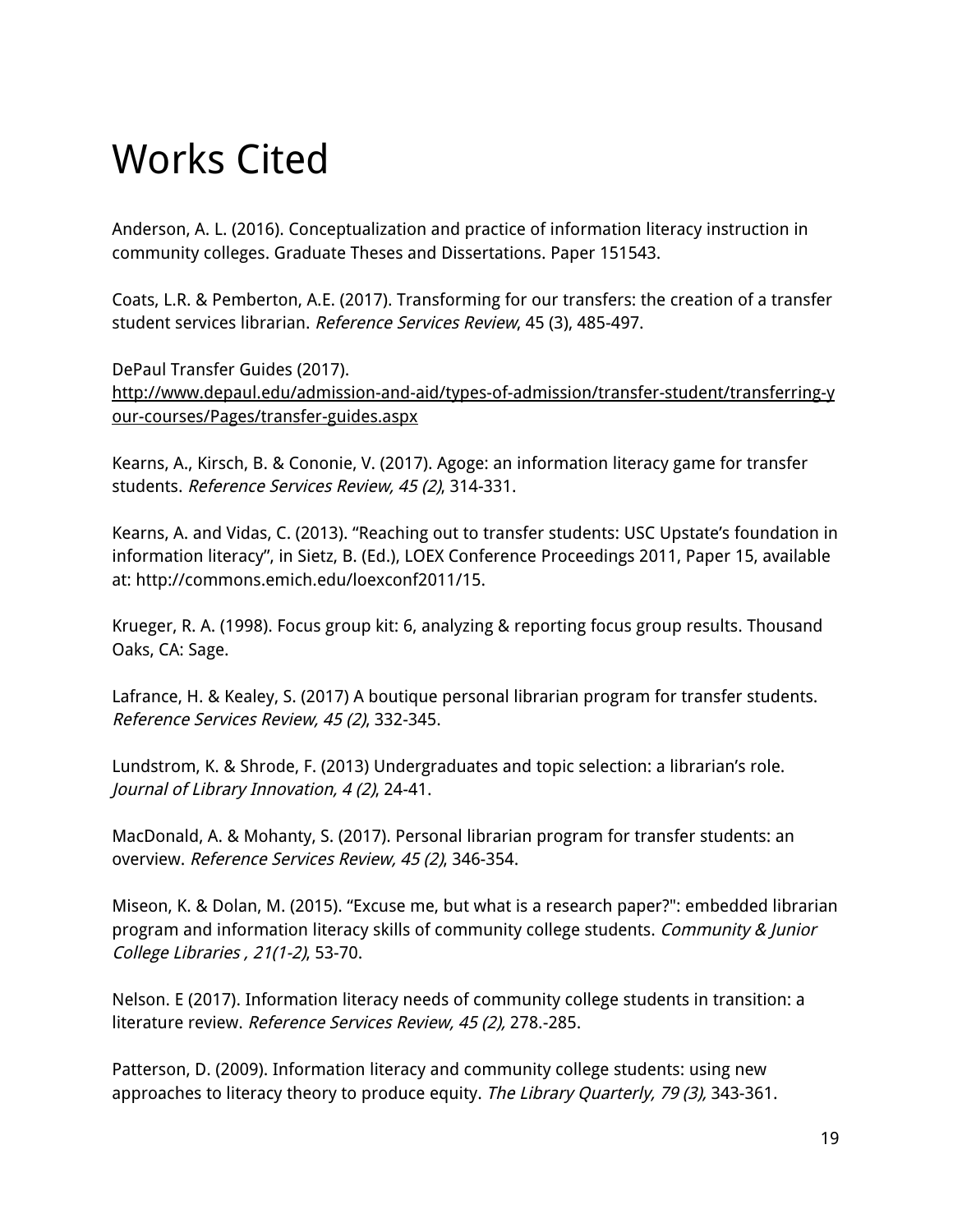Phillips, J.C. & Atwood, T.A. (2010) Transferring skills, transferring students: a call to academic libraries. College and Undergraduate Libraries, 17 (4), 331-348.

Silverman, S. T., & Williams, R. (2014). Doing more with (even) less: overcoming the community college's unique challenges through embedded instruction. Journal Of Library Administration, 54 (3), 241-250. doi:10.1080/01930826.2014.915169

Staines, G. M. (1996). Moving beyond institutional boundaries: perceptions of bi for transfer students. Research Strategies, 14 (2), 93-107.

Still, J. (1990). Library services for transfer students. Community and Junior College Libraries, 7 (1), 49-53.

Tag, S. G. (2004). A library instruction survey for transfer students: implications for library services. Journal Of Academic Librarianship, 30(2), 102-108.

Tipton, R. L., & Bender, P. (2006). From failure to success: working with under-prepared transfer students. Reference Services Review, 34(3), 389-404. doi:10.1108/00907320610685337

Tong, M. & Moran, C. (2017). Are transfer students lagging behind in information literacy? Reference Services Review, 45(2), 286-297.

Townsend, B.K. (1995). College transfer students: a case study of survival. The Review of Higher Education, 18(2), 175-193.

Vonzell, Y. & Pemberton, A.E. (2017). Ensuring a level playing field: creating an information literacy exam for transfer students. Reference Services Review 45 (3), 454-471.

Whang, L., et al. (2017). Understanding the transfer student experience using design thinking. Reference Services Review, 45(2), 298-313.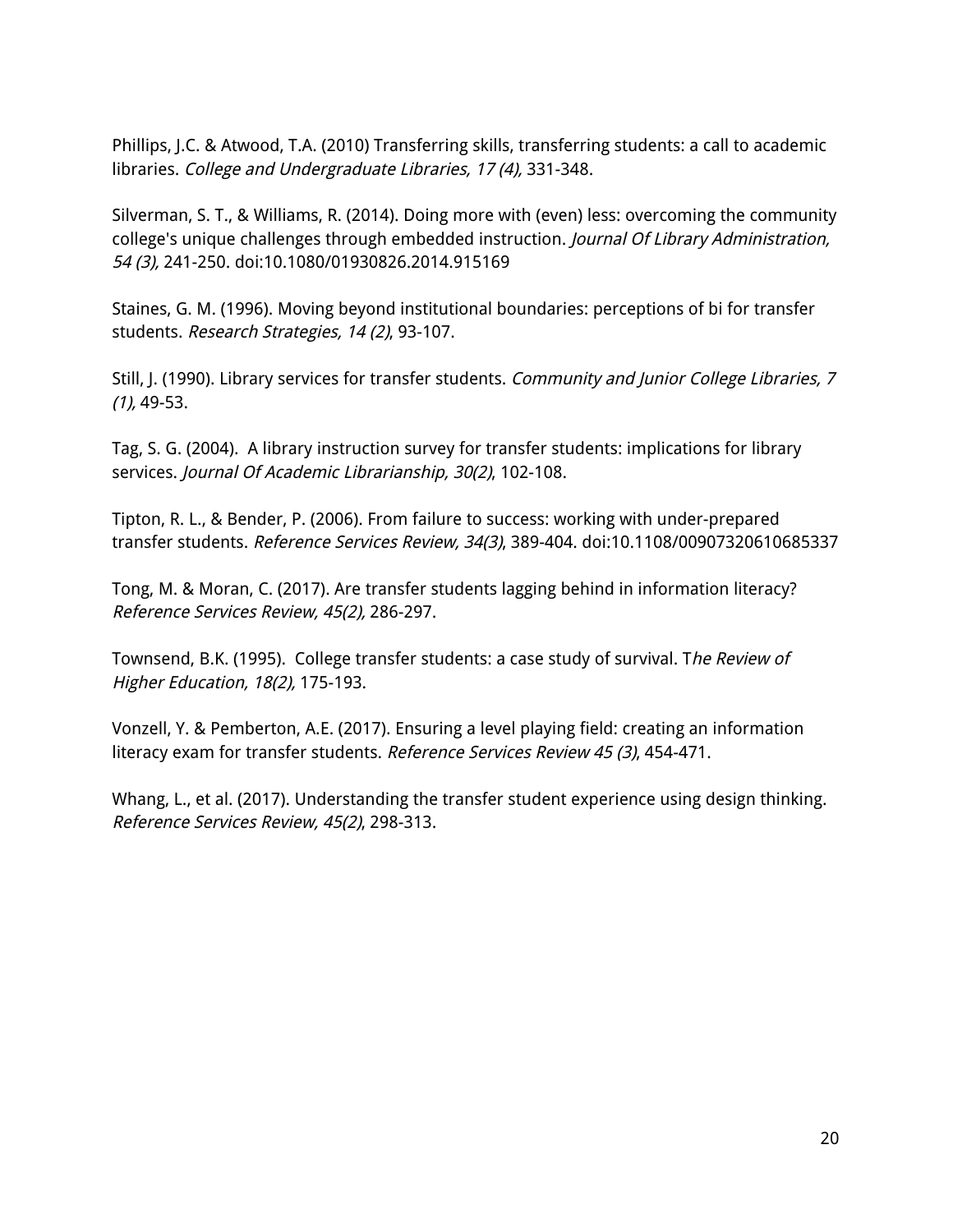# Appendix A

Number of students transferring into DePaul with WRD 104 credit

| Term + Date* | Students with credit<br>$(n=)$ | Total enrolled<br>$(n=)$ | Percentage with WRD<br>104 credit |
|--------------|--------------------------------|--------------------------|-----------------------------------|
| Fall 2015    | 993                            | 1619                     | 61%                               |
| Winter 2016  | 247                            | 521                      | 47%                               |
| Spring 2016  | 68                             | 232                      | 29%                               |
| Summer 2016  | 25                             | 96                       | 26%                               |
| Fall 2016    | 790                            | 1394                     | 57%                               |
| Winter 2017  | 235                            | 422                      | 56%                               |

\*Date is actual date; not academic year.

For the 2016 academic year, overall, 57% of transfer students were admitted with WRD 104 credit.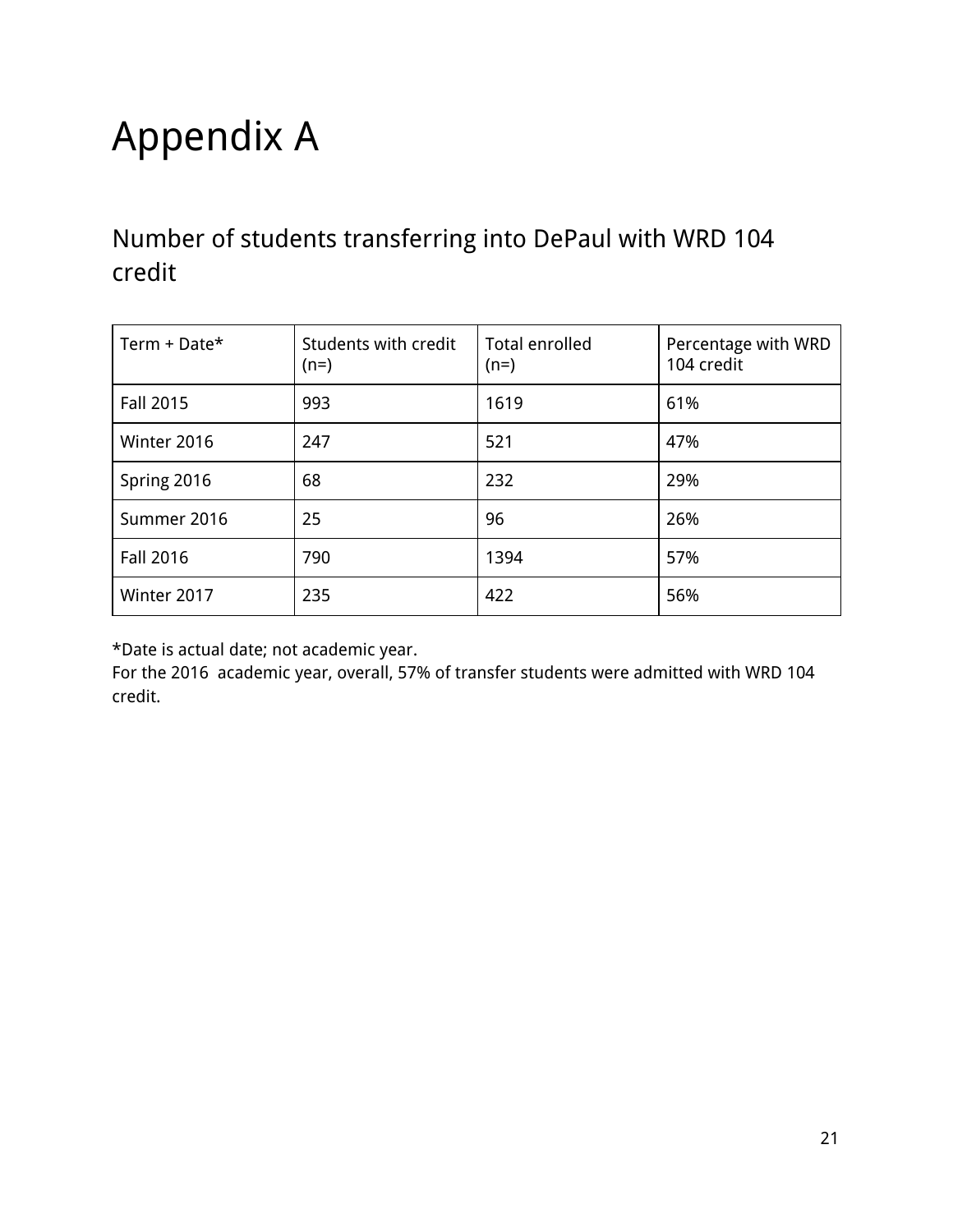# Appendix B

## WRD 104 Equivalencies Course Descriptions

| Institution            | Course            | <b>Course Description</b>                                                                                                                                                                                                                                                                                                                                                                                                                                                                                                                                                                                                                                                                                                 |
|------------------------|-------------------|---------------------------------------------------------------------------------------------------------------------------------------------------------------------------------------------------------------------------------------------------------------------------------------------------------------------------------------------------------------------------------------------------------------------------------------------------------------------------------------------------------------------------------------------------------------------------------------------------------------------------------------------------------------------------------------------------------------------------|
| College of DuPage      | <b>ENGLI-1102</b> | Second course in two-course<br>composition sequence. Students<br>continue to develop experience in<br>reading, thinking and writing<br>critically by writing essays that<br>demonstrate ability to analyze and<br>evaluate the ideas of others and<br>integrate them into their own<br>writing. Reinforces student<br>experience with the conventions of<br>standard written English and the<br>conventions of documentation while<br>developing student ability to carry<br>out independently the proper<br>method and responsibilities of<br>research. Prerequisite: English 1101<br>with a grade of C or better (3 lecture<br>hours                                                                                    |
| College of Lake County | <b>ENG 122</b>    | This course furthers the work done<br>in English Composition I by providing<br>students more experience as<br>academic writers, readers,<br>researchers and critical thinkers. To<br>help students construct their own<br>meaning while engaging with the<br>texts of others, they will develop the<br>ability to collect, evaluate, and<br>incorporate varied sources in<br>thoughtfully-written analyses and<br>arguments. Students' work should<br>demonstrate the ability to position<br>themselves within the context of<br>academic and societal conversations<br>using a variety of texts, which may<br>include literature, arguments on<br>various issues, news articles, films,<br>advertisements, and websites. |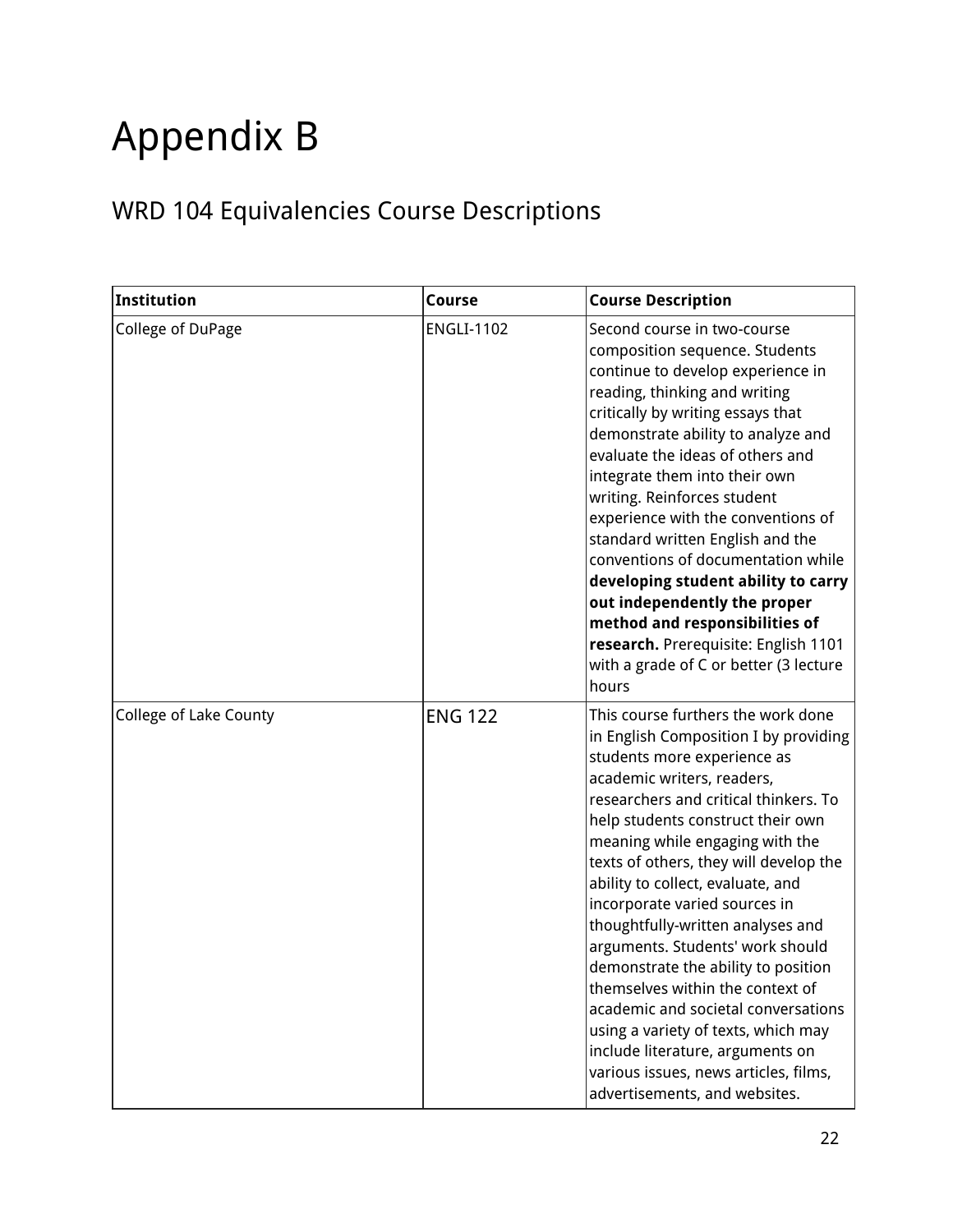| <b>Elgin Community College</b>   | <b>ENG 102</b> | Second semester of one-year course<br>normally<br>required by all universities and<br>colleges.<br>Emphasis on achieving logic and<br>precision in<br>handling such extensive<br>compositions as the<br>research paper and persuasive and<br>critical<br>themes based on literature or other<br>academic<br>disciplines.                     |
|----------------------------------|----------------|----------------------------------------------------------------------------------------------------------------------------------------------------------------------------------------------------------------------------------------------------------------------------------------------------------------------------------------------|
| <b>City Colleges</b>             | ENGLISH 102    | Continuation of English 101.<br>Introduces methods of research and<br>writing of investigative papers.<br>Writing assignments, as appropriate<br>to the discipline, are part of the<br>course.                                                                                                                                               |
| <b>McHenry County College</b>    | <b>ENG 152</b> | Composition II builds on the<br>knowledge and skills gained in<br>Composition I. Students continue to<br>practice essay writing with<br>a focus on research papers<br>supported by scholarly evidence<br>as well as the critical analysis of<br>literature. (1.1-Articulated) [IAI<br>Core Course Equivalent: C1 901R]                       |
| Moraine Valley Community College | <b>COM 102</b> | Analytical and critical writing based<br>upon texts. Research is used to<br>incorporate supporting ideas drawn<br>from primary and secondary<br>sources. A grade of "C" or better is<br>required for this course to transfer<br>under the guidelines of the Illinois<br>Articulation Initiative (IAI). Fee is<br>required. (3 contact hours) |
| <b>Oakton Community College</b>  | <b>EGL 102</b> | Course introduces strategies for<br>planning, writing, and revising<br>advanced expository essays and the<br>college research paper. Content<br>includes criticalreading and analysis,<br>the structure of argument, and the<br>use of sources. P                                                                                            |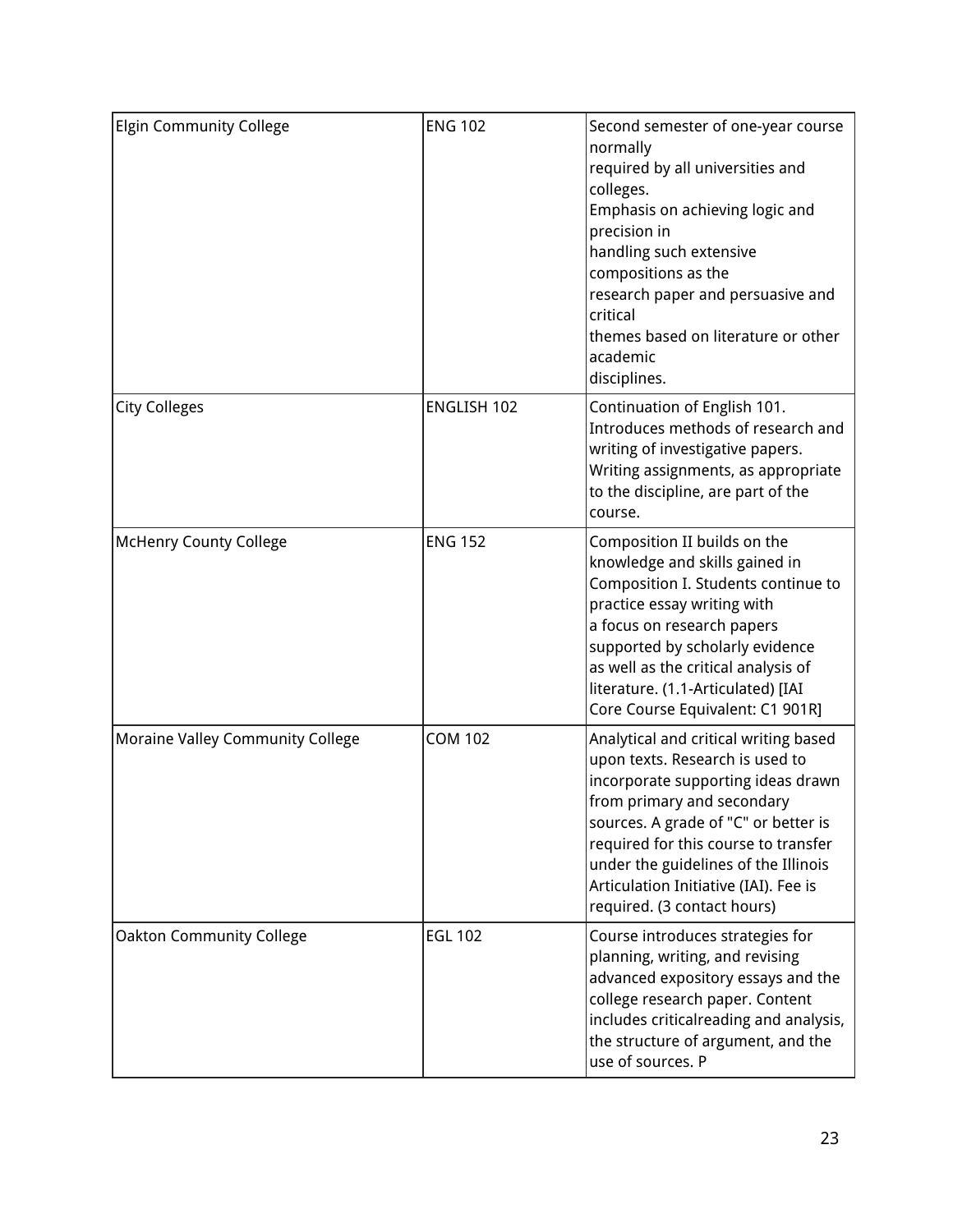| Joliet Junior College | <b>ENG 102</b> | This course provides continued<br>training and practice in composition<br>and research processes. Students<br>will analyze a variety of texts and<br>write several essays, including a<br>2500+ -word research paper. |
|-----------------------|----------------|-----------------------------------------------------------------------------------------------------------------------------------------------------------------------------------------------------------------------|
| Harper College        | <b>ENG 102</b> | Continues ENG 101. Reading<br>literature and writing of various<br>types of prose. Introduces<br>methods used in writing<br>investigative papers. IAI C1 901R                                                         |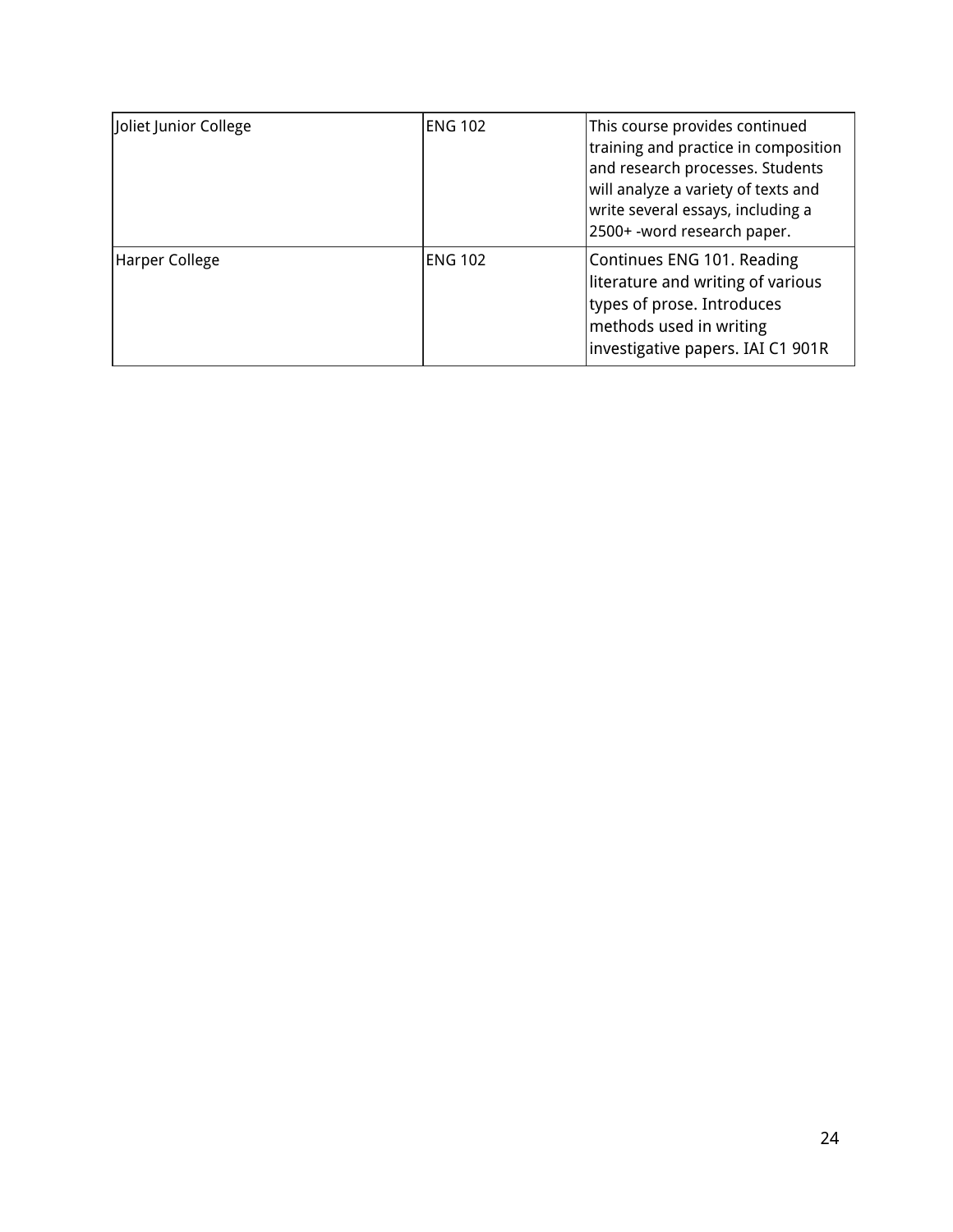## Appendix C

## Focus group questions

1. Please think about a project or paper that you completed at your previous institution, then please walk me through the steps of your process from start to finish.

- How did you develop your topic or research question?
- What types of sources (if any) were you supposed to use for this project (scholarly articles, journals, library databases)
- Where did you start your search for more information (sources) on your topic or research question?
- How did you evaluate what you found (sources, websites, articles, journals, library databases, books) in order to decide what to use?
- Where did you learn how to (develop a topic, look for information/sources, evaluate sources)?

2. How did you use the library at your previous institution?

- Did you visit the library while working on your project? What did you do while you were there?
- How did you use the library's website? (Look for sources, get help, find information about the library)
- Did you attend a class or workshop on using the library?

3. Now, I'd like to move on to your experience here at DePaul. How prepared did you feel for the types of projects or research you've worked on for your classes at DePaul?

4. What did you know about our library and its services before you started your first class?

- What is one thing you wish you had known about the library when you started classes at DePaul?
- When was the last time you visited the library? What did you do while you were there?
- How have you used the library's website? (Look for sources, get help, find information about the library)
- Have you attended a class or received instruction on using the library? Was this in one of your classes? If so, which one?
- Have you received help from a librarian? (In person, askalibrarian, at one of the service desks, private meeting)

5. What is one thing that the library could do to help transfer students get started at DePaul?

● What is one thing that the library could do to help transfer students prepare to do research?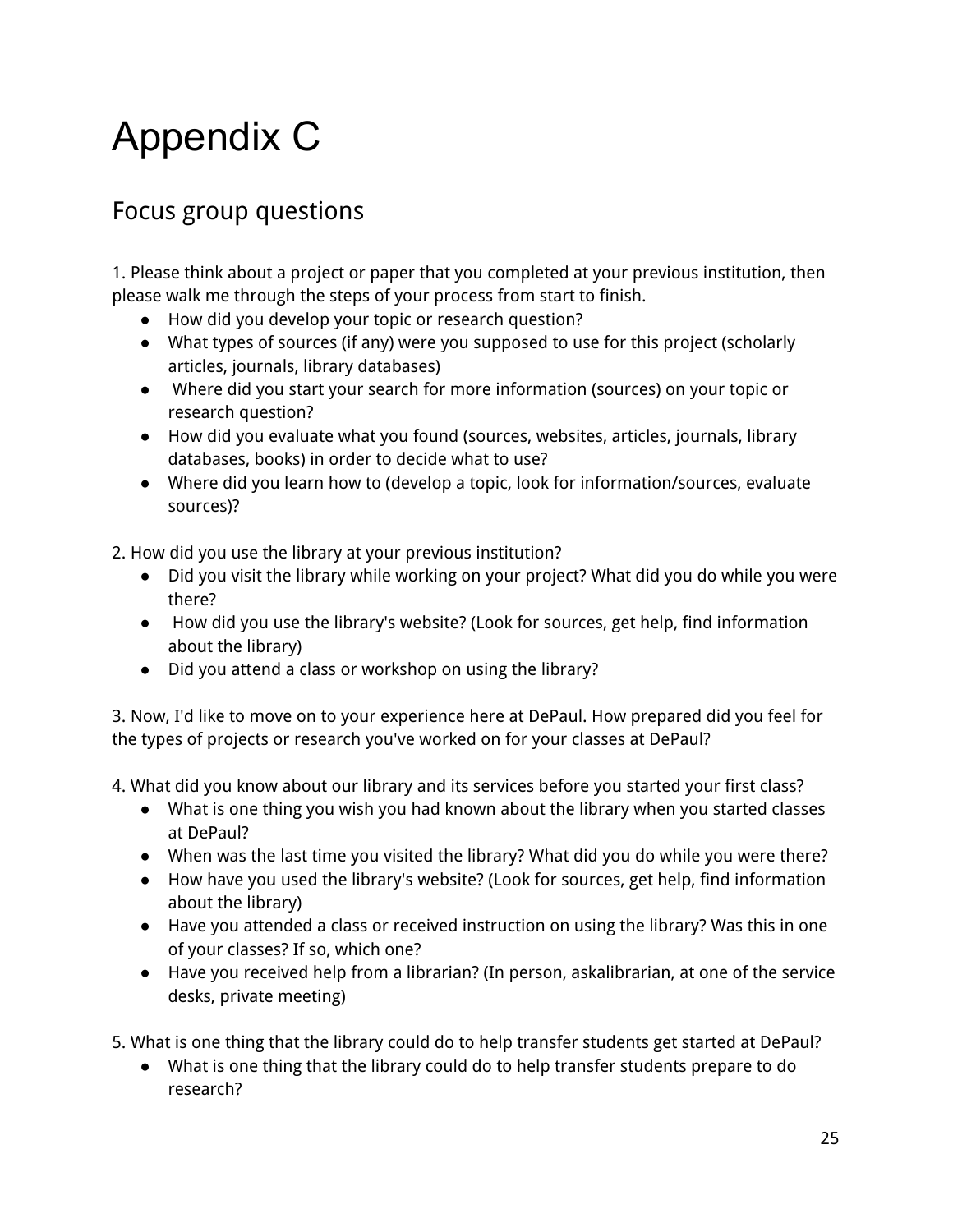- Would you attend a class about finding and using library resources?
- Would you attend a class focused on building your research skills?

## Appendix D

## Transfer Student Screening Questions

Thanks for your interest in the Transfer Student Focus Group at the DePaul Library! DePaul Library is hoping to learn more about our undergraduate transfer students and your experiences with research and libraries. We will be holding two one-hour focus groups in early May, and lunch will be provided. If you are interested in participating, please complete this screening form. We will notify you if you are selected for a focus group.

- 1. Are you an undergraduate transfer student currently enrolled at DePaul? Yes No
- 2. From what school did you most recently transfer?
- 3. In which college or school are you enrolled at DePaul?
	- **Business Communication** CDM Education Liberal Arts & Social Sciences Science & Health **Music Theatre** School for New Learning Undecided/Undeclared
- 4. For how many quarters have you been enrolled at DePaul?
	- 1-2 quarters 3-6 quarters 7 or more quarters
- 5. Please provide your email address that we can use to contact you about the Focus Group.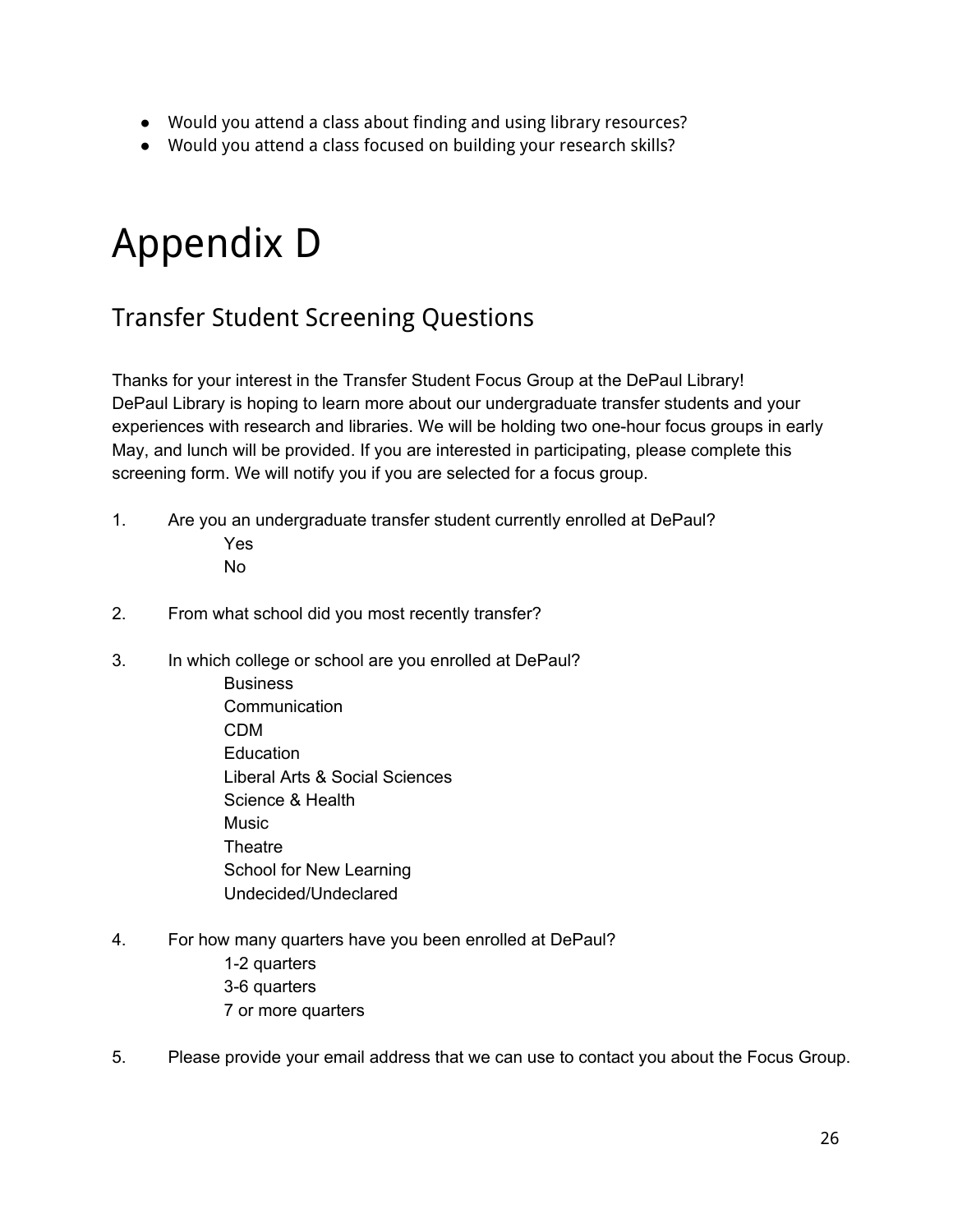6. In which Focus Group are you interested in participating? Lincoln Park Campus on Wednesday, 5/10 at 1-2 p.m. Loop Campus on Thursday, 5/11 at 12-1 p.m. No preference, either one works for me.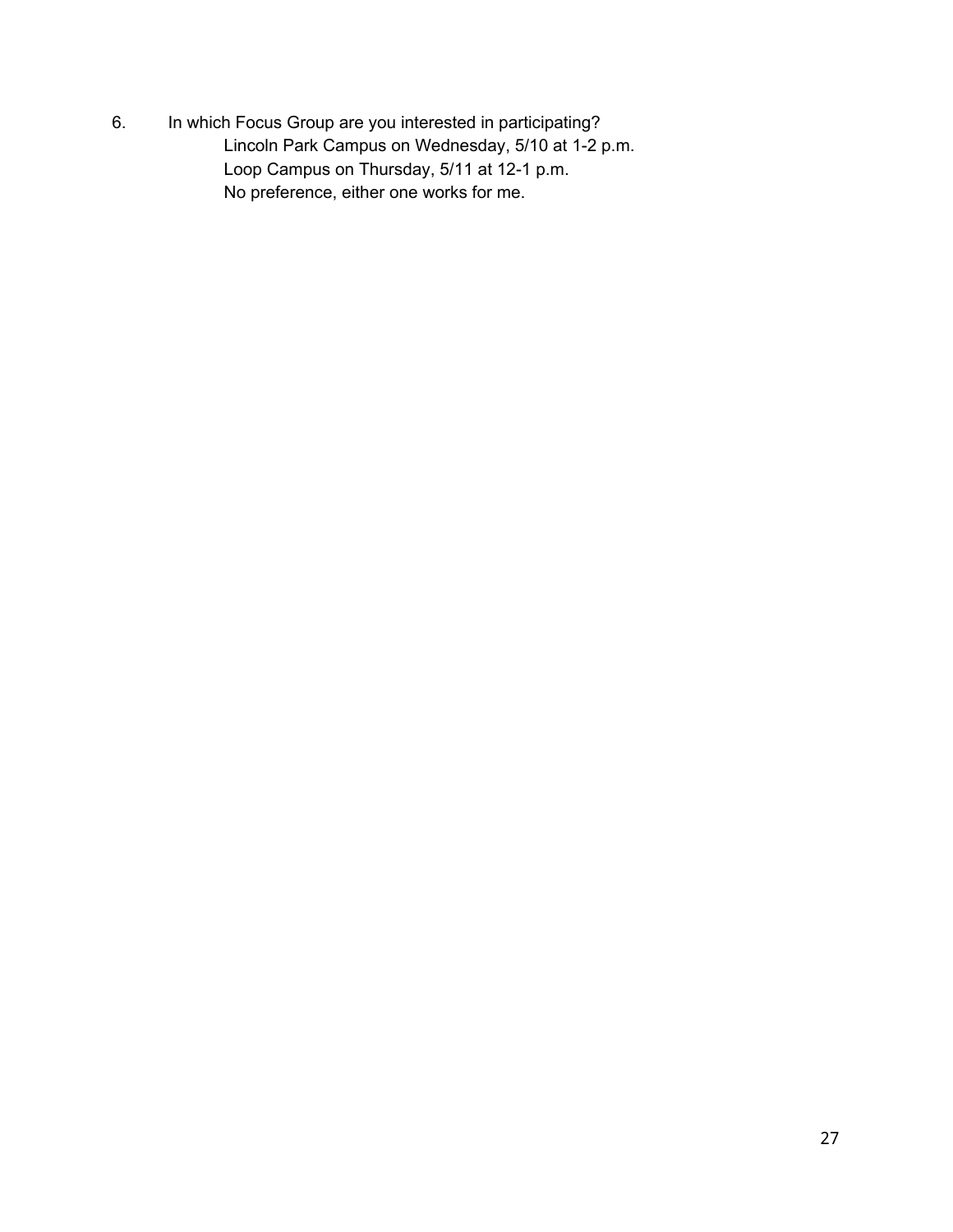# Appendix E

## Focus Group Findings

#### **Experiences at Previous Institution**

| <b>TOPIC</b>             | <b>RELEVANT QUOTES</b>                                                                                                                                                                                                                                                                                                                                                                                                                                                                            | <b>SUMMARY</b>                                                                                                                                                                                                                                                                                                                               | <b>HOW CAN WE USE THIS</b><br><b>INFORMATION?</b>                                                                                                                                                                                                                                                                                                                                                                                                                                                                                                                                                                                                                                                                                                                                      |
|--------------------------|---------------------------------------------------------------------------------------------------------------------------------------------------------------------------------------------------------------------------------------------------------------------------------------------------------------------------------------------------------------------------------------------------------------------------------------------------------------------------------------------------|----------------------------------------------------------------------------------------------------------------------------------------------------------------------------------------------------------------------------------------------------------------------------------------------------------------------------------------------|----------------------------------------------------------------------------------------------------------------------------------------------------------------------------------------------------------------------------------------------------------------------------------------------------------------------------------------------------------------------------------------------------------------------------------------------------------------------------------------------------------------------------------------------------------------------------------------------------------------------------------------------------------------------------------------------------------------------------------------------------------------------------------------|
| <b>Physical</b><br>Space | (S2) yeah so I would agree. so<br>they had different areas, the<br>College of DuPage's Library,<br>like quiet areas and then kind<br>of a more conversation area,<br>and a group area. So I would<br>usually use the silent area to<br>do work, group projects, just<br>finding books is that I would<br>like to read in my personal<br>time, and some people would<br>often sleep in the library, on<br>the couches and stuff. so<br>sometimes i'd just sleep there,<br>yeah, til my next class. | When transfer students used the<br>library, it usually to 1) get books off<br>reserve 2) study 3) use library<br>equipment (projectors, printers,<br>scanners, graphing calculators).<br>Students used the library to study in<br>groups (group study rooms) as well as<br>a quiet place to do their own studying<br>(and sometimes, sleep). | Try to create continuity with<br>previous institution. Let<br>students know that we also<br>offer these same services,<br>but we clearly need to<br>emphasize our research help<br>service since most students<br>don't seem to have<br>interacted with a librarian at<br>their previous institution.<br>Current marketing material<br>of How to Library does<br>emphasize this. We may<br>want to do something<br>similar, but aimed<br>specifically at transfer<br>students. Remember to<br>emphasize this service in<br>interactions with transfer<br>students (at orientation, in<br>email communications,<br>tours, etc.) Also students<br>don't need as much<br>information about these<br>standard services we offer in<br>our physical spaces, beyond<br>where to go for them. |
| <b>Physical</b><br>Space | (s1)in my previous school, we<br>can borrow the calculator,<br>graphic calculator, and to our<br>class for maybe two hours, not<br>just limit in the library                                                                                                                                                                                                                                                                                                                                      |                                                                                                                                                                                                                                                                                                                                              |                                                                                                                                                                                                                                                                                                                                                                                                                                                                                                                                                                                                                                                                                                                                                                                        |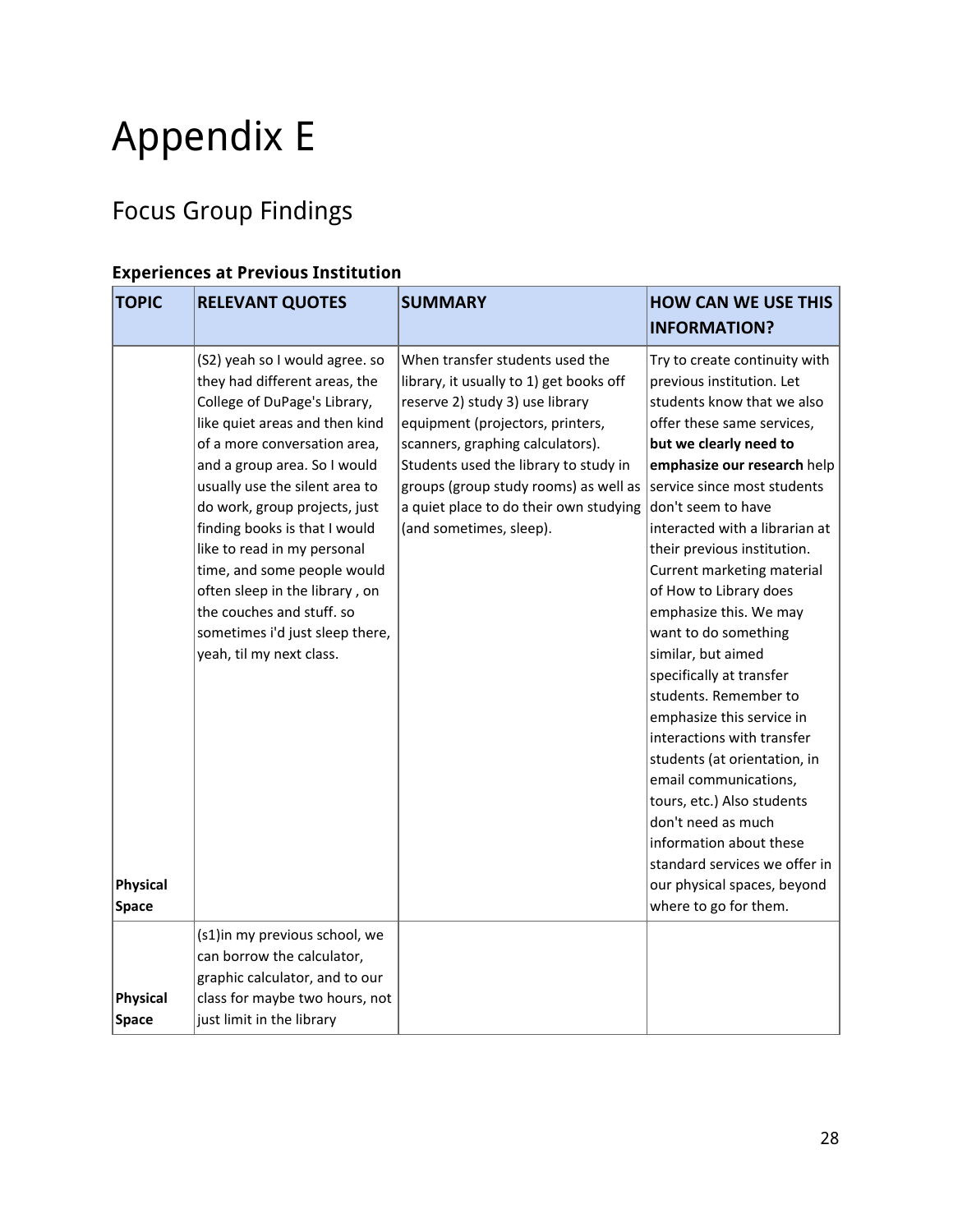|                   | (s2) In my English 1102 class at                                     |  |
|-------------------|----------------------------------------------------------------------|--|
|                   | college of dupage, we had to                                         |  |
|                   | analyze a book, and we had to                                        |  |
|                   | create a presentation. we                                            |  |
|                   | mainly used the library for the                                      |  |
|                   | study rooms. we also used the                                        |  |
|                   | projector and all the things                                         |  |
|                   | that were in there. The                                              |  |
|                   | librarians at the front desk                                         |  |
|                   | really helped us out in finding                                      |  |
|                   | that. well, she showed us a                                          |  |
|                   | couple of the, like, the Ebsco                                       |  |
|                   | Host databases, and where we                                         |  |
|                   | can find more information                                            |  |
|                   | about the book and kinda like                                        |  |
|                   | how to create a hands-on                                             |  |
|                   | presentation. she provided us                                        |  |
|                   | with a couple of ideas and she                                       |  |
|                   | also turned to google,                                               |  |
| Physical          | obviously, to get a couple                                           |  |
| <b>Space</b>      | more ideas. that was it                                              |  |
|                   | (s1) yea, exactly, and we'd also                                     |  |
|                   | use the printer and scanner in                                       |  |
| Physical          | the library. yes, that's very                                        |  |
| <b>Space</b>      | helpful                                                              |  |
|                   | (s3) i meet to work on group                                         |  |
|                   | projects there, usually,                                             |  |
|                   | because it was a convenient                                          |  |
|                   | meeting space. And just to get                                       |  |
|                   | work done, quiet work also in                                        |  |
|                   | the computer labs of the                                             |  |
| Physical          | library. usually that's how I                                        |  |
| <b>Space</b>      | used it                                                              |  |
|                   | s5) to check out reading books;                                      |  |
|                   | i was in sports, so our study                                        |  |
| Physical          | room was connected to the                                            |  |
| <b>Space</b>      | gym                                                                  |  |
|                   | s5: i went in maybe once or                                          |  |
| Physical          | twice the whole time i was                                           |  |
| <b>Space</b>      |                                                                      |  |
|                   |                                                                      |  |
|                   | there.                                                               |  |
|                   | (s6) i would just go do work in                                      |  |
|                   | there sometimes, or if i had a                                       |  |
|                   | question about like, a certain,                                      |  |
| Physical<br>Space | like for that music class we had<br>to rent out videos. they usually |  |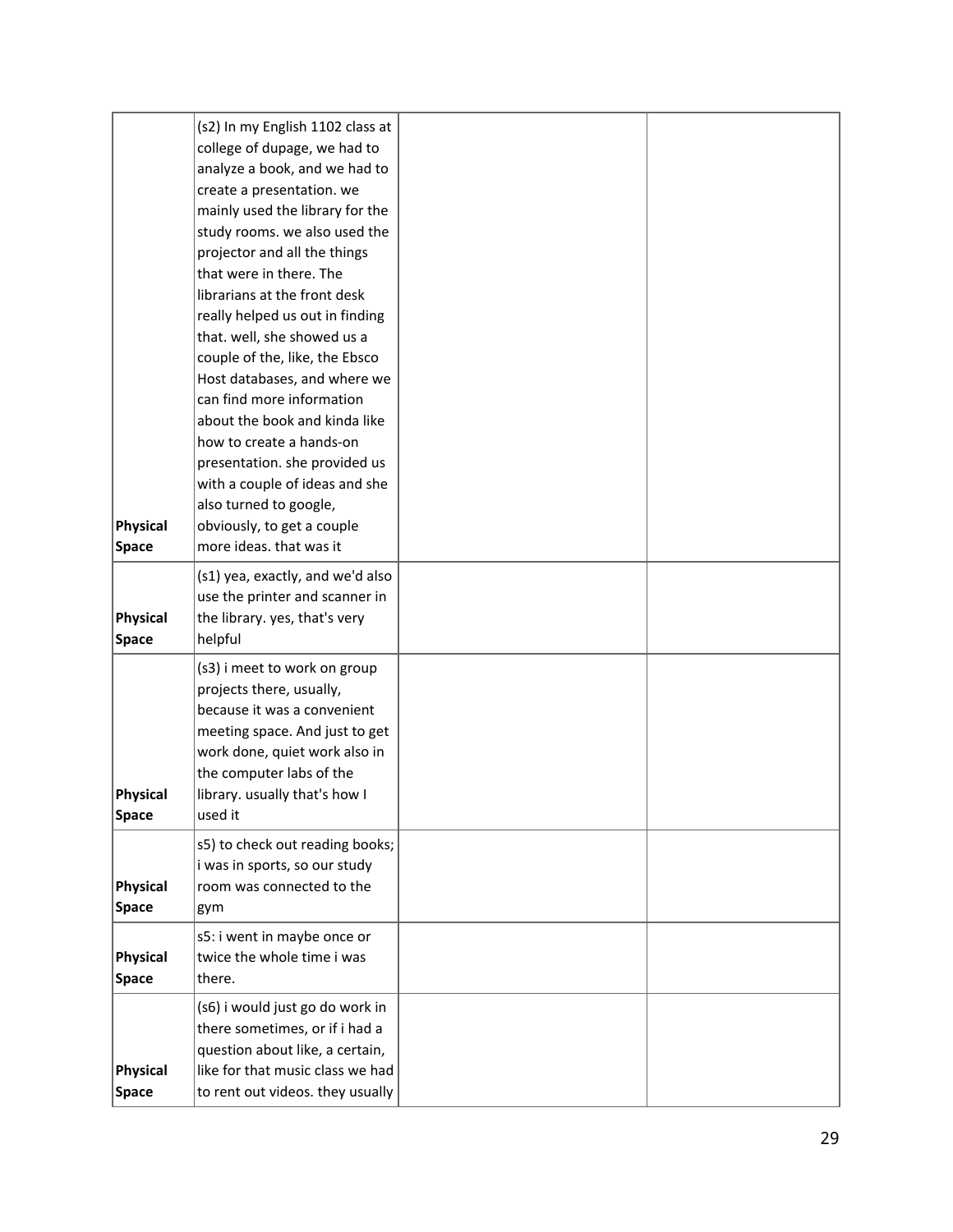|                          | just held them there so it<br>wasn't like i had to go find it<br>for myself. just mostly picking<br>things up                                                                                                                |                                                                                                                                                                                                                                                                                                                                                                                                                                                                                                                                                                                                                       |                                                                                                                                                                                                                                                                                                                                                                                                 |
|--------------------------|------------------------------------------------------------------------------------------------------------------------------------------------------------------------------------------------------------------------------|-----------------------------------------------------------------------------------------------------------------------------------------------------------------------------------------------------------------------------------------------------------------------------------------------------------------------------------------------------------------------------------------------------------------------------------------------------------------------------------------------------------------------------------------------------------------------------------------------------------------------|-------------------------------------------------------------------------------------------------------------------------------------------------------------------------------------------------------------------------------------------------------------------------------------------------------------------------------------------------------------------------------------------------|
| Physical<br>Space        | (s7): i t was the only place that<br>had a color printer at that<br>time, and the study rooms<br>were nice. you could rent<br>those out--much smaller than<br>this one--but it was useful the<br>three times i had to use it |                                                                                                                                                                                                                                                                                                                                                                                                                                                                                                                                                                                                                       |                                                                                                                                                                                                                                                                                                                                                                                                 |
| Physical<br><b>Space</b> | s3: mmmhhmmm (in response<br>to the question "and you<br>mentioned using the computer<br>lab, were printer or scanners<br>or other tools like that also<br>useful?                                                           |                                                                                                                                                                                                                                                                                                                                                                                                                                                                                                                                                                                                                       |                                                                                                                                                                                                                                                                                                                                                                                                 |
| Library<br>Website       | s2: yeah, i think COD had their<br>main page and then from<br>there, you could go to the<br>library's website. from there, it<br>would shoot you out to the<br>databases                                                     | Students were aware of the library<br>website at their previous<br>institutions, as well as how to<br>access databases. At least a few<br>students experienced issues<br>accessing databases from<br>off-campus at their previous<br>institutions. Students may<br>remember specific databases from<br>their previous institution. However,<br>students often did not have to<br>necessarily find things using the<br>library. For example, teachers<br>provided links to resources in the<br>LMS, or put materials on reserves.<br>At least one student had used a<br>research guide at her previous<br>institution. | Our library website is going<br>to be more robust and<br>complex than library<br>websites at their previous<br>institutions. Students will<br>have more resources and<br>information to navigate.<br>How do we make this easier.<br>Be sure to emphasize off<br>campus access and the ease<br>with which it works.<br>Students may just need<br>guidance/orientation to the<br>library website. |
| Library<br>Website       | s2: i would agree with that,<br>too, because we came from<br>the same college, and<br>oftentimes when i would have<br>to use the website, i would just<br>stay at school instead of going<br>home                            |                                                                                                                                                                                                                                                                                                                                                                                                                                                                                                                                                                                                                       |                                                                                                                                                                                                                                                                                                                                                                                                 |
| Library<br>Website       | s5: i feel like anytime i needed<br>to use a resources from the<br>library that was online, it was                                                                                                                           |                                                                                                                                                                                                                                                                                                                                                                                                                                                                                                                                                                                                                       |                                                                                                                                                                                                                                                                                                                                                                                                 |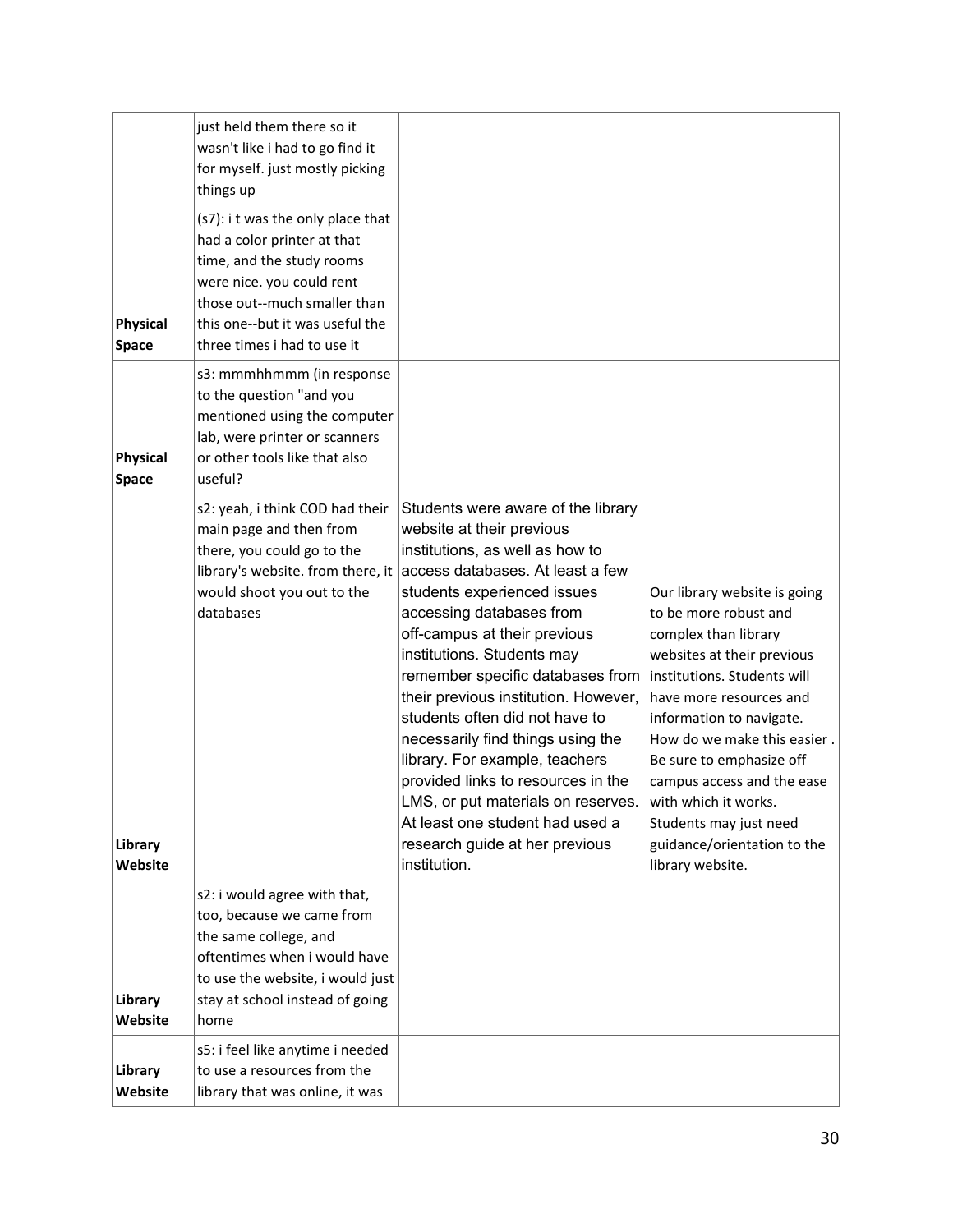|                    | linked through like a- it was<br>blackboard. like i didn't have<br>to look for it myself. the<br>teacher would be like "there<br>you go"                                                                                                                                                                                                                                                                                                                                                                                                                                                                                             |  |
|--------------------|--------------------------------------------------------------------------------------------------------------------------------------------------------------------------------------------------------------------------------------------------------------------------------------------------------------------------------------------------------------------------------------------------------------------------------------------------------------------------------------------------------------------------------------------------------------------------------------------------------------------------------------|--|
| Library<br>Website | s3:i used it for the online<br>database, but it was hard to<br>access outside of actually<br>being on campus, because you<br>needed a password and a user<br>name. but it was weird<br>because i was only a part-time<br>student when i was trying to<br>do this one research project,<br>and i couldn't get on it. so i did<br>face some difficulty accessing<br>it because, i mean, they can't<br>have everyone, you know, be<br>able to access it. but, that's<br>how i mainly used the website                                                                                                                                   |  |
| Library<br>Website | s3: usually through the<br>library's website or the<br>campus' main website. pretty<br>sure there was access through<br>the library's though, and then<br>you know, click on the<br>database                                                                                                                                                                                                                                                                                                                                                                                                                                         |  |
| Library<br>Website | s6: at my community college, i<br>didn't have to actually utilize<br>the physical library as often as<br>i would use the online<br>databases. and we did get sort<br>of an overview on how to use<br>like Opposing Viewpoints and<br>that kind of thing online<br>through the library network. i<br>can't remember the name of<br>their database that they used<br>but its probably like WorldCat,<br>kind of, very similar. so i<br>definitely used some of that<br>for my composition classes.<br>and then i also took like a<br>music class that we had to<br>utilize online videos that the<br>library had -- of like plays, and |  |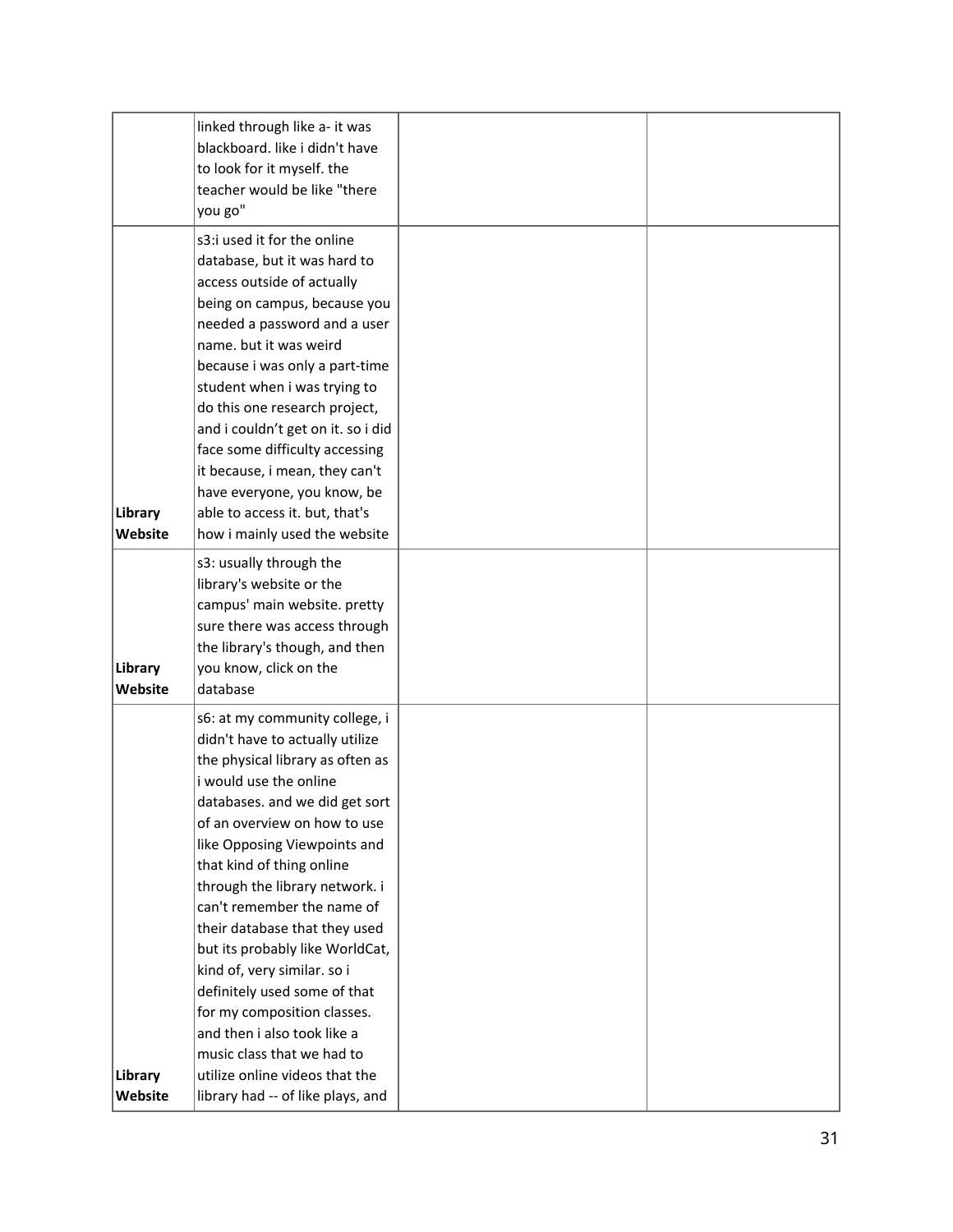|                    | things like that's mostly all<br>online. i didn't really have to                                                                                                                                                                                                                                                                                                                                                                                                                       |  |
|--------------------|----------------------------------------------------------------------------------------------------------------------------------------------------------------------------------------------------------------------------------------------------------------------------------------------------------------------------------------------------------------------------------------------------------------------------------------------------------------------------------------|--|
|                    | step foot in the actual library.                                                                                                                                                                                                                                                                                                                                                                                                                                                       |  |
| Library<br>Website | s8: and then when i went to<br>eastern illinois university<br>there's like an online library<br>that you could go into and<br>checkout like scholarly articles<br>and stuff like that                                                                                                                                                                                                                                                                                                  |  |
| Library<br>Website | s5: i have to say that for, it<br>seems like, i've been here for<br>two years now, so it's kind of<br>like back in the past, but i<br>can't remember using any<br>resources, library resources<br>necessarily to write papers<br>that i had when i was at cod.<br>but, also the papers i had to do<br>weren't that involved. i was<br>doing like gened, so it wasn't,<br>it didn't necessarily need to<br>sue the library besides like<br>online resources. that's all i<br>had to use |  |
|                    |                                                                                                                                                                                                                                                                                                                                                                                                                                                                                        |  |
| Library<br>Website | s7: i remember trying to find<br>the hours for the library, and<br>they were buried,. it took way<br>too long to find.                                                                                                                                                                                                                                                                                                                                                                 |  |
| Library<br>Website | s6: i think i just went right to<br>that whatever research guide<br>they gave us. i don't<br>remember actually going to<br>the library site.                                                                                                                                                                                                                                                                                                                                           |  |
| Library<br>Website | s3: i don't have a specific<br>research project, but for one<br>of my classes, basic Biology<br>class, my teacher had a lot of<br>different articles that were<br>laminated that you could go<br>ask behind the desk or models<br>or slides even. you'd have to<br>ask the librarian, but they<br>were helpful in letting you do<br>that. besides that, any<br>research papers i had to do, i                                                                                          |  |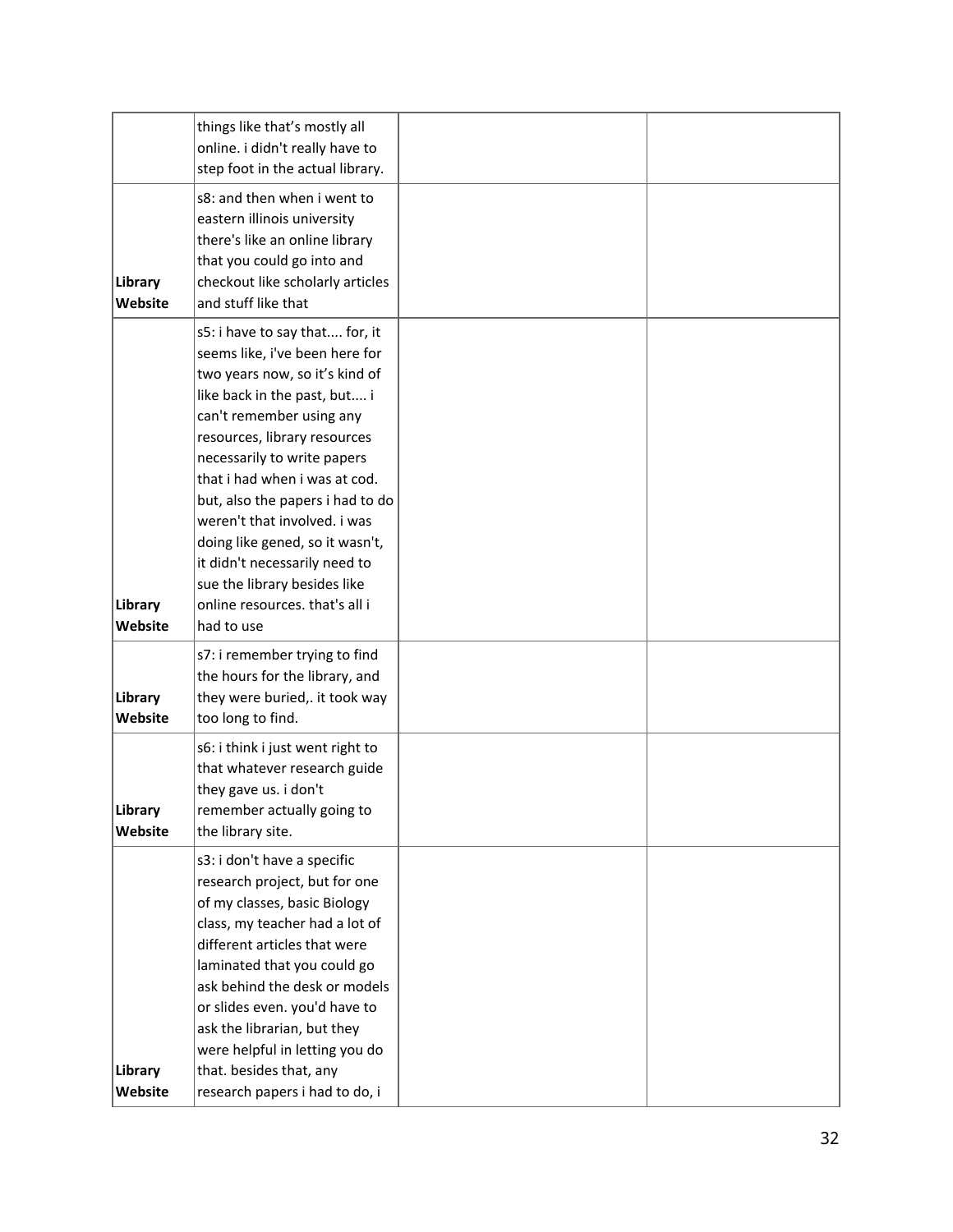|                          | usually used the online<br>database to just find articles.<br>that's about it.                                                                                                                                                                                                                                                                                                                                                                                                                                                                                                                                                                                                                                                                                                                                |                                                                                                                                                                                                                                                                        |                                                                                                                                                                                                                                                                                                                                                  |
|--------------------------|---------------------------------------------------------------------------------------------------------------------------------------------------------------------------------------------------------------------------------------------------------------------------------------------------------------------------------------------------------------------------------------------------------------------------------------------------------------------------------------------------------------------------------------------------------------------------------------------------------------------------------------------------------------------------------------------------------------------------------------------------------------------------------------------------------------|------------------------------------------------------------------------------------------------------------------------------------------------------------------------------------------------------------------------------------------------------------------------|--------------------------------------------------------------------------------------------------------------------------------------------------------------------------------------------------------------------------------------------------------------------------------------------------------------------------------------------------|
| Librarian<br>interaction | s1: last quarter, i was in the<br>bellvue college, i took eng 201.<br>it's equal to Eng 104 here. We<br>were required to write a<br>3000-word research paper. So<br>our professor just lead us to<br>the library and asked the<br>librarian how to do research.<br>And then after we decide our<br>topic, i asked the librarian how<br>to do exactly what's there, like<br>dig enough what the topic is.<br>sometimes i cant't find exactly<br>the data related to my topic,<br>and then the librarian helped<br>me maybe. we spent one hour<br>to dig out which exactly data i<br>need. and then i have<br>questions, about the format,<br>cause that is my first time to<br>learn how to cite some source<br>in apa format. actually, i<br>visited the librarian a couple<br>times, and she's very patient. | Not all students interacted directly<br>with a librarian, but those who did<br>recounted their experiences in a<br>positive light. Some students only had<br>interactions with student workers.<br>Not all students had used a librarian<br>to get help with research. | Students are<br>inexperienced working<br>with librarians as a<br>resource for them, an<br>expert. And they do not<br>see us in that light, unless,<br>they have had a<br>connection/instruction<br>session with a librarian at<br>DePaul. These<br>interactions are powerful<br>moments for the students<br>and not routine.<br>(Transformative) |
| Librarian<br>interaction | s2:we took a brief tour of the<br>library. no one every really<br>came to our classroom and did<br>a presentation, . i definitely<br>think that would have been a<br>lot more beneficial if they did.                                                                                                                                                                                                                                                                                                                                                                                                                                                                                                                                                                                                         |                                                                                                                                                                                                                                                                        |                                                                                                                                                                                                                                                                                                                                                  |
| Librarian<br>interaction | s6: we had a librarian come<br>into one of my classes and kind<br>of show everyone how to use<br>the research guides online                                                                                                                                                                                                                                                                                                                                                                                                                                                                                                                                                                                                                                                                                   |                                                                                                                                                                                                                                                                        |                                                                                                                                                                                                                                                                                                                                                  |
| Librarian<br>interaction | s6: i don't think my library had<br>student workers-- at least not<br>ones that i had interacted<br>with. they were helpful in<br>finding those videos                                                                                                                                                                                                                                                                                                                                                                                                                                                                                                                                                                                                                                                        |                                                                                                                                                                                                                                                                        |                                                                                                                                                                                                                                                                                                                                                  |
| Librarian<br>interaction | s6: other than that, just picking<br>things up at the circulation<br>desk, i mean they help you                                                                                                                                                                                                                                                                                                                                                                                                                                                                                                                                                                                                                                                                                                               |                                                                                                                                                                                                                                                                        |                                                                                                                                                                                                                                                                                                                                                  |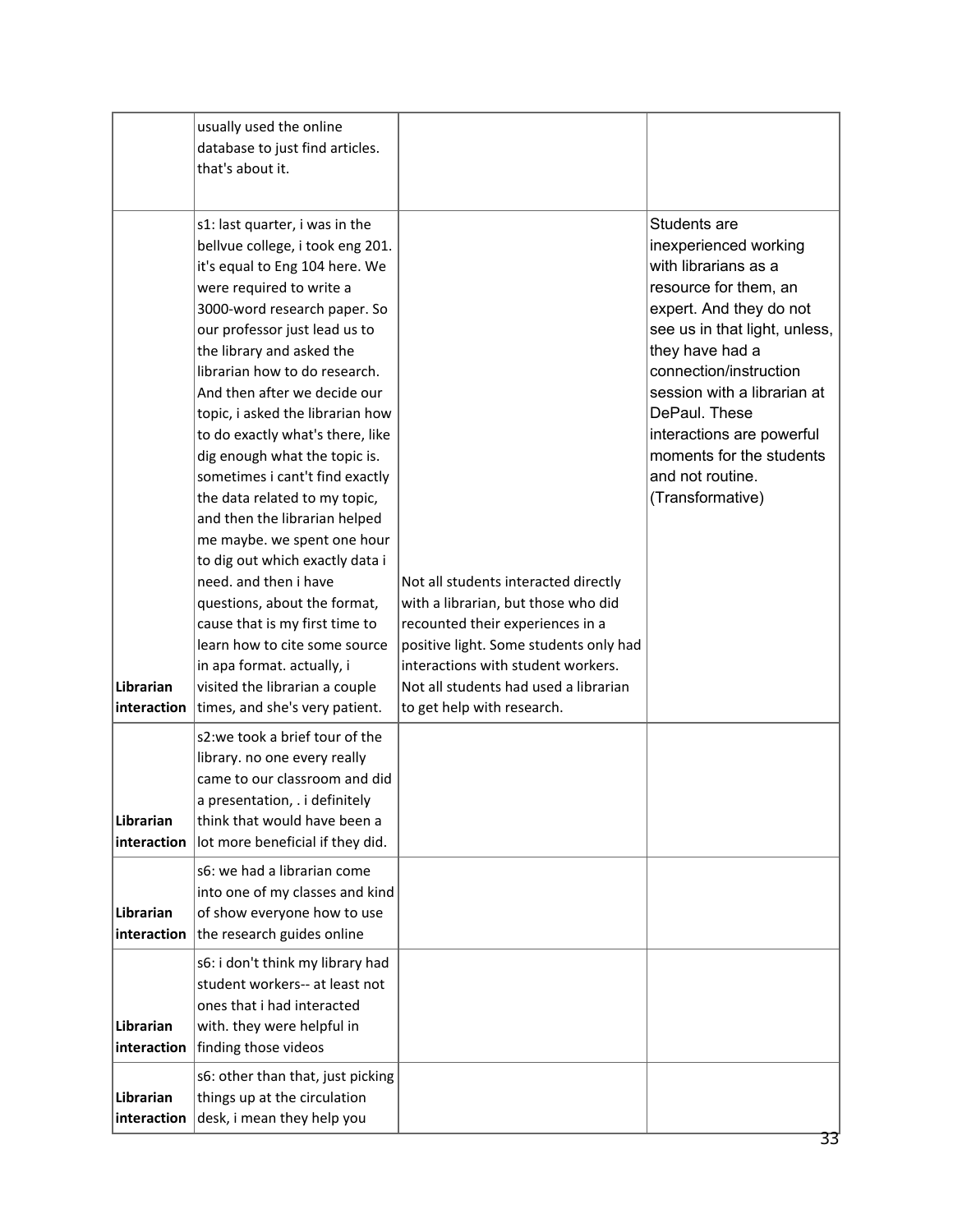|                          | there, but that's all                                                                                                                                                                                                                                                                                                                                                                                                                                                                                                                                                                      |  |
|--------------------------|--------------------------------------------------------------------------------------------------------------------------------------------------------------------------------------------------------------------------------------------------------------------------------------------------------------------------------------------------------------------------------------------------------------------------------------------------------------------------------------------------------------------------------------------------------------------------------------------|--|
| Librarian<br>interaction | s6: i, my professors were<br>pretty good about showing<br>you like you can't just google<br>articles you have to make sure<br>that you are using reputable<br>sources, that kind of thing and<br>definitely did go in -depth and<br>when you can't find certain<br>research that supports an idea<br>ways to go around and find<br>research that's about<br>something to do with it. it was<br>my first class sot that really<br>helpful. it was the same thing<br>kind of, the teacher and the<br>librarian did a whole class<br>period where they went over<br>those kind of guidelines. |  |
| Librarian<br>interaction | s3: i don't have a specific<br>research project, but for one<br>of my classes, basic Biology<br>class, my teacher had a lot of<br>different articles that were<br>laminated that you could go<br>ask behind the desk or models<br>or slides even. you'd have to<br>ask the librarian, but they<br>were helpful in letting you do<br>that. besides that, any<br>research appears i had to do, i<br>usually used the online<br>database to just find articles.<br>that's about it.                                                                                                           |  |
| Librarian<br>interaction | s1: yes, for my english 101<br>class, before we exactly do the<br>research paper, our professor<br>scheduled one call, maybe just<br>a 30-minute workshop, with<br>the library. and the librarian<br>will teach us how to use the<br>database in using college's<br>library website.                                                                                                                                                                                                                                                                                                       |  |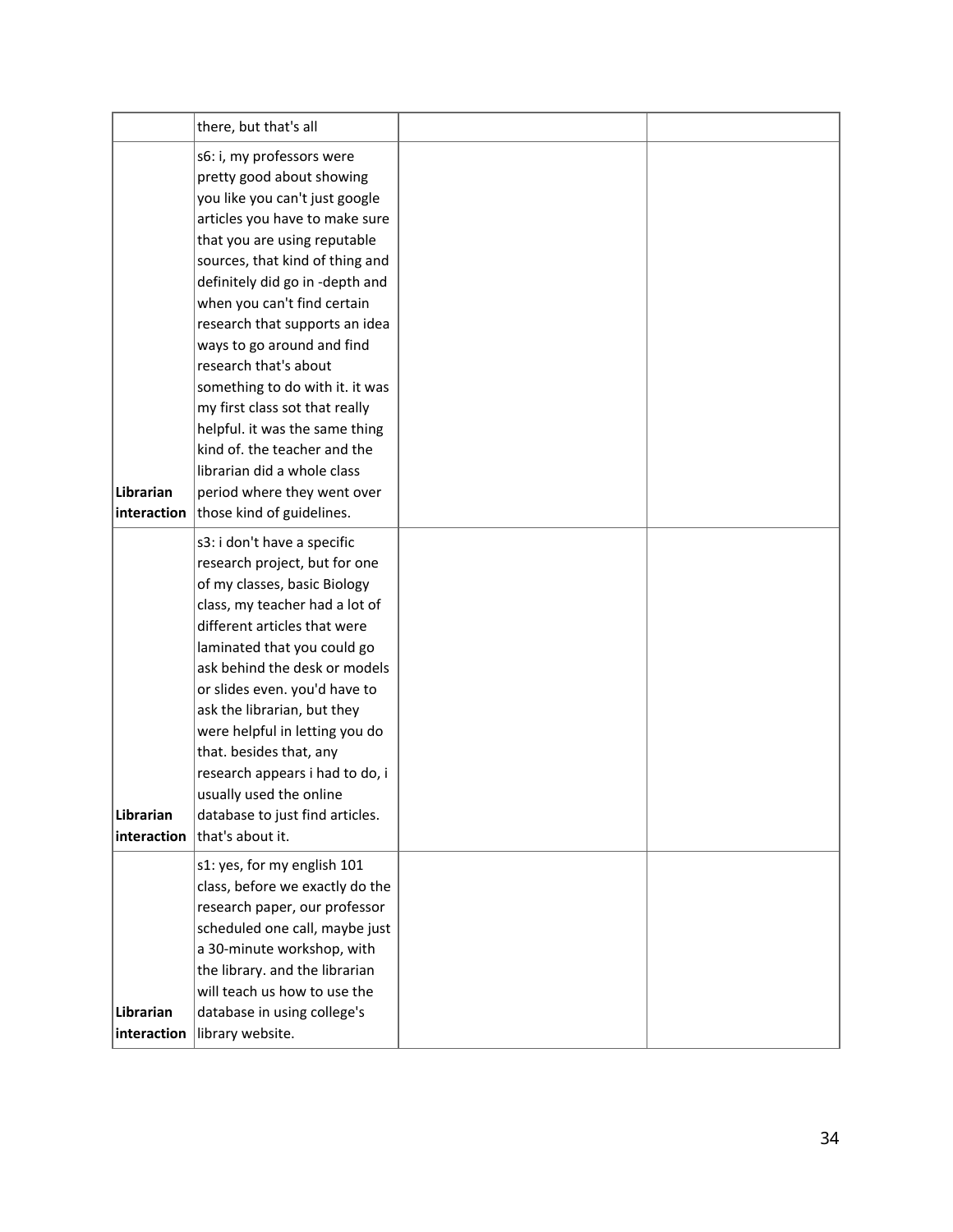|                  | s7: i had an english teacher                                |                                       |                              |
|------------------|-------------------------------------------------------------|---------------------------------------|------------------------------|
|                  | that would would walk us                                    |                                       |                              |
|                  | through the that process and                                |                                       |                              |
|                  | we had a representative from                                |                                       |                              |
|                  | the library come in and speak                               |                                       |                              |
|                  | on that but not as in-depth as                              |                                       |                              |
|                  | my instructor actually did at                               |                                       |                              |
|                  | my last school because he                                   |                                       |                              |
|                  | cared very deeply about                                     |                                       |                              |
|                  | research and writing and                                    |                                       |                              |
| Librarian        | authenticity and i thought that                             |                                       |                              |
| interaction      | was interesting                                             |                                       |                              |
|                  |                                                             |                                       |                              |
|                  | s7: most people at the desk                                 |                                       |                              |
|                  | were student staffers at my                                 |                                       |                              |
|                  | school and their help was                                   |                                       |                              |
|                  | usually was fairly minimal. if                              |                                       |                              |
|                  | you wanted to see the actually                              |                                       |                              |
|                  | librarians, they were usually                               |                                       |                              |
|                  | busy every time i went to-- in a                            |                                       |                              |
| Librarian        | meeting or in the back--very                                |                                       |                              |
| interaction      | very minimal interaction there                              |                                       |                              |
| Librarian        | s8: i don't think i had any                                 |                                       |                              |
| interaction      | interaction.                                                |                                       |                              |
|                  |                                                             |                                       |                              |
|                  |                                                             |                                       | Students may expect that     |
|                  |                                                             |                                       | the library will have all of |
|                  |                                                             |                                       | their textbooks on           |
|                  |                                                             |                                       | reserves. We may need to     |
|                  |                                                             |                                       | disabuse them of this idea   |
|                  |                                                             |                                       | and provide them with        |
|                  |                                                             |                                       | information on other ways    |
|                  | s6: my school had textbooks                                 |                                       | to acquire affordable        |
|                  | like that too. i never had to use                           |                                       | textbooks. Also a user       |
|                  | them myself but a lot of                                    | Students may have been at             | education issue to pass on   |
|                  | students in my classes would                                | institutions where libraries kept all | to financial aid so that     |
|                  | go if they forgot their book for                            | textbooks on reserves, and they used  | students can plan            |
| <b>Textbooks</b> | the day or that kind of thing                               | this service.                         | adequately.                  |
|                  | s7: i had a similar experience                              |                                       |                              |
|                  | at my community college that i                              |                                       |                              |
|                  | went to, and then i do                                      |                                       |                              |
|                  | remember occasionally going                                 |                                       |                              |
|                  | to the actual library because                               |                                       |                              |
|                  | the SGA there sponsored                                     |                                       |                              |
|                  |                                                             |                                       |                              |
|                  |                                                             |                                       |                              |
|                  | textbooks. and you were                                     |                                       |                              |
|                  | allowed to checkout the                                     |                                       |                              |
| <b>Textbooks</b> | textbooks for three hours so<br>that you could take them to |                                       |                              |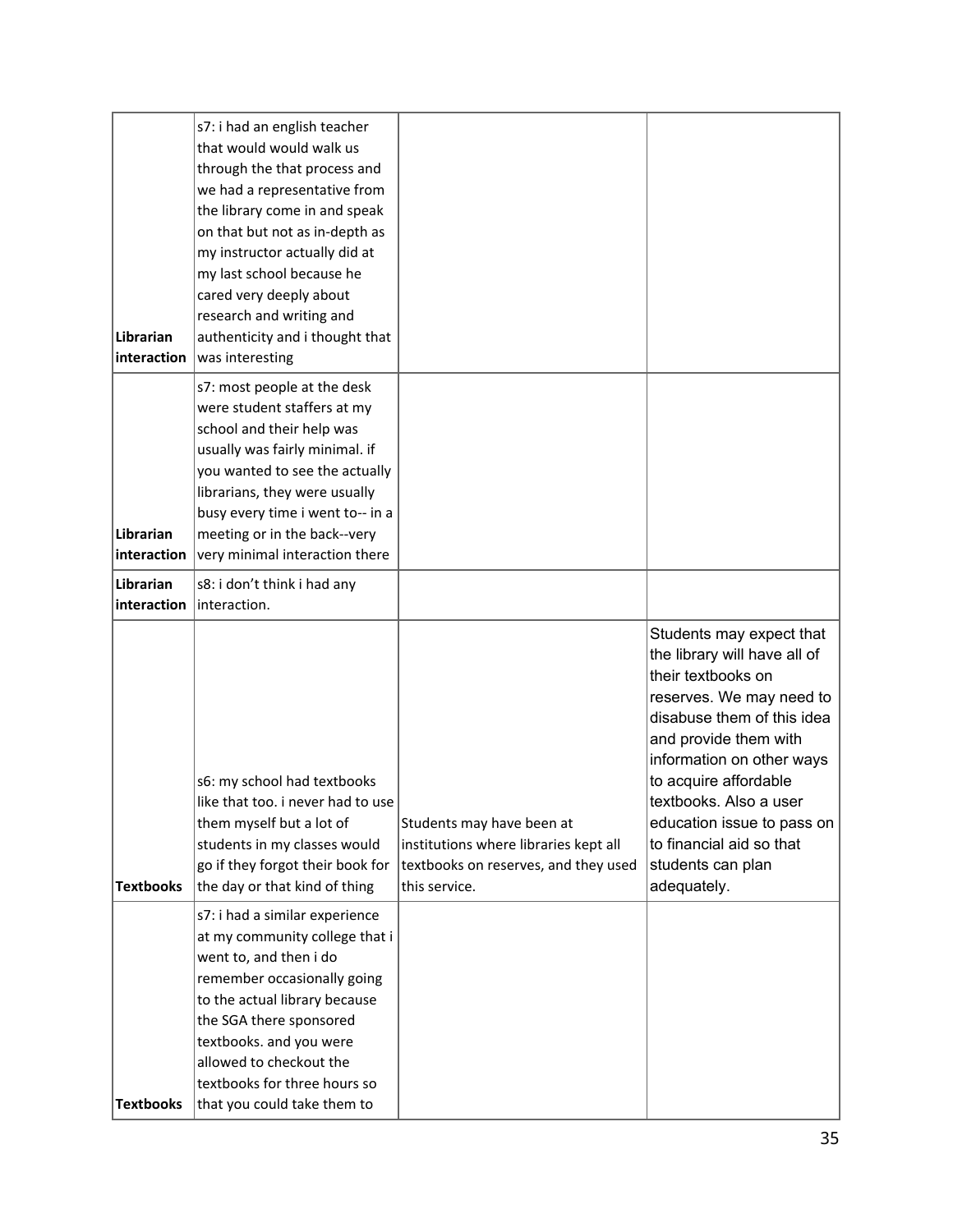| your class and whatnot. and    |  |
|--------------------------------|--|
| they had enough that like a    |  |
| couple dozen students could    |  |
| do that from the different     |  |
| classes and i remember that    |  |
| resources and i thought that   |  |
| was great 'cause i'm trying to |  |
| find textbooks here and i've   |  |
| used i-share here, we didn't   |  |
| really have that at my past    |  |
| school, but i spent a lot of   |  |
| time renting out textbooks     |  |
| three hours at a time--i       |  |
| vaguely remember doing that    |  |
| now.                           |  |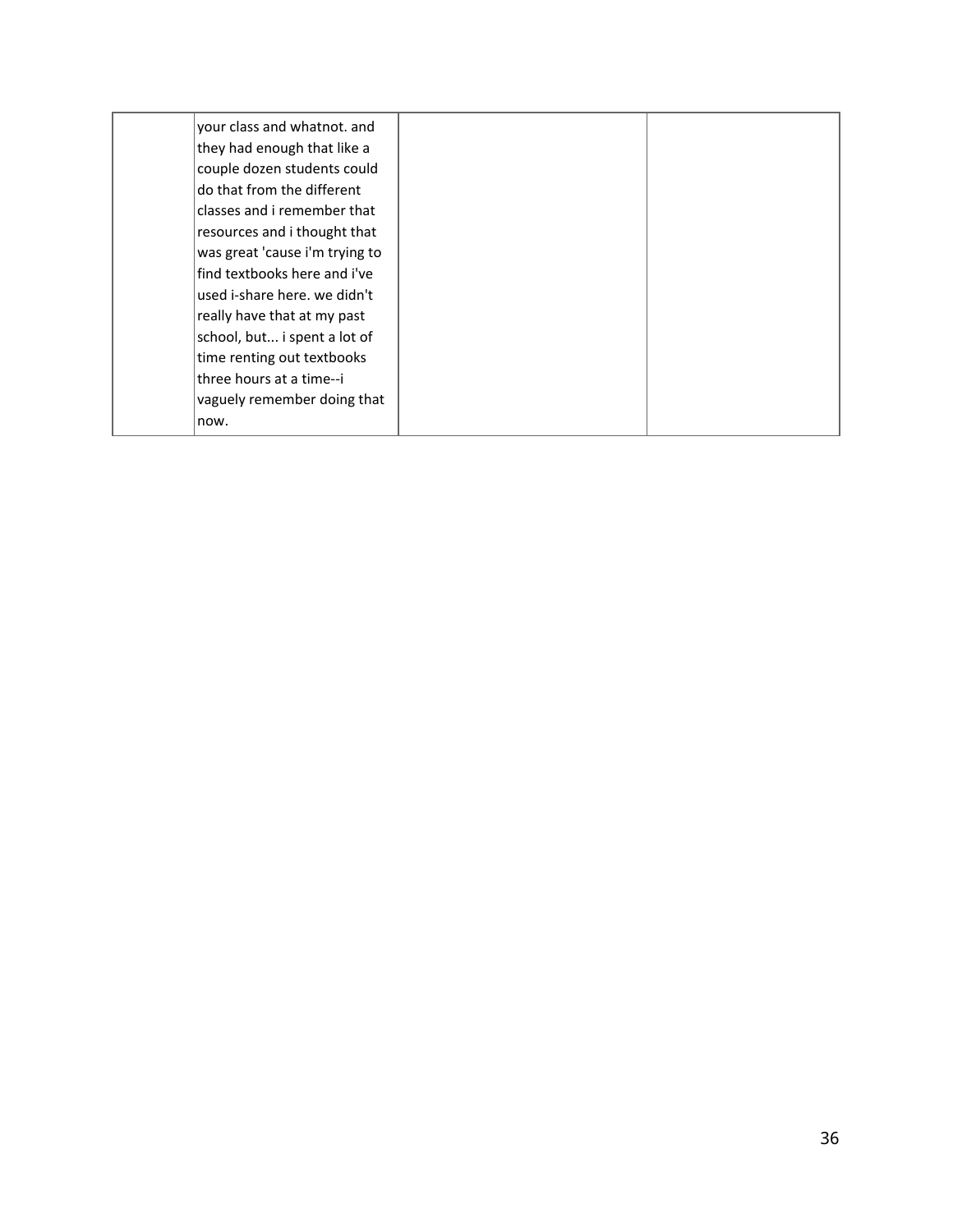### **Previous Research Experience**

| <b>TOPIC</b>      | <b>RELEVANT QUOTES</b>                                                                                                                                                                                                                                                                                                                                                                       | <b>SUMMARY</b>                                                                                                                                                                                                                                                                                                                                                                                                                                           | <b>HOW CAN WE USE THIS</b><br><b>INFORMATION?</b>                                                                       |  |
|-------------------|----------------------------------------------------------------------------------------------------------------------------------------------------------------------------------------------------------------------------------------------------------------------------------------------------------------------------------------------------------------------------------------------|----------------------------------------------------------------------------------------------------------------------------------------------------------------------------------------------------------------------------------------------------------------------------------------------------------------------------------------------------------------------------------------------------------------------------------------------------------|-------------------------------------------------------------------------------------------------------------------------|--|
| <b>Assignment</b> | s3: most of the projects<br>that i was assigned had a<br>basic outline like these are<br>the parameters that you<br>can choose the subject as<br>long as it still fits within the<br>assignment                                                                                                                                                                                              | Not all students were<br>required to do research<br>for their assignments.<br>Not all students were<br>required to select a topic.<br>Some students seem to<br>have had pretty detailed<br>guidance on writing the<br>paper (outlines, past<br>examples). Most students<br>didn't seem to be<br>required to use library<br>resources. One student<br>noted that her Biology<br>professor strongly<br>encouraged them to use<br>the library for research. | We cannot assume that students<br>were required to do research<br>(using the library) at their<br>previous institution. |  |
| <b>Assignment</b> | s8: and i agree with that,<br>most of my teachers<br>weren't into harcore<br>research. it was 'Just don't<br>use wikipedia"                                                                                                                                                                                                                                                                  |                                                                                                                                                                                                                                                                                                                                                                                                                                                          |                                                                                                                         |  |
| <b>Assignment</b> | s7: since it was a general<br>english writing class, he<br>would talk about whatever<br>interested my classmates<br>and my peers. we spoke<br>mostly on -- because my<br>class wasn't super<br>vocal--but we had two<br>feminists in the group so<br>we mostly talked a lot<br>about gender and society<br>and how to find like what is<br>an actual article and how to<br>distinguish those |                                                                                                                                                                                                                                                                                                                                                                                                                                                          |                                                                                                                         |  |
| <b>Assignment</b> | s3: yeah, they would give<br>past student examples of<br>what was done. like what<br>topics and what sources<br>they used.                                                                                                                                                                                                                                                                   |                                                                                                                                                                                                                                                                                                                                                                                                                                                          |                                                                                                                         |  |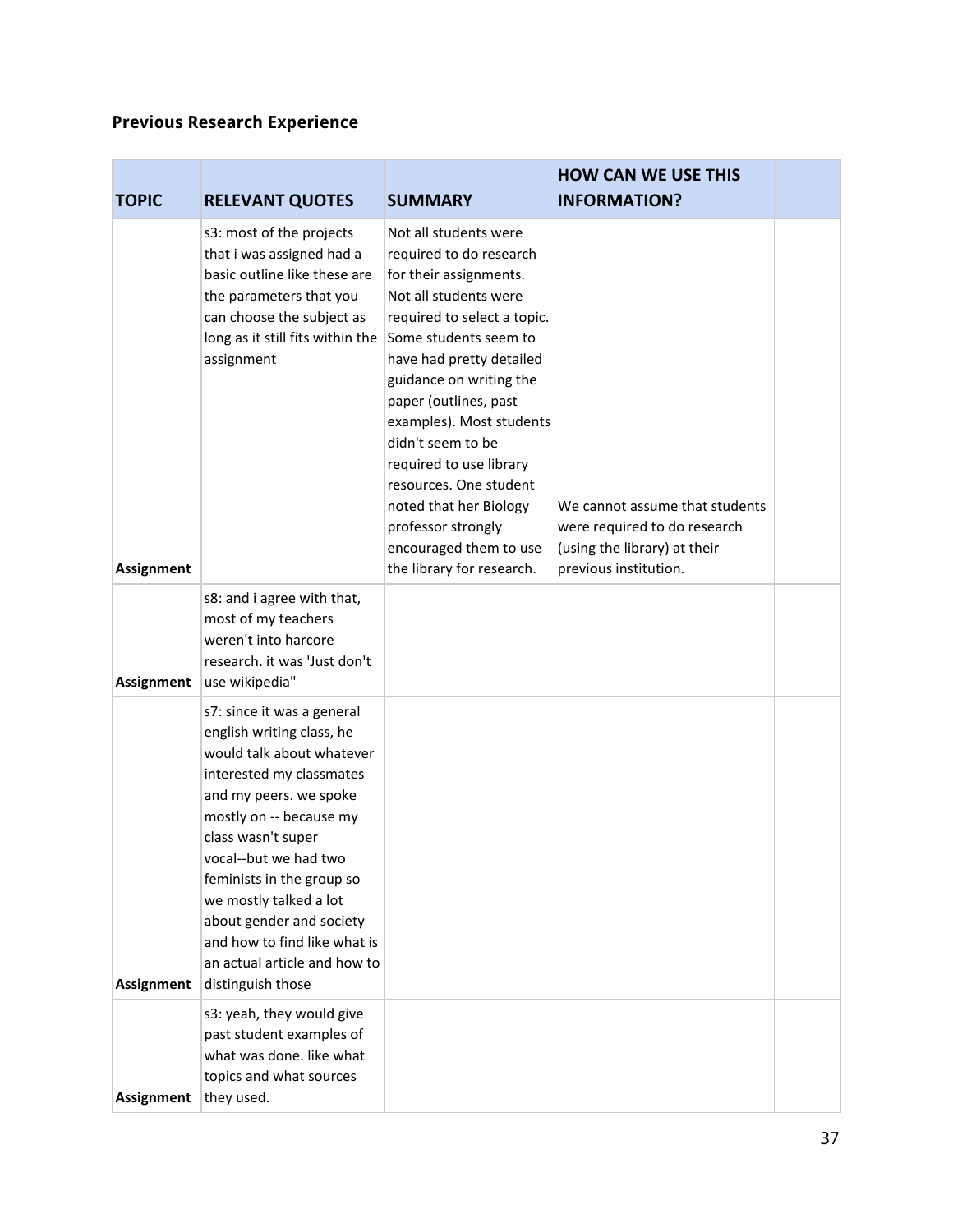| Assignment        | s2: she provided us with an<br>outline on how to exactly<br>answer the question that<br>was presented to us.                                                                                                                                                                                                                                                                                                                                                                           |  |  |
|-------------------|----------------------------------------------------------------------------------------------------------------------------------------------------------------------------------------------------------------------------------------------------------------------------------------------------------------------------------------------------------------------------------------------------------------------------------------------------------------------------------------|--|--|
| Assignment        | s2: so, for my other<br>research presentation for<br>my leadership<br>development class, the<br>project we were working<br>on was the FUEL pantry, it<br>was like a food pantry that<br>was created on campus. so<br>it was pretty much given to<br>usu, but we had to evaluate<br>different ways to market<br>the pantry                                                                                                                                                              |  |  |
| Assignment        | s1: for my research paper,<br>it's all devised by myself.<br>professor gave us one week<br>to think about the topic<br>you are interested in.                                                                                                                                                                                                                                                                                                                                          |  |  |
|                   | s5: i have to say that for,<br>it seems like, i've been here<br>for two years now, so it's<br>kind of like back in the past,<br>but i can't remember<br>using any resources, library<br>resources necessarily to<br>write papers that I had<br>when i was at COD. but,<br>also the papers i had to do<br>weren't that involved. i was<br>doing like gened, so it<br>wasn't, it didn't necessarily<br>need to use the library.<br>besides like online<br>resources. that's all i had to |  |  |
| <b>Assignment</b> | use.                                                                                                                                                                                                                                                                                                                                                                                                                                                                                   |  |  |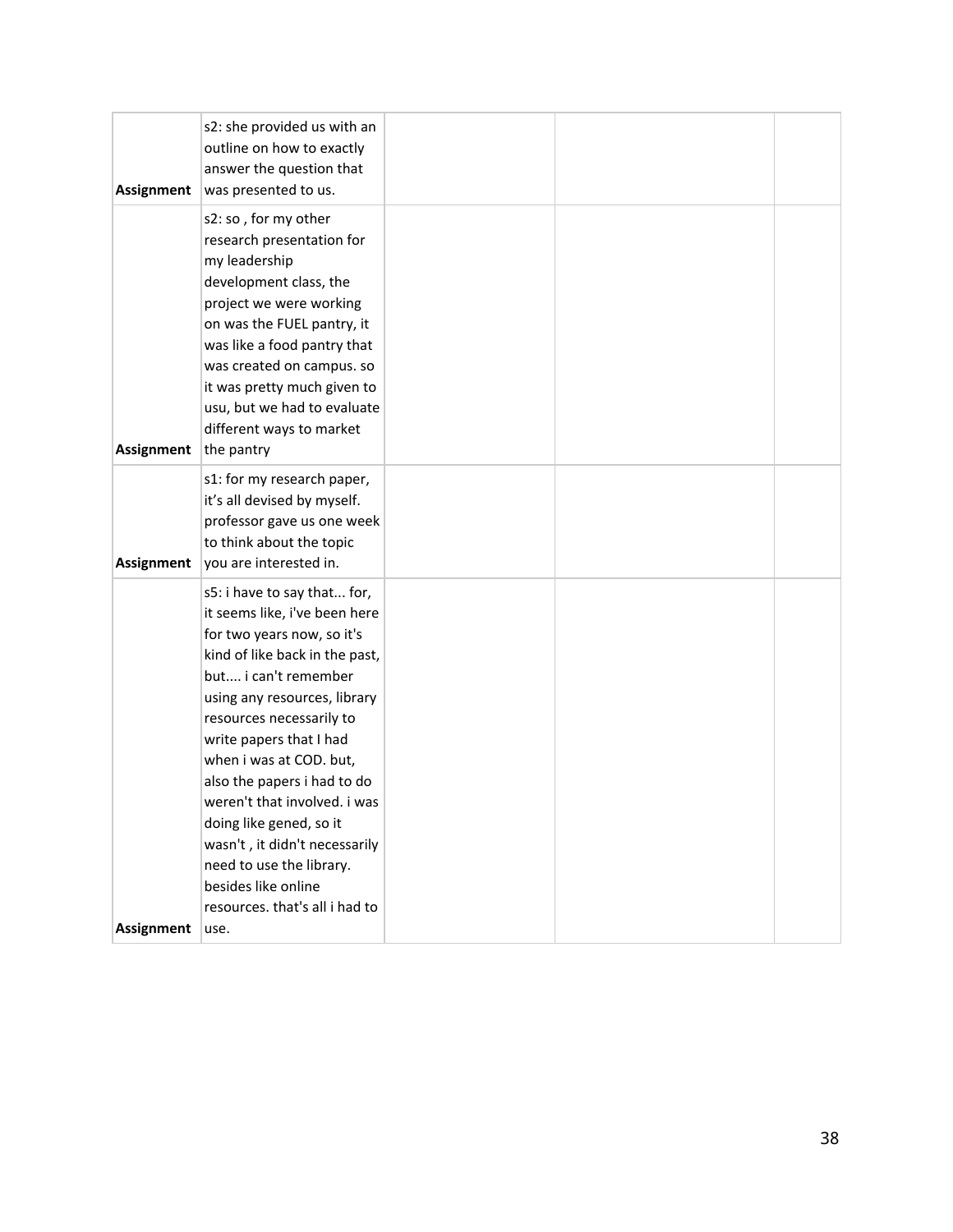|                   | s3: yeah, a lot of the classes<br>that i took were at different<br>campuses. they were called<br>campuses but they were<br>small buildings and just<br>filled with empty<br>classrooms. so, the classes<br>that i did take at the main<br>campus where the library<br>was located, only the one<br>teacher, my biology<br>teacher who's be there for<br>like, 30 years or so, was<br>really adamant about using<br>the library's resources. she<br>didn't take us there or<br>anything, but she was the<br>only teacher who said<br>"they have all these |                                                                                                                                                                                                                                                                                                                                                                                                                                                                                                                                                                                             |                                                                                                                                                                                               |  |
|-------------------|----------------------------------------------------------------------------------------------------------------------------------------------------------------------------------------------------------------------------------------------------------------------------------------------------------------------------------------------------------------------------------------------------------------------------------------------------------------------------------------------------------------------------------------------------------|---------------------------------------------------------------------------------------------------------------------------------------------------------------------------------------------------------------------------------------------------------------------------------------------------------------------------------------------------------------------------------------------------------------------------------------------------------------------------------------------------------------------------------------------------------------------------------------------|-----------------------------------------------------------------------------------------------------------------------------------------------------------------------------------------------|--|
| <b>Assignment</b> | resources, you should go<br>ask"                                                                                                                                                                                                                                                                                                                                                                                                                                                                                                                         |                                                                                                                                                                                                                                                                                                                                                                                                                                                                                                                                                                                             |                                                                                                                                                                                               |  |
|                   | s1: yeah, and they advised<br>us to use the online source,<br>when you choose a link or                                                                                                                                                                                                                                                                                                                                                                                                                                                                  | Most students seem to<br>have a basic<br>understanding that there<br>are varying levels of<br>quality when it comes to<br>resources. Students seem<br>familiar with proper use<br>of the web (only use .gov<br>and .org) and wikipedia<br>(do not cite it). However,<br>most students seem to<br>only show a basic<br>understanding--what--<br>(e.g., don't use it) as<br>opposed to being able to<br>articulate how to<br>evaluate<br>something--why. At least<br>one student articulated a<br>deeper understanding of<br>evaluation;<br>coincidentally, this<br>student also had received | Can assume that transfer<br>students come in with same level<br>of experience/understanding<br>evaluation as our Freshmen.<br>They may still need more<br>instruction in evaluation like that |  |
| <b>Evaluation</b> | website address, it's "edu"<br>or"org," it not a "dot com"                                                                                                                                                                                                                                                                                                                                                                                                                                                                                               | instruction from a<br>librarian.                                                                                                                                                                                                                                                                                                                                                                                                                                                                                                                                                            | covered in WRD 104 library<br>instruction sessions.                                                                                                                                           |  |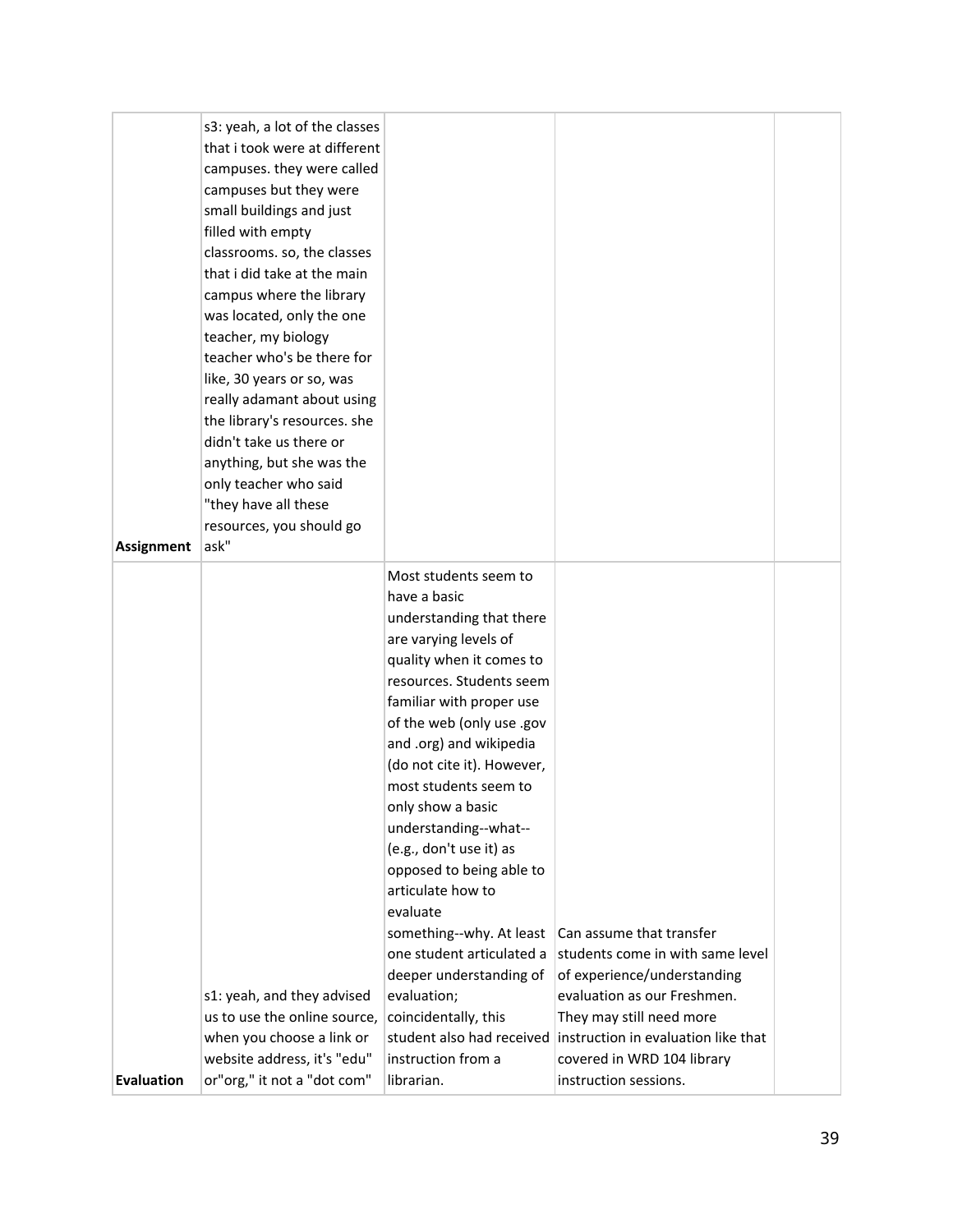| <b>Evaluation</b> | s2: yeah, not to use<br>wikipedia, definitely a<br>no-no. different blogging<br>websites, definitely,<br>because they didn't have<br>credible sources, obviously.<br>my teacher, pretty much he<br>just said that we should use<br>sources from the<br>databases, like EBSCo and<br>stuff                                                                                                                                    |  |  |
|-------------------|------------------------------------------------------------------------------------------------------------------------------------------------------------------------------------------------------------------------------------------------------------------------------------------------------------------------------------------------------------------------------------------------------------------------------|--|--|
| <b>Evaluation</b> | s3: i also was told about<br>using "dot org" or "dot gov"<br>as more reliable websites.<br>And if you were to go to<br>Wikipedia, don't use the<br>actual information listed<br>there, but go to the sources<br>listed to try to find, you<br>know, if those sources are<br>reliable and go to that<br>website instead.                                                                                                      |  |  |
| <b>Evaluation</b> | s5: i feel like i had<br>professors that weren't<br>specific at all, not<br>necessarily, they said don't<br>use wikipedia or any<br>website, but i didn't have<br>any sort of analysis on how<br>to use the source until i<br>came here                                                                                                                                                                                      |  |  |
| <b>Evaluation</b> | s6: i, my professors, were<br>pretty good about showing<br>you like you can't just<br>google articles you have to<br>make sure that you are<br>using reputable sources,<br>that kind of thing and<br>definitely did go in depth<br>and when you can't find<br>certain research that<br>supports and idea ways to<br>go around and find<br>research that's about<br>something to do with it. it<br>was my first class so that |  |  |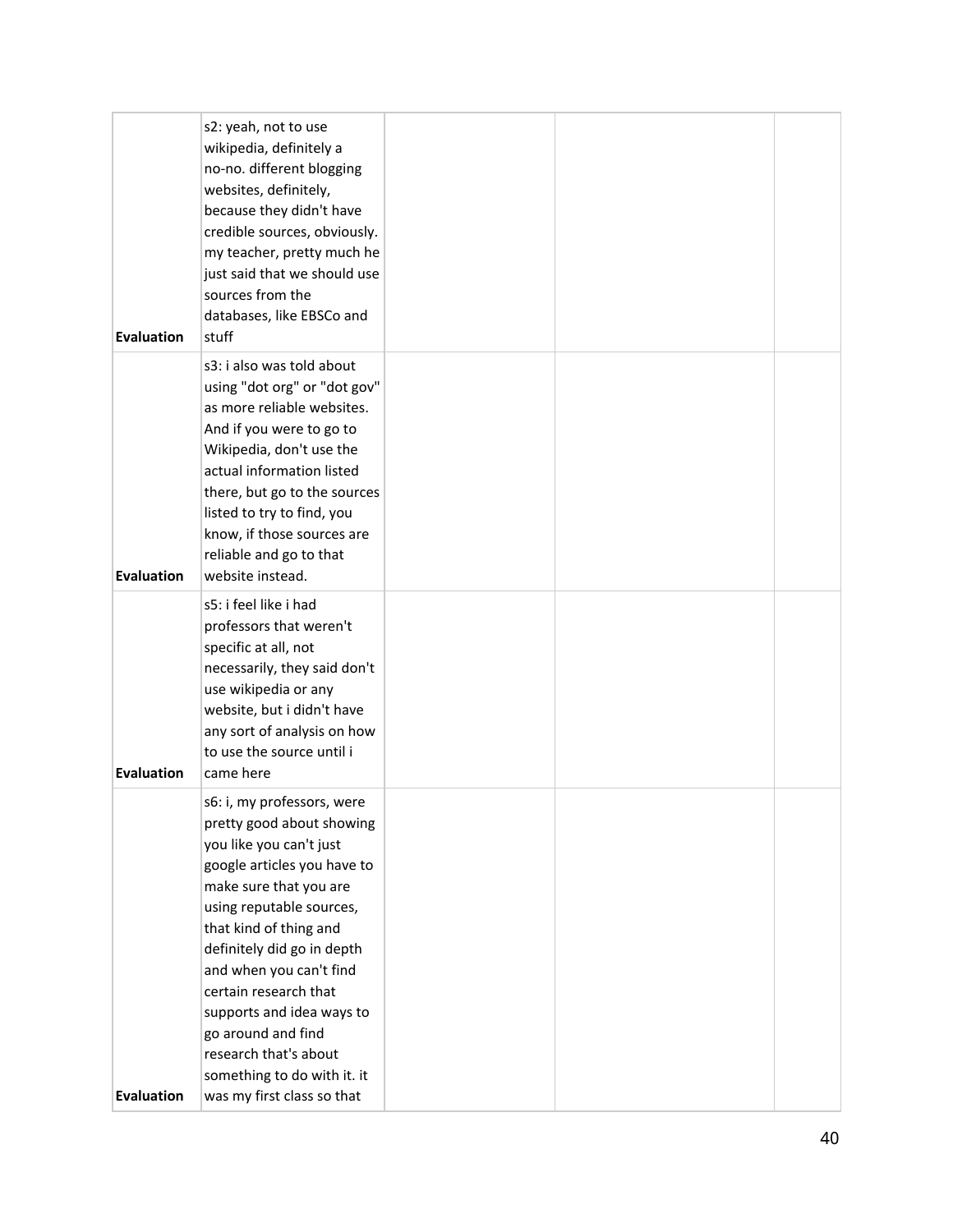|                   | was really helpful. it was<br>the same kind of. the<br>teacher and the librarian<br>did a whole class period<br>where they went over<br>those guidelines.                                                                                                                                                                                                                                    |  |    |
|-------------------|----------------------------------------------------------------------------------------------------------------------------------------------------------------------------------------------------------------------------------------------------------------------------------------------------------------------------------------------------------------------------------------------|--|----|
| <b>Evaluation</b> | s6: i think i just went right<br>to that whatever research<br>guide they gave us. i don't<br>remember actually going to<br>the library website.                                                                                                                                                                                                                                              |  |    |
| <b>Evaluation</b> | s2: my teacher told us to<br>look at the sources and<br>where they're cited from,<br>because that will give us a<br>good idea if they were<br>credible or not.                                                                                                                                                                                                                               |  |    |
| <b>Evaluation</b> | s7: since it was a general<br>english writing class, he<br>would talk about whatever<br>interested my classmates<br>and my peers. we spoke<br>mostly on -- because my<br>class wasn't super<br>vocal--but we had two<br>feminists in the group so<br>we mostly talked a lot<br>about gender and society<br>and how to find like what is<br>an actual article and how to<br>distinguish those |  |    |
|                   | s2: in my english 1102 class<br>at college of fdu page, we<br>had to analyze a book, and<br>we had to create a<br>presentation. we mainly<br>used the library for the<br>study rooms. we also used<br>the projector and all the<br>things that were in there.<br>the librarians at the front<br>desk really helped us out in<br>finding that well, she<br>showed us a couple of the          |  | 41 |
| <b>Evaluation</b> | like, ebsco host databases<br>and where we can find                                                                                                                                                                                                                                                                                                                                          |  |    |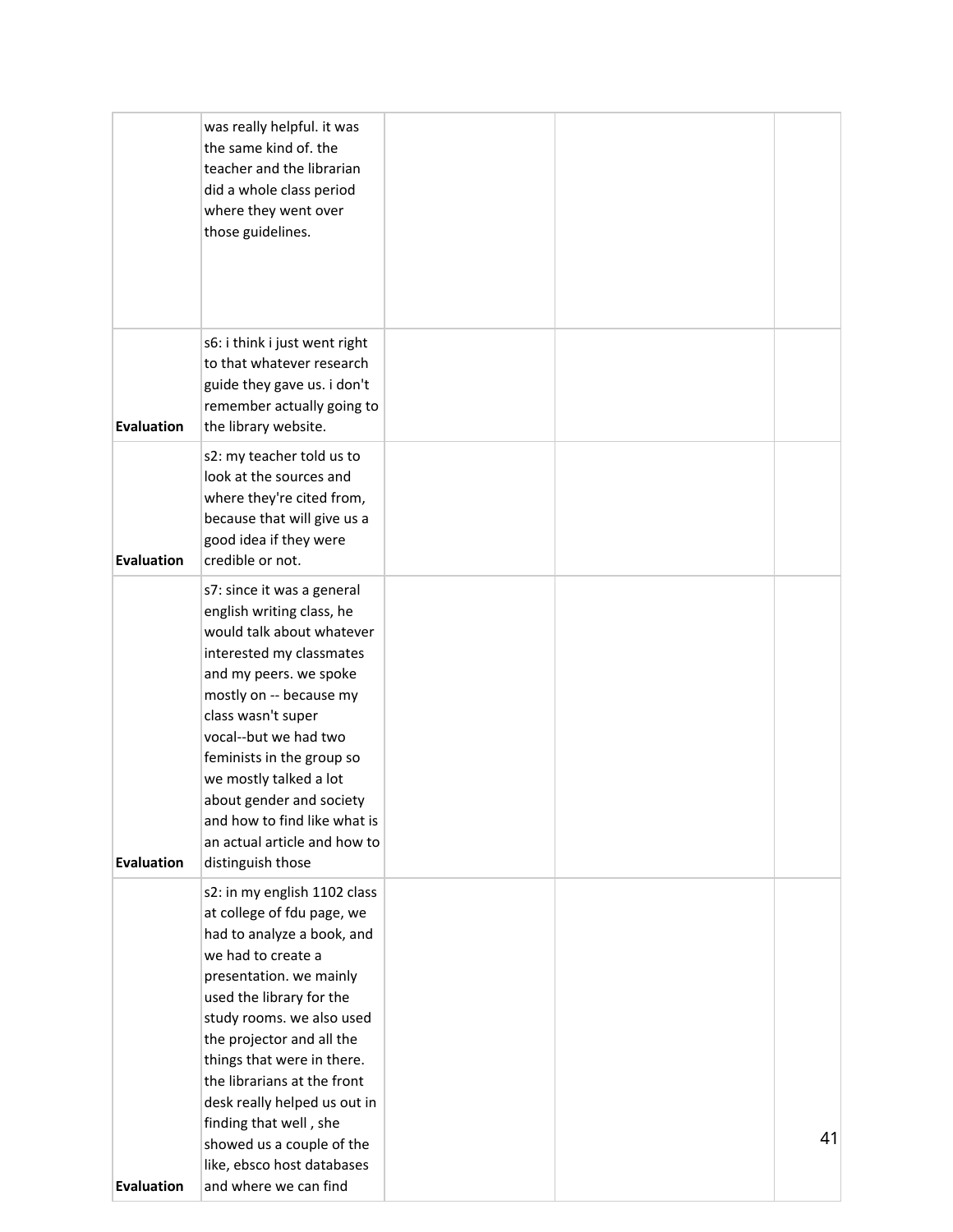|                        | more information about<br>the book and kinda like<br>how to create a hands-on<br>presentation. she provided<br>us with a couple of ideas<br>and she also turned to<br>google, obviously, to get a<br>few more ideas. that was it.                                                                                                                                           |                                                                                                                                                                                                                                                                                                                                                                                                                                                                   |                                                                                                                                                                                                                                                                                                          |    |
|------------------------|-----------------------------------------------------------------------------------------------------------------------------------------------------------------------------------------------------------------------------------------------------------------------------------------------------------------------------------------------------------------------------|-------------------------------------------------------------------------------------------------------------------------------------------------------------------------------------------------------------------------------------------------------------------------------------------------------------------------------------------------------------------------------------------------------------------------------------------------------------------|----------------------------------------------------------------------------------------------------------------------------------------------------------------------------------------------------------------------------------------------------------------------------------------------------------|----|
| Library<br>instruction | s1: yes, for my english 201<br>class, before we exactly do<br>the research paper, our<br>professor scheduled one<br>class, maybe just a<br>30-minute workshop, with<br>the library. and the<br>librarian will teach us how<br>to use the database in<br>using college's library<br>website.                                                                                 | Only three students<br>mentioned having had<br>some type of library<br>instruction. One student<br>recalled having a session,<br>but did not recall what<br>she learned. The other<br>two students seem to<br>have had abbreviated<br>library instruction (30<br>minutes, librarian comes<br>to the class). At least one<br>student noted that her<br>professor was more<br>in-depth of his coverage<br>of how to do research as<br>compared to the<br>librarian. | Transfer students may not have<br>had library instruction at their<br>previous institution, and if they<br>did, it is possible that it was not<br>the type of information literacy<br>instruction that we provide. So<br>they may still need that level of<br>instruction when they arrive at<br>DePaul. |    |
| Library<br>instruction | s7: i had an english teacher<br>that who would walk us<br>through the that process<br>and we had a<br>representative from the<br>library come in and speak<br>on that but not as in-depth<br>as my instructor actually<br>did at my last school<br>because he cared very<br>deeply about research and<br>writing and authenticity<br>and i thought that was<br>interesting. |                                                                                                                                                                                                                                                                                                                                                                                                                                                                   |                                                                                                                                                                                                                                                                                                          |    |
| Library<br>instruction | s6: we had a librarian come<br>into one of my classes and<br>kind of show everyone how<br>to use the research guides<br>online                                                                                                                                                                                                                                              |                                                                                                                                                                                                                                                                                                                                                                                                                                                                   |                                                                                                                                                                                                                                                                                                          | 42 |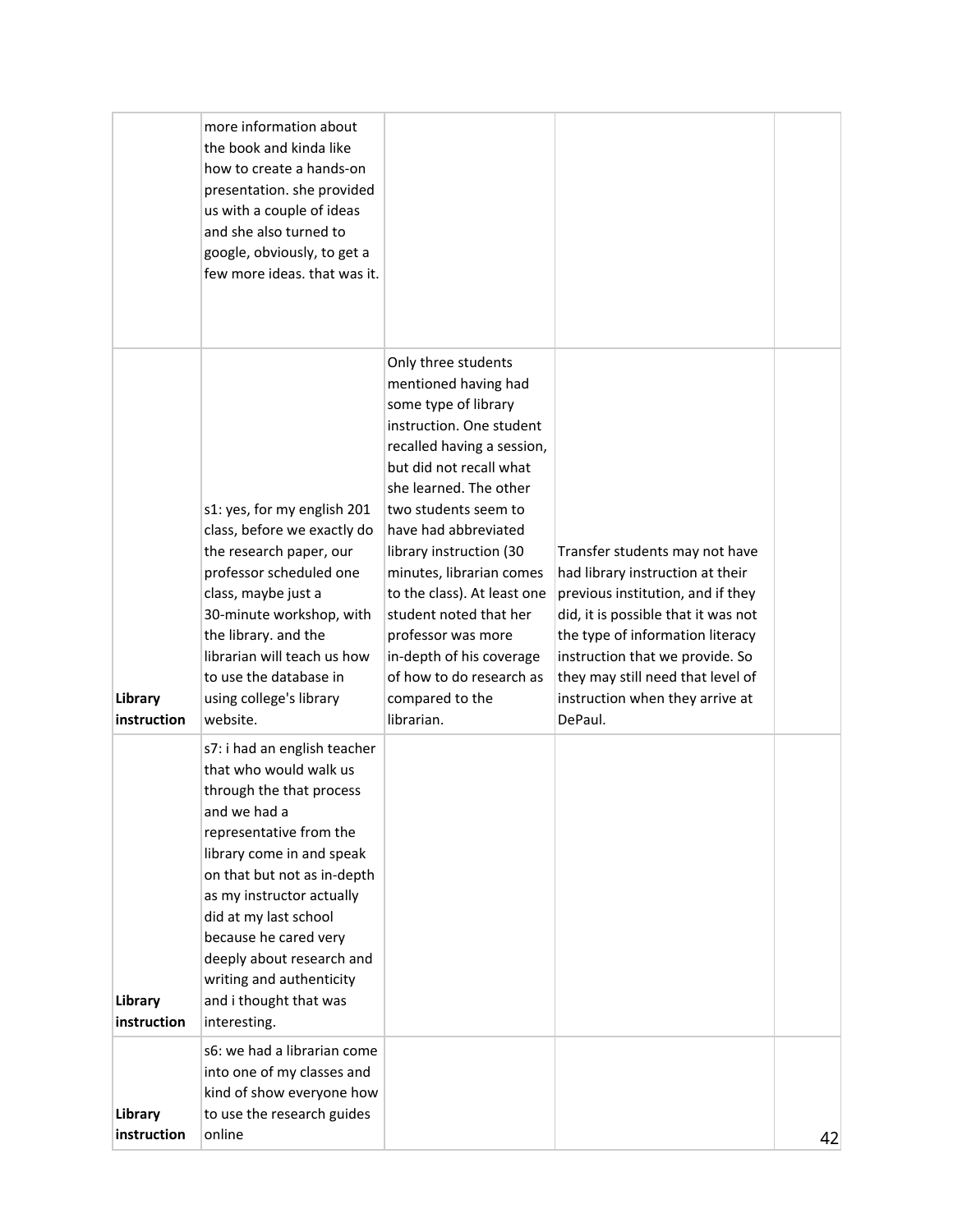# **What Students Knew About the Library**

| <b>TOPIC</b>          | <b>RELEVANT</b><br><b>QUOTES</b>                                                                                                                                                                                                                                                                                                                         | <b>SUMMARY</b>                                                                                                                                                    | <b>HOW CAN WE USE THIS</b><br><b>INFORMATION?</b>                                                                                                                                                                                                                                                                                                                                                                                                                                                                    |
|-----------------------|----------------------------------------------------------------------------------------------------------------------------------------------------------------------------------------------------------------------------------------------------------------------------------------------------------------------------------------------------------|-------------------------------------------------------------------------------------------------------------------------------------------------------------------|----------------------------------------------------------------------------------------------------------------------------------------------------------------------------------------------------------------------------------------------------------------------------------------------------------------------------------------------------------------------------------------------------------------------------------------------------------------------------------------------------------------------|
| <b>Physical Space</b> | s3: Yeah, I mean,<br>just a study space. I<br>kind of knew that if i<br>needed any help<br>with research<br>projects, the<br>librarians could<br>help.                                                                                                                                                                                                   | Students were aware of the<br>library as a study space and a<br>place to print and scan. One<br>student also was aware of<br>the extended hours during<br>finals. | Students knew about physical<br>space--they somehow get this<br>information in the tours or perhaps it is<br>a carry over from their previous<br>institution where they used the library<br>for these same things. Their<br>understanding of the library is probably<br>reinforced during the orientation.<br>NOTE: We may need to consider the<br>impact that the 2nd floor will have on<br>our messaging/students'<br>understanding, and if communication<br>with loop students needs to be a little<br>different. |
| <b>Physical Space</b> | s2: well, i knew it<br>was a place to go if i<br>needed somewhere<br>to do homework or<br>study and obviously<br>print stuff out, using<br>scanners, staplers,<br>and whatnot                                                                                                                                                                            |                                                                                                                                                                   |                                                                                                                                                                                                                                                                                                                                                                                                                                                                                                                      |
| <b>Physical Space</b> | s7: i knew they<br>extended the hours<br>during finals week<br>and that was about<br>it. i also knew that<br>other students<br>would use the<br>resources here vs.<br>their own campus<br>libraries which i<br>thought was kind of<br>weird cause i heard<br>about people doing<br>group study<br>sessions at DePaul,<br>but they were at<br>surrounding |                                                                                                                                                                   |                                                                                                                                                                                                                                                                                                                                                                                                                                                                                                                      |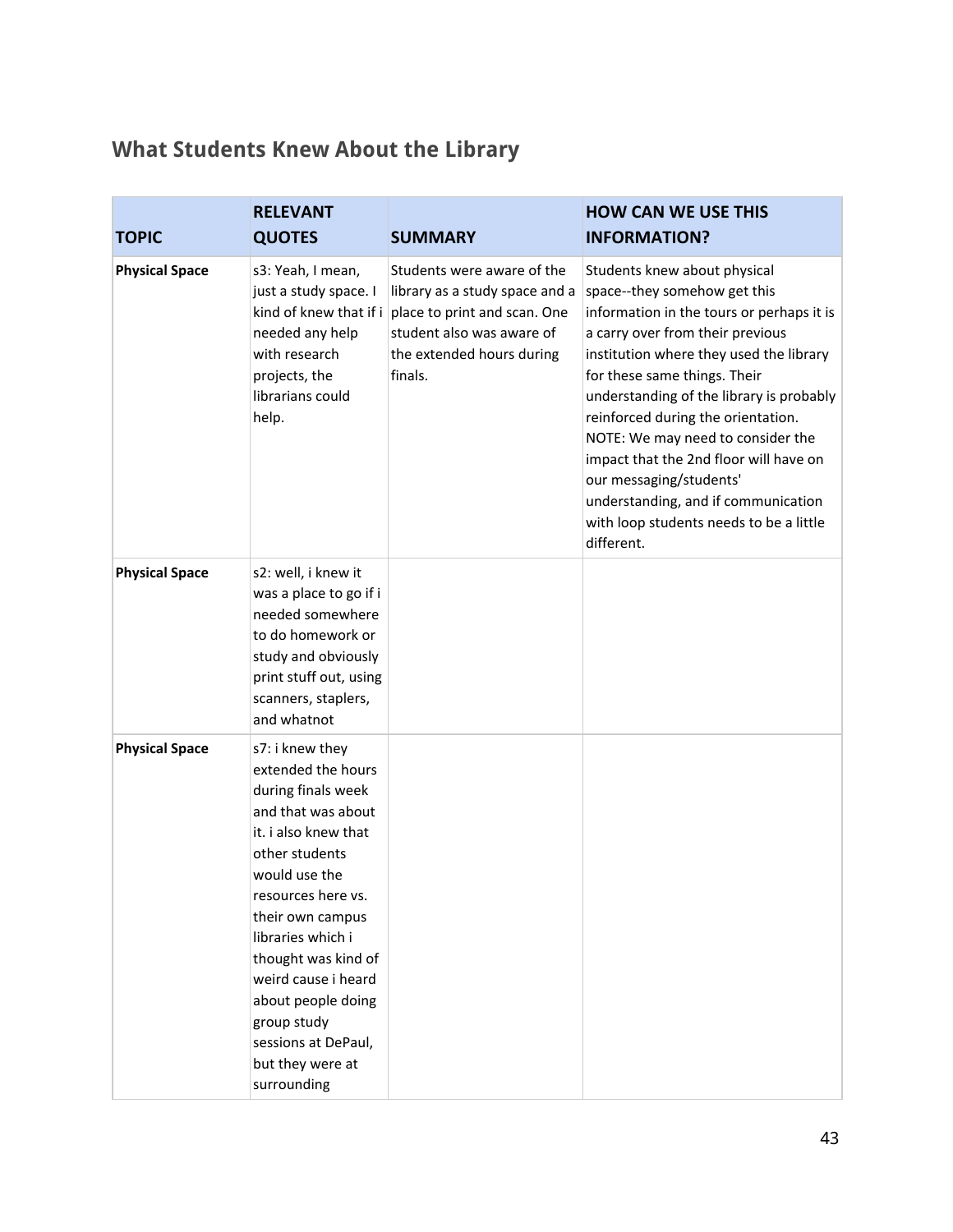|                         | schools. cause most<br>of my classes were<br>at the loop. I<br>thought that was a<br>little weird, but that<br>was all i knew at<br>first.                                                                                                                                                                                                                                                                                                         |                                                                                                                                                                                                                                                                                                                                                                                                                                                                           |                                                                                                                                                                                                                                                                                        |
|-------------------------|----------------------------------------------------------------------------------------------------------------------------------------------------------------------------------------------------------------------------------------------------------------------------------------------------------------------------------------------------------------------------------------------------------------------------------------------------|---------------------------------------------------------------------------------------------------------------------------------------------------------------------------------------------------------------------------------------------------------------------------------------------------------------------------------------------------------------------------------------------------------------------------------------------------------------------------|----------------------------------------------------------------------------------------------------------------------------------------------------------------------------------------------------------------------------------------------------------------------------------------|
| <b>Tour/Orientation</b> | s2: also, in the tour,<br>i took the tour here<br>and in lincoln park,<br>because i didn't<br>really know the<br>lincoln park campus<br>as well, we didn't<br>really go inside the<br>library, like all the<br>floors. because i<br>didn't really know<br>that they had the<br>other floors, i<br>thought it was just<br>this floor. so having<br>more information<br>about how many<br>floors would be<br>helpful too.                            | Some students had a "tour"<br>of the library, but either only<br>entered the first floor (LPC)<br>or didn't enter the library at<br>all (Loop). Not a lot of<br>information about the library<br>was provided beyond a<br>mention of hours and some<br>of the physical spaces (study<br>space etc.). Students don't<br>recall learning about library<br>services or resources.<br>Overall, students seemed<br>disappointed by the brevity<br>of the tour and information. | We need to work with the orientation<br>office tour guides to ensure that 1)<br>useful information is provided 2)<br>students come into the physical space<br>and 3) students learn about services<br>provided by the library. Or we need to<br>rethink tours, how they are done, etc. |
| <b>Tour/Orientation</b> | s7: it also depends<br>on which tour guide<br>you getit's really<br>interesting cause<br>whoever you get,<br>you walk away with<br>like more or less<br>information.<br>students were really<br>surprised when i<br>was like "this library<br>has four floors."<br>they are like<br>"what?" I was like<br>"yeah" Quieter as<br>you go up. Whereas<br>the loop it's quieter<br>the closer you go to<br>the wall. is like on a<br>scale. it's really |                                                                                                                                                                                                                                                                                                                                                                                                                                                                           |                                                                                                                                                                                                                                                                                        |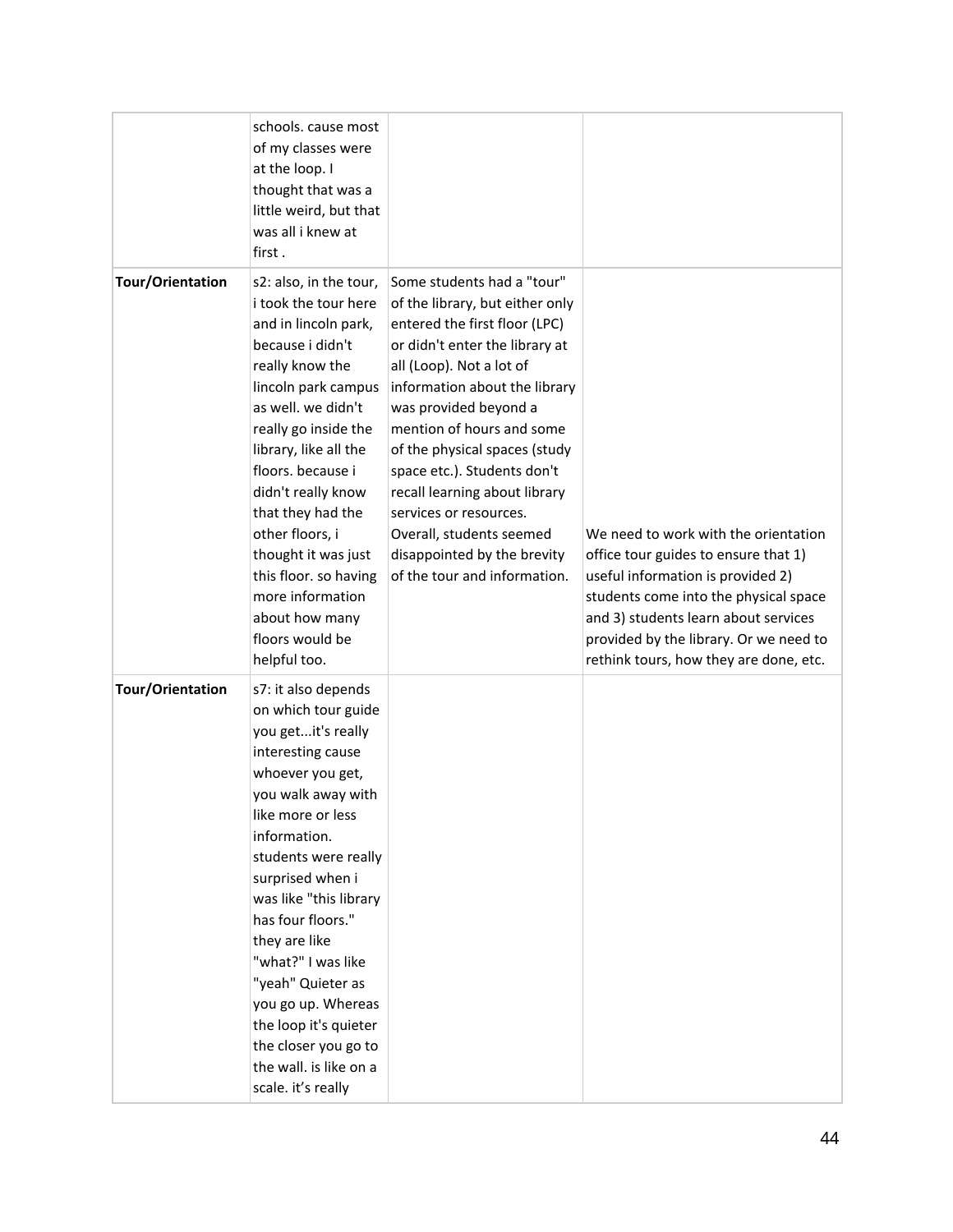|                         | weird 'cause you<br>miss that if you<br>don't have the<br>person who careas a<br>lot about it"                                                                                                                                                                                                                                                                                              |  |
|-------------------------|---------------------------------------------------------------------------------------------------------------------------------------------------------------------------------------------------------------------------------------------------------------------------------------------------------------------------------------------------------------------------------------------|--|
| <b>Tour/Orientation</b> | s6: I went on a tour,<br>and I was still like                                                                                                                                                                                                                                                                                                                                               |  |
| <b>Tour/Orientation</b> | s2: i think, cause my<br>first tour that i took,<br>they didn't really go<br>that in depth about<br>the library, so i think<br>just giving us more,<br>providing us with<br>more tools about<br>how to access the<br>different library<br>services that they<br>provide and guiding<br>us to maybel, like, a<br>librarian that can<br>help us would make<br>the transition a lot<br>easier. |  |
| <b>Tour/Orientation</b> | s2: they spoke a<br>little bit about the<br>services but not that<br>much detail about<br>them.                                                                                                                                                                                                                                                                                             |  |
| Tour/Orientation        | s6: I think that yea<br>for our orientation,<br>we just walked<br>through and they<br>were like that's the<br>library to your right,<br>and they mentioned<br>the extended hours.<br>that's the only thing<br>I do remember.                                                                                                                                                                |  |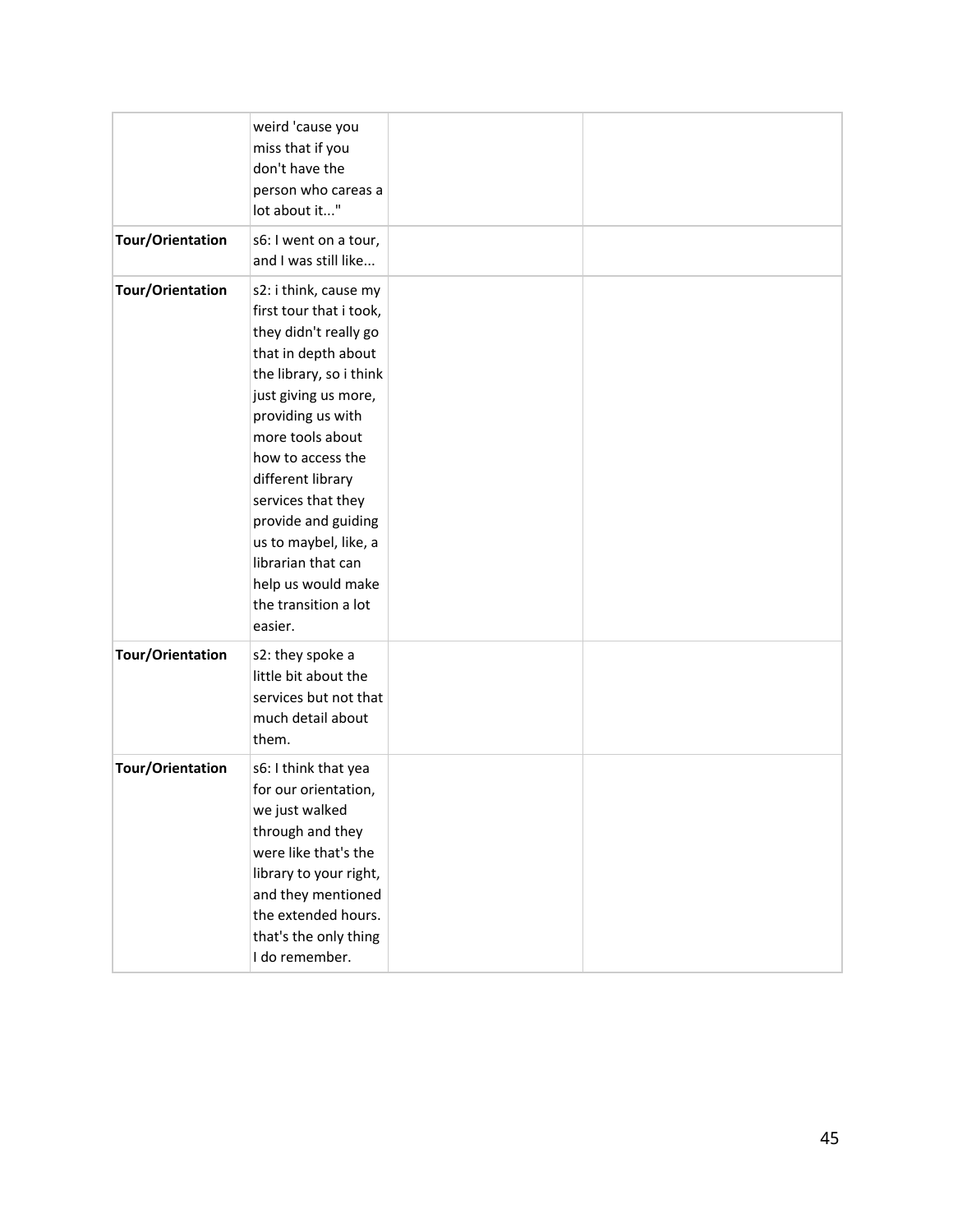| <b>Tour/Orientation</b> | s3: well i saw the<br>library on the tour,<br>the orientation, and<br>they gave a little bit<br>of background<br>about it and where<br>to go and<br>everything. but they<br>didn't really i don't<br>know. i got an email<br>about the library<br>services and i<br>checked it out<br>online, and i found<br>that more helpful or<br>more informative<br>than anything<br>anyone had told me<br>in person. because i<br>didn't really find out<br>anything from, at<br>least, my tour group |  |
|-------------------------|---------------------------------------------------------------------------------------------------------------------------------------------------------------------------------------------------------------------------------------------------------------------------------------------------------------------------------------------------------------------------------------------------------------------------------------------------------------------------------------------|--|
|                         | when i was here.                                                                                                                                                                                                                                                                                                                                                                                                                                                                            |  |
| <b>Tour/Orientation</b> | s2: we took a brief<br>tour of the library.<br>No one ever really<br>came to our<br>classroom and did a<br>presentation. I think<br>that would have<br>definitely been a lot<br>more beneficial if<br>they did.                                                                                                                                                                                                                                                                             |  |
| <b>Tour/Orientation</b> | s2: yeah, so she<br>pretty much just<br>told us how they<br>have the library<br>hours out on the<br>front doors, and she<br>spoke a little bit<br>about the group<br>study rooms that<br>they have and<br>different areas in<br>the library. and how<br>upstairs was mainly                                                                                                                                                                                                                 |  |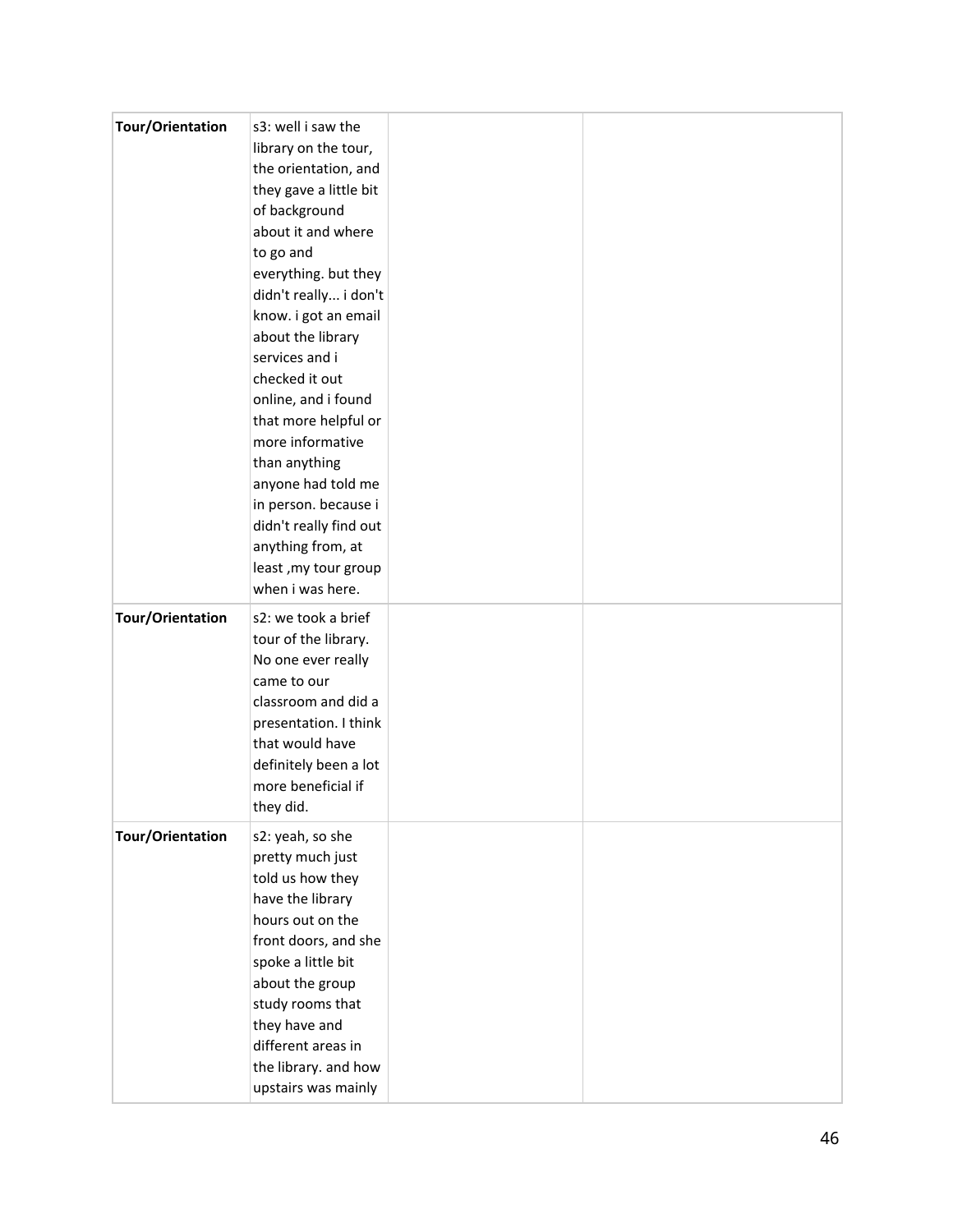|                         | the quiet area and<br>downstairs was<br>mainly for computer<br>usage and more<br>conversations. but, i<br>don't know, she<br>didn't really go that<br>in detail about all of<br>the sources that<br>were available.                                                                                                                                                                                                    |  |
|-------------------------|------------------------------------------------------------------------------------------------------------------------------------------------------------------------------------------------------------------------------------------------------------------------------------------------------------------------------------------------------------------------------------------------------------------------|--|
| <b>Tour/Orientation</b> | f: ok, so getting<br>more information<br>up front and maybe<br>making contact with<br>a person, rather<br>than just the space,<br>in your initial<br>orientation or tour.                                                                                                                                                                                                                                              |  |
| <b>Tour/Orientation</b> | s3: i agree, i mean i<br>know they are<br>pressed for time in<br>the tours, but we<br>didn't even go<br>inside the library.<br>we just came up to<br>this floor, and<br>they're like "here's<br>the library, now let's<br>go to the next<br>floor." you know, so<br>it's kind of hard to<br>just walk in and be<br>like, go to the front<br>desk and say" i<br>don't even know<br>what kinds of<br>services you offer. |  |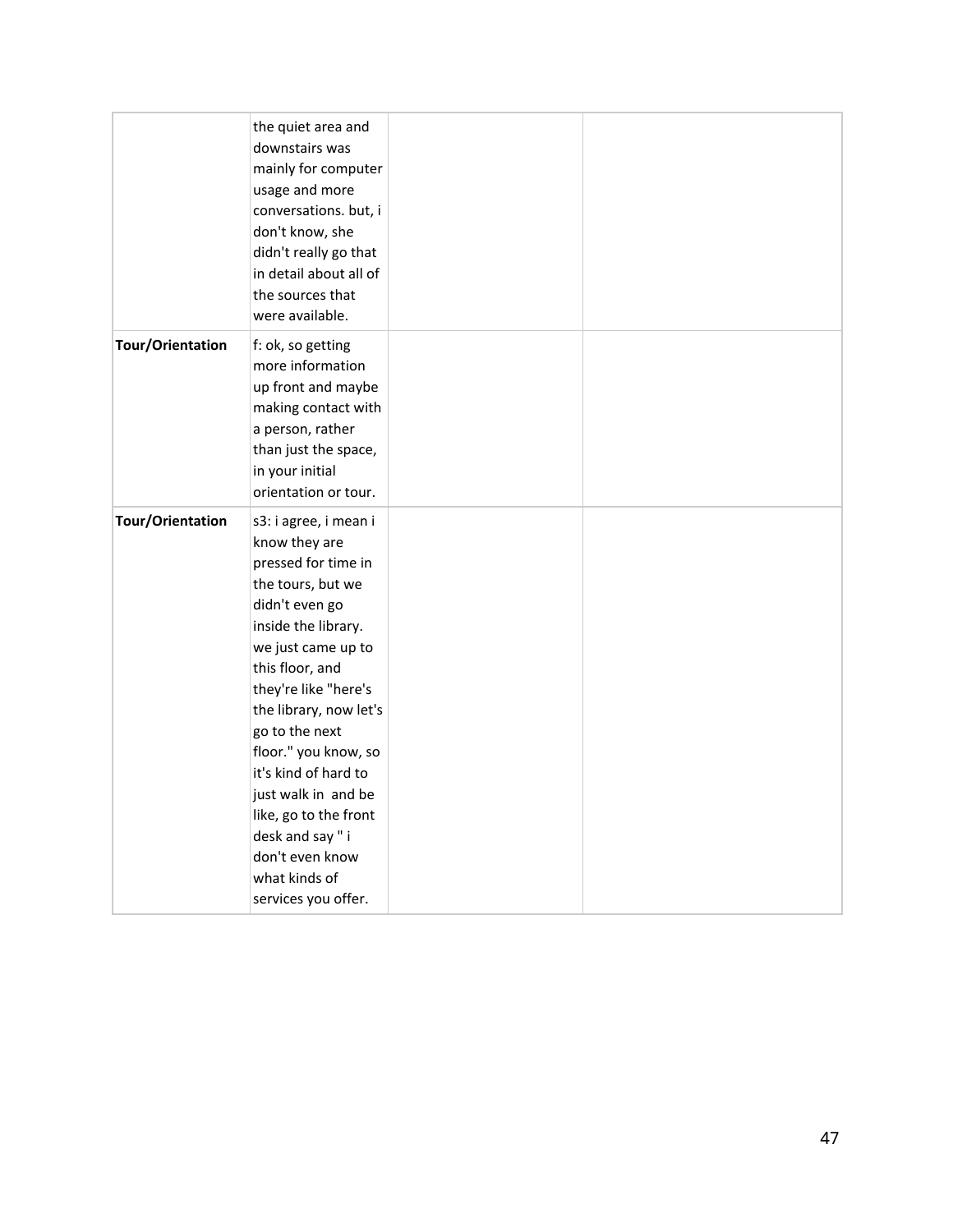### **What Students Wish They Had Known**

|                               | <b>RELEVANT QUOTES</b>                                                                                                                                                                                                                                                         |                                                                                                                                                                                                                                                                                             | <b>HOW CAN WE USE THIS</b>                                                                                                                                                                                                                                                                                                                                                                                                                                      |
|-------------------------------|--------------------------------------------------------------------------------------------------------------------------------------------------------------------------------------------------------------------------------------------------------------------------------|---------------------------------------------------------------------------------------------------------------------------------------------------------------------------------------------------------------------------------------------------------------------------------------------|-----------------------------------------------------------------------------------------------------------------------------------------------------------------------------------------------------------------------------------------------------------------------------------------------------------------------------------------------------------------------------------------------------------------------------------------------------------------|
| <b>TOPIC</b>                  |                                                                                                                                                                                                                                                                                | <b>SUMMARY</b>                                                                                                                                                                                                                                                                              | <b>INFORMATION?</b>                                                                                                                                                                                                                                                                                                                                                                                                                                             |
| <b>Reserves/Text</b><br>books | s1: so right now i can maybe<br>borrow some required book.<br>right now, i'm taking<br>accounting 304 intermediate<br>accounting class, and i realized<br>i can borrow the book at the<br>front desk for two hours.<br>before past quarter, i have no<br>idea i can borrow it. | At least three students<br>didn't know that<br>textbooks may be<br>available through the<br>library. Two students<br>expressed not knowing<br>about reserves; others<br>talked about not<br>knowing that they<br>could get textbooks<br>(possibly through<br>I-Share; through<br>checkout). | We know this is a common question and<br>we have heard tour guides state that<br>students can check out textbooks from<br>the library when the are giving tours.<br>There is a blog post on The Full Text<br>written by Jill King, April 2013. Is the<br>information in this blog post<br>current/correct? If it isn't, should<br>another post be written? What other<br>places can this information surface in<br>our communication with transfer<br>students? |
| <b>Reserves/Text</b><br>books | s2: yeah, i didn't know about<br>being able to borrow your<br>textbooks for a couple hours.<br>and i guess when you think<br>about it, because i used to<br>work at a library, and<br>librarians can help you with so<br>much more than research<br>papers.                    |                                                                                                                                                                                                                                                                                             |                                                                                                                                                                                                                                                                                                                                                                                                                                                                 |
| <b>Reserves/Text</b><br>books | s5: yeah, i would definitely<br>agree with that because it gets<br>expensive. and if i could have<br>gotten it somewhere else or<br>just known about it.                                                                                                                       |                                                                                                                                                                                                                                                                                             |                                                                                                                                                                                                                                                                                                                                                                                                                                                                 |
| <b>Reserves/Text</b><br>books | s2: that's awesome. that<br>would really have been nice to<br>know before i bought all my<br>books.                                                                                                                                                                            |                                                                                                                                                                                                                                                                                             |                                                                                                                                                                                                                                                                                                                                                                                                                                                                 |
| <b>Reserves/Text</b><br>books | s5: yeah, i would definitely<br>agree with that because it gets<br>expensive. and if i could have<br>got it somewhere else or just<br>known about it.                                                                                                                          |                                                                                                                                                                                                                                                                                             |                                                                                                                                                                                                                                                                                                                                                                                                                                                                 |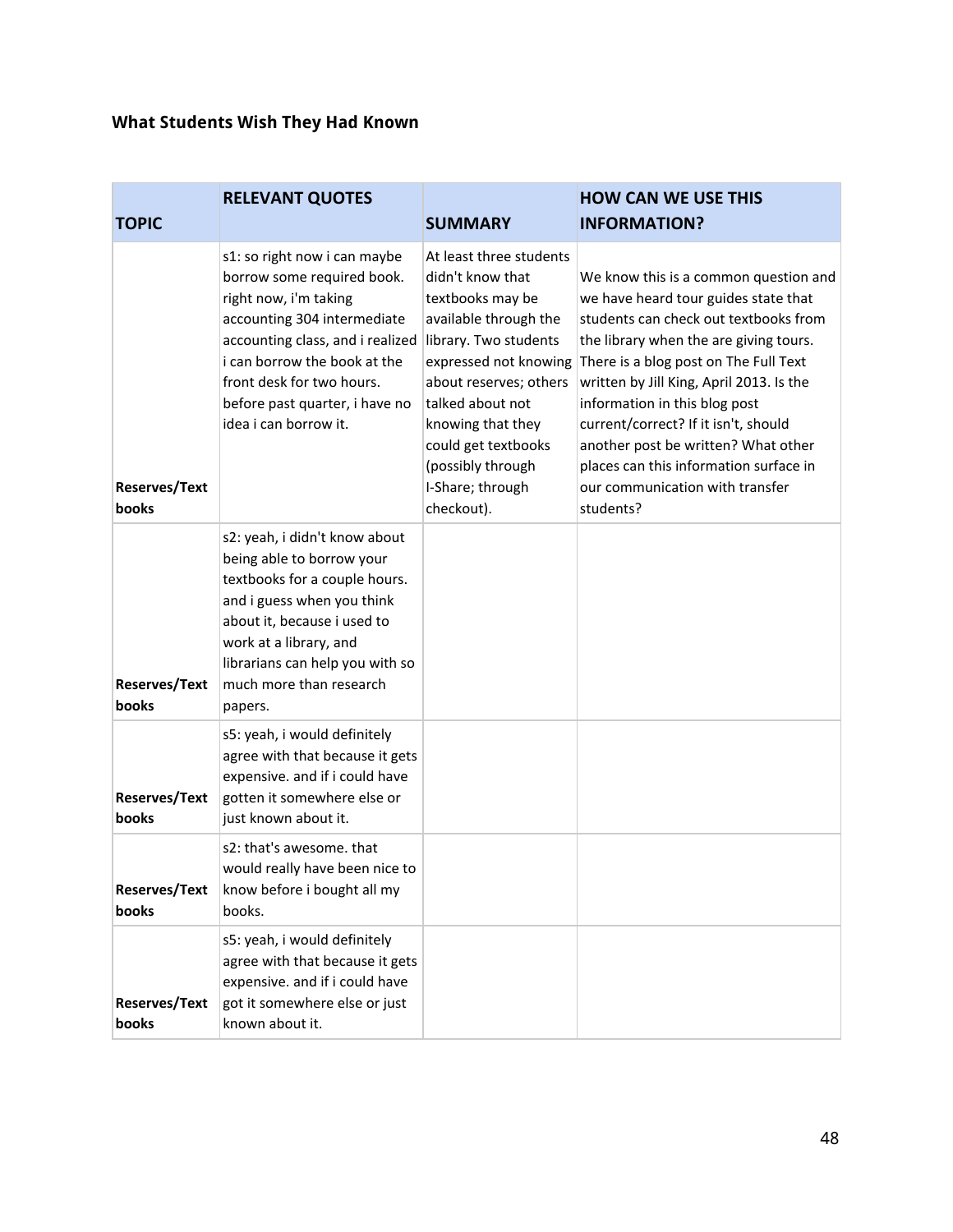| Chat                             | s2: i didn't know about that,<br>the website with the chat<br>thing. Do they have mobile<br>service on there?                                                                                                                                                                                                                                                                                                                                                                                                          | At least one student<br>didn't know about the<br>chat service.                                                         | Here is another opportunity for<br>additional marketing - there is a blog<br>post that includes IM chat as a way to<br>connect with a librarian and ask for<br>research help (October 2016). But, how<br>do we surface and repeat and advertise<br>these services where the students are --<br>classes, study groups, peer groups,<br>email news communication sent via<br>Transfer student distribution list? |
|----------------------------------|------------------------------------------------------------------------------------------------------------------------------------------------------------------------------------------------------------------------------------------------------------------------------------------------------------------------------------------------------------------------------------------------------------------------------------------------------------------------------------------------------------------------|------------------------------------------------------------------------------------------------------------------------|----------------------------------------------------------------------------------------------------------------------------------------------------------------------------------------------------------------------------------------------------------------------------------------------------------------------------------------------------------------------------------------------------------------|
| <b>Equipment to</b><br>check out | s5: as a history student or like<br>if you are in digital media or<br>whatever, and you need to use<br>those computers or you need<br>to use those game consoles or<br>whatever i had no idea that<br>was there because it's not<br>something i do.                                                                                                                                                                                                                                                                    | One student didn't<br>realize that she could<br>check out game<br>consoles from the<br>library.                        | There is a blog post announcing this<br>service (September 2015). Is this<br>information current/correct? We could<br>share this with marketing/outreach<br>committee. Where are the<br>services/resources of the library being<br>advertised across campus? Is there a<br>way to create a slide on flat screen<br>monitors to share this resource/service<br>with students?                                   |
| <b>Tips for Majors</b>           | s5: yeah, i like that because id<br>d all of my gen-eds at my<br>community college. soi went<br>straight into just like research,<br>heavy resear. so i felt like right<br>off the bat i was like, i need<br>that information. and i'd think<br>orientation sometimes would<br>be stressful especially for<br>everyone--not everyone uses<br>the resources that i use or<br>other majors use, but having<br>like a pamphlet or something<br>or like someone telling you '<br>you should probably know<br>these things" | that she would have<br>liked to know about<br>library resources<br>useful for her major.,                              | Interesting to consider specific outreach<br>One student expressed to majors as another marketing strategy<br>with the goal of connecting them with<br>the Research Guides. Do we have stats<br>about how often Research Guides are<br>consulted?                                                                                                                                                              |
| <b>Library Policies</b>          | s1: before i asked the librarian,<br>i didn't know the book i<br>borrowed, i can renew it by<br>myself.                                                                                                                                                                                                                                                                                                                                                                                                                | Students wish they<br>had known more<br>about circulation<br>policies-specifically<br>renewing and recall of<br>books. | Policies are always challenging -<br>information about borrowing is on the<br>website; "point-of-need"?                                                                                                                                                                                                                                                                                                        |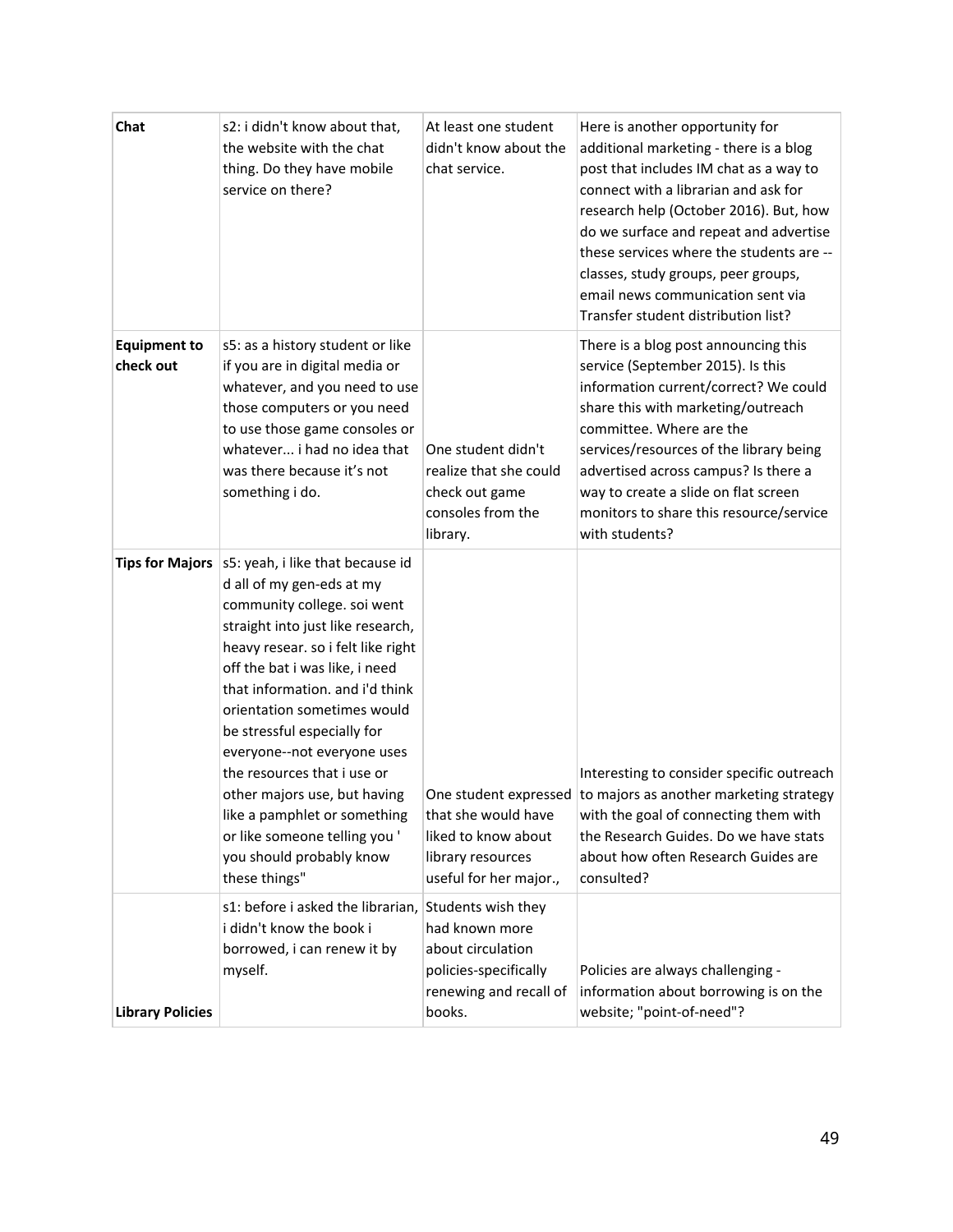| <b>Library Policies</b> | s3: i wish that i had been told<br>about the recall policy,<br>because i didn't know that was<br>even a thing. when i was doing<br>my research project, i had a<br>book that i had requested and<br>picked up and was still using.<br>my research project wasn't yet<br>due, and i had a notification<br>saying it was recalled. and i<br>was kind of confused and<br>trying to talk to the librarians<br>about why it was recalled and<br>what that even meant. i still<br>needed it for my research<br>project, and i'm still a little bit<br>fuzzy, 'cause i didn't think that<br>was  it might be different at<br>a university library, but at a<br>public library someone can't,<br>at least from my experience,<br>have jurisdiction and be like<br>"bring your book back, I want<br>it" |                                                                                                                                                                 |                                                                                 |
|-------------------------|------------------------------------------------------------------------------------------------------------------------------------------------------------------------------------------------------------------------------------------------------------------------------------------------------------------------------------------------------------------------------------------------------------------------------------------------------------------------------------------------------------------------------------------------------------------------------------------------------------------------------------------------------------------------------------------------------------------------------------------------------------------------------------------------|-----------------------------------------------------------------------------------------------------------------------------------------------------------------|---------------------------------------------------------------------------------|
| <b>Citation</b>         | s1: for me, my first research<br>paper, i don't even know what<br>the cover page is and how to<br>cite the study, maybe, in mla<br>format. so, my first quarter in<br>depaul, i was transferred from<br>china, where there is not<br>cover letter or anything i<br>learned before. and then i<br>have no idea if our librarian<br>can help us or the writing<br>center, so my first quarter i<br>didn't use any resources on<br>campus. that's why i got not<br>good grades                                                                                                                                                                                                                                                                                                                    | Two students<br>mentioned needing<br>help with how to cite<br>sources. One student<br>thought the library<br>might be a good<br>resource for help with<br>this. | Another marketing opportunity?<br>"how-to-guide" is available on the<br>website |
| <b>Citation</b>         | s2: so i guess my first research<br>paper, kind of research paper i<br>would say, was in my mass<br>communication class. i'm not<br>exactly sure what the research<br>question was, but we had to<br>use footnotes which i had not                                                                                                                                                                                                                                                                                                                                                                                                                                                                                                                                                             |                                                                                                                                                                 |                                                                                 |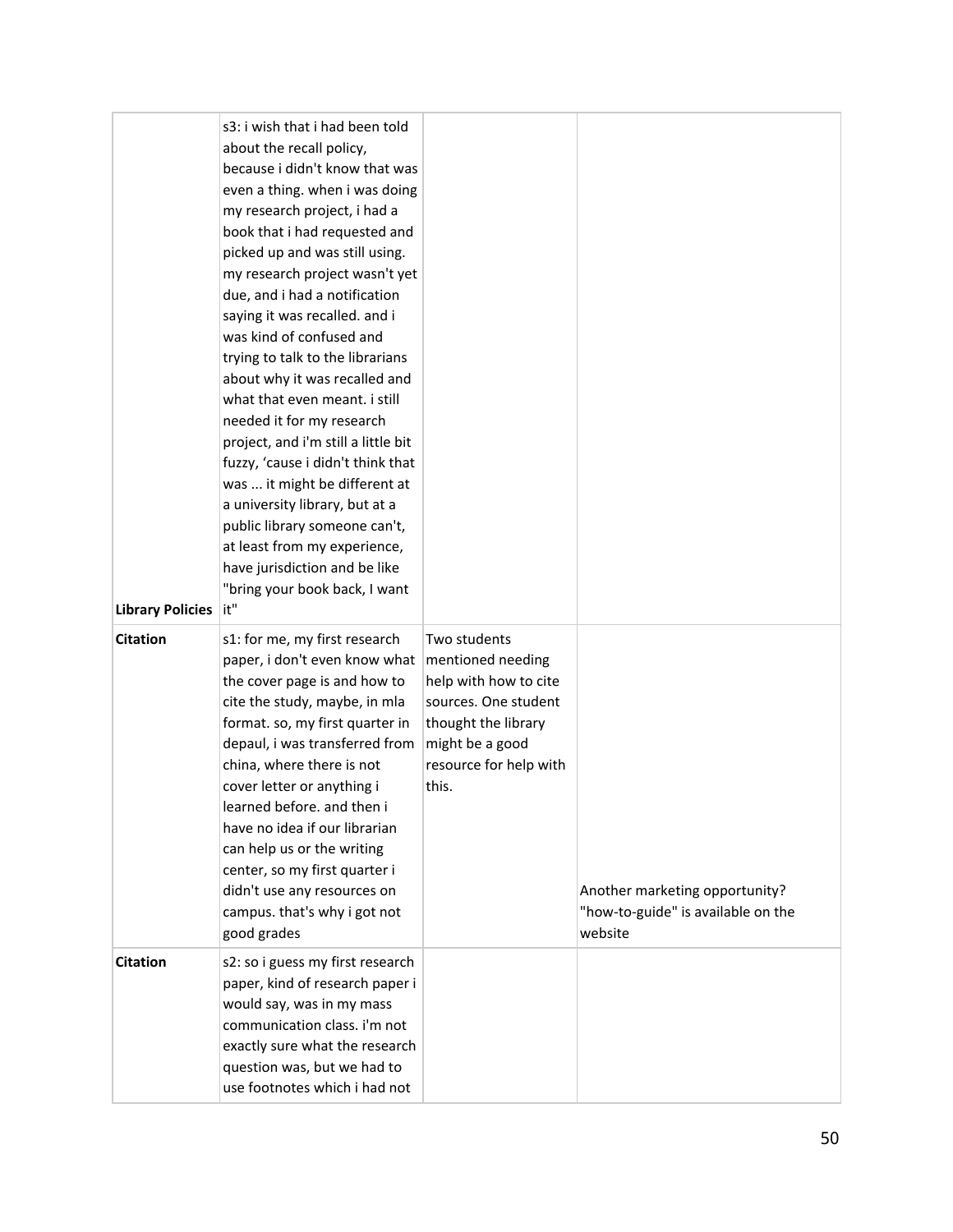idea what that was.

## **Students' Experiences with Research and the Library at DePaul**

| <b>TOPIC</b>       | <b>RELEVANT QUOTES</b>                                                                                                                                                                                                                                                                                                                                                                                                                                                                                                      | <b>SUMMARY</b>                                                                                                                                                                                                                                    |
|--------------------|-----------------------------------------------------------------------------------------------------------------------------------------------------------------------------------------------------------------------------------------------------------------------------------------------------------------------------------------------------------------------------------------------------------------------------------------------------------------------------------------------------------------------------|---------------------------------------------------------------------------------------------------------------------------------------------------------------------------------------------------------------------------------------------------|
| <b>Assignments</b> | s8: actually, i haven't had like any real<br>research papers to write. there've mostly<br>been like evaluating papers on books that<br>i've read or on how i feel toward a subject or<br>anything like that                                                                                                                                                                                                                                                                                                                 | Three students mentioned<br>having to do some type of<br>research while at DePaul. Of<br>these three, two used the library<br>for their research. One explicitly<br>stated that she hasn't had any<br>assignments that have required<br>research. |
| <b>Assignments</b> | s3: my one online course for european art<br>history, i don't remember if she specifically<br>said to use the depaul library, she probably<br>did and listed all of the resources available,<br>because we had to have a book, like a<br>physical book sources. but she did list some<br>of those and say " you can use this or any<br>other library you can find the book in that,<br>you know, is on your topic."                                                                                                         |                                                                                                                                                                                                                                                   |
| <b>Assignments</b> | s2: i guess my first research paper, kind of<br>research paper i would say, was in my Mass<br>Communication class. I'm not exactly sure<br>what the research question was, but we had<br>to use footnotes, which I had not idea what<br>that was. And I was trying to google it, and I<br>formatted the footnotes in a different<br>format, I guess. But I think if I would have<br>gone to the library and asked, i think i would<br>have gotten a better grade on it. i just had<br>no previous experience of using them. |                                                                                                                                                                                                                                                   |
| <b>Assignments</b> | s7: i've been using it recently because i have<br>an instructor who is wanting us to take a<br>picture of a physical book that i've used in<br>order to prove we've used it on this research<br>paper. so i've been using it in the past couple<br>of days.                                                                                                                                                                                                                                                                 |                                                                                                                                                                                                                                                   |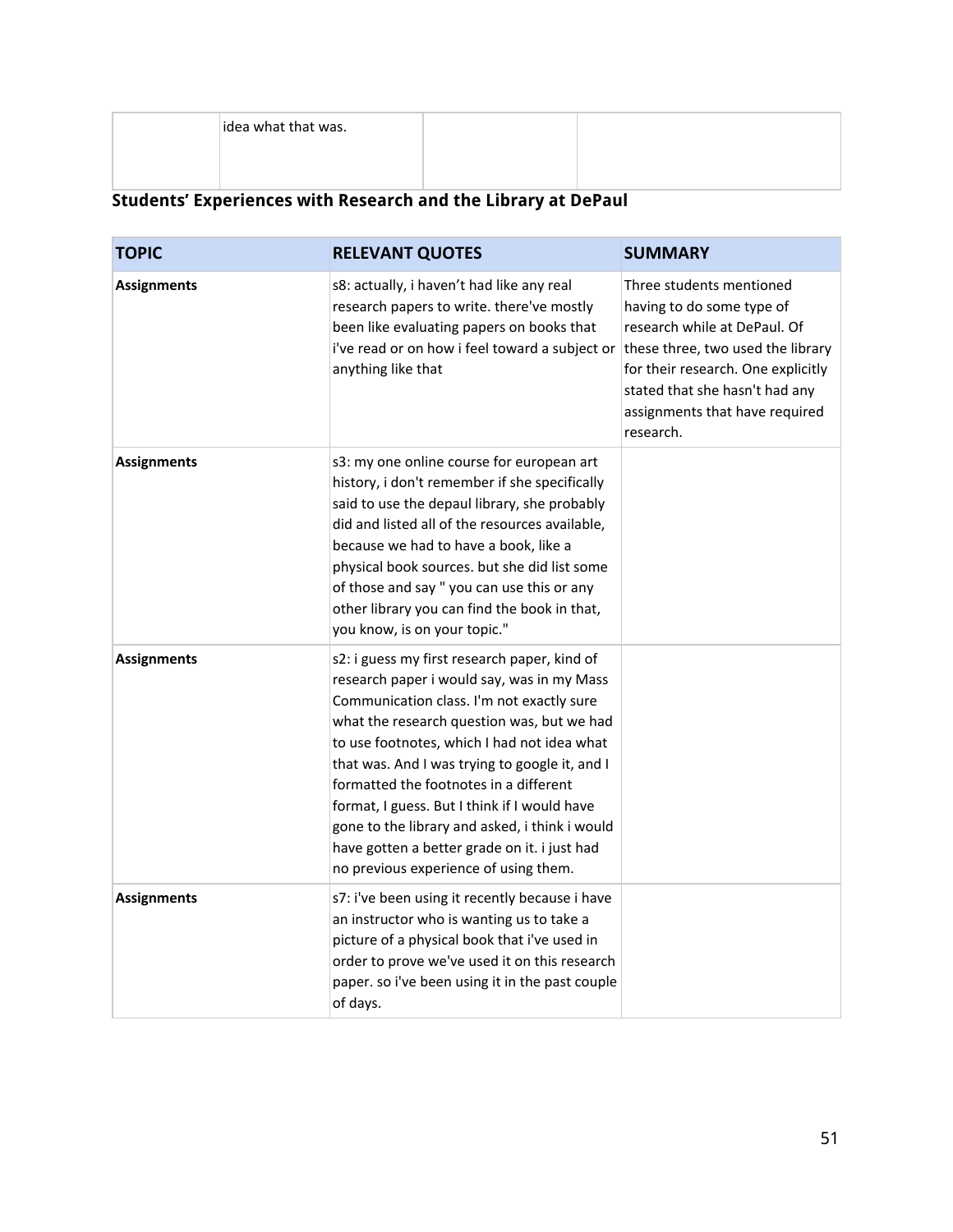| <b>Online Databases</b> | s2: we actually used it on Monday. We use it<br>quite frequently, i would say, in my research<br>class for looking up articles based on<br>advertisements                                                                                                                                | Three students mentioned<br>having used DePaul library<br>databases for their research; two<br>mentioned databases by name<br>(JSTOR and Hathi Trust). One<br>student mentioned that using<br>databases off campus was easier<br>than at her previous institution<br>since at Depaul she can use her<br>campus connect. |
|-------------------------|------------------------------------------------------------------------------------------------------------------------------------------------------------------------------------------------------------------------------------------------------------------------------------------|-------------------------------------------------------------------------------------------------------------------------------------------------------------------------------------------------------------------------------------------------------------------------------------------------------------------------|
| <b>Online Databases</b> | s3: i'm trying to think, what's the online<br>database here? J-Something. No, I don't<br>know. I have looked up a few articlesBut I<br>have used it a couple times to try to find<br>stuff for research.                                                                                 |                                                                                                                                                                                                                                                                                                                         |
| <b>Online Databases</b> | s3: just do some research about my topic, so<br>i will find a lot of articles in other databases.                                                                                                                                                                                        |                                                                                                                                                                                                                                                                                                                         |
| <b>Online Databases</b> | s7: mostly to search um broadly on the<br>topics he has for us so it's like history of film<br>and radio. So i was trying to figure out which<br>resources I was looking for so I know what<br>floor to go to later on and plan out my seek<br>cuz lot of final projects, that are huge. |                                                                                                                                                                                                                                                                                                                         |
| <b>Online databases</b> | s5: i've used it probably like three times a<br>week. i'm on it a lot because i'm looking at<br>database stuff or books or  pretty much<br>that                                                                                                                                          |                                                                                                                                                                                                                                                                                                                         |
| <b>Online databases</b> | s6: i've used it to find books here (lpc), i've<br>used it to find like access to the research<br>guides we use like jstor, hathi trust, those<br>kind of things special collections                                                                                                     |                                                                                                                                                                                                                                                                                                                         |
| <b>Online databases</b> | s2: usually use it for the hours, and oh, and<br>to see if i need a book. just searching for<br>books and stuff                                                                                                                                                                          |                                                                                                                                                                                                                                                                                                                         |
| <b>Online databases</b> | s3: i think it's easier than my previous<br>institution, because i'm able to sign on with<br>just my universal username and password<br>that i use for everything else here.                                                                                                             |                                                                                                                                                                                                                                                                                                                         |
| <b>Peer learning</b>    | s1: there's one time i visited the front desk,<br>and another guy comes to visit here and says<br>"oh, this is the textbook i need." and then i<br>asked, and they said you can borrow it for<br>two hours but in library                                                                | Transfer students may learn<br>about library services from other<br>students.                                                                                                                                                                                                                                           |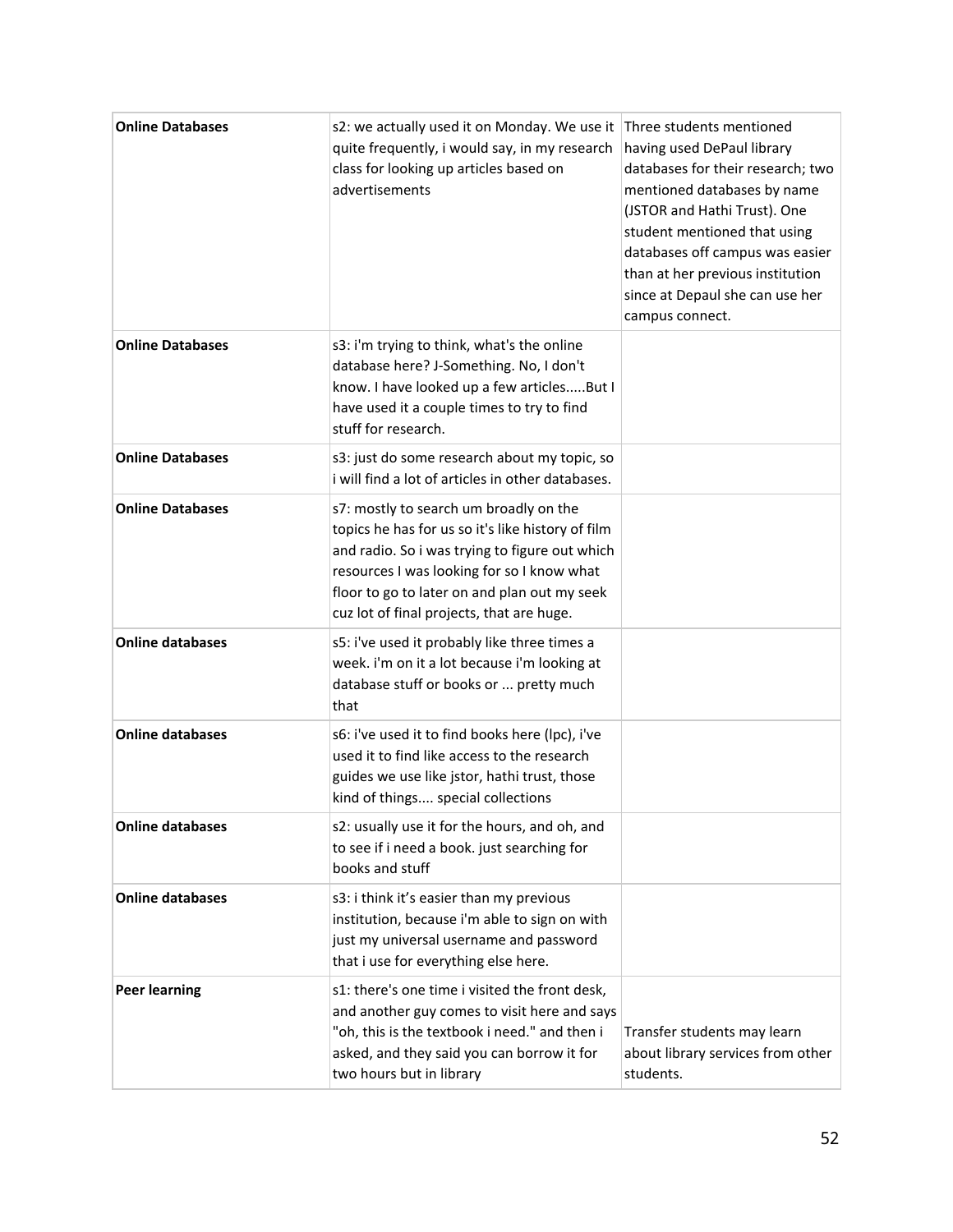| <b>Peer learning</b>       | s5: I had to use it (genius squad) one time<br>because i'm terrible at computers and i had<br>to download some sort of program to block<br>other programs when i took tests. they were<br>helpful. I didn't know about it until someone<br>was like go do this, someone else had to tell<br>me, like a student.                                                                                                                                                                                                                                                                                                                                                                                                                    |                                                                                                                                                                                         |
|----------------------------|------------------------------------------------------------------------------------------------------------------------------------------------------------------------------------------------------------------------------------------------------------------------------------------------------------------------------------------------------------------------------------------------------------------------------------------------------------------------------------------------------------------------------------------------------------------------------------------------------------------------------------------------------------------------------------------------------------------------------------|-----------------------------------------------------------------------------------------------------------------------------------------------------------------------------------------|
| <b>Library Instruction</b> | s6: they sort of they do go through worldcat<br>and how to get to that area through the<br>library website (talking about instruction in<br>SPCA)                                                                                                                                                                                                                                                                                                                                                                                                                                                                                                                                                                                  | No students reported having<br>general library instruction at<br>DePaul. Two students did have<br>library instruction on using<br>archives with SPCA and found it<br>extremely helpful. |
| <b>Library Instruction</b> | s6: i agree. I'm also history major. so 298 you<br>actually meet with like special collections,<br>and they train you how to, kind of, utilize<br>archives in general and make requests so<br>you get to see and they pull sources for<br>you, and you do all of your research based<br>on what they've pulled for you there. and<br>then 299 is a like full research project. so<br>you kind of are responsible, and again you<br>meet with the librarians and they go over<br>the same things again to kind of refresh. but<br>it is really helpful, and i think that as a<br>history student if we didn't have that i<br>wouldn't know what i would do. it would be<br>really intimidating coming from another<br>school first. |                                                                                                                                                                                         |
| <b>Library Instruction</b> | s2: (when asked if she had had library<br>instruction at dePaul) I have not. Does the<br>DePaul IIbrary do workshops?                                                                                                                                                                                                                                                                                                                                                                                                                                                                                                                                                                                                              |                                                                                                                                                                                         |
| <b>Library Instruction</b> | F: (summarizing) So it sounds like you've<br>received some information about the library,<br>but it's been from your faculty members,<br>your instructors, not directly from the<br>library. whereas the two of you have the<br>experience with special collections, but<br>maybe not about the broader library.                                                                                                                                                                                                                                                                                                                                                                                                                   |                                                                                                                                                                                         |
| <b>Library Instruction</b> | s2: we took a brief tour of the library. No<br>one ever really came to our classroom and<br>did a presentation. I think that would have<br>definitely been a lot more beneficial if they<br>did.                                                                                                                                                                                                                                                                                                                                                                                                                                                                                                                                   |                                                                                                                                                                                         |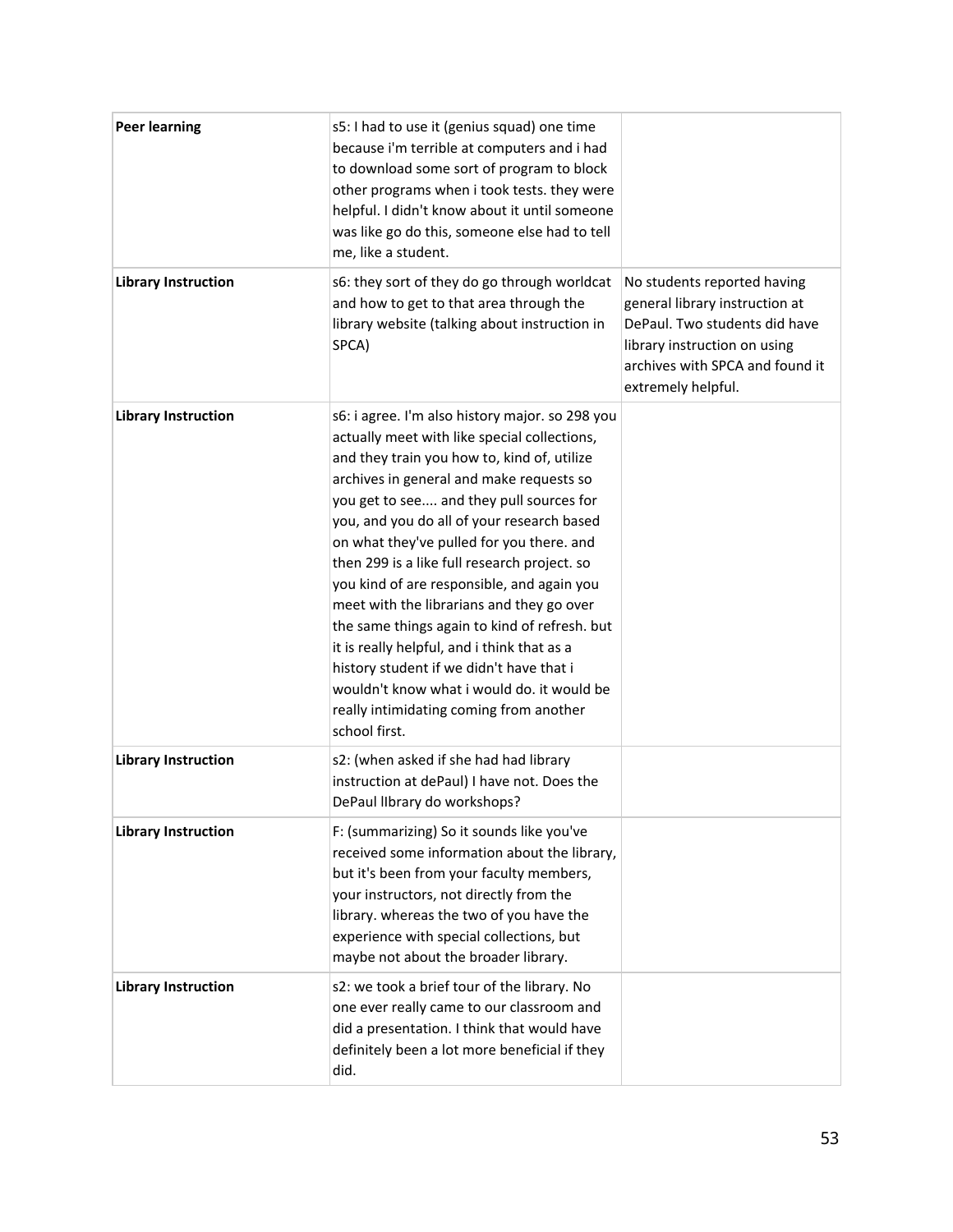| <b>Other libraries</b> | s3: Yes, my public library where I live                                                                                                                                                                                                                                                                                                                                                                                                                                                                            | Only one student made<br>reference to using a library other<br>than DePaul while a student<br>here.                                                                                                                         |
|------------------------|--------------------------------------------------------------------------------------------------------------------------------------------------------------------------------------------------------------------------------------------------------------------------------------------------------------------------------------------------------------------------------------------------------------------------------------------------------------------------------------------------------------------|-----------------------------------------------------------------------------------------------------------------------------------------------------------------------------------------------------------------------------|
| <b>AskALibrarian</b>   | s3: i asked about the recall on the book, and<br>they gave me information about who I could<br>call about that. and just like trying to find<br>other books for research and how i could<br>request it, and they actually told me about<br>the online requesting system. so, just<br>anything, though, and they're really helpful.                                                                                                                                                                                 | At least one student has used<br>askalibrarian chat several times<br>and found it very helpful. At least<br>one student expressed surprise<br>that this service existed and<br>wanted to know if it was mobile<br>friendly. |
| <b>AskALibrarian</b>   | s3: And i remembered that they had this<br>chat with a librarian that i found very<br>helpful. because when i did have a research<br>project that came up, and i hadn't done one,<br>because it was my first quarter, that i, you,<br>know, just typed the library ian and was like<br>"can you help me" like i don't even know<br>where to go to find these books or how to<br>reserve it. and they were so helpful just find<br>the book i needed. cause it was, like, this is<br>the topic, yeah, it was great. |                                                                                                                                                                                                                             |
| <b>AskALibrarian</b>   | s1: before i asked the librarian, i didn't know<br>the book i borrowed, i could borrow it<br>myself.                                                                                                                                                                                                                                                                                                                                                                                                               |                                                                                                                                                                                                                             |
| <b>AskALibrarian</b>   | s3: i'm not sure, i've always just used it on a<br>computer, but its instant im'ing you know<br>message. so they're typing back to you and<br>like "oh, hold a sec, let me look that up for<br>you" it's not like you send it and you have to<br>wait for an email response. they're like<br>sitting right there at the desk.                                                                                                                                                                                      |                                                                                                                                                                                                                             |
| <b>AskALibrarian</b>   | I just really like the chat with a librarian<br>service. whenever i have a question i always<br>go on there and am like "can you help me"<br>and they are really nice. so that's my<br>favorite. i haven't been in the library that<br>many times, but i like that that options'<br>there to talk to a librarian.                                                                                                                                                                                                  |                                                                                                                                                                                                                             |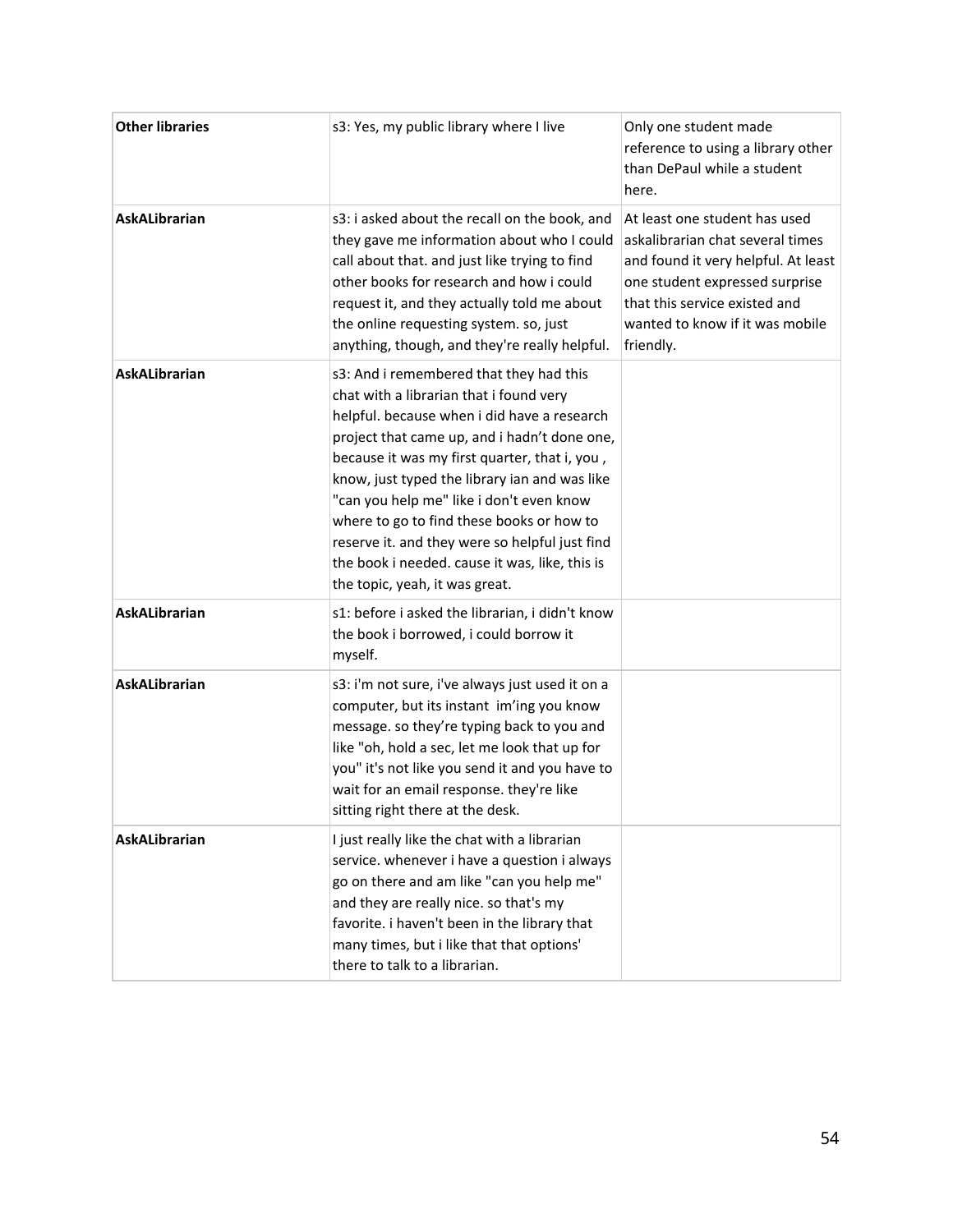| <b>Face-to-Face Librarian</b><br><b>Interaction</b> | s6: yeah. no. i've never really interacted too<br>much with a regular librarian like outside of<br>special collections                                                                                                                                                                                                                                                                                                                          | One student mentioned having<br>interacted with an SPCA<br>librarian; two mentioned having<br>interacted with a "librarian", but<br>only to locate a known item. One<br>student explicitly stated that she<br>had not interacted with a<br>librarian. (Face-to-face) |
|-----------------------------------------------------|-------------------------------------------------------------------------------------------------------------------------------------------------------------------------------------------------------------------------------------------------------------------------------------------------------------------------------------------------------------------------------------------------------------------------------------------------|----------------------------------------------------------------------------------------------------------------------------------------------------------------------------------------------------------------------------------------------------------------------|
| <b>Librarian Interaction</b>                        | s5: yesterday, i uh, thought i could do it<br>myself. i had one of the reference librarians<br>help me figure out the call number for<br>something because i was looking at a<br>reserve gook in the library but other than<br>that no, i don't think so.                                                                                                                                                                                       |                                                                                                                                                                                                                                                                      |
| <b>Librarian Interaction</b>                        | s2: I have not (interacted with a librarian)                                                                                                                                                                                                                                                                                                                                                                                                    |                                                                                                                                                                                                                                                                      |
| <b>Librarian Interaction</b>                        | s1: so last time at the beginning of this<br>quarter, i want to borrow any book, my<br>textbook, so i ask the librarian if this<br>textbook is available. and it was my first<br>time to borrow a book from depaul<br>university and i don't know what the<br>username for me actually, because i tried to<br>type my campusconnect username, it<br>doesn't work. and then the librarian just<br>teach me step-by-step how to borrow a<br>book. |                                                                                                                                                                                                                                                                      |
| <b>Borrowing</b>                                    | s7: i've been using it recently because i have<br>an instructor who is wanting us to take a<br>picture of a physical book that i've used in<br>order to prove we've used it on this research<br>paper. so i've been using it in the past couple student mentioned using the<br>of days.                                                                                                                                                         | Four students mentioned having<br>used the DePaul library to check<br>out books or textbooks. One<br>library for pleasure reading.                                                                                                                                   |
| <b>Borrowing</b>                                    | s6: probably go atleast once a week maybe<br>more and i've checked out books at regular<br>circulation and just picked them up at the<br>desk too which is nice cuz then you're not<br>searching so that's a nice feature.                                                                                                                                                                                                                      |                                                                                                                                                                                                                                                                      |
| <b>Borrowing</b>                                    | s5: I work here so i'm here most days, but<br>um, yeah, probably go at least once a week<br>to either check out a book or just do<br>homework. if i'm including working here.                                                                                                                                                                                                                                                                   |                                                                                                                                                                                                                                                                      |
| <b>Borrowing</b>                                    | s1: there's tone time i visited the front desk<br>and another guy comes to visit here and says<br>" oh, this is the textbook i need." and then i                                                                                                                                                                                                                                                                                                |                                                                                                                                                                                                                                                                      |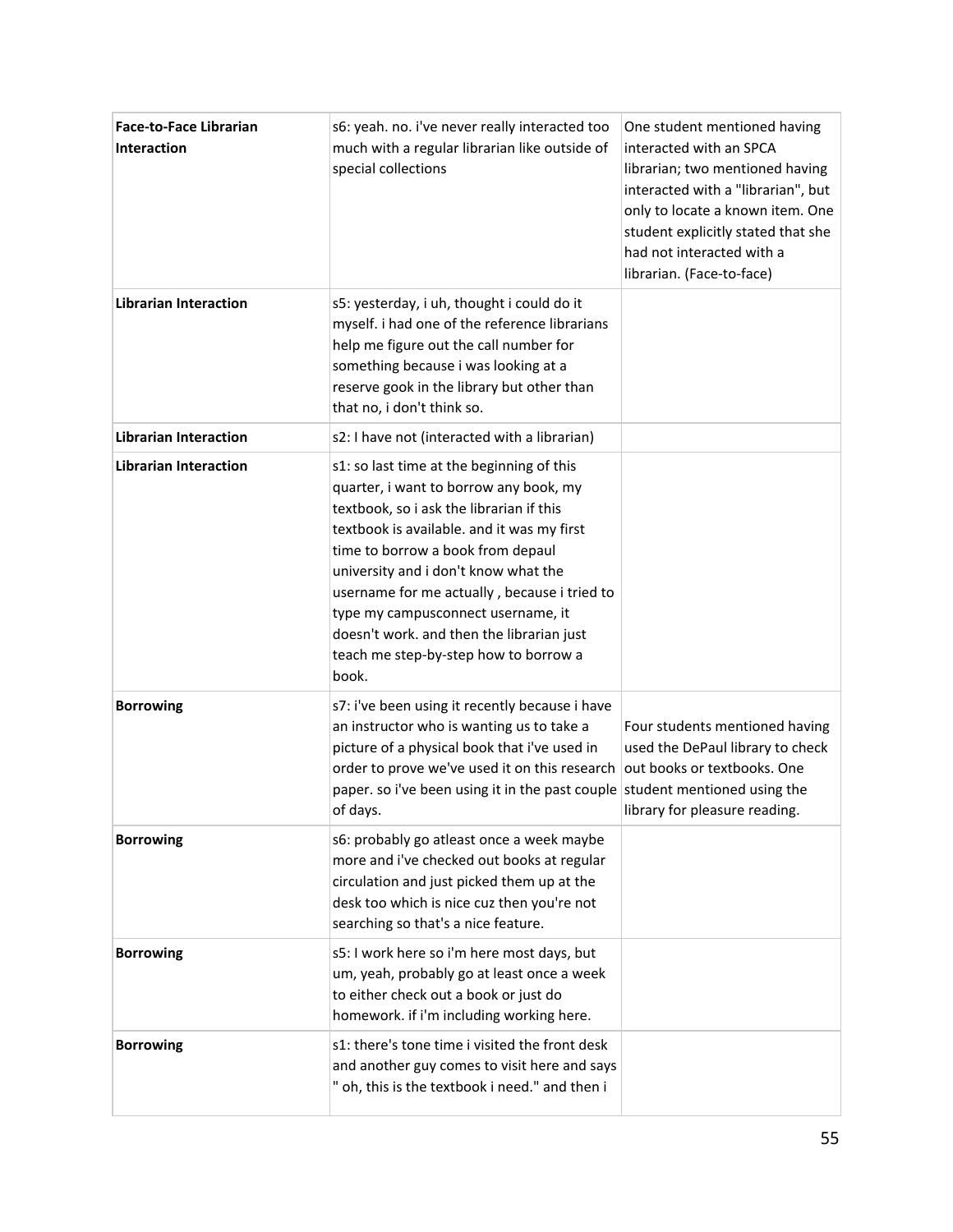|                  | asked, and they said you can borrow it for<br>two hours but in library.                                                                                                                                                                                                                                                                                                                                                                                                                                                                                                                                                                       |  |
|------------------|-----------------------------------------------------------------------------------------------------------------------------------------------------------------------------------------------------------------------------------------------------------------------------------------------------------------------------------------------------------------------------------------------------------------------------------------------------------------------------------------------------------------------------------------------------------------------------------------------------------------------------------------------|--|
| <b>Borrowing</b> | s1: i borrowed a book from the library and it<br>saved much money. yeah, i just need to<br>renew it quarterly.                                                                                                                                                                                                                                                                                                                                                                                                                                                                                                                                |  |
| <b>Borrowing</b> | s3: that's just mainly for pleasure reading as<br>well i check out a lot of graphic novels and<br>read them and just return them.                                                                                                                                                                                                                                                                                                                                                                                                                                                                                                             |  |
| <b>Borrowing</b> | s1: so, last time at the beginning of this<br>quarter, i want to borrow any book, my<br>textbook, so i ask the librarian if this<br>textbook is available. and it was my first<br>time to borrow a book from depaul<br>university, and i didn't know what the<br>username, for me actually because i tried to<br>type my campus connect username, it<br>doesn't work. and then the librarian just<br>teach me step-by=step how to borrow a<br>book                                                                                                                                                                                            |  |
| <b>Borrowing</b> | s7: i had a similar experience at my<br>community college that i went to, and then i<br>do remember occasionally going to the<br>actual library because the SGA there<br>sponsored textbooks. and you were allowed<br>to check out the textbooks for three hours<br>so that you could take them to your class<br>and whatnot. and they had gh that like a<br>couple dozen students could do that from<br>the different classes and i remember that<br>resource and thought that was great 'cause<br>i'm trying to find textbooks here and i've<br>used i-share here.                                                                          |  |
| <b>Borrowing</b> | s6: i have used like i-share and the illiad and<br>like ares course reserves. but a lot of that i<br>had to just sort of stumble upon myself or i<br>had an instructor that used ares and like that<br>stuff is really good to know about especially<br>like your first quarter like if you don't really<br>know what are you going to do. i think<br>having more information up front about<br>things, rather than having to kind of find it<br>would be helpful as a new student especially<br>with history or like a program where you are<br>reading a lot and you have a lot of different<br>sources it's helpful to know you don't have |  |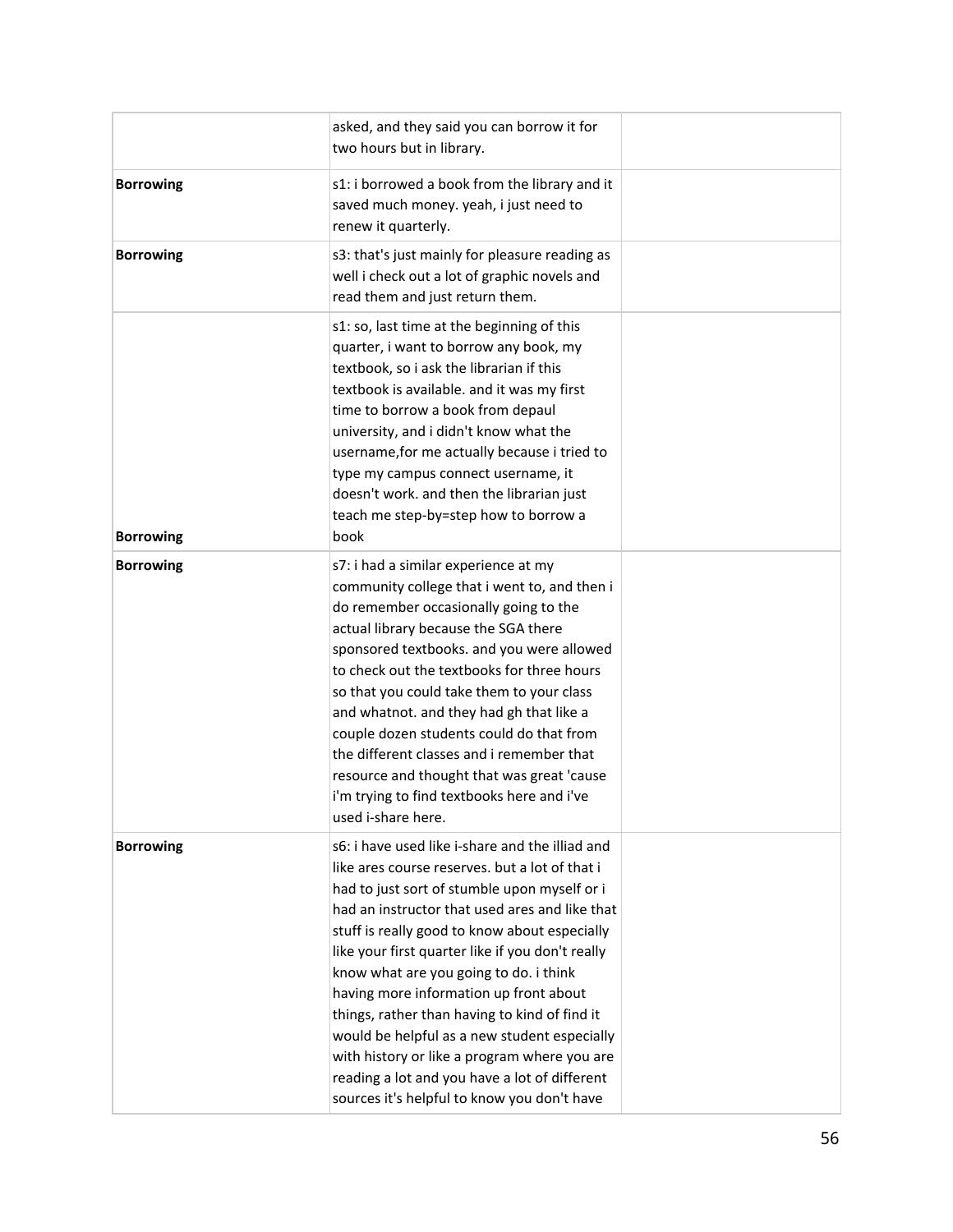|                       | to buy every single book.                                                                                                                                                                                                                                                                             |                                                                                                                                                                                                                                                                                                                                                                   |
|-----------------------|-------------------------------------------------------------------------------------------------------------------------------------------------------------------------------------------------------------------------------------------------------------------------------------------------------|-------------------------------------------------------------------------------------------------------------------------------------------------------------------------------------------------------------------------------------------------------------------------------------------------------------------------------------------------------------------|
| <b>Physical Space</b> | s6: we work together and so yeah, i do<br>homework here at least once a week, maybe<br>more                                                                                                                                                                                                           | Four students mentioned using<br>the library for studying or doing<br>homework. Two students<br>mentioned using the library for<br>printing. One student mentioned<br>using the library for access to<br>computer software. One student<br>mentioned coming to the library<br>to use the genius squad. One<br>student noted that she does not<br>use the library. |
| <b>Physical Space</b> | s5: I work here so i'm here most days, but<br>um, yeah, probably go at least once a week<br>to either check out a book or just do<br>homework. if i'm including working here.                                                                                                                         |                                                                                                                                                                                                                                                                                                                                                                   |
| <b>Physical Space</b> | s8: I went to the loop yesterday, or no it was<br>tuesday, no monday, sorry. monday ato<br>study and i stayed there for like four hours.                                                                                                                                                              |                                                                                                                                                                                                                                                                                                                                                                   |
| <b>Physical Space</b> | s2:yesterday morning, i was finishing up a<br>research project here that i had to do for my<br>PR class, and I just printed something out.                                                                                                                                                            |                                                                                                                                                                                                                                                                                                                                                                   |
| <b>Physical Space</b> | s1: yesterday. i used the computer here, and<br>download something and print it. and also i<br>checked out the textbooks                                                                                                                                                                              |                                                                                                                                                                                                                                                                                                                                                                   |
| <b>Physical Space</b> | s7: i'm taking a class where we are talking<br>about making business cards and whatnot so<br>about a month ago i was using the macs out<br>here to use the indesign. and then the last<br>time i used books at library was when i was<br>picking them at the loop from i-share--also<br>about a month |                                                                                                                                                                                                                                                                                                                                                                   |
| <b>Physical Space</b> | s3: that was for a couple of my classes, like<br>history of animation, and some other<br>animation courses, where they had the<br>videos up there.                                                                                                                                                    |                                                                                                                                                                                                                                                                                                                                                                   |
| <b>Physical Space</b> | s8: for me, i'm a business student, i don't<br>really use it - at all                                                                                                                                                                                                                                 | 57                                                                                                                                                                                                                                                                                                                                                                |
| <b>Physical Space</b> | s8: but for me, i just usin it for studying and<br>printing.                                                                                                                                                                                                                                          |                                                                                                                                                                                                                                                                                                                                                                   |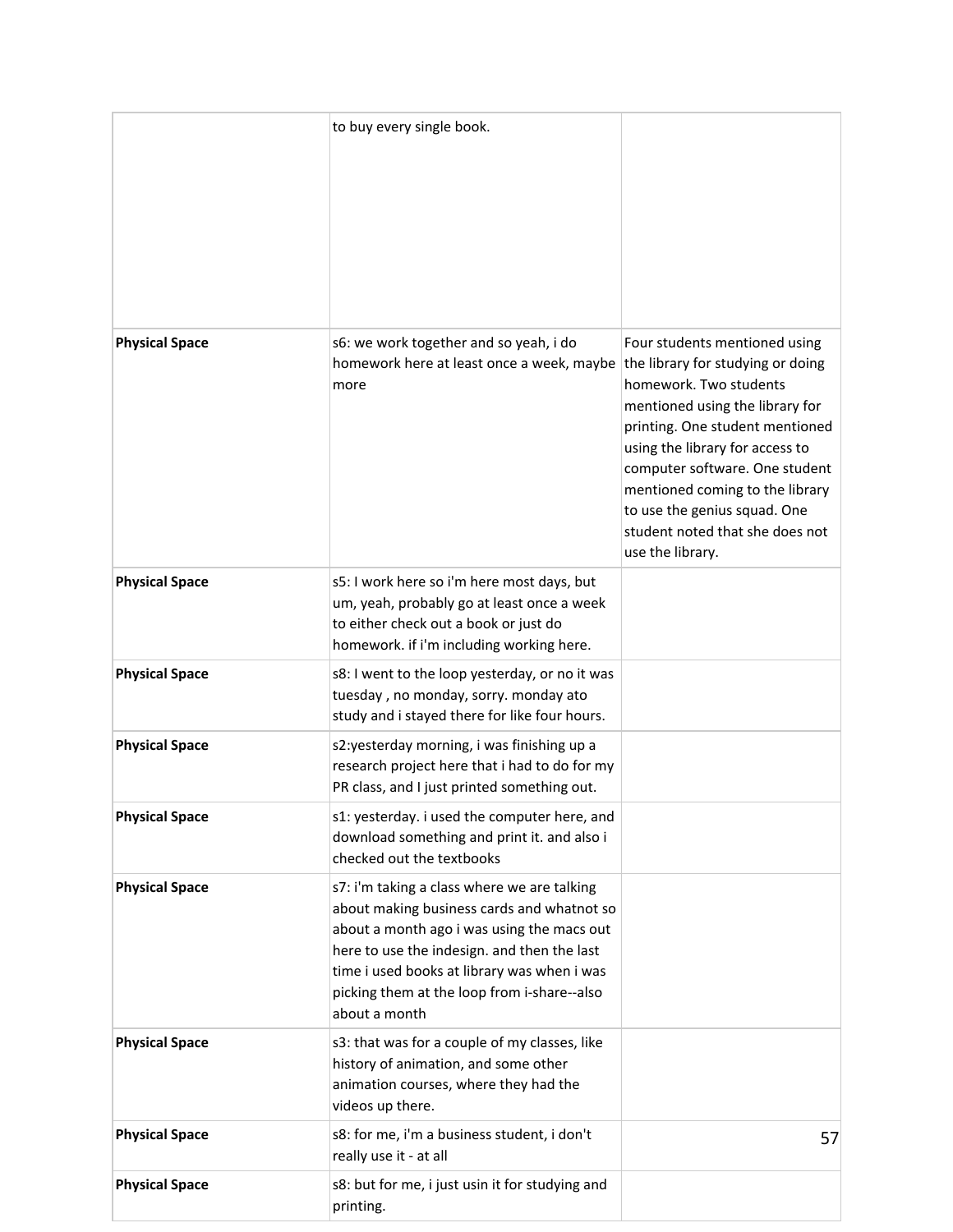| <b>Physical Space</b> | s5: I had to use it (genius squad) one time<br>because i'm terrible at computers and i had<br>to download some sort of program to block<br>other programs when i took tests. they were<br>helpful. I didn't know about it until someone<br>was like go do this, someone else had to tell<br>me, like a student.                                                                          |                                                                                                                                                                                                                                                                                  |
|-----------------------|------------------------------------------------------------------------------------------------------------------------------------------------------------------------------------------------------------------------------------------------------------------------------------------------------------------------------------------------------------------------------------------|----------------------------------------------------------------------------------------------------------------------------------------------------------------------------------------------------------------------------------------------------------------------------------|
| <b>Physical Space</b> | s7: i've been using it recently because i have<br>an instructor who is wanting us to take a<br>picture of a physical book that i've used in<br>order to prove we've used i on this research<br>papers. so i've been using it in the past<br>couple of day.s                                                                                                                              |                                                                                                                                                                                                                                                                                  |
| <b>Physical Space</b> | s7: the genius squad thing was nice.                                                                                                                                                                                                                                                                                                                                                     |                                                                                                                                                                                                                                                                                  |
| <b>Physical Space</b> | s6: we work together and so yea, i do<br>homework here at least once a week maybe<br>more and i've checked out book st regular<br>circulation and just picked them up at the<br>desk too which is nice cuz then you're not<br>searching so that's a nice feature.                                                                                                                        |                                                                                                                                                                                                                                                                                  |
| Website               | S7: mostly to search um broadly on the<br>topics he has for us so it's like the history of<br>film and radio. so i was trying to figure out<br>which resources i was looking for so i know<br>what floor to to later on and plan out my<br>week.                                                                                                                                         | One student mentioned using<br>the library website to plan out<br>her visit to the library and<br>economize on time One student<br>mentioned using the library<br>website to find hours. Another<br>student mentioned using it to<br>book a study room.                          |
| Website               | s2: i would use the library's website to find<br>out the hours and when they would be open<br>during finals. so that was important                                                                                                                                                                                                                                                       |                                                                                                                                                                                                                                                                                  |
| Website               | s1: i use it to schedule a group meeting<br>room                                                                                                                                                                                                                                                                                                                                         |                                                                                                                                                                                                                                                                                  |
| Website               | s2: usually use it for the hours, and oh, and<br>to see if i need a book. just searching for<br>books and stuff                                                                                                                                                                                                                                                                          |                                                                                                                                                                                                                                                                                  |
| <b>I-Share</b>        | s7:i've used i-share a couple of times which<br>is really useful. i just can never remember,<br>like i got the book successfully to the loop<br>and i got an email, and i was like sweet and<br>ready to pick it up.I and i went to use that<br>same process again, and i couldn't<br>remember what steps i took to find it <s5:<br>oh yeah (agreeing) &gt; Cuz it wasn't super</s5:<br> | textbooks 1, i-share 1, trouble<br>using i-share with sign on - 3, Six<br>students mentioned having used<br>I-Share either to borrow books<br>from an I-Share library or to have<br>books sent between campuses.<br>Three mentioned having<br>difficulties signing on to I-Share |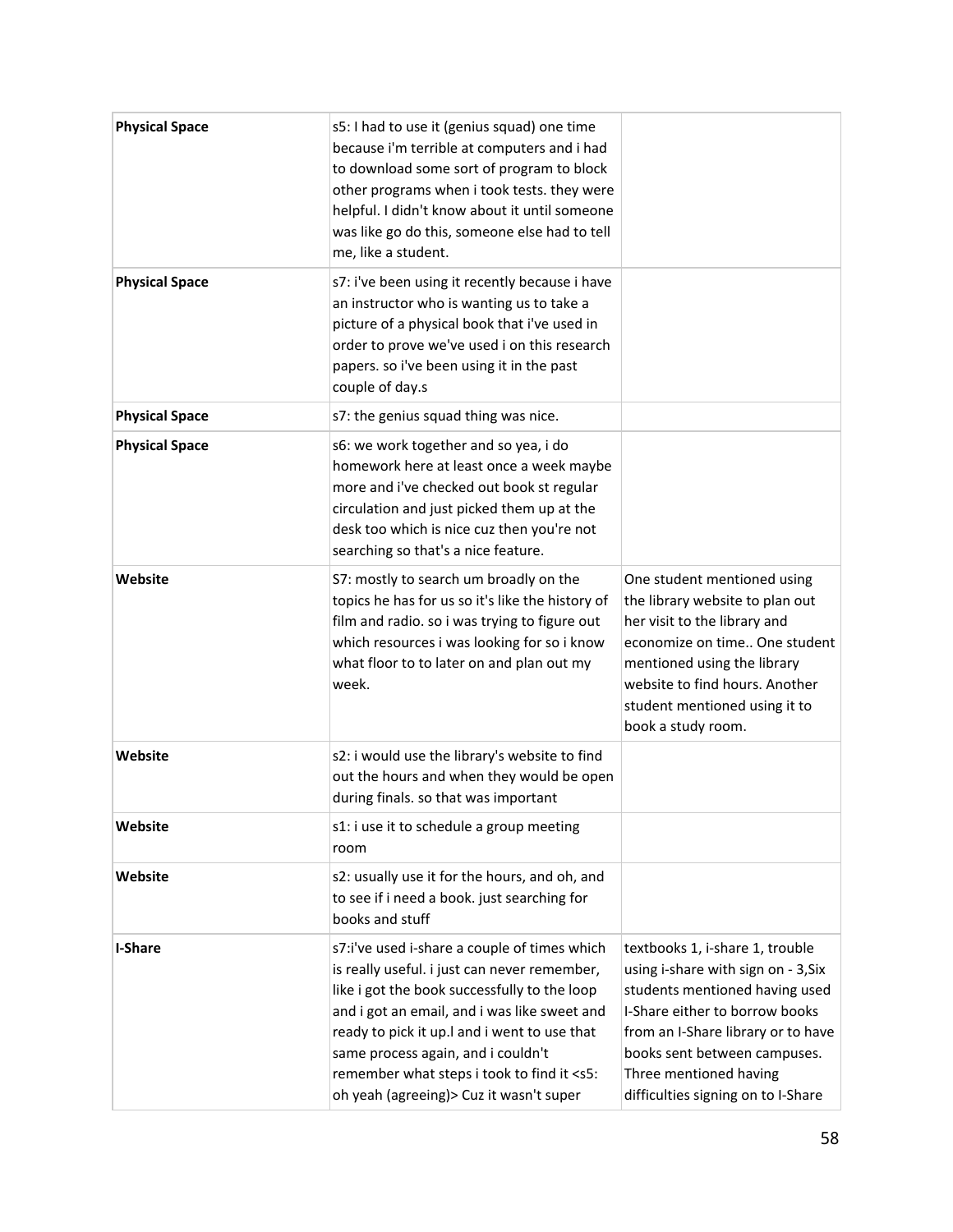|                | clear. i kind of found it by accident. and the<br>second time it was like "crap!"                                                                                                                                                                                                                                                                                                                                                                                                                                                                                                                                                                                         | because it has a different<br>username password. |
|----------------|---------------------------------------------------------------------------------------------------------------------------------------------------------------------------------------------------------------------------------------------------------------------------------------------------------------------------------------------------------------------------------------------------------------------------------------------------------------------------------------------------------------------------------------------------------------------------------------------------------------------------------------------------------------------------|--------------------------------------------------|
| <b>I-Share</b> | s8: yeah, my roommate was trying to figure<br>that out as well, and had a login and stuff<br>like that, but for me, i just use it for studying<br>and printing                                                                                                                                                                                                                                                                                                                                                                                                                                                                                                            |                                                  |
| <b>I-Share</b> | s6:it's a different login situation than your<br>normal login. so it gets a little confusing, so i<br>think a good guide for students on how to<br>sue those would be helpful                                                                                                                                                                                                                                                                                                                                                                                                                                                                                             |                                                  |
| I-Share        | s1: so, last time at the beginning of this<br>quarter, i want to borrow any book, my<br>textbook, so i ask the librarian if this<br>textbook is available. and it was my first<br>time to borrow a book from depaul<br>university, and i didn't know what the<br>username, for me actually because i tried to<br>type my campus connect username, it<br>doesn't work. and then the librarian just<br>teach me step-by=step how to borrow a<br>book                                                                                                                                                                                                                        |                                                  |
| <b>I-Share</b> | s3: yeah, usually they're at the lincoln park,<br>and i'm usually at the loop. so, i request<br>them, it takes a couple days, but they'll send<br>you an email when all of your items have<br>arrived. you can just go to the front desk and<br>say "i have some books on hold"                                                                                                                                                                                                                                                                                                                                                                                           |                                                  |
| <b>I-Share</b> | s6: i have used like i-share and the illiad and<br>like ares course reserves. but a lot of that i<br>had to just sort of stumble upon myself or i<br>had an instructor that used ares and like that<br>stuff is really good to know about especially<br>like your first quarter like if you don't really<br>know what are you going to do. i think<br>having more information up from about<br>things, rather than having to kind of find it<br>would be helpful as a new student especially<br>with history or like a program where you are<br>reading a lot and you have a lot of different<br>sources it's helpful to know you don't have<br>to buy every single book. |                                                  |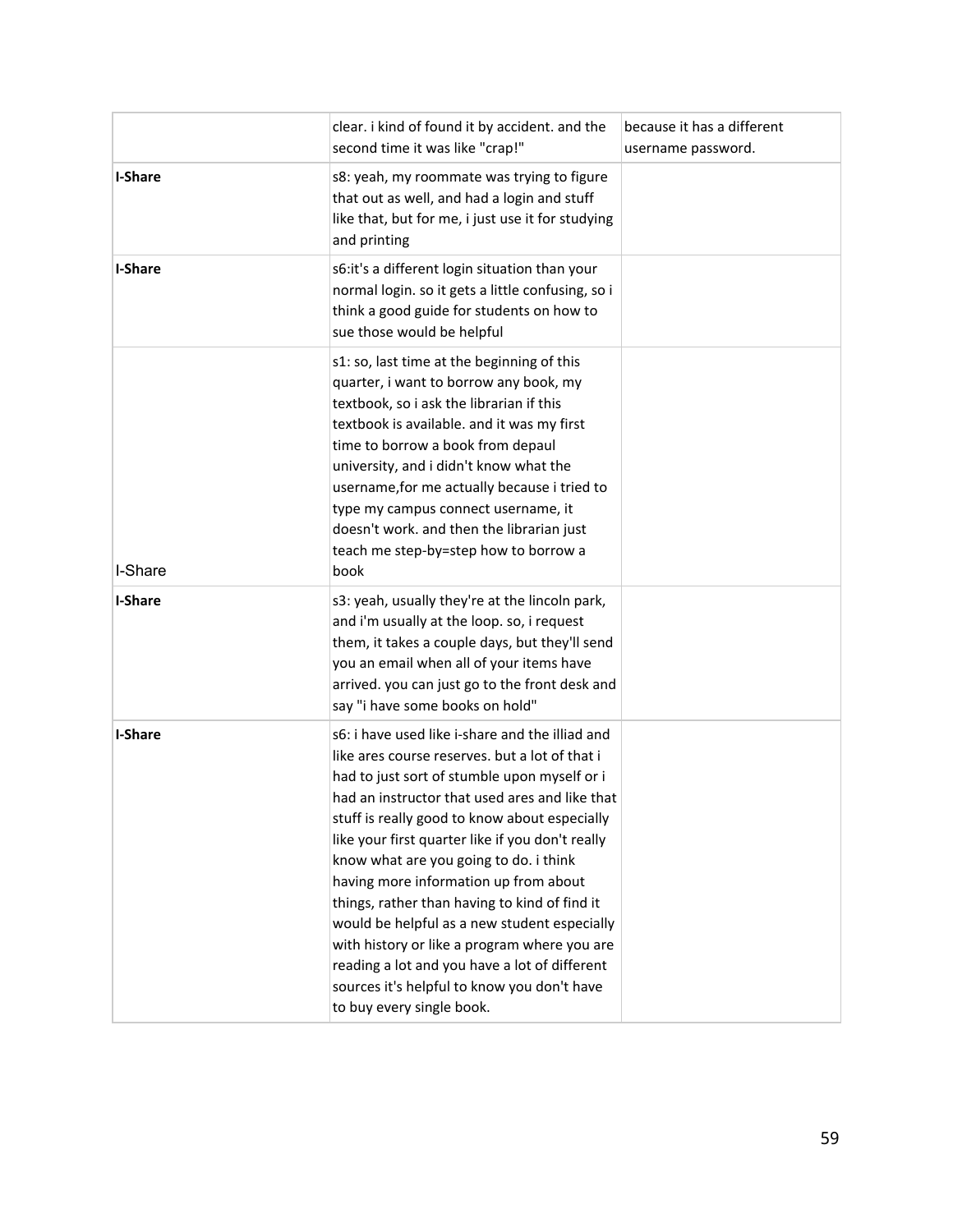| I-Share | s3: i usually use it to request the books, you |  |
|---------|------------------------------------------------|--|
|         | know, you can ask which campus they get        |  |
|         | to. cause i found that really cool, that you   |  |
|         | can go through and click favorite, list them   |  |
|         | and then they'll send you an email when it's   |  |
|         | here. that's usually why i use it.             |  |

#### **Students' Emotions**

**Contract Contract** 

| <b>TOPIC</b>      | <b>RELEVANT QUOTES</b>                                                                                                                                                                                                                                                                                                                                                                                                                                                        | <b>SUMMARY</b>                                                                                                                                                                                                                                                                                                                                                                                                                                                                                                                                                                                                                                                                                                            | <b>HOW CAN WE USE</b><br><b>THIS</b><br><b>INFORMATION?</b>                                                                                                                                                                                                                                                                                                                                                   |
|-------------------|-------------------------------------------------------------------------------------------------------------------------------------------------------------------------------------------------------------------------------------------------------------------------------------------------------------------------------------------------------------------------------------------------------------------------------------------------------------------------------|---------------------------------------------------------------------------------------------------------------------------------------------------------------------------------------------------------------------------------------------------------------------------------------------------------------------------------------------------------------------------------------------------------------------------------------------------------------------------------------------------------------------------------------------------------------------------------------------------------------------------------------------------------------------------------------------------------------------------|---------------------------------------------------------------------------------------------------------------------------------------------------------------------------------------------------------------------------------------------------------------------------------------------------------------------------------------------------------------------------------------------------------------|
| <b>Unprepared</b> | s1: form me, my first<br>research paper, i don't even<br>know what the cover page is<br>and how to cite the study,<br>maybe, in MLA format. So my<br>first quarter in DePaul, I was<br>transferred from China,<br>where there is no cover letter<br>or anything i learned before.<br>and then i have not idea if<br>our librarian can help us or<br>the writing center, so my<br>first quarter i didn'tt use and<br>resources on campus. that's<br>why i got not good grades. | Students reported feeling<br>underprepared and overwhelmed. One<br>student was overconfident but realized<br>when she arrived that she didn't know<br>enough. Professors assumed all students<br>had started their college careers at<br>DePaul and were therefore familiar with<br>all of the resources. Students felt<br>embarrassed or afraid to come into the<br>library and possibly ask for help the first<br>time. Students felt that if they had been<br>introduced to the space earlier, they<br>might have felt more comfortable<br>coming into the library for the first time.<br>Students were able to realize when they<br>needed help, though they didn't always<br>seek it out. Students were intimidated. | How do we assuage<br>those fears? Try to<br>connect to what<br>students already know<br>and build on that<br>(instead of saying<br>"what you don't know")<br>Personal connection<br>early on. Consider in<br>marketing/messaging<br>in workshop.<br>Communicate with Tom<br>to let him know that<br>sometimes profs do not<br>always consider that<br>they may have transfer<br>students in their<br>classes. |
| <b>Unprepared</b> | s5: i feel like, i definitely<br>came in I was like "i know<br>how to use the library. i've<br>used the libraries before<br>also." but i didn't understand<br>that like there are so many<br>other aspects i could be<br>using-except for when i<br>started doing as a history<br>major, i was like 'woah. i<br>need a lot more than just<br>these books out here"                                                                                                            |                                                                                                                                                                                                                                                                                                                                                                                                                                                                                                                                                                                                                                                                                                                           |                                                                                                                                                                                                                                                                                                                                                                                                               |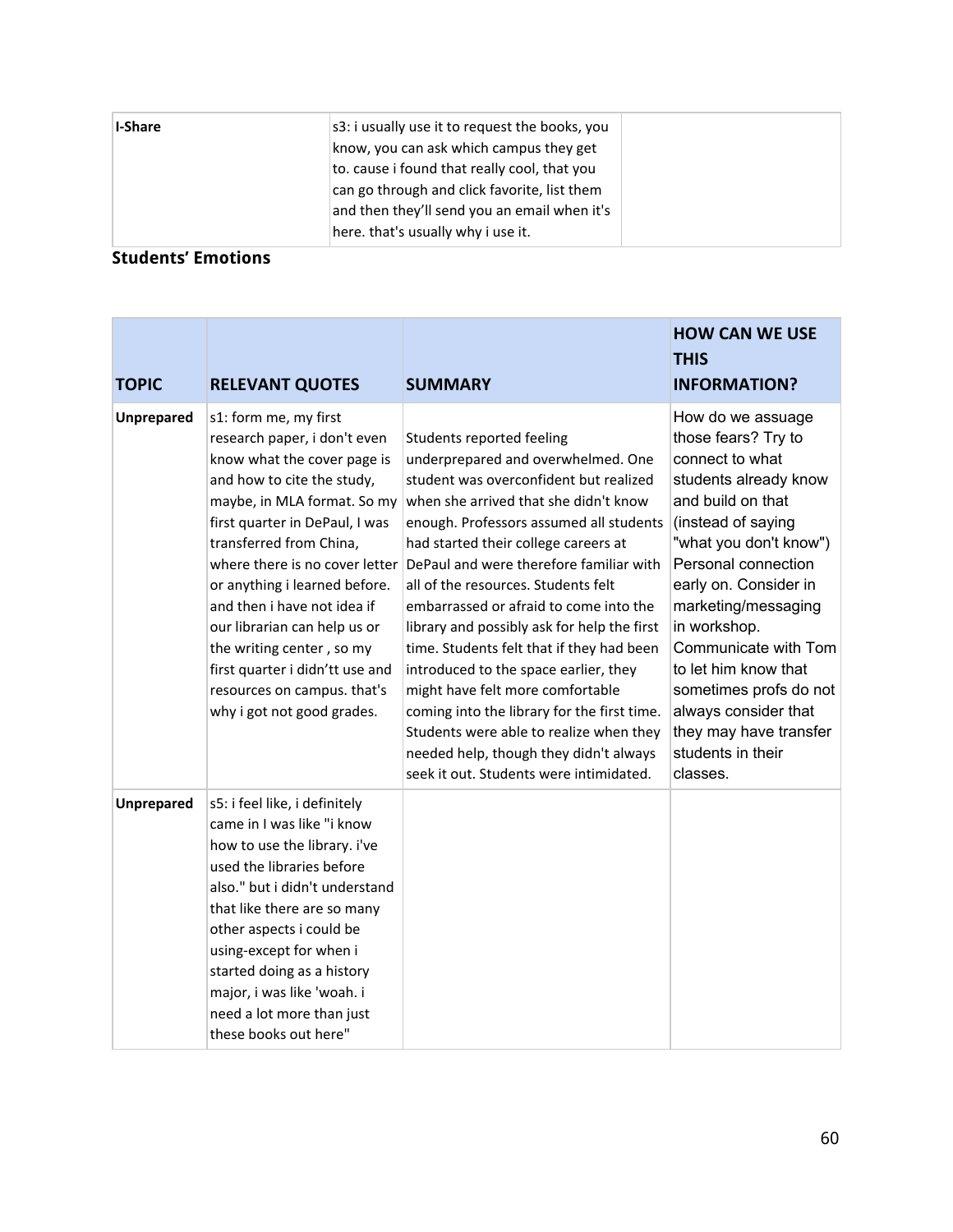| <b>Unprepared</b> | s5: yeah, i like that because i<br>did all of my gen-eds at my<br>community collegeso i went<br>straight into just like<br>research, heavy research. so i<br>felt like right off the bat i was<br>like, i needed that<br>information. and i'd think<br>orientation sometimes would<br>be stressful especially for<br>everyone--not everyone uses<br>the resources that i use or<br>other majors use, but having<br>like a pamphlet or something<br>or like someone telling you<br>"you should probably know<br>these things"                                                                                                                                                                                                                                                                                                                   |  |
|-------------------|------------------------------------------------------------------------------------------------------------------------------------------------------------------------------------------------------------------------------------------------------------------------------------------------------------------------------------------------------------------------------------------------------------------------------------------------------------------------------------------------------------------------------------------------------------------------------------------------------------------------------------------------------------------------------------------------------------------------------------------------------------------------------------------------------------------------------------------------|--|
| <b>Unprepared</b> | s7: i felt a little<br>underprepared because our<br>instructors assumed that we<br>already knew that how<br>campusconnect and d2l all<br>worked out of the gate which<br>was fine. i can learn that on<br>my own time, but it was a<br>little overwhelming for my<br>first quarter too. It was also a<br>switch from semesters to<br>quarters--didn't really help<br>with that time management.<br>But as it went on it got a lot<br>easier. And, I didn't start<br>learning about all of the<br>resources at the library until i<br>started my job as a transfer<br>orientation leader. that's the<br>only way thi knew how to use<br>any of that stuff. i was very<br>much on my own because my<br>professors were working on<br>the assumption that i had<br>done all of my first year stuff<br>not knowing i was a transfer<br>student, so |  |
| <b>Unprepared</b> | s5: yea, i didn't really know<br>anything. i didn't go to an                                                                                                                                                                                                                                                                                                                                                                                                                                                                                                                                                                                                                                                                                                                                                                                   |  |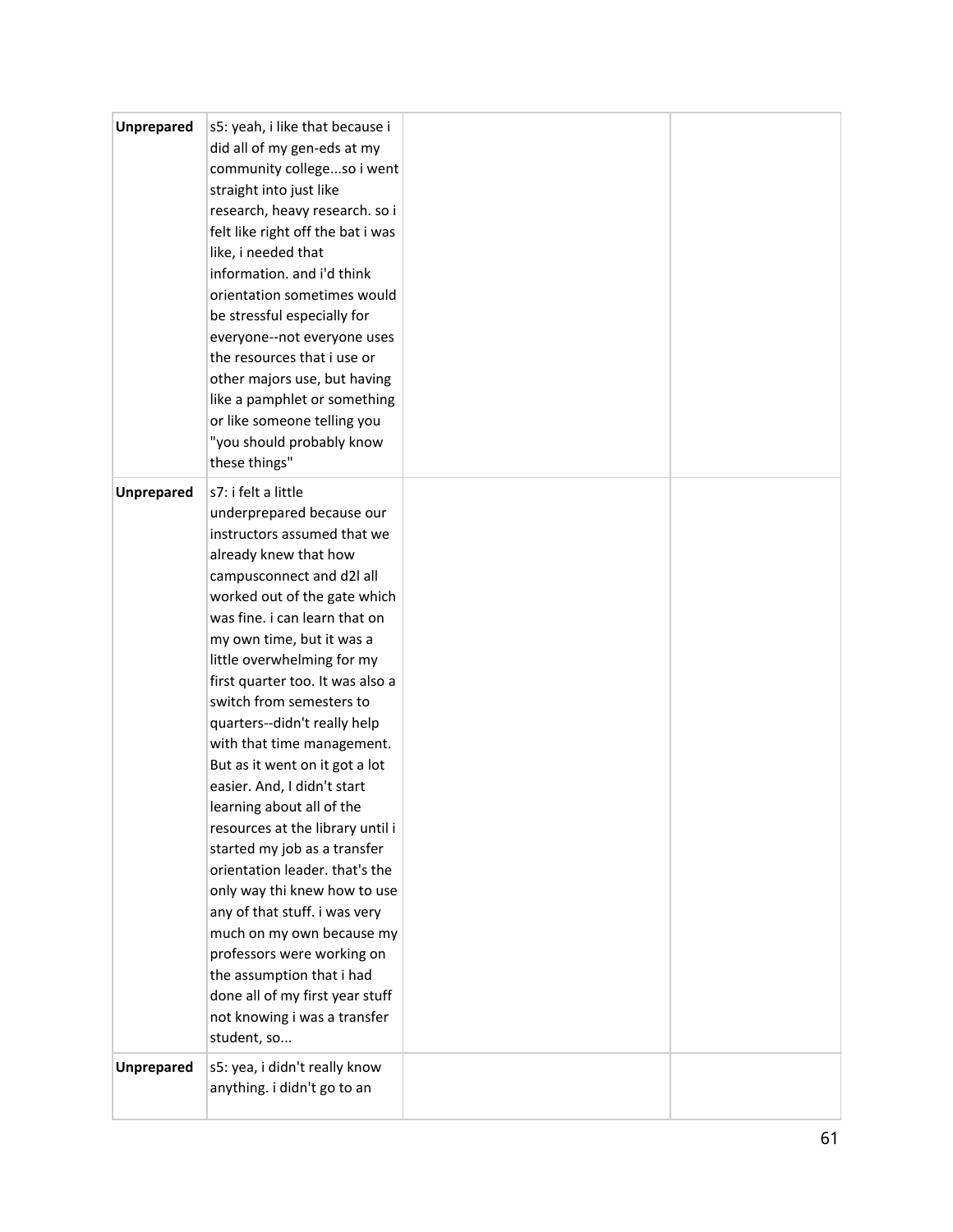|             | sort of tours. i don't even<br>know if they offered tours of<br>libraries and what they use.<br>but i did not go to that.                                                                                                                                                                                                                                                                                                                                      |                                                                                                                                                                                                                                                                                                                                     |                                                                                                                                                                                                                                                                                                            |
|-------------|----------------------------------------------------------------------------------------------------------------------------------------------------------------------------------------------------------------------------------------------------------------------------------------------------------------------------------------------------------------------------------------------------------------------------------------------------------------|-------------------------------------------------------------------------------------------------------------------------------------------------------------------------------------------------------------------------------------------------------------------------------------------------------------------------------------|------------------------------------------------------------------------------------------------------------------------------------------------------------------------------------------------------------------------------------------------------------------------------------------------------------|
| Intimidated | s7: cause like at that point i<br>feel like students are kind of<br>like "oh no, i need help, and<br>i'm too afraid to ask for<br>help"-- at least that's how i<br>was.                                                                                                                                                                                                                                                                                        | In general, students expressed a fear of<br>going into the library space for the first<br>time because they were unfamiliar with<br>the space and the services. One student<br>specifically expressed a fear of asking for<br>help. One specifically mentioned being<br>intimidated about doing research in<br>Special Collections. | How do we lessen the<br>intimidation? Making<br>sure that service<br>members say hello to<br>people when they walk<br>into the library. Make<br>spaces approachable<br>(somehow); ensure<br>that students are<br>comfortable coming<br>into the library before<br>classes start. Get them<br>in the space. |
| Intimidated | s3: (in response to F<br>question: so, going through in<br>a tour or in a group format<br>would make coming into the<br>space a little bit less<br>intimidating?)Just 'cause i'd<br>already been there and, you<br>know, going in and not really<br>knowing where to go or who<br>to ask for help or what to ask,<br>you know?                                                                                                                                 |                                                                                                                                                                                                                                                                                                                                     |                                                                                                                                                                                                                                                                                                            |
| Intimidated | s3: i would just say, what i<br>said earlier is actually going in<br>and walking around. because<br>the first time, it was, like, not<br>hard for me to go in, but it<br>was kind of this space that i<br>hadn't been in yet, and i had<br>to in kind of like by myself<br>and look around. so, i feel like<br>if we had all gone in there<br>together in the orientation, i<br>would have felt more<br>comfortable to just to in and<br>ask for help earlier. |                                                                                                                                                                                                                                                                                                                                     |                                                                                                                                                                                                                                                                                                            |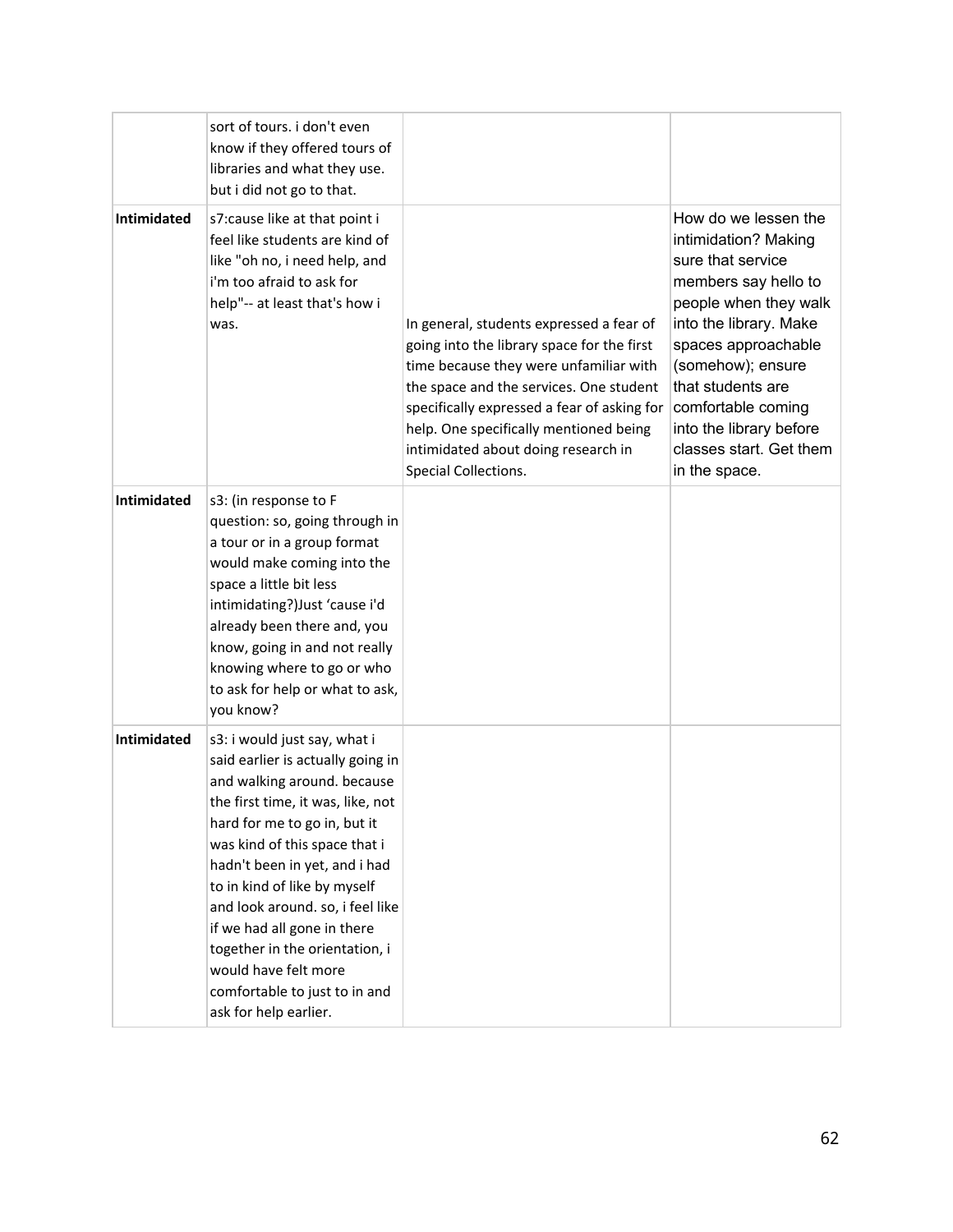| Intimidated                               | s5: i think that as a history<br>major i have to do so much<br>research. i was a little<br>stressed out in the beginning<br>because i didn't have any<br>interactions with the library<br>before. but there's two like<br>HIST 298/299-- are like the<br>two classes you have to do.<br>that really prepared me. i felt<br>a lot better. i was like gaining<br>knowledge, but it felt better.                                                                                                                                                                                                                      |                                                                                                                                                                                                                                                                                                                                        |                                              |
|-------------------------------------------|--------------------------------------------------------------------------------------------------------------------------------------------------------------------------------------------------------------------------------------------------------------------------------------------------------------------------------------------------------------------------------------------------------------------------------------------------------------------------------------------------------------------------------------------------------------------------------------------------------------------|----------------------------------------------------------------------------------------------------------------------------------------------------------------------------------------------------------------------------------------------------------------------------------------------------------------------------------------|----------------------------------------------|
| Intimidated                               | s3:You know it's kind of hard<br>to just walk in and be like, go<br>to the front desk and say" i<br>don't even know what kinds<br>of servives you offer.                                                                                                                                                                                                                                                                                                                                                                                                                                                           |                                                                                                                                                                                                                                                                                                                                        |                                              |
| <b>Intimidated</b>                        | s8: 'Cause when you in here,<br>you don't really want to<br>stumble around. There's a lot<br>of people and it's supposed<br>to be quiet.                                                                                                                                                                                                                                                                                                                                                                                                                                                                           |                                                                                                                                                                                                                                                                                                                                        |                                              |
| Intimidated                               | S6: it would be really<br>intimidating coming from<br>another school first. (talking<br>about doing research at<br>DePaul--specifically in SPCA)                                                                                                                                                                                                                                                                                                                                                                                                                                                                   |                                                                                                                                                                                                                                                                                                                                        |                                              |
| <b>Encountered</b><br><b>Difficulties</b> | s7: the genius squad thing<br>was nice and then i actually<br>took a history class on history<br>of games and then i took an<br>ethics class about games and<br>film and i didn't know at first<br>that you can check out<br>consoles and games to play<br>them cuz it's mostly for like<br>CDM students i found. i was<br>having a tough time when my<br>instructor was like we are<br>going to research this type of<br>video game i was like i don't<br>have that console or that<br>game and then i was like oh<br>the library. i wish i knew that<br>a week ago. i thought that<br>was kind cool, that it was | One student was pleasantly surprised<br>that the library had consoles and games<br>to check out because they experienced<br>challenges finding information for a<br>history of games and ethics of gaming<br>classes and it would have been helpful to<br>know about the media when trying to<br>locate information for the course(s). | For this class, try to<br>connect with prof. |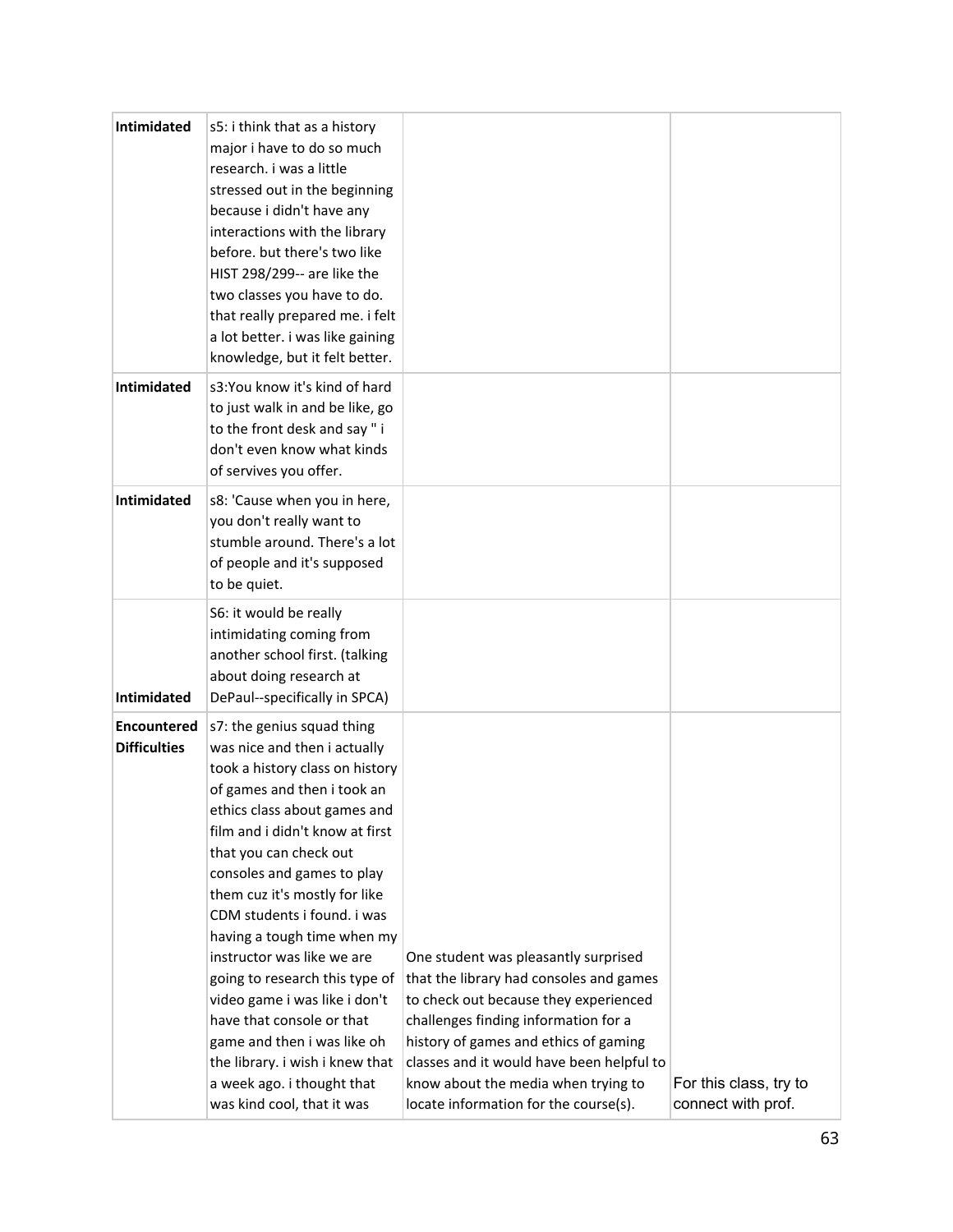|              | more multimedia beyond cids<br>and dvds.                                                                                                                                                                                                                                                                                                                                                                                                                                                                                                                                                                                                                                                                                                                                                                       |                                                                                                                                                                                                                                                                                                                                                                                                                   |                                                                                                                                                                                                                                                                                                                                         |
|--------------|----------------------------------------------------------------------------------------------------------------------------------------------------------------------------------------------------------------------------------------------------------------------------------------------------------------------------------------------------------------------------------------------------------------------------------------------------------------------------------------------------------------------------------------------------------------------------------------------------------------------------------------------------------------------------------------------------------------------------------------------------------------------------------------------------------------|-------------------------------------------------------------------------------------------------------------------------------------------------------------------------------------------------------------------------------------------------------------------------------------------------------------------------------------------------------------------------------------------------------------------|-----------------------------------------------------------------------------------------------------------------------------------------------------------------------------------------------------------------------------------------------------------------------------------------------------------------------------------------|
| <b>Alone</b> | s7: i felt a little<br>underprepared because our<br>instructors assumed that we<br>already knew that how<br>campusconnect and d2l all<br>worked out of the gate which<br>was fine. i can learn that on<br>my own time, but it was a<br>little overwhelming for my<br>first quarter too. It was also a<br>switch from semesters to<br>quarters--didn't really help<br>with that time management.<br>But as it went on it got a lot<br>easier. And, I didn't start<br>learning about all of the<br>resources at the library until i<br>started my job as a transfer<br>orientation leader, that's the<br>any of that stuff. i was very<br>much on my own because my<br>professors were working on<br>the assumption that i had<br>done all of my first year stuff<br>not knowing i was a transfer<br>student, so | Two students felt left on their own to<br>only way thi knew how to use figure things out. One student<br>specifically mentioned D2L,<br>CampusConnect, and transitioning from<br>semesters to quarters without any<br>guidance. The second student felt that<br>s/he had to figure out formatting/writing alone and that it isn't<br>on his/her own which was significant<br>because they transferred from China. | Be sure to talk to Tom<br>about the transition<br>from semesters to<br>quarters for transfer<br>students and the<br>implications of time<br>management. Provide<br>students with how to do<br>research in a<br>quarter--timeline, etc.<br>Somehow<br>communicate to<br>students they aren't<br>cheating to ask a<br>librarian for help. |
| Alone        | s1: form me, my first<br>research paper, i don't even<br>know what the cover page is<br>and how to cite the study,<br>maybe, in MLA format. So my<br>first quarter in DePaul, I was<br>transferred from China,<br>where there is no cover letter<br>or anything i learned before.<br>and then i have not idea if<br>our librarian can help us or<br>the writing center, so my<br>first quarter I didn't use and<br>resources on campus. that's<br>why i got not good grades.                                                                                                                                                                                                                                                                                                                                   |                                                                                                                                                                                                                                                                                                                                                                                                                   | 64                                                                                                                                                                                                                                                                                                                                      |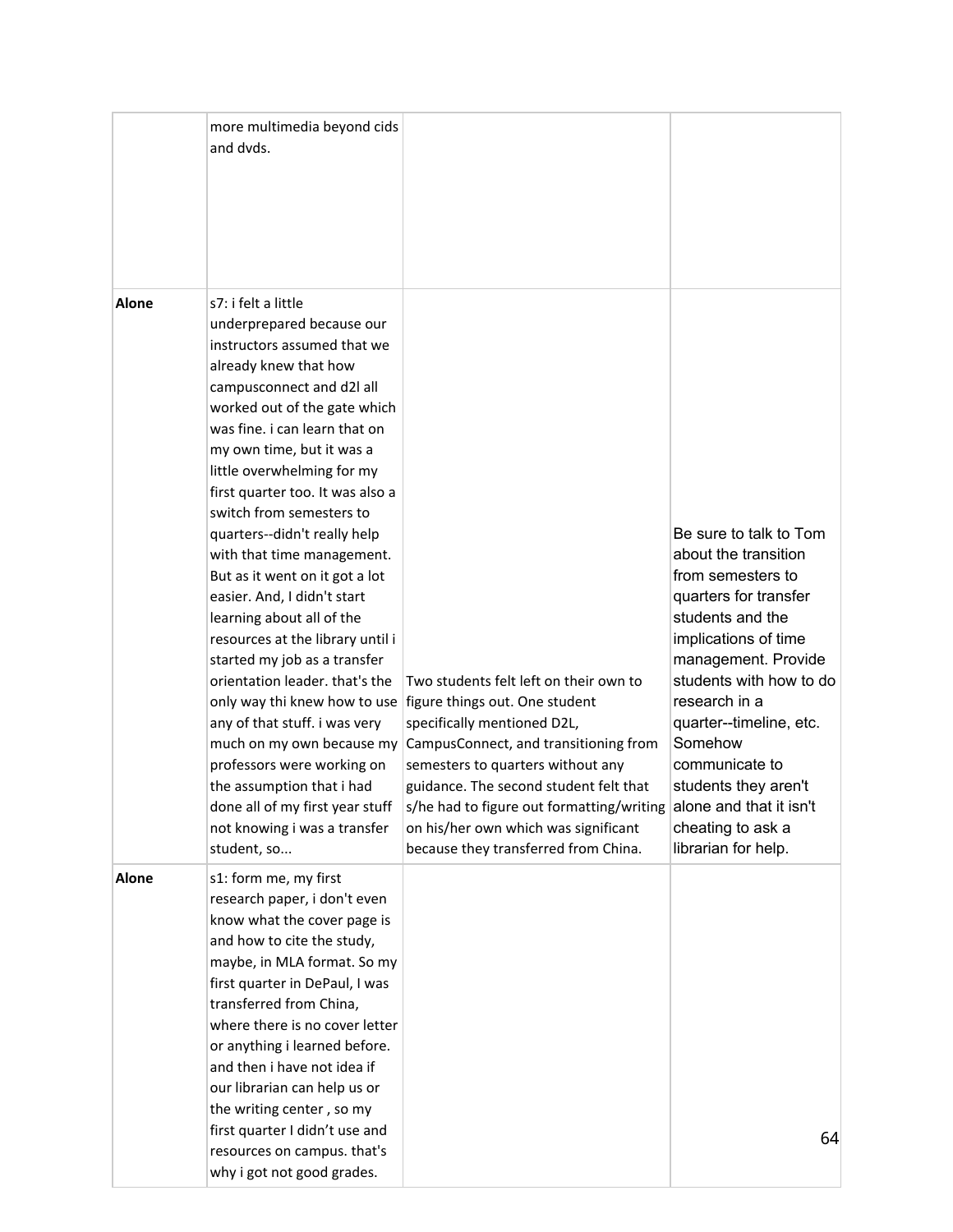| <b>Alone</b>                                           | s6: yeah, i would say i agree<br>with all that. trying to think<br>i haven't really done too<br>much. i don't really know too<br>many other transfer students<br>until recently, so i've just kind<br>of been trying to navigate<br>things on my own. it would<br>be helpful to even, trying to<br>thinki kind of remembering<br>signing up for something,<br>maybe, when i first started,<br>but it's so overwhelming so<br>it would be nice to have more<br>contact with other transfer<br>students--that kind of thing.                       |                                                                                                                                                                                                                                                                                                                                                         |                                                                                                                                                                                                                                                                                                 |
|--------------------------------------------------------|--------------------------------------------------------------------------------------------------------------------------------------------------------------------------------------------------------------------------------------------------------------------------------------------------------------------------------------------------------------------------------------------------------------------------------------------------------------------------------------------------------------------------------------------------|---------------------------------------------------------------------------------------------------------------------------------------------------------------------------------------------------------------------------------------------------------------------------------------------------------------------------------------------------------|-------------------------------------------------------------------------------------------------------------------------------------------------------------------------------------------------------------------------------------------------------------------------------------------------|
| Overconfide<br>nce                                     | s5: i feel like, i definitely<br>came in I was like "i know<br>how to use the library. i've<br>used the libraries before<br>also." but i didn't understand<br>that like there are so many<br>other aspects i could be<br>using-except for when i<br>started doing as a history<br>major, i was like 'woah. i<br>need a lot more than just<br>these books out here"                                                                                                                                                                               | One student shared that they were<br>overconfident in their knowledge about<br>how to use the library because they had<br>used libraries before. S/he did not know<br>that there were resources beyond just<br>books.                                                                                                                                   | So how do we show<br>them what they don't<br>know but think they<br>know--metacognition.                                                                                                                                                                                                        |
| Perception<br>that the<br>Library is<br><b>Helpful</b> | s2: i guess my first research<br>paper, kind of research paper<br>i would say, was in my Mass<br>Communication class. I'm not<br>exactly sure what the<br>research question was, but<br>we had to use footnotes,<br>which I had not idea what<br>that was. And I was trying to<br>google it, and I formatted the<br>footnotes in a different<br>format, I guess. But I think if I<br>would have gone to the<br>library and asked, i think i<br>would have gotten a better<br>grade on it. i just had no<br>previous experience of using<br>them. | In retrospect, two students believe that<br>they should have reached for help from<br>the library (at previous institutions?)<br>when doing their first research papers.<br>They think they would have received<br>better grades with library help. One<br>student talked about how helpful the<br>librarian was on chat (at previous<br>institution?). | Once again, reluctance<br>to reach out to a<br>librarian, to ask for<br>help. Need to figure out<br>how to get past this<br>barrier. (look at<br>literature in general on<br>this topic). Is there<br>some way safe way to<br>ease students into<br>asking for help? (e.g.,<br>start with chat) |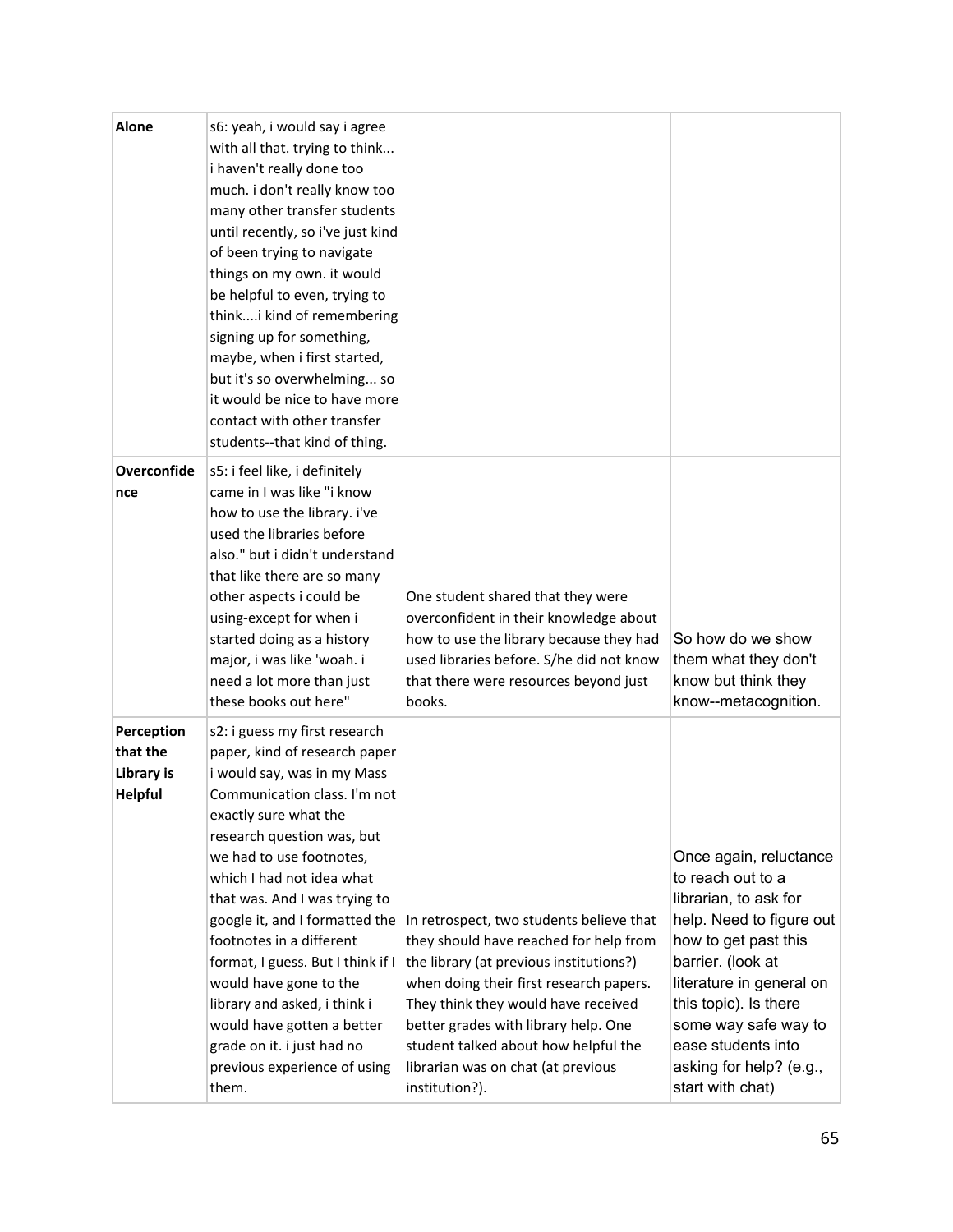| Perception        | s1: form me, my first                                         |                         |
|-------------------|---------------------------------------------------------------|-------------------------|
| that the          | research paper, i don't even                                  |                         |
| Library is        | know what the cover page is                                   |                         |
| <b>Helpful</b>    | and how to cite the study,                                    |                         |
|                   | maybe, in MLA format. So my                                   |                         |
|                   | first quarter in DePaul, I was                                |                         |
|                   | transferred from China,                                       |                         |
|                   | where there is no cover letter                                |                         |
|                   | or anything i learned before.                                 |                         |
|                   | and then i have not idea if                                   |                         |
|                   | our librarian can help us or                                  |                         |
|                   | the writing center, so my                                     |                         |
|                   | first quarter i didn't use and                                |                         |
|                   | resources on campus. that's                                   |                         |
|                   | why i got not good grades.                                    |                         |
| Perception        | s3: vaguely. it just gave the                                 |                         |
| that the          | library website and then all                                  |                         |
| Library is        | the services available, and if                                |                         |
| <b>Helpful</b>    | you needed help. And i                                        |                         |
|                   | remember that they had this                                   |                         |
|                   | chat with a librarian that i                                  |                         |
|                   | found helpful. because when                                   |                         |
|                   | i did have a research project                                 |                         |
|                   | that came up, and i hadn'd                                    |                         |
|                   | done one, because it was my                                   |                         |
|                   | first quarter, that I, you                                    |                         |
|                   | know, just typed the librarian                                |                         |
|                   | and was like "can you help                                    |                         |
|                   | me" Like i don't even know                                    |                         |
|                   | where to go to find these                                     |                         |
|                   | books or how to reserve it.                                   |                         |
|                   | And they were SO helpful just                                 |                         |
|                   |                                                               |                         |
|                   | finding the book I needed.                                    |                         |
|                   | Cause it was, like, this is the<br>topic. Yeah, it was great. |                         |
|                   |                                                               |                         |
| <b>Overwhelme</b> | s6: yeah, i would say i agree                                 | So how do we help       |
| d                 | with all that. trying to think                                | them not be             |
|                   | i haven't really done too                                     | overwhelmed? Don't be   |
|                   | much. i don't really know too                                 | overwhelming in our     |
|                   | many other transfer students                                  | messaging! Be careful   |
|                   | until recently, so i've just kind                             | and timely. If students |
|                   | of been trying to navigate                                    | are being self-directed |
|                   | things on my own. it would                                    | in learning, make them  |
|                   | be helpful to even, trying to                                 | aware of resources      |
|                   | thinki kind of remembering                                    | they can use to learn   |
|                   | signing up for something,                                     | about the library. We   |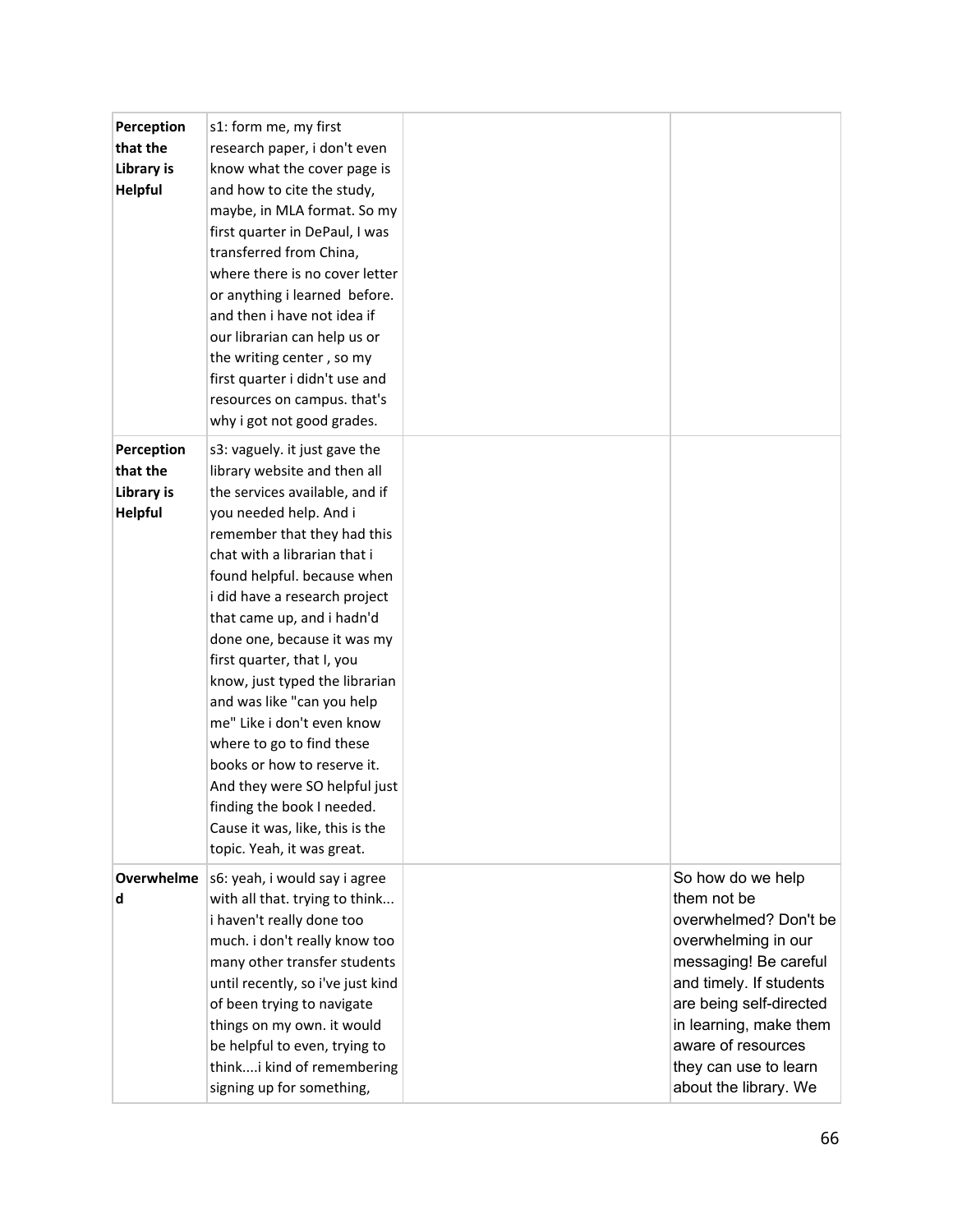|            | maybe, when i first started,     | just need to keep in    |
|------------|----------------------------------|-------------------------|
|            | but it's so overwhelming so      | mind that we are one of |
|            | it would be nice to have more    | the challenges they are |
|            | contact with other transfer      | dealing with--they may  |
|            | students--that kind of thing.    | have other tech         |
|            |                                  | challenges, etc.        |
| Overwhelme | s7: i felt a little              |                         |
| d          | underprepared because our        |                         |
|            | instructors assumed that we      |                         |
|            | already knew that - how          |                         |
|            | campus connect and d2l all       |                         |
|            | worked out of the gate,          |                         |
|            | which was fine. i can learn      |                         |
|            | that on my own time, but it      |                         |
|            | was a little overwhelming for    |                         |
|            | my first quarter too. it was     |                         |
|            | also a switch from semesters     |                         |
|            | to quarters--didn't really help  |                         |
|            | with that time management.       |                         |
|            | But as it went on it got a lot   |                         |
|            | easier. and i didn't start       |                         |
|            | learning about all of the        |                         |
|            | resources at the library until i |                         |
|            | started my job as a transfer     |                         |
|            | orientation leader. that's the   |                         |
|            | only way i knew how to use       |                         |
|            | an of that stuff. i was very     |                         |
|            | much on my own because           |                         |
|            | professors were working on       |                         |
|            | the assumption that i had        |                         |
|            | done all of my first year stuff  |                         |
|            | not knowing that i was a         |                         |
|            | transfer student.                |                         |
|            |                                  |                         |
| Overwhelme | S7: and the orientation is so    |                         |
| d          | hectic, and we stuff all of      |                         |
|            | these folders-- I couldn't even  |                         |
|            | tell you what half that stuff    |                         |
|            | was anymore because it's just    |                         |
|            | so much content. And it's a      |                         |
|            | little overwhelming. I think     |                         |
|            | that if that information came    |                         |
|            | to you kind of like "hey the     |                         |
|            | library exists" in orientation   |                         |
|            | and then week two, hit the       |                         |
|            | reminder, "you're working on     |                         |
|            | something and you need           |                         |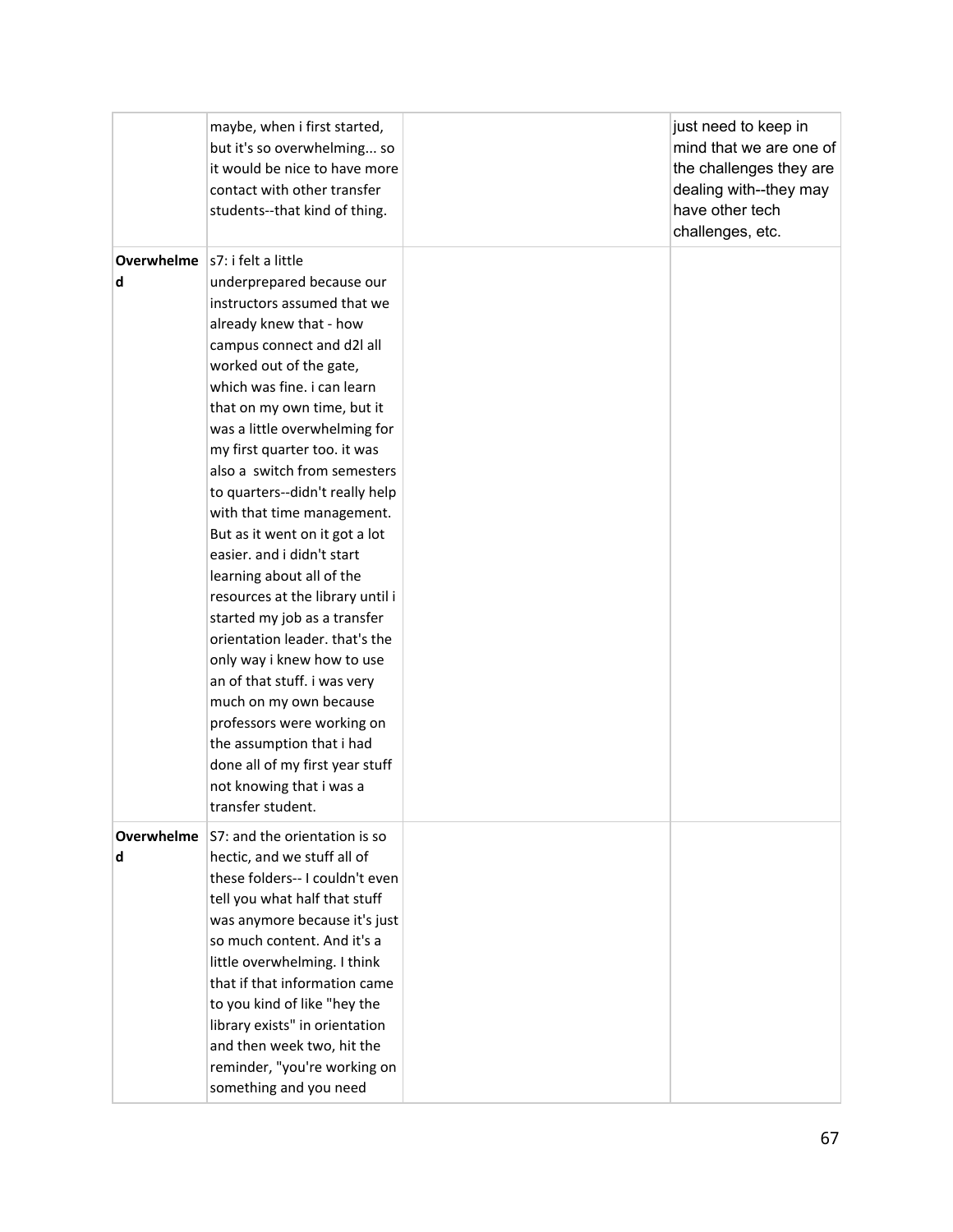| assistance, we're here. Cause |  |
|-------------------------------|--|
| like at that point, i feel    |  |
| students are kind of like "oh |  |
| no, i need help, and i'm too  |  |
| afraid to ask for help-- at   |  |
| least that's how I was.       |  |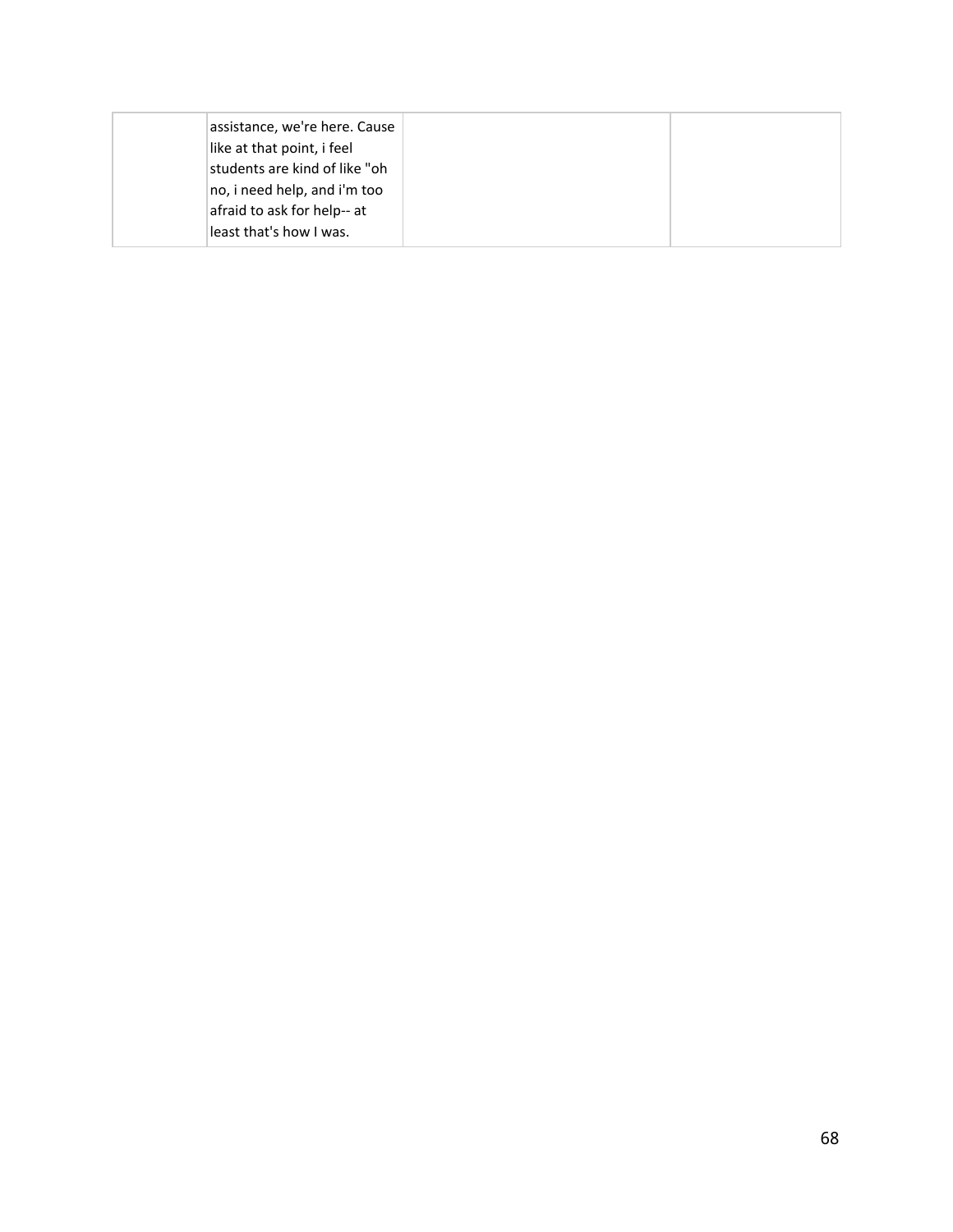## **Students' Suggestions**

| <b>TOPIC</b>                 | <b>RELEVANT QUOTES</b>                                                                                                                                                                                                                                                                                                                                                                                                                                  | <b>SUMMARY</b>                                                                                                                                                                                                                                                                                                                                          | <b>HOW CAN WE USE THIS</b><br><b>INFORMATION?</b>                                                                                                                                                                                                                                        |
|------------------------------|---------------------------------------------------------------------------------------------------------------------------------------------------------------------------------------------------------------------------------------------------------------------------------------------------------------------------------------------------------------------------------------------------------------------------------------------------------|---------------------------------------------------------------------------------------------------------------------------------------------------------------------------------------------------------------------------------------------------------------------------------------------------------------------------------------------------------|------------------------------------------------------------------------------------------------------------------------------------------------------------------------------------------------------------------------------------------------------------------------------------------|
| <b>Advertising/Marketing</b> | s8: and i feel like that could<br>be discouraging for them<br>[the library] to do because<br>they don't think anyone<br>would show up, but if they<br>highly advertise it, i think<br>people would actually<br>enjoy it a lot. like putting it<br>on all the website all the<br>computers and stuff that<br>are in the rec center and<br>university center place and<br>the library in the loop and<br>all of the classrooms and<br>stuff around there. | Suggestions from students<br>for advertising a library<br>orientation are: (1)<br>advertise an event on the<br>computer websites, in the<br>rec center (?), classrooms,<br>and university center (?). (2)<br>Email would be useful,<br>especially for commuter<br>students since they are not<br>necessarily on campus early<br>to know about an event. | Maybe an orientation for<br>transfer students would fly?<br>And email seems to be the<br>preferred mode of<br>communication.                                                                                                                                                             |
| <b>Advertising/Marketing</b> | s6: i think email is really<br>helpful to just like -- I am<br>commuter students so I'm<br>not here all the time unless<br>I have class. So I won't<br>know to come early for an<br>event unless I see early<br>enough to you know plan<br>on that.                                                                                                                                                                                                     |                                                                                                                                                                                                                                                                                                                                                         |                                                                                                                                                                                                                                                                                          |
| advertising/marketing        | s7: i'm really good at<br>finding events like three<br>hours after they happen                                                                                                                                                                                                                                                                                                                                                                          |                                                                                                                                                                                                                                                                                                                                                         |                                                                                                                                                                                                                                                                                          |
| <b>Borrowing Policies</b>    | s1: in my previous school,<br>we can borrow the<br>calculator, graphing<br>calculator, and to our class<br>for maybe two hours, not<br>just limited in the library.                                                                                                                                                                                                                                                                                     |                                                                                                                                                                                                                                                                                                                                                         | Expand the borrowing policy<br>for calculators beyond library<br>use only so that students can<br>take them to class. In general,<br>being aware that transfer<br>students are probably<br>commuters and have limited<br>time. May not be able to<br>check out and use these on<br>site. |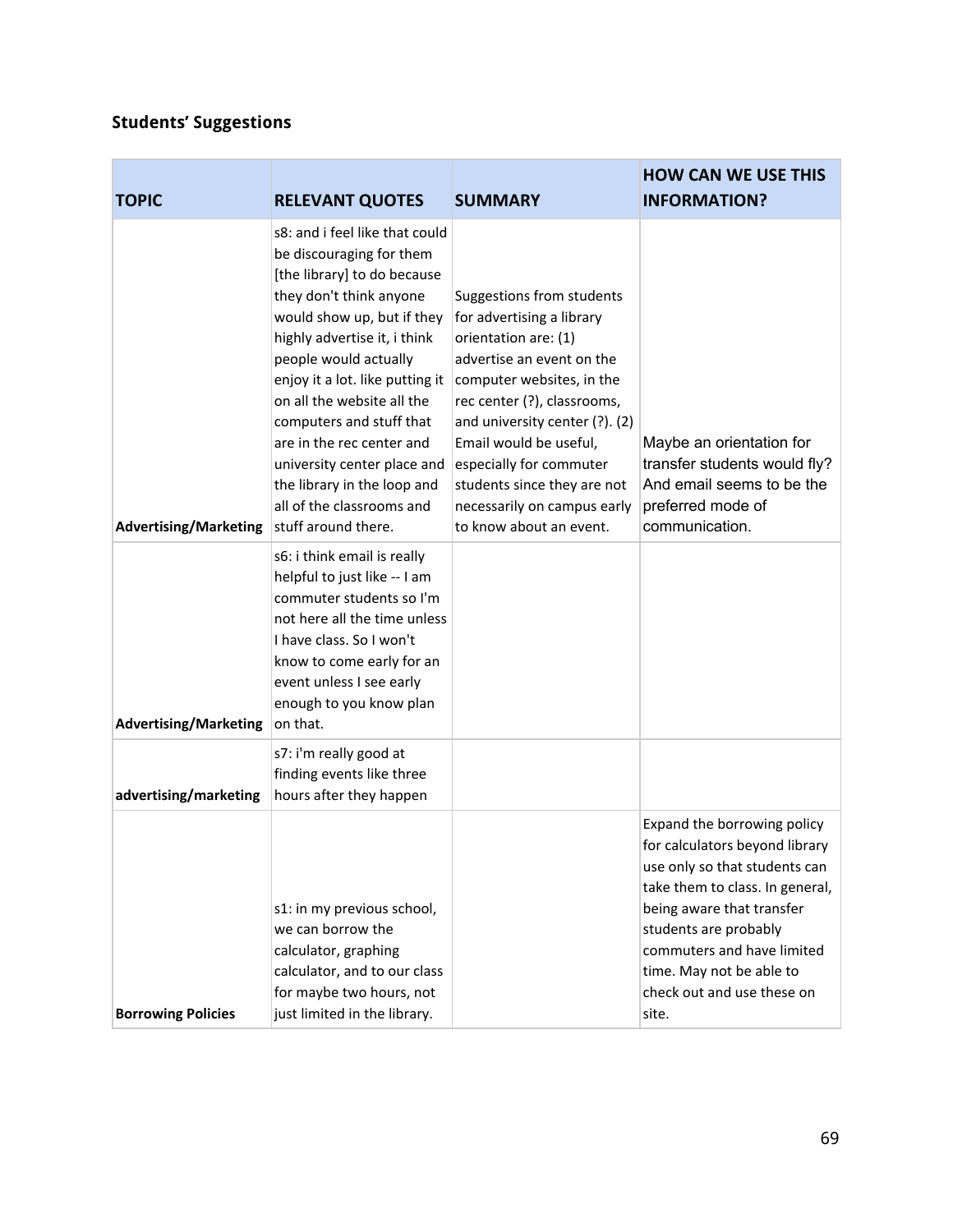|                           | s7: Trying to think. i know       |                              |                              |
|---------------------------|-----------------------------------|------------------------------|------------------------------|
|                           | that like TSU does things         |                              |                              |
|                           | on getting transfer               |                              |                              |
|                           | students to meet and              |                              |                              |
|                           | hangout together. their           |                              |                              |
|                           | theme last year was like          |                              |                              |
|                           | "you've got a friend in tsu,"     |                              |                              |
|                           | so it was like all Toy Story.     |                              |                              |
|                           | But I think if you could          |                              |                              |
|                           | partner with them, cause          |                              |                              |
|                           | they reach out to a lot of        |                              |                              |
|                           | transfer students when            |                              |                              |
|                           | they sign up in that first        |                              |                              |
|                           | welcome week stuff or             |                              |                              |
|                           | whatever that's called            |                              |                              |
|                           | where all the school clubs        |                              |                              |
|                           | are out theremaybe do             |                              |                              |
|                           | something like "transfer          |                              |                              |
|                           | student resource" session         |                              |                              |
|                           | where they can come in            |                              |                              |
|                           | and get more in-depth             |                              |                              |
|                           | thing vs. a, like, bullleted      | Two students expressed an    |                              |
|                           | list in the mail. Is only if      | interest in connecting with  |                              |
|                           | they want more specific           | other transfer students, one |                              |
|                           | information. that would be        | specifically mentioned that  |                              |
|                           | nice. cause sometimes i           | it might help make things    |                              |
|                           | need to be walked                 | less overwhelming because    |                              |
|                           | through, especially when i        | s/he was trying to navigate  |                              |
|                           | go through i-share, like i        | things on their own. The     | Students seem to want to     |
|                           | said earlier, it feels like it is | second student suggested     | connect to other transfer    |
|                           | a whole new website               | that we partner with the     | students. Student            |
|                           | everytime i look at it,           | TSU because they reach out   | ambassadors. Slightly        |
|                           | because i don't remember          | to many transfer students    | different from what we       |
|                           | at what point i log in to ask     | during welcome week.         | heard Tom saying.            |
|                           | for what i need. it feels like    | Perhaps we could have a      | Welcome party for the        |
|                           | it's different every time.        | "transfer student resource"  | transfer students with       |
|                           | Just to have, kind of like        | session from the library     | liaison. Are there other new |
| <b>Connect with Other</b> | baby me through that that         | during the welcome week      | student events that we can   |
| <b>Transfer Students</b>  | would be nice so it sticks.       | event.                       | work with/latch on to?       |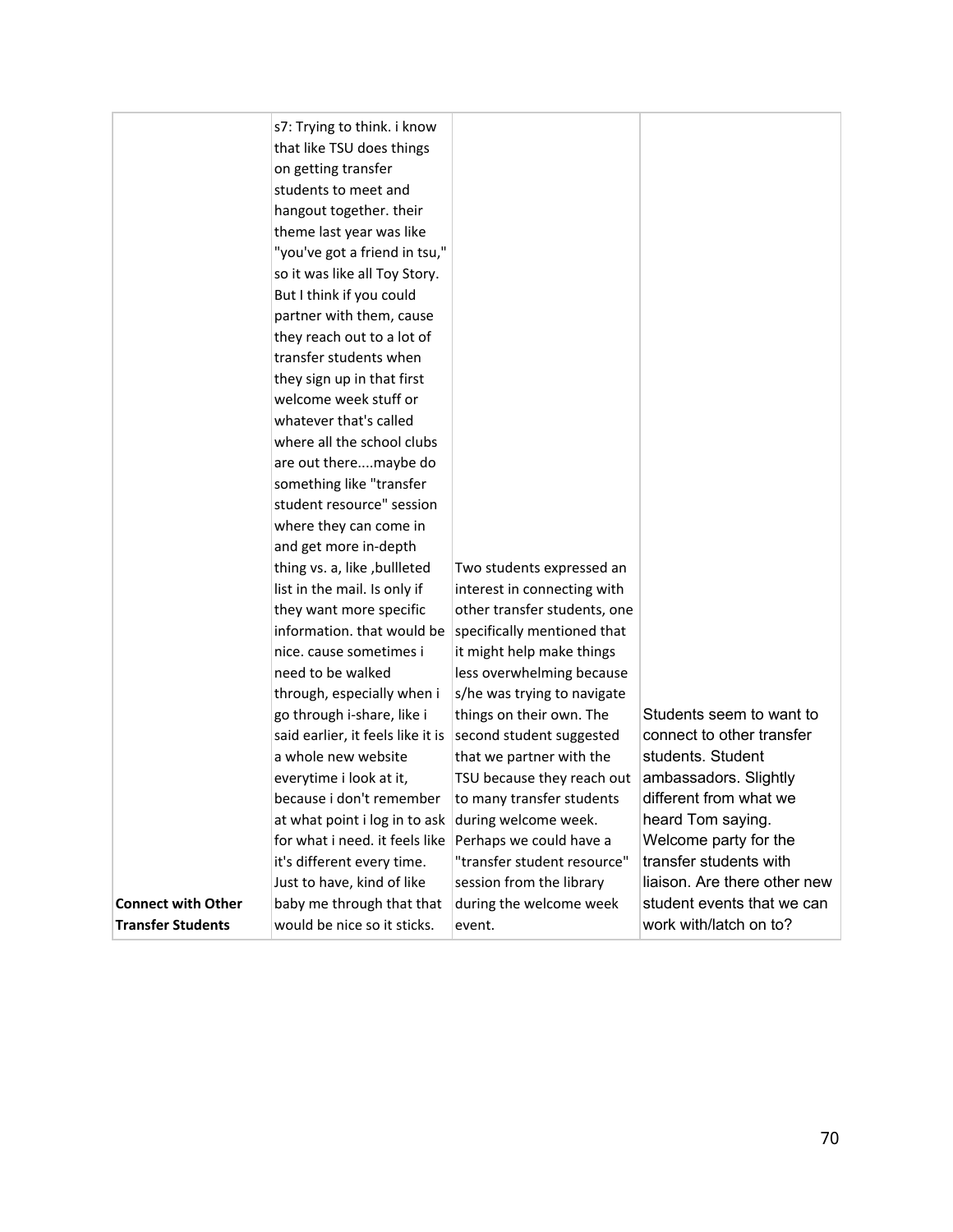| <b>Connect with Other</b><br><b>Transfer Students</b> | s6: yeah, i would say i<br>agree with all that. trying<br>to think i haven't really<br>done too much. i don't<br>really know too many<br>other transfer students<br>until recently so i've just<br>kind of been trying to<br>navigate things on my own.<br>it would be helpful to even,<br>trying to think i kind of<br>remember signing up for<br>something, maybe, when i<br>first started, but it's so<br>overwhelmingso it would<br>be nice to have more<br>contact with other transfer<br>students--that kind of thing |                                                                                                                                                                                                                                                                                                                                          |                         |
|-------------------------------------------------------|-----------------------------------------------------------------------------------------------------------------------------------------------------------------------------------------------------------------------------------------------------------------------------------------------------------------------------------------------------------------------------------------------------------------------------------------------------------------------------------------------------------------------------|------------------------------------------------------------------------------------------------------------------------------------------------------------------------------------------------------------------------------------------------------------------------------------------------------------------------------------------|-------------------------|
| <b>Librarian Email</b>                                | F: that sounds like you got<br>the email just when you<br>needed it. S3: Yeah F: And<br>it had the right source of<br>information to help you<br>get to the services you<br>needed, particularly the<br>Askalibrarian, the chat<br>service, and that provided<br>you with more useful<br>information than the tour,<br>based on the use of the<br>things that you actually<br>needed at the time you<br>needed them.                                                                                                        | Students recommended<br>having the library send<br>periodic emails to remind<br>students of our services<br>and/or communicate<br>workshops or library events.<br>Students are overwhelmed<br>during orientation and may<br>not be ready for the<br>information at that<br>time--especially as it relates<br>to research related topics. | We can do this! Emails. |
| <b>Librarian Email</b>                                | s6: I definitely think just<br>like somebody from the<br>library reaching out<br>through email once in<br>awhile would be good<br>because i can't really<br>remember too many<br>emails from the library, in<br>general. i just think that<br>like if there was an even<br>for something in the email<br>being sent out our "today<br>we are going to talk about                                                                                                                                                            |                                                                                                                                                                                                                                                                                                                                          |                         |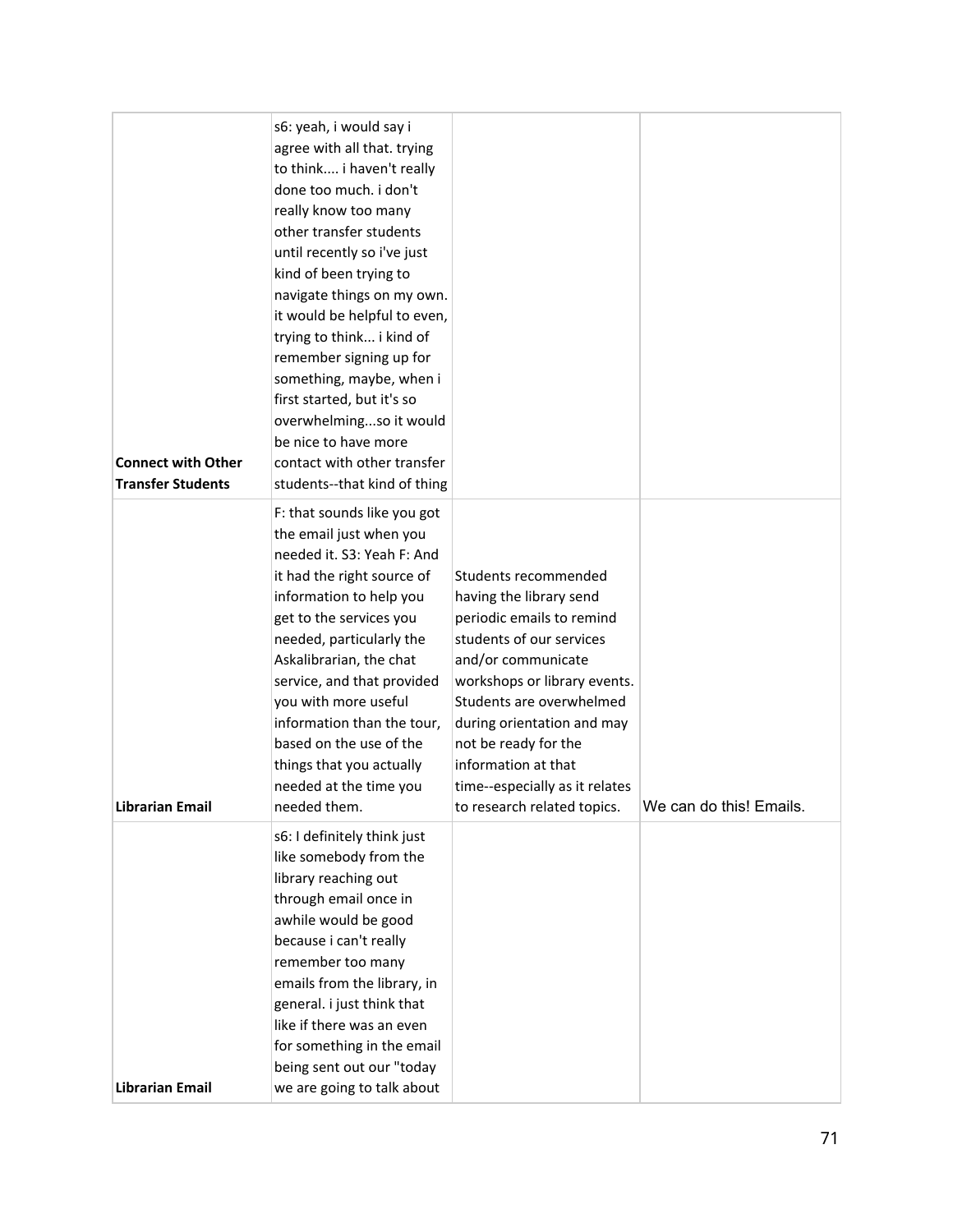|                        | where you can find<br>information on citations"<br>or like that kind of stuff,<br>even if it's just like a<br>weekly newsletter almost<br>what's happening in the<br>library.                                                                                                                                                             |  |
|------------------------|-------------------------------------------------------------------------------------------------------------------------------------------------------------------------------------------------------------------------------------------------------------------------------------------------------------------------------------------|--|
| <b>Librarian Email</b> | s8: Yeah (in agreement). Or<br>if it was just like an email<br>or something with that<br>information in it.                                                                                                                                                                                                                               |  |
| <b>Librarian Email</b> | s8: It really does help<br>because i get them from<br>clubs all the time and<br>that's how i found out<br>about the new club that i<br>had just joined. and i love<br>it to death. and it's cause<br>they always send emails<br>and sometimes they go in<br>the trash, but then<br>sometimes you see them.<br>that's when it really helps |  |
| <b>Librarian Email</b> | s7: i transferred in the<br>winter, so i missed a lot of<br>that like that first rotation<br>of a lot of resources and<br>whatnot sending their info<br>because new students<br>usually only show up in the<br>fall. so i missed like<br>everything. it would be<br>nice if it was like a<br>quarterly kind of update                     |  |
| <b>Librarian Email</b> | s8: and then it's there if<br>you want it; if you don't<br>want to look at it, you<br>don't have to but it's there.                                                                                                                                                                                                                       |  |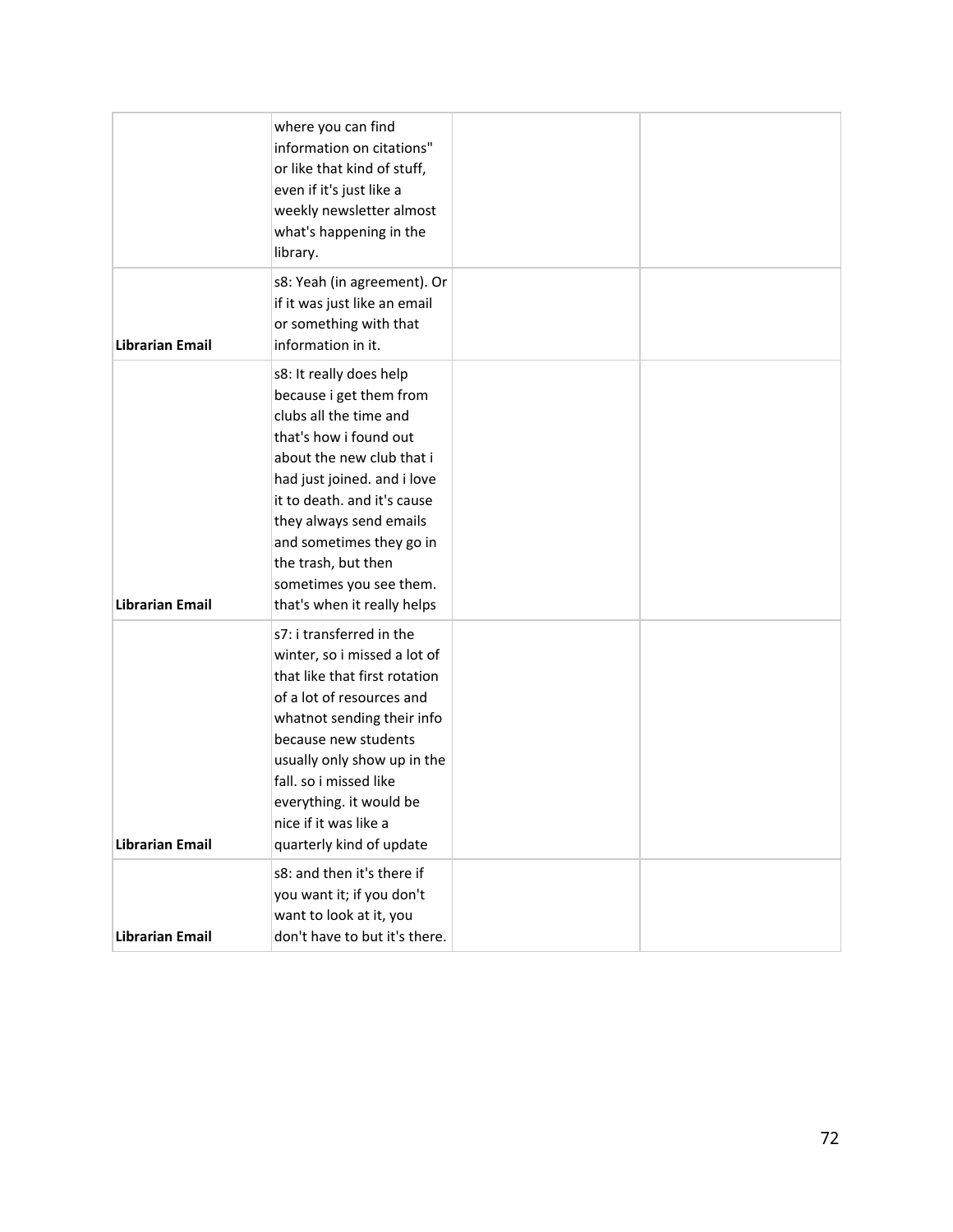| <b>Librarian Email</b> | s7: that's always the worst.<br>and like we try and teach<br>students at orientation to<br>like be vigilant and check<br>your emails. but i think<br>email is like the best way<br>to reach any, any of us.<br>that would be so useful. i<br>just. we also had like, i did<br>orientation over spring<br>break for students that<br>were joining for this time<br>and we had maybe 30<br>total. and i feel like they<br>are going to miss a ton of<br>resources because they<br>just started. |  |
|------------------------|-----------------------------------------------------------------------------------------------------------------------------------------------------------------------------------------------------------------------------------------------------------------------------------------------------------------------------------------------------------------------------------------------------------------------------------------------------------------------------------------------|--|
| <b>Librarian Email</b> | s7: Yeah, so i think that like<br>little email reminder: "<br>hello-remember us--we<br>exist--here's some<br>advice"--like bulleted list of<br>resources would be nice to<br>just have that and refer<br>back to it. Because what I<br>did was I just hung out<br>with fellow transfer<br>students in a class where<br>we're like "i don't know<br>what the heck we're doing"<br>and so we tried to figure it<br>out kind of together and so<br>we floundered around a<br>bit.                |  |
| <b>Librarian Email</b> | S7: and the orientation is<br>so hectic, and we stuff all<br>of these folders-- I couldn't<br>even tell you what half that<br>stuff was anymore because<br>it's just so much content.<br>And it's a little<br>overwhelming. I think that<br>if that information came to<br>you kind of like "hey the<br>library exists" in<br>orientation and then week                                                                                                                                       |  |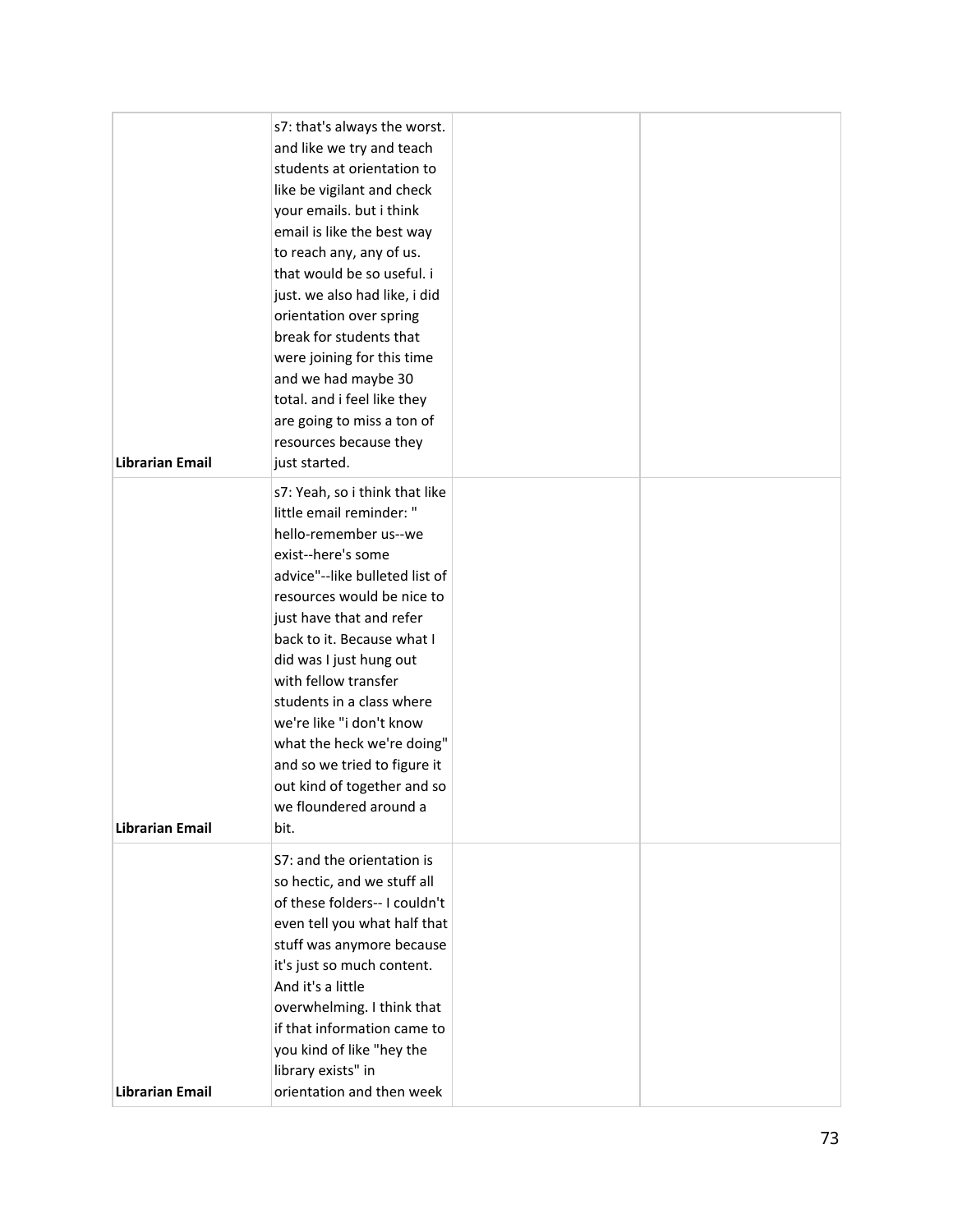| assistance, we're here.                  | Cause like at that point, i<br>feel students are kind of<br>like "oh no, i need help,<br>and i'm too afraid to ask<br>for help-- at least that's<br>how I was.                                                                                                                                                                                                                                                                                                                                                                                                                                                 |                                                                                                           |                                                 |
|------------------------------------------|----------------------------------------------------------------------------------------------------------------------------------------------------------------------------------------------------------------------------------------------------------------------------------------------------------------------------------------------------------------------------------------------------------------------------------------------------------------------------------------------------------------------------------------------------------------------------------------------------------------|-----------------------------------------------------------------------------------------------------------|-------------------------------------------------|
| <b>Library transfer</b><br>student event | s7: I feel like i only know<br>any of this because i work<br>for NSFB where it's just like<br>it's hammered in every<br>direction. TSU is actually<br>pretty good about helping<br>students finding more<br>resources. but they don't<br>do enough eve nt, in my<br>opinion. but like the<br>moment you say there's<br>free food and candy at the<br>thing, you usually get a big<br>response. so i think if they<br>like had, like if the library<br>did like at the beginning of<br>every quarter, like week<br>two, like a resource day<br>where you put a candy<br>bowl in there, people<br>would show up. | One student recommended<br>having a library transfer<br>student event (more<br>social/brief orientation). | See 17 -- be sure to have a<br>social component |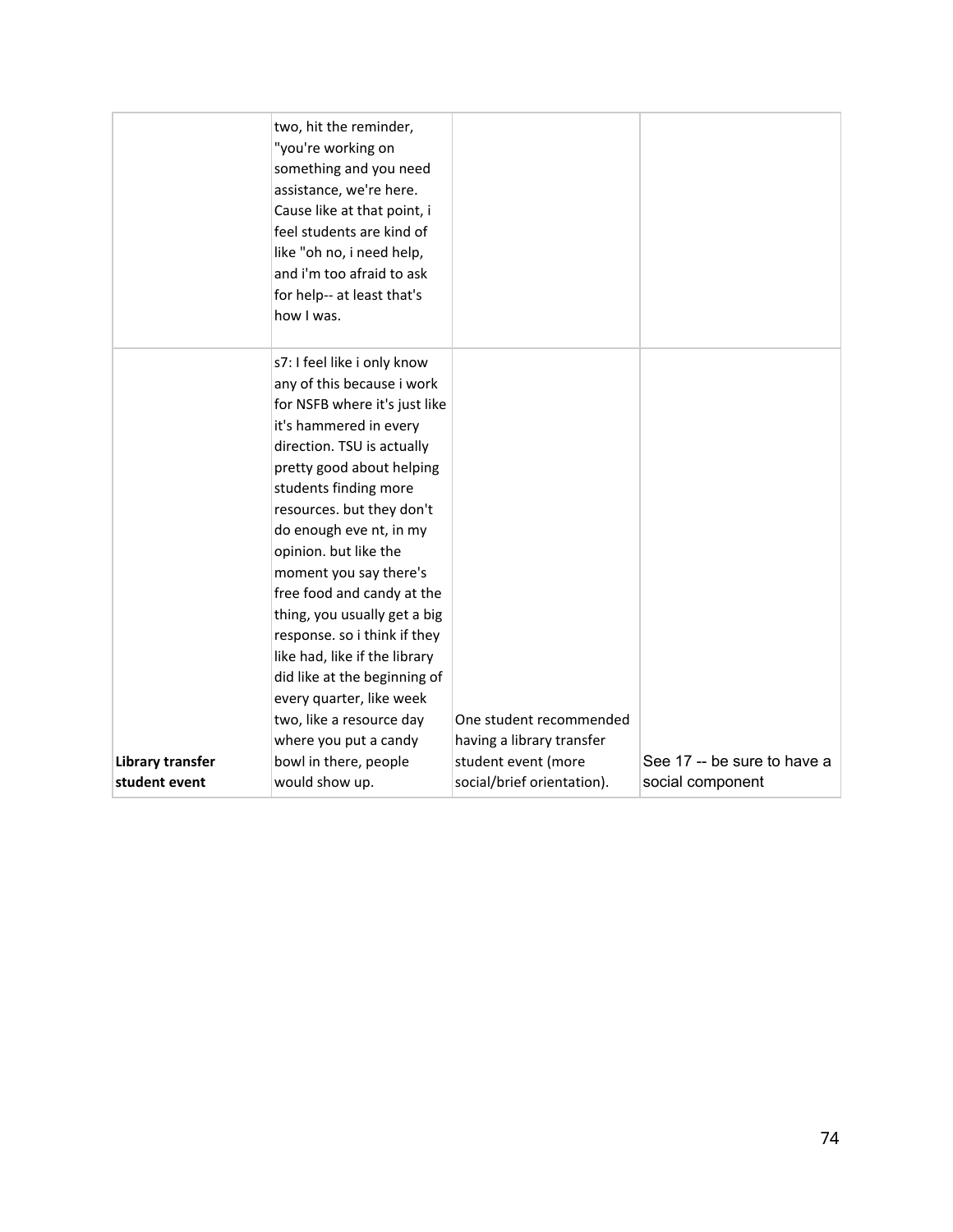|                  | s7: Trying to think. i know       |                               |                         |
|------------------|-----------------------------------|-------------------------------|-------------------------|
|                  | that like TSU does things         |                               |                         |
|                  | on getting transfer               |                               |                         |
|                  | students to meet and              |                               |                         |
|                  | hangout together. their           |                               |                         |
|                  | theme last year was like          |                               |                         |
|                  | "you've got a friend in tsu,"     |                               |                         |
|                  | so it was like all Toy Story.     |                               |                         |
|                  | But I think if you could          |                               |                         |
|                  | partner with them, cause          |                               |                         |
|                  | they reach out to a lot of        |                               |                         |
|                  | transfer students when            |                               |                         |
|                  | they sign up in that first        |                               |                         |
|                  | welcome week stuff or             |                               |                         |
|                  | whatever that's called            |                               |                         |
|                  | where all the school clubs        |                               |                         |
|                  | are out theremaybe do             |                               |                         |
|                  | something like "transfer          |                               |                         |
|                  | student resource" session         |                               |                         |
|                  | where they can come in            |                               |                         |
|                  | and get more in-depth             |                               |                         |
|                  | thing vs. a-- like--bulleted      |                               |                         |
|                  | list in the mail. It's only if    |                               |                         |
|                  | they want more specific           |                               |                         |
|                  | information. that would be        |                               |                         |
|                  | nice. cause sometimes i           |                               |                         |
|                  | need to be walked                 |                               |                         |
|                  | through, especially when i        |                               |                         |
|                  | go through i-share, like i        |                               |                         |
|                  | said earlier, it feels like it is |                               |                         |
|                  | a whole new website               |                               |                         |
|                  | everytime i look at it,           |                               |                         |
|                  | because i don't remember          |                               |                         |
|                  | at what point i log in to ask     |                               |                         |
|                  | for what i need. it feels like    | Four students mentioned       |                         |
|                  | it's different every time.        | that it would be useful to    |                         |
|                  | Just to have, kind of like        | have a library workshop for   | Students may be open to |
|                  | baby me through that that         | transfer students (not just a | having a workshop if we |
| Library workshop | would be nice so it sticks.       | tour).                        | market it a certain way |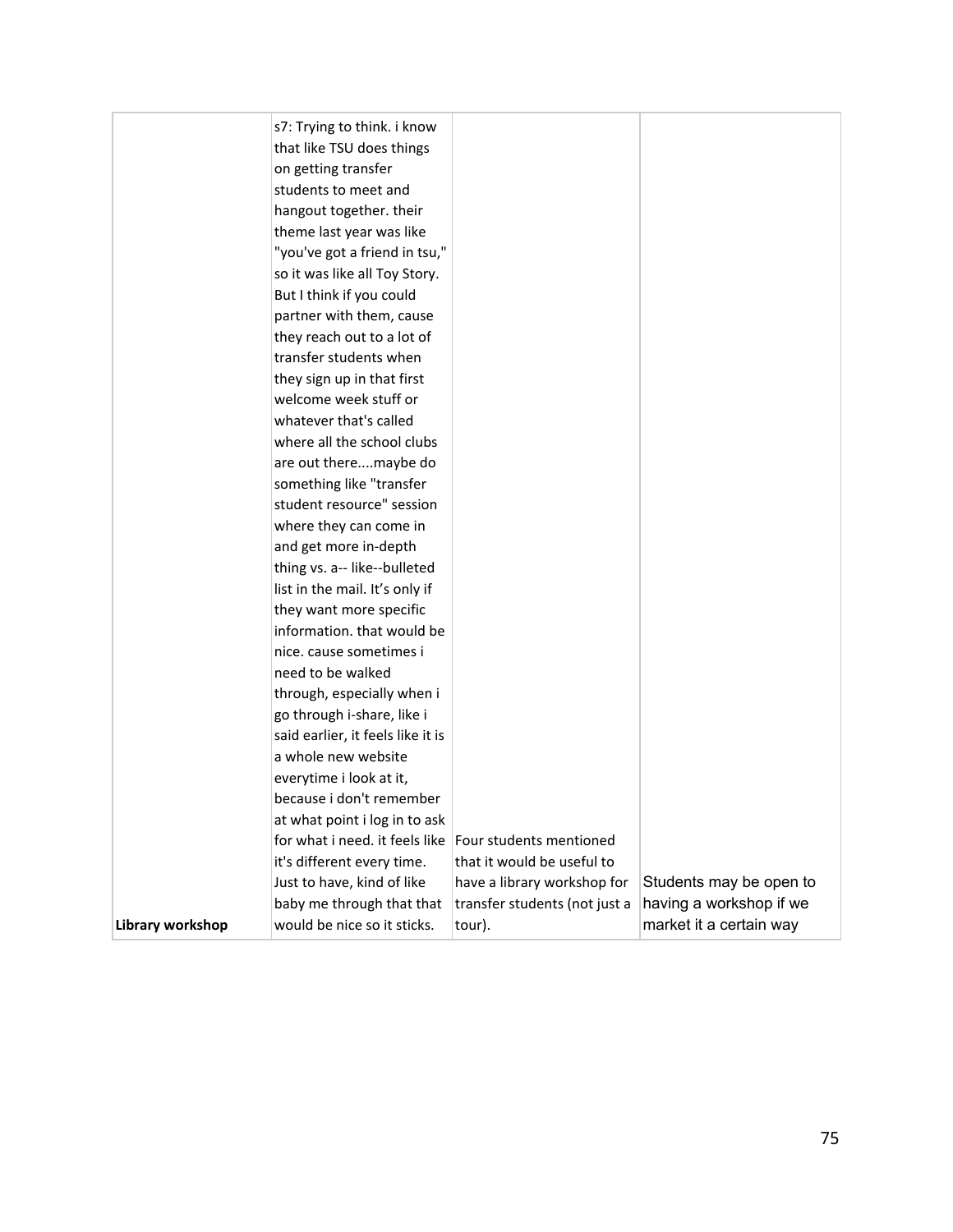| <b>Library Workshop</b>   | s8: and i feel like that could<br>be discouraging for them<br>[the library] to do because<br>they don't think anyone<br>would show up, but if they<br>highly advertise it, i think<br>people would actually<br>enjoy it a lot. like putting it<br>on all the website all the<br>computers and stuff that<br>are in the rec center and<br>university center place and<br>the library in the loop and<br>all of the classrooms and<br>stuff around there. |                                                                                                    |                                                  |
|---------------------------|---------------------------------------------------------------------------------------------------------------------------------------------------------------------------------------------------------------------------------------------------------------------------------------------------------------------------------------------------------------------------------------------------------------------------------------------------------|----------------------------------------------------------------------------------------------------|--------------------------------------------------|
| Library workshop          | s2: i would say come to ur<br>classrooms and give u, like<br>a crash course in how we<br>can use it to our<br>advantage. that would<br>definitely be beneficial.                                                                                                                                                                                                                                                                                        |                                                                                                    |                                                  |
| Library workshop          | s2: does the depaul library<br>do workshops?                                                                                                                                                                                                                                                                                                                                                                                                            |                                                                                                    |                                                  |
| Library workshop          | s5: yeah, i feel like, like<br>come off that, if i was to<br>come in and go up to the<br>desk and be like "how do i<br>do things?" they'd be like<br>not push me off, but they<br>would know how to<br>respond to it. but having<br>someone with like, that'<br>slike designated to kind of<br>like talk to somebody<br>about how do you go<br>through i-share, would be<br>helpful.                                                                    |                                                                                                    |                                                  |
| <b>Online orientation</b> | s6: well i think the online<br>orientation would be a<br>good one because they<br>could just record like a<br>webinar type thing where<br>they are like " and this how<br>you navigate the webpage"<br>oreven just knowing that<br>would be helpful.                                                                                                                                                                                                    | Two students mentioned<br>that an online orientation to<br>the library for useful for<br>students. | We could do something<br>online as a supplement. |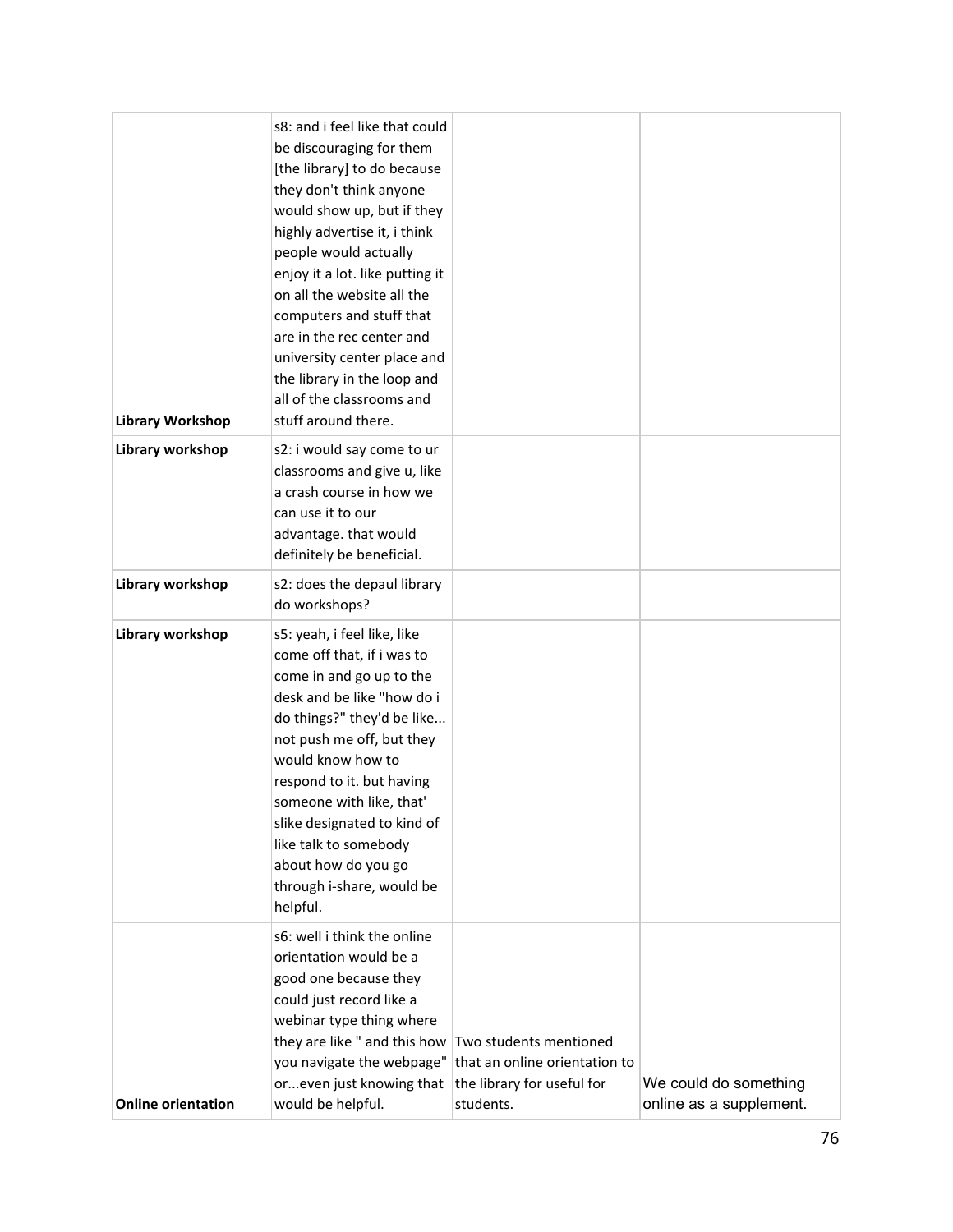| <b>Online orientation</b> | s8: the online would be<br>really nice just to like know<br>what's like even if they did<br>a like a mini tour stuff and<br>showed everything that<br>was going on in the library,<br>that would be really nice.                                                                                                                                                   |                                                                                                                                                                                                                                                                                                                                                                                                                                                                                                                                                                                                                                                                                                                                                      |                                                                                                                                                                                      |
|---------------------------|--------------------------------------------------------------------------------------------------------------------------------------------------------------------------------------------------------------------------------------------------------------------------------------------------------------------------------------------------------------------|------------------------------------------------------------------------------------------------------------------------------------------------------------------------------------------------------------------------------------------------------------------------------------------------------------------------------------------------------------------------------------------------------------------------------------------------------------------------------------------------------------------------------------------------------------------------------------------------------------------------------------------------------------------------------------------------------------------------------------------------------|--------------------------------------------------------------------------------------------------------------------------------------------------------------------------------------|
| <b>Orientation/Tour</b>   | s6: i think they should be<br>involved in the orientation<br>'cause you definitely have<br>to do an orientation no<br>matter what kind of<br>student you are. but i think things because of the short<br>it would be helpful if they<br>actually played a role in<br>those or had at least a<br>presentation or something<br>um                                    | Two students mentioned<br>that it would be helpful for<br>the library to have more<br>involvement in transfer<br>orientation, as well as<br>ensure that tours included<br>tours of the physical library<br>space (and not just<br>pointing). Student wanted<br>more information about<br>services, where to go for<br>what, etc. in the library. One<br>student noted that she<br>found the packets of<br>information distributed to<br>incoming transfer students<br>at orientation to be<br>overwhelming. Two<br>students noted that the<br>transfer fair was not the<br>best place to learn about<br>amount of time, the number<br>of tables, and the fact that<br>most people went to the<br>tables for the freebies and<br>not the information. | Reconsider putting<br>information sheets in<br>transfer packets (if we do);<br>transition fairs may not be<br>the best use of our time.<br>Talk to Tom. Maybe have<br>PRTs do tours. |
| <b>Orientation/Tour</b>   | S3: i would just say, what i<br>said earlier is actually going<br>in and walking around.<br>because the first time, it<br>was, like, not hard for me<br>to go in, but it was kind of<br>this space that i hadn't<br>been in yet, and i had to go<br>in kind of like by myself<br>and look around. so i feel<br>like if we had all gone in<br>there together in the |                                                                                                                                                                                                                                                                                                                                                                                                                                                                                                                                                                                                                                                                                                                                                      |                                                                                                                                                                                      |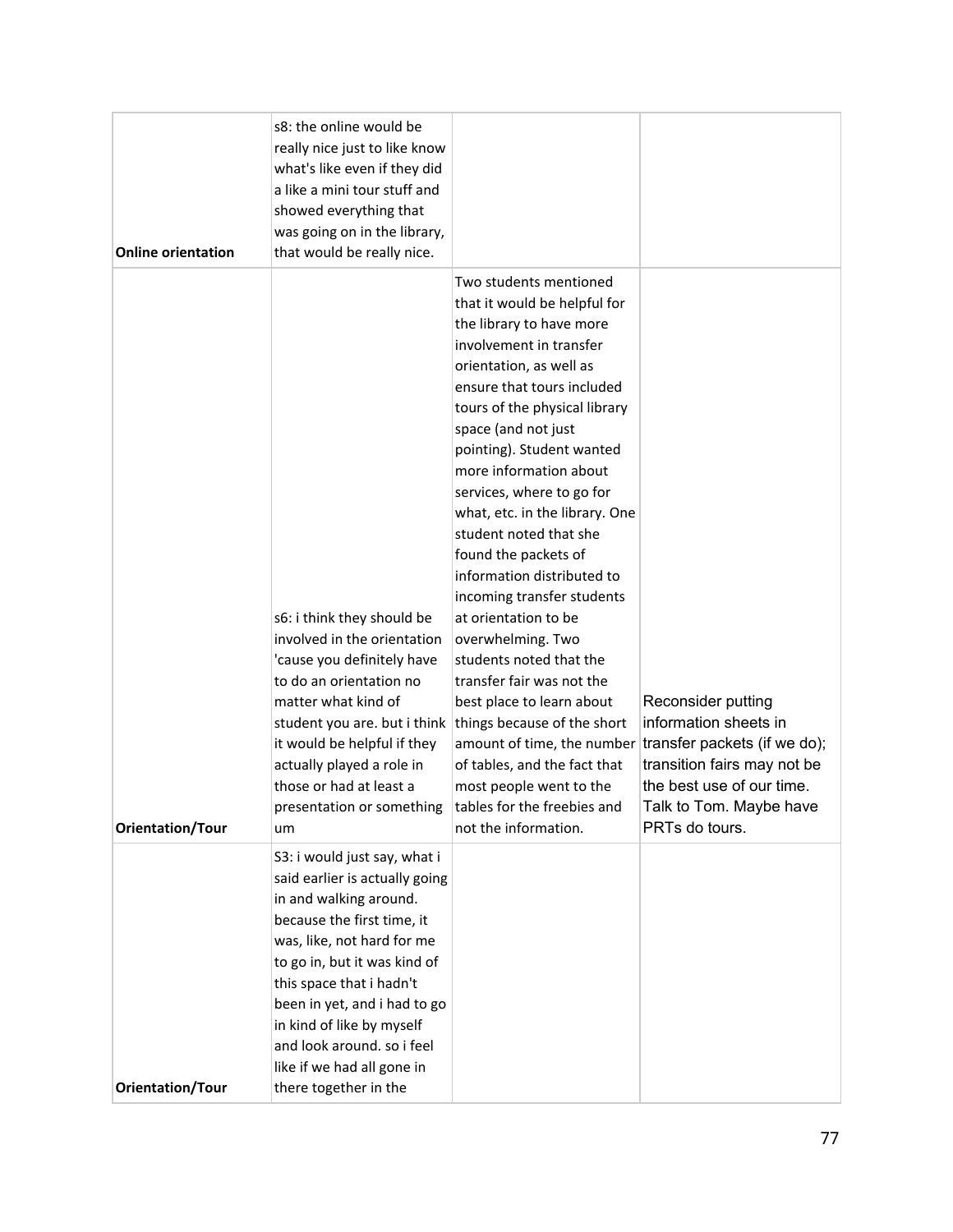|                         | orientation, i would have<br>felt more comfortable to<br>just to in and ask for help<br>earlier.                                                                                                                                                                                                                                                                                                        |    |
|-------------------------|---------------------------------------------------------------------------------------------------------------------------------------------------------------------------------------------------------------------------------------------------------------------------------------------------------------------------------------------------------------------------------------------------------|----|
| <b>Orientation/Tour</b> | s3: i think that if they<br>included a segment in the<br>actual orientation, just<br>because they could hit all<br>the students no matter<br>what college or class you<br>were in. just basic walk<br>through of the space and<br>then like "go here to do<br>this, and you can also do<br>that." it would take ten,<br>fifteen minutes even, but i<br>think that would really<br>help                  |    |
| <b>Orientation/Tour</b> | F: ok, so a more in-depth<br>tour as part of your<br>orientation process that<br>would highlight different<br>areas of the library or<br>different services that are<br>available, similarly to your<br>mention of better signs<br>that lets you know what's<br>here so when you need it<br>you can come back                                                                                           |    |
|                         | S7: and the orientation is<br>so hectic, and we stuff all<br>of these folders-- I couldn't<br>even tell you what half that<br>stuff was anymore because<br>it's just so much content.<br>And it's a little<br>overwhelming. I think that<br>if that information came to<br>you kind of like "hey the<br>library exists" in<br>orientation and then week<br>two, hit the reminder,<br>"you're working on |    |
| <b>Orientation/Tour</b> | something and you need<br>assistance, we're here.<br>Cause like at that point, i                                                                                                                                                                                                                                                                                                                        | 78 |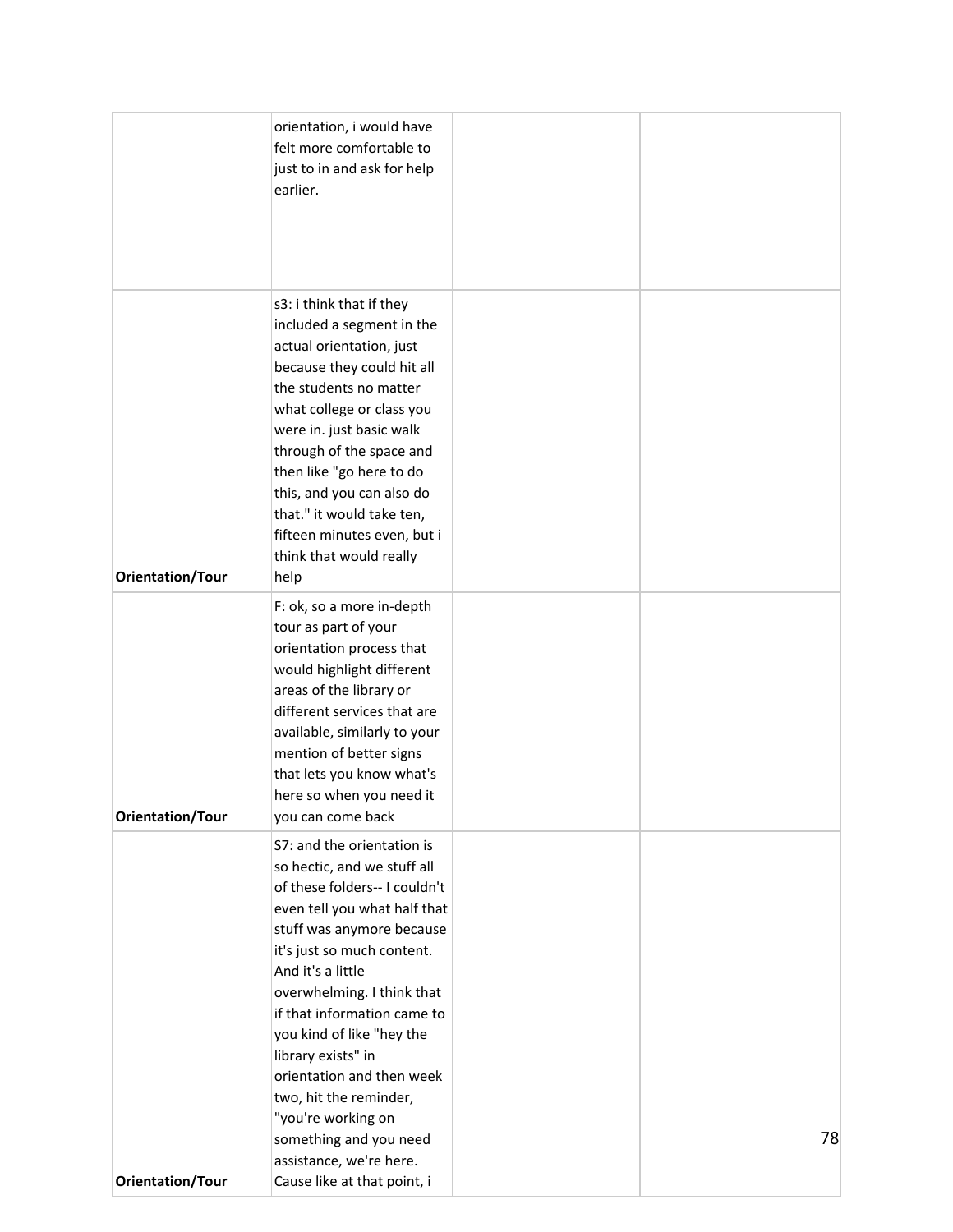|                                             | feel students are kind of<br>like "oh no, i need help,<br>and i'm too afraid to ask<br>for help-- at least that's<br>how I was.                                                                                                                                                                                                                                                 |                                                                                                                                                                                                  |                                                                               |
|---------------------------------------------|---------------------------------------------------------------------------------------------------------------------------------------------------------------------------------------------------------------------------------------------------------------------------------------------------------------------------------------------------------------------------------|--------------------------------------------------------------------------------------------------------------------------------------------------------------------------------------------------|-------------------------------------------------------------------------------|
| <b>Orientation/Tour</b>                     | s6: well and it's too, it's too<br>busy andyou don't have a<br>lot of time at each table to<br>really like understand<br>anything. and without<br>seeing it, i think you are<br>just like "yeah, okay more<br>things"                                                                                                                                                           |                                                                                                                                                                                                  |                                                                               |
| <b>Personal Contact with</b><br>a Librarian | s2: I think just having,<br>when we do the tours and<br>stuff, having a person that<br>can give you more<br>information on the library.<br>like, having the librarian<br>come out and say her<br>name and what she does<br>and stuff. i think that<br>would be really helpful,<br>because then later on in<br>the quarter if you need<br>help, you can go to that<br>librarian. | Several students suggested<br>involving librarians in the<br>orientation sessions so that<br>the librarian could provide<br>more information about<br>library services and tools<br>(databases). | Create opportunities for<br>transfer students to connect<br>with a librarian. |
| <b>Personal Contact with</b><br>a Librarian | s2: i think, cause my first<br>tour that i took, they didn't<br>really go that in depth<br>about the library, so i think<br>just giving us more,<br>providing us with more<br>tools about how to access<br>the different library<br>services that they provide<br>and guiding us to maybel,<br>like, a librarian that can<br>help us would make the<br>transition a lot easier. |                                                                                                                                                                                                  |                                                                               |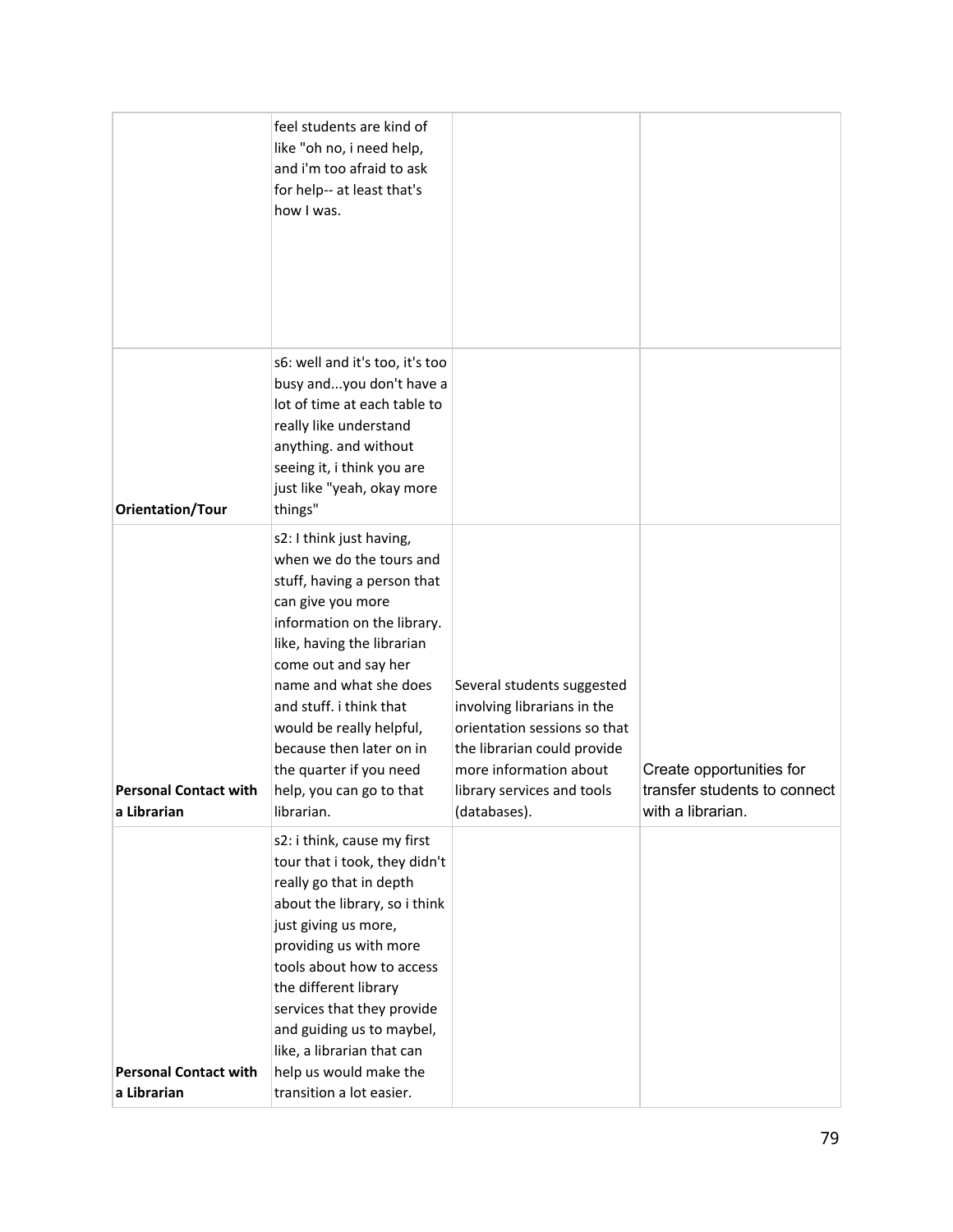| <b>Personal Contact with</b><br>a Librarian | s6: i think in the<br>orientation you do meet<br>with someone who is<br>supposed to be involved<br>with your department. and<br>maybe for like history or<br>english or something<br>where you are going to be<br>doing a log of<br>research-based things,<br>maybe someone could be<br>there or at whoever that<br>department head is could<br>give you even just like a<br>pamphlet or something<br>about the library and let<br>you know where you can<br>go if you need more<br>information . might be a<br>good first step. |                                                                                                                 |                |
|---------------------------------------------|----------------------------------------------------------------------------------------------------------------------------------------------------------------------------------------------------------------------------------------------------------------------------------------------------------------------------------------------------------------------------------------------------------------------------------------------------------------------------------------------------------------------------------|-----------------------------------------------------------------------------------------------------------------|----------------|
| <b>Personal Contact with</b><br>a Librarian | s1: to introduce us to<br>which databases are<br>available in depaul, so we<br>can just use depaul library<br>website and log into this<br>kind of database. yeah, and<br>also because the librarian<br>would know a lot of<br>formats of citation                                                                                                                                                                                                                                                                               |                                                                                                                 |                |
| <b>Personal Contact with</b><br>a Librarian | s2: i think, cause my first<br>tour that i took, they didn't<br>really go that in depth<br>about the library, so i think<br>just giving us more,<br>providing us with more<br>tools about how to access<br>the different library<br>services that they provide<br>and guiding us to maybel,<br>like, a librarian that can<br>help us would make the<br>transition a lot easier.                                                                                                                                                  |                                                                                                                 |                |
| <b>Signage</b>                              | s5: And like a map maybe<br>to see like what's on each<br>floor would be good.                                                                                                                                                                                                                                                                                                                                                                                                                                                   | Two students mentioned<br>that better signage in the<br>library about what services<br>were offered where would | Better signage |